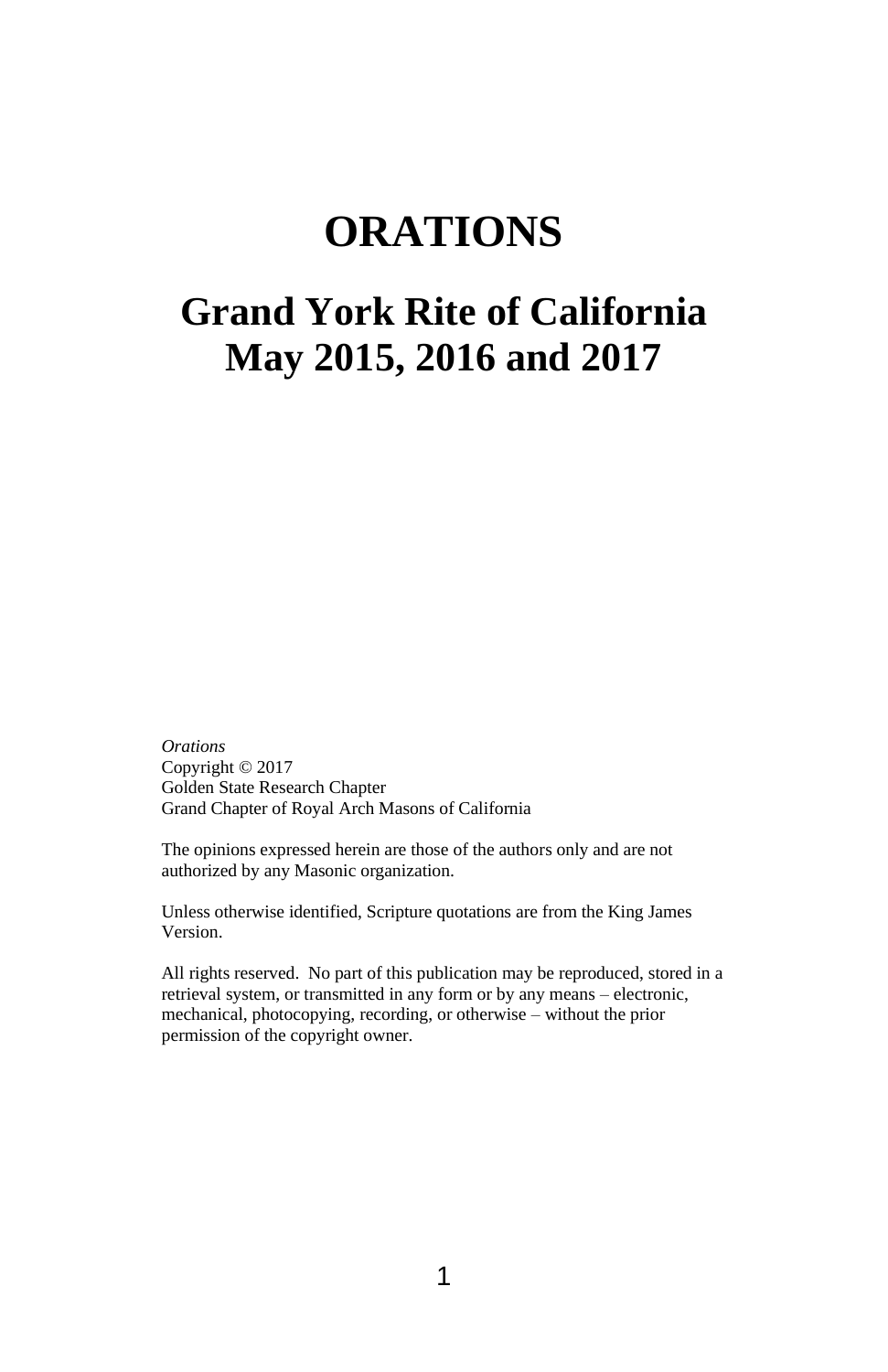# **Dedicated to Most Excellent Companion, Honorary**

# **KENNETH GEORGE HOPE**



**For his long and dedicated service to the Grand York Rite of California, the Grand Chapter and the Golden State Research Chapter, which he served as Treasurer for many years, since its constitution in 2003.**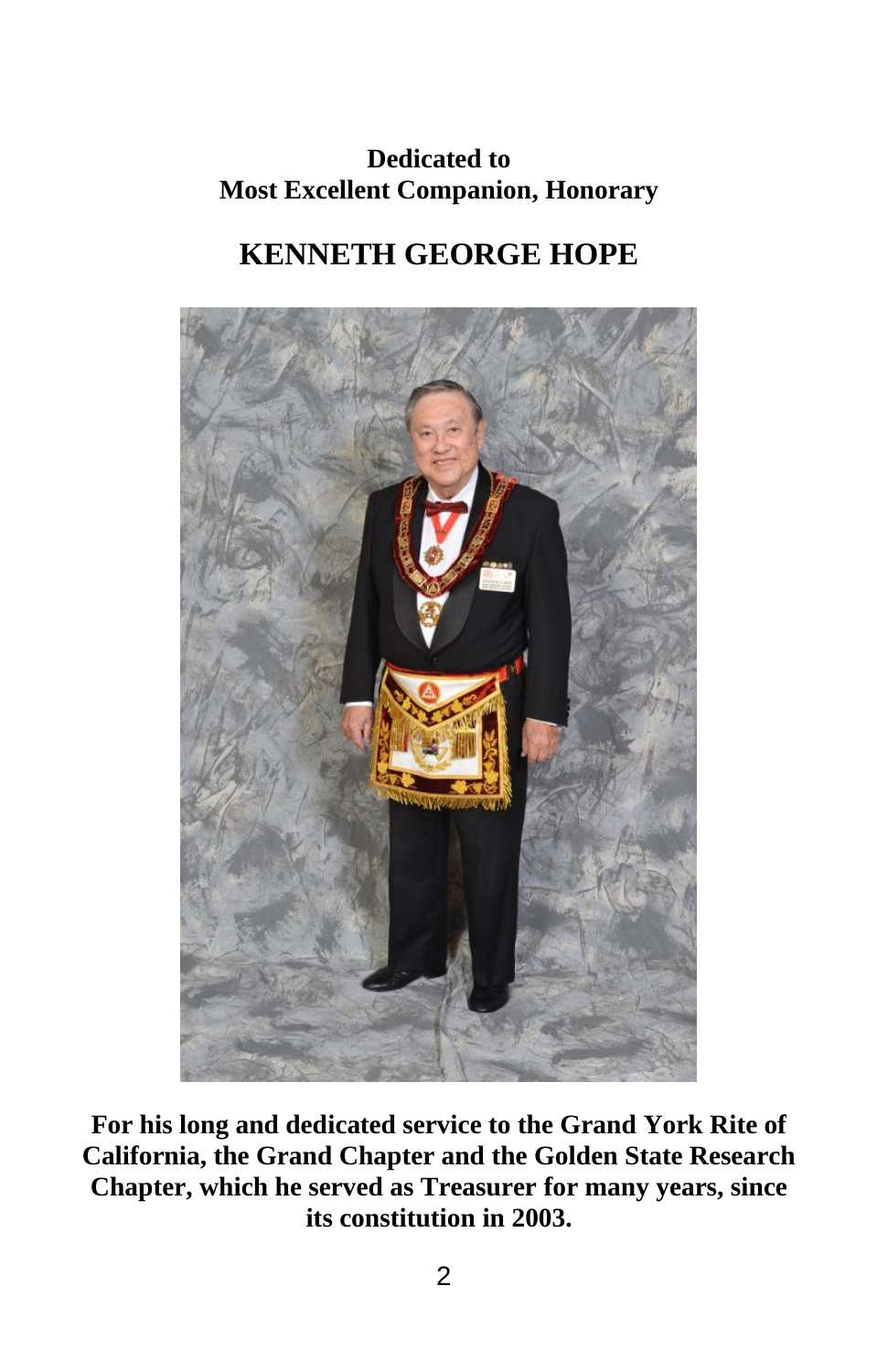**Ken is a member of Bellflower No. 320. He was Master in 1998 of Gardena Moneta Lodge No. 372, and was raised in July of 1974. He is presently Grand Secretary/Recorder for the Grand York Rite Bodies of California, in which position he has served for 25+ years.** 

**He is a Knight of the York Cross of Honor; Past Governor York Rite College; Past Sovereign Master AMD; Past Sovereign Red Cross of Constantine; Past Prior HRAKTP; Honorary PGHP, MIPGM, PGC.**

**He has been married to Sonny Hope for 55 years and has a daughter, son and 6 grand-children.**

**As a tribute to his long and meritorious service, we are re-running his paper "ONE MAN CAN MAKE A DIFFERENCE," published in GRAND ORATIONS, 2013. Although the article extols the accomplishments and virtues of Bro. George Perkins, it is equally applicable to him, as well. For over 25 years, he has been a stabilizing force for the Grand York Rite bodies, and has devoted his life to their success.**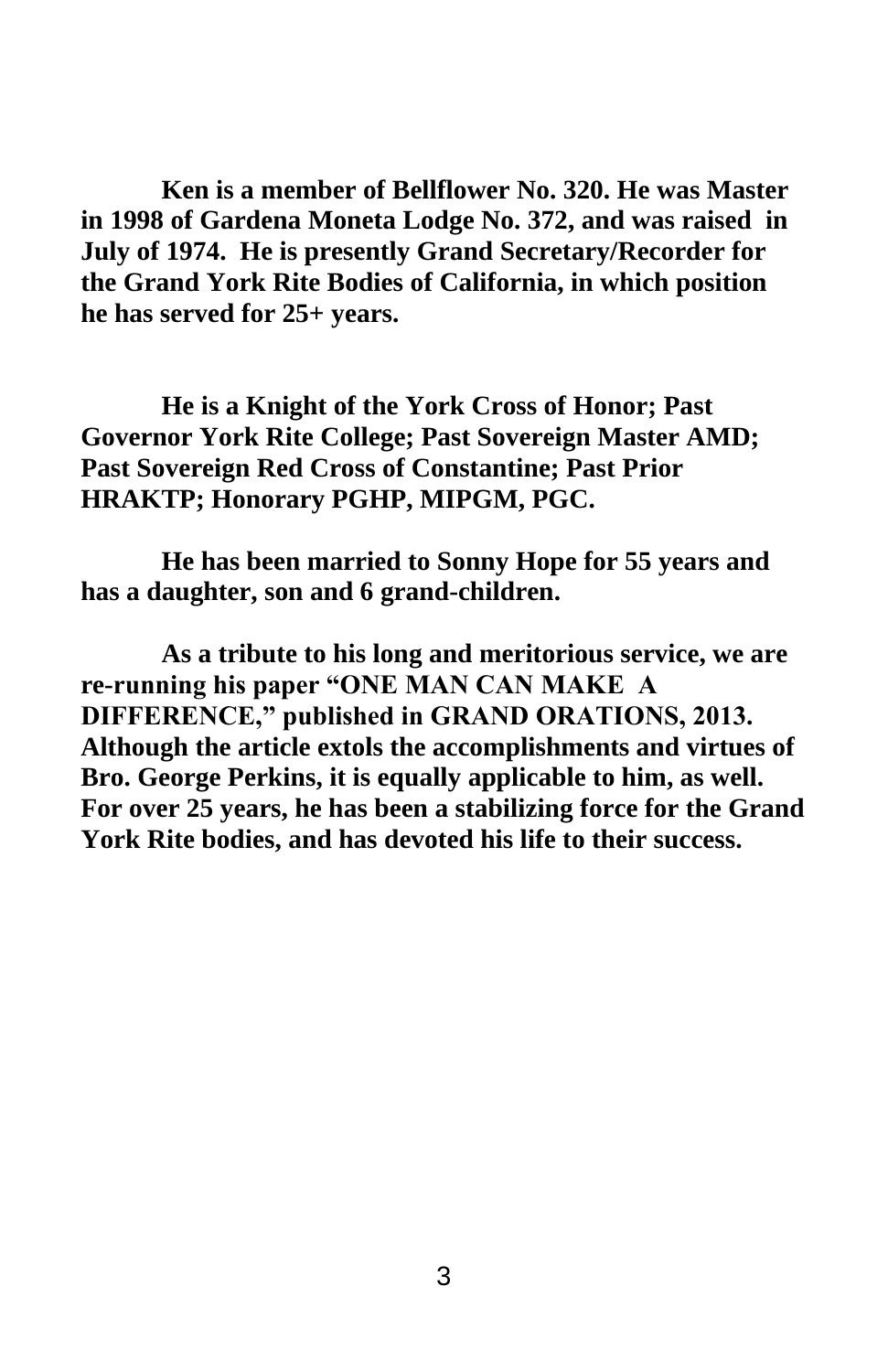## **PREFACE**

**The words contained in this booklet are thoughtfully crafted to inspire, motivate, enlighten, and unify. In York Rite Masonry, we come symbolically from a common place. We work toward the same goals and objectives, and share the same hopes.**

**The addresses captured here, though different from one another, all endorse my theme for the year, "Let your light shine". We should all be the best we can be – let our personal light shine, and share the light of York Rite Masonry with everyone.**

**I commend to you this collection of addresses for the Capitular years 2015-2017**

**Randy R. Downey 163rd Grand High Priest**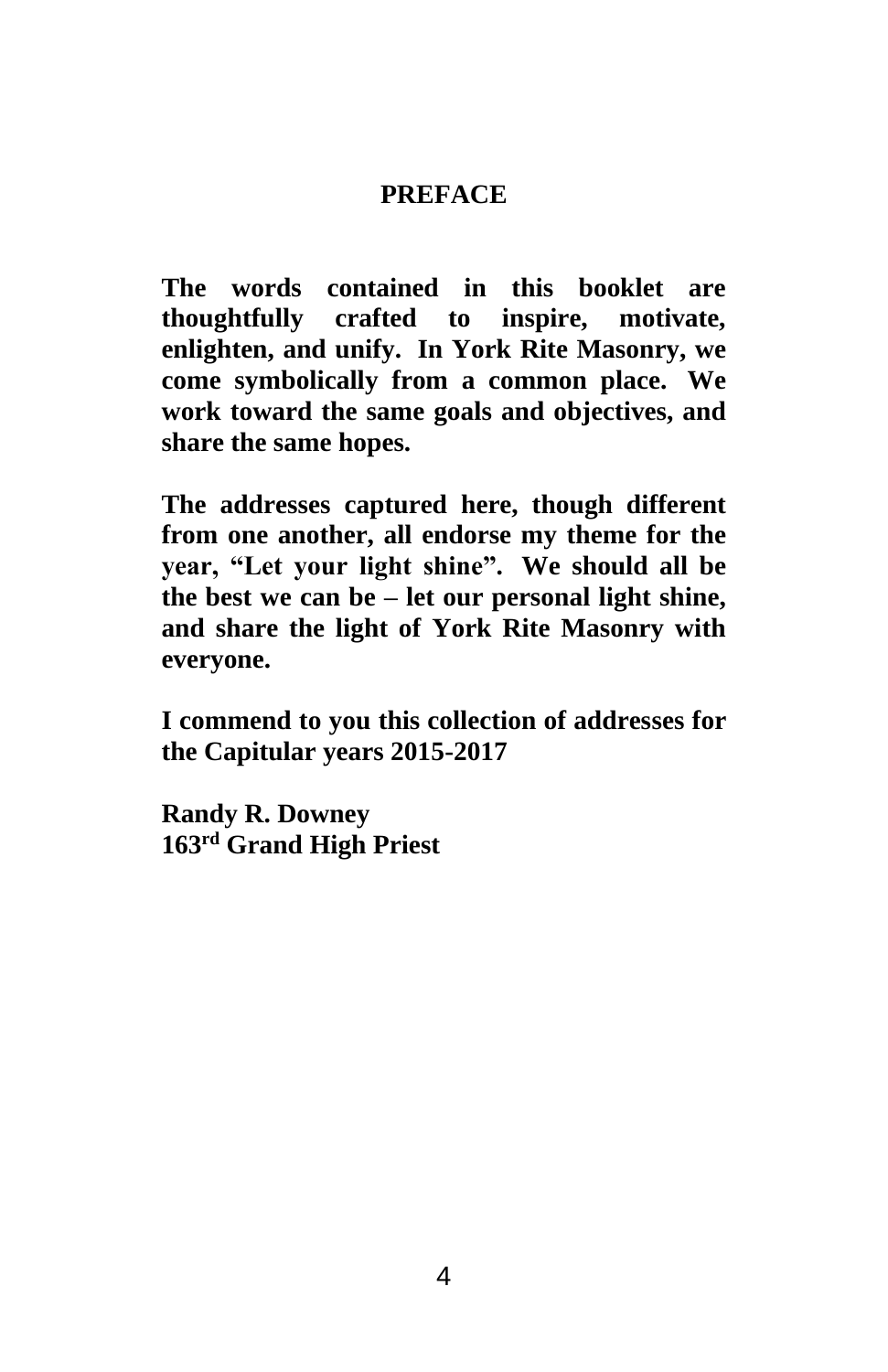## **PROLOGUE**

The Golden State Research Chapter exists to help Chapters and members enlighten those who are interested in finding more light in masonry through the York Rite. We make resources available to companions in order to spark that discussion with our brethren, and to enrich our brothers thoughts about the light that is contained within the Royal Arch so they may take that step to receive those solemn instructions which is the perfection of the 3<sup>rd</sup> degree.

The Golden State Research Chapter is very proud to publish this compilation of orations and talks given during the Capitular years of 2015 through 2017.

### **Anthony "Tony" Yuson, KYCH**  High Priest, GSRC

August, 2017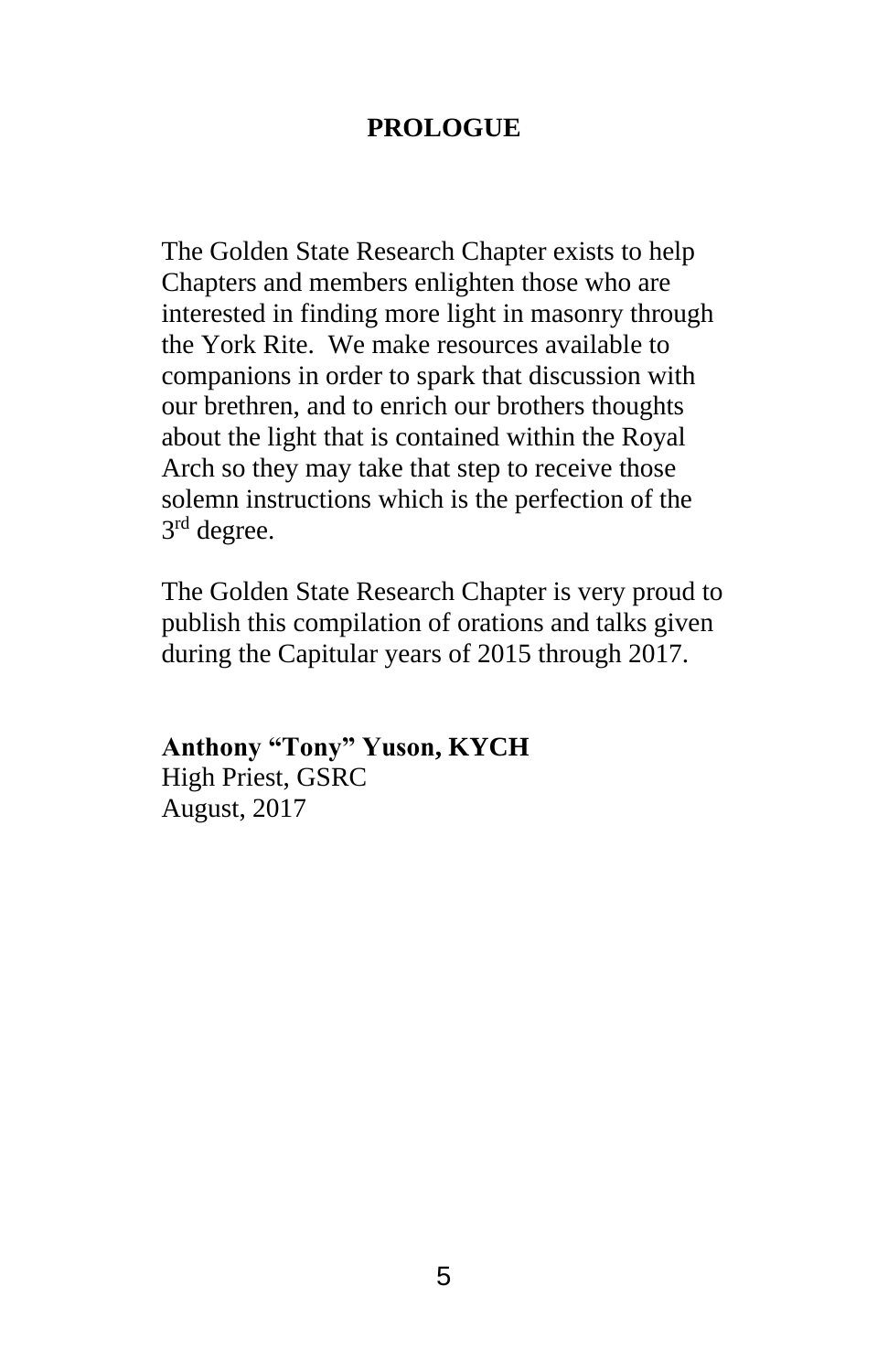# **TABLE OF CONTENTS**

| <b>PREFACE</b>                     | 4   |
|------------------------------------|-----|
| <b>PROLOGUE</b>                    | 5   |
| <b>TABLE OF CONTENTS</b>           | 6   |
| <b>INTRODUCTION</b>                | 7   |
| I. THE GREATEST OF THESE           | 9   |
| II. RITUAL                         | 13  |
| III. VESPERS 2015                  | 17  |
| IV. CHANGE IN CAPITULAR MASONRY?   | 34  |
| V. A FEAR, A PRAYER, AND A FRIEND  | 40  |
| VI. VESPERS 2016                   | 45  |
| VII. FAMILY, VALUES, TRADITION     | 58  |
| VIII. CONNECTING                   | 67  |
| IX. VESPERS 2017                   | 75  |
| X. THE RITE CHOICE                 | 87  |
| XI. CAPITOL CORNERSTONE REDICATION | 94  |
| XII. ONE MAN CAN MAKE A DIFFERENCE | 100 |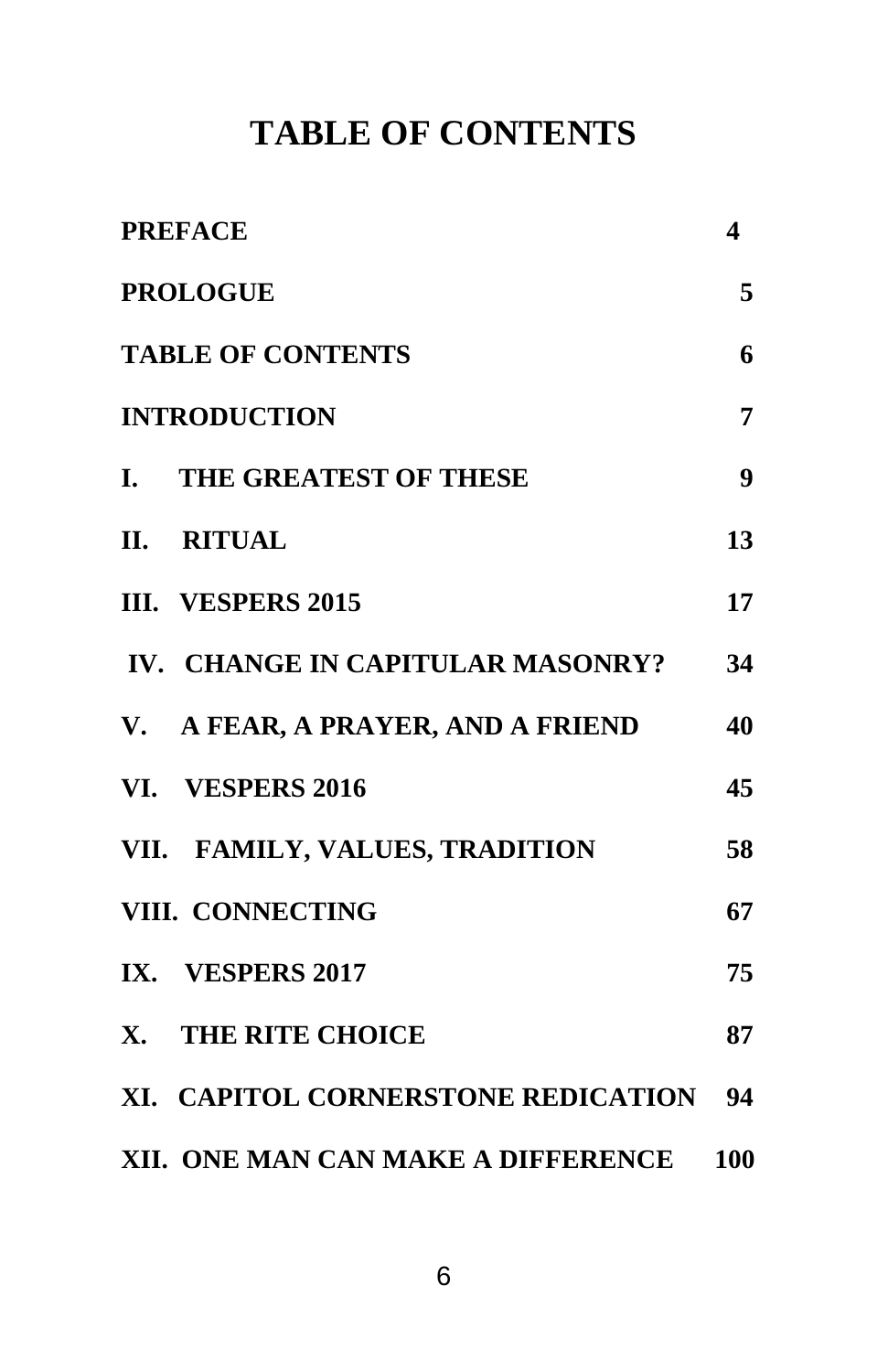## **INTRODUCTION**

#### **GRAND ORATIONS, 2015-2017**

The papers in this compilation were delivered at the California York Rite Grand Sessions in May, 2015, 2016 and 2017. In addition to the Grand Orations for the Grand Chapter and Grand Council, we have included the Grand Commandery Vesper remarks delivered by Rev. and SK Ray Davies; a research paper presented at the Golden State Chapter of Research annual convocation and another at the mid-year meeting at the Annual Communication of Grand Lodge; and a paper prepared by the Grand Secretary, who was also Treasurer of this Research Chapter.

#### **James Sunseri**

**Grand Orator, Grand Chapter of Royal Arch Masons, May 2015**

**Grand Orator, Grand Council of Cryptic Masons, May 2016**

#### **William Miklos**

**Grand Orator, Grand Council of Cryptic Masons, May 2015**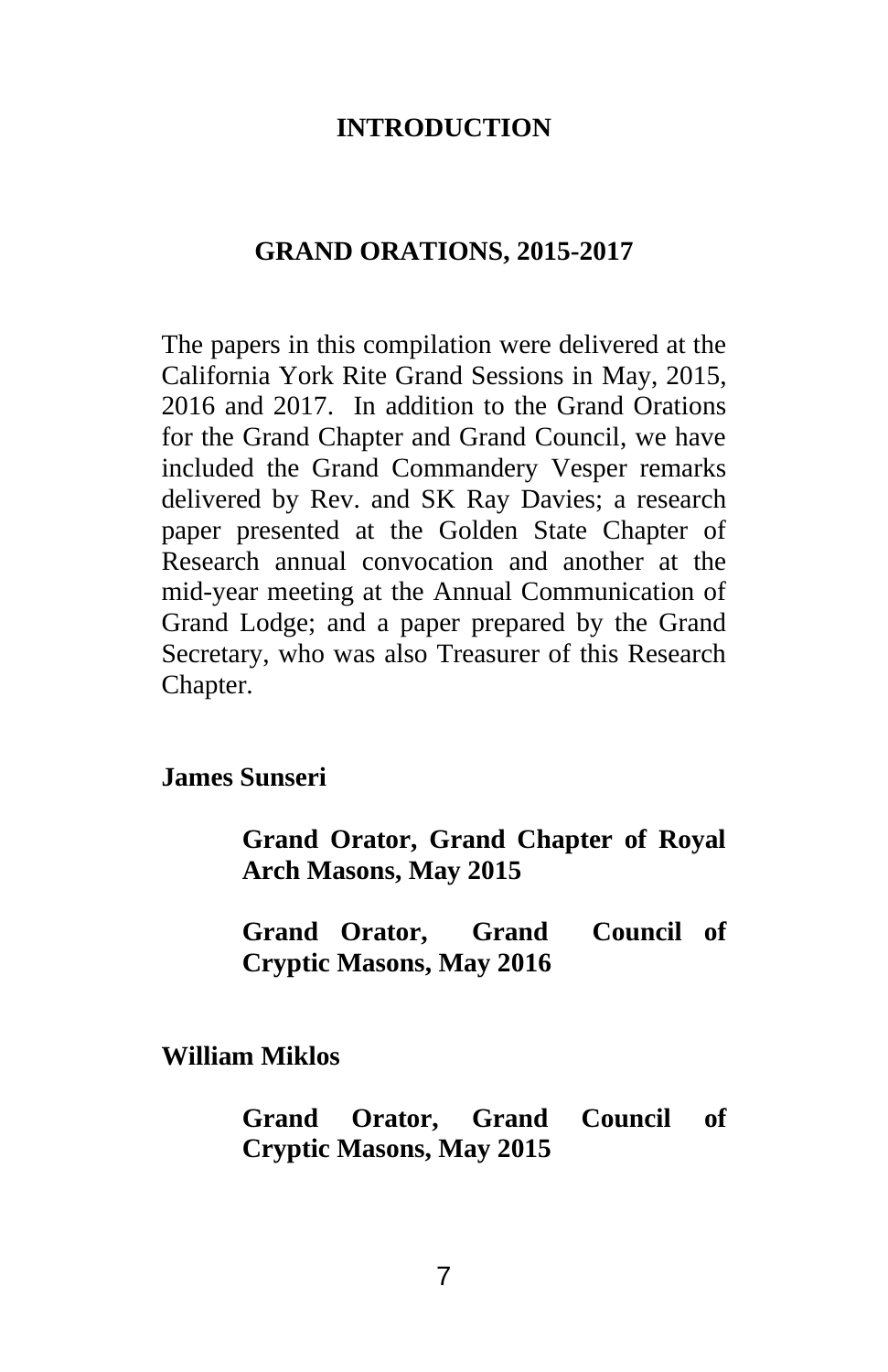**Raymond Davies**

**Grand Prelate of the Grand Commandeery of Knights Templar of California, 2013 - 2017**

**Jordan Yelinek**

**Grand Orator, Grand Chapter of Royal Arch Masons, May 2016**

**Grand Orator, Grand Council of Cryptic Masons, May 2016**

**David Rathgeber**

**Grand Orator, Grand Chapter of Royal Arch Masons, May 2017**

#### **Phil Hardiman**

**Treasurer, Golden State Research Chapter of the Grand Chapter of Royal Arch Masons, May 2017**

**John L. Cooper, III**

**Most Worshipful Past Grand Master, Grand Lodge of California, F. & A. M., 2013**

**Kenneth G. Hope**

**Grand Secretary, Grand Chapter of Royal Arch Masons, 1991 - 2017**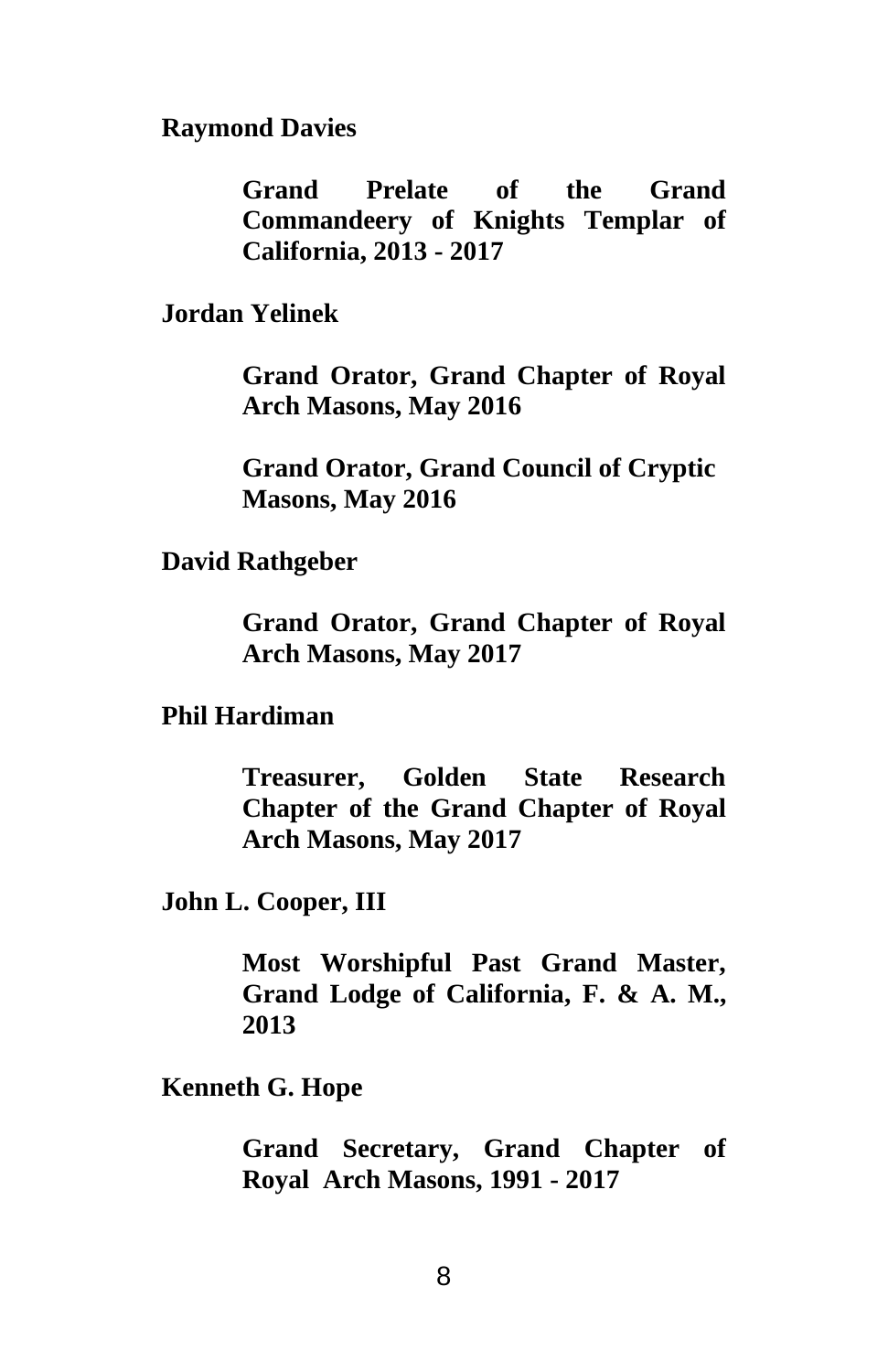#### **THE GREATEST OF THESE**

#### **GRAND CHAPTER ORATION, MAY 2015**

#### **By James M. Sunseri**

**We have each come into this life with our own unique talents, abilities, educations, and experiences to contribute something and to grow in a special way on a very particular path. One of the biggest influences in our lives is our religion, or our view of God. Masonry addresses this issue head-on, often in a manner that we may not understand until we have been a mason for some time. Masonry accepts all of the religions and religious traditions that hold to the basic belief that there is but one Supreme Being, that we are all His children, that we each have an immortal part within us, and that we must lead a virtuous life. These religions basically teach the same thing: Love God with your entire being, and love your neighbor as yourself.**

**The Creator is not limited to expressing Himself through one religion alone. He manifests in individuals' lives because of their faith and because of their relationship to the Spiritual Source, not because of their religion. Religion is the form in which individuals attempt to understand the manifestation of this Spirit. God can, and does, work through every soul on earth. The religions that people follow made no difference to God in the past,**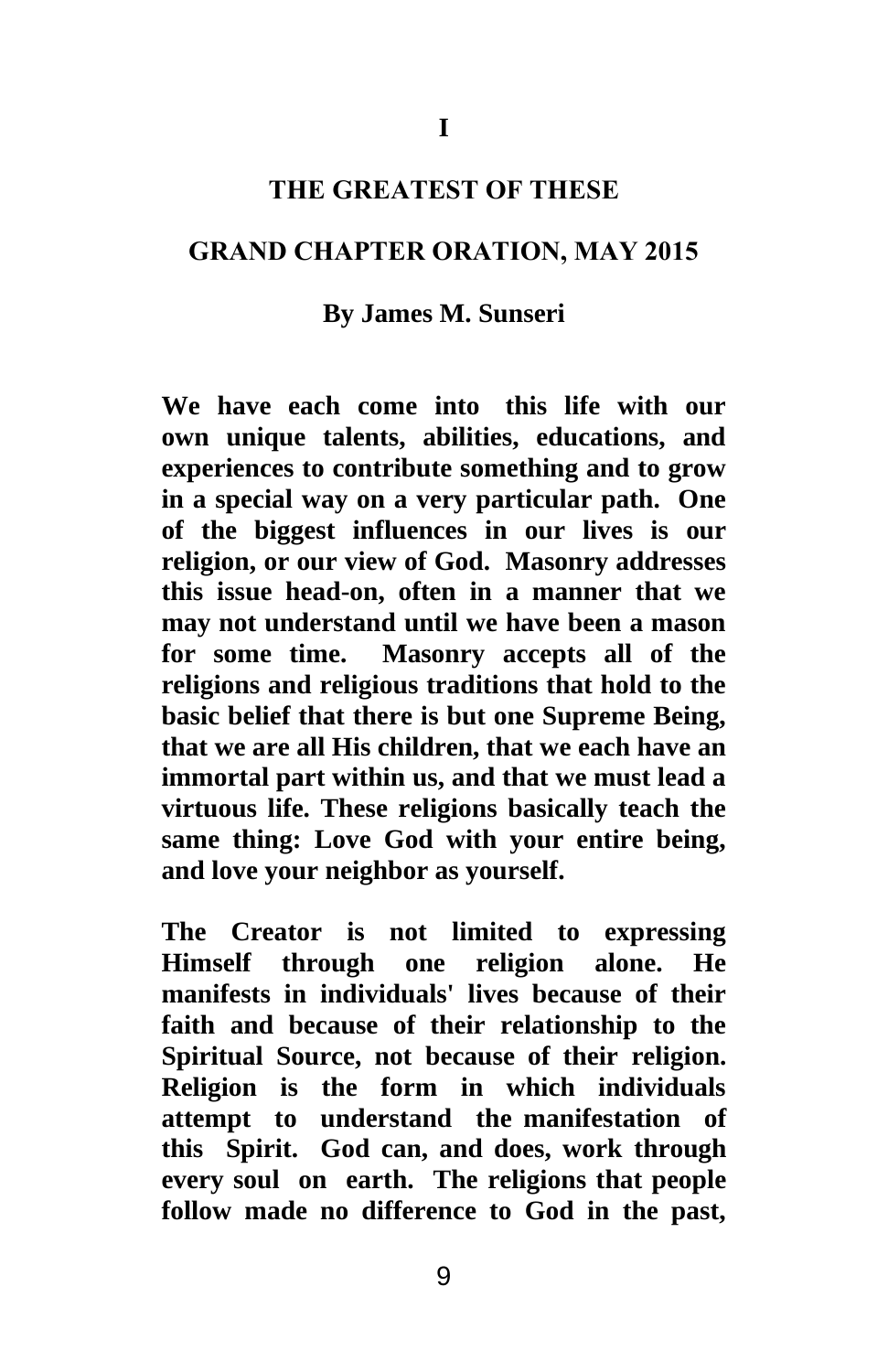**make no difference to Him now, and will not make any difference to Him in the future.**

**Masonry teaches us the same ideal. It tells us to study comparative religions; to see beyond surface differences, and, instead, to find the commonalities we share with one another; to co-ordinate the differing teachings and philosophies; to correlate where all religions meet; and to understand that there is but one God, and that we are only secondarily separated by religions or specific doctrines. God loves those that love Him, whether this sect or that ism or that cult. We are all spiritual beings manifesting in a material world, souls who happen to be expressing themselves on earth. Race, gender, color and religion are not a part of our true spiritual nature.**

**There is but one Creator, one Source, one Law. We must become aware of and manifest an awareness of the Living Spirit in the earth. Our goal is not to just wait for heaven to escape the earth, but rather to use our talents and energies for good purposes, and to bring the awareness of the Creator into our lives and into our surroundings wherever we may be -- Right Here! Right Now!**

**Perhaps the Creator made us in His image and likeness and said something like this: "Go out into the creation, and do what you will do, and become who you will be; and then come back and delight Me with the uniqueness of who you are." Freemasonry is now and always has been from the beginning a Search for God, a search that involves a gradual accomplishing of**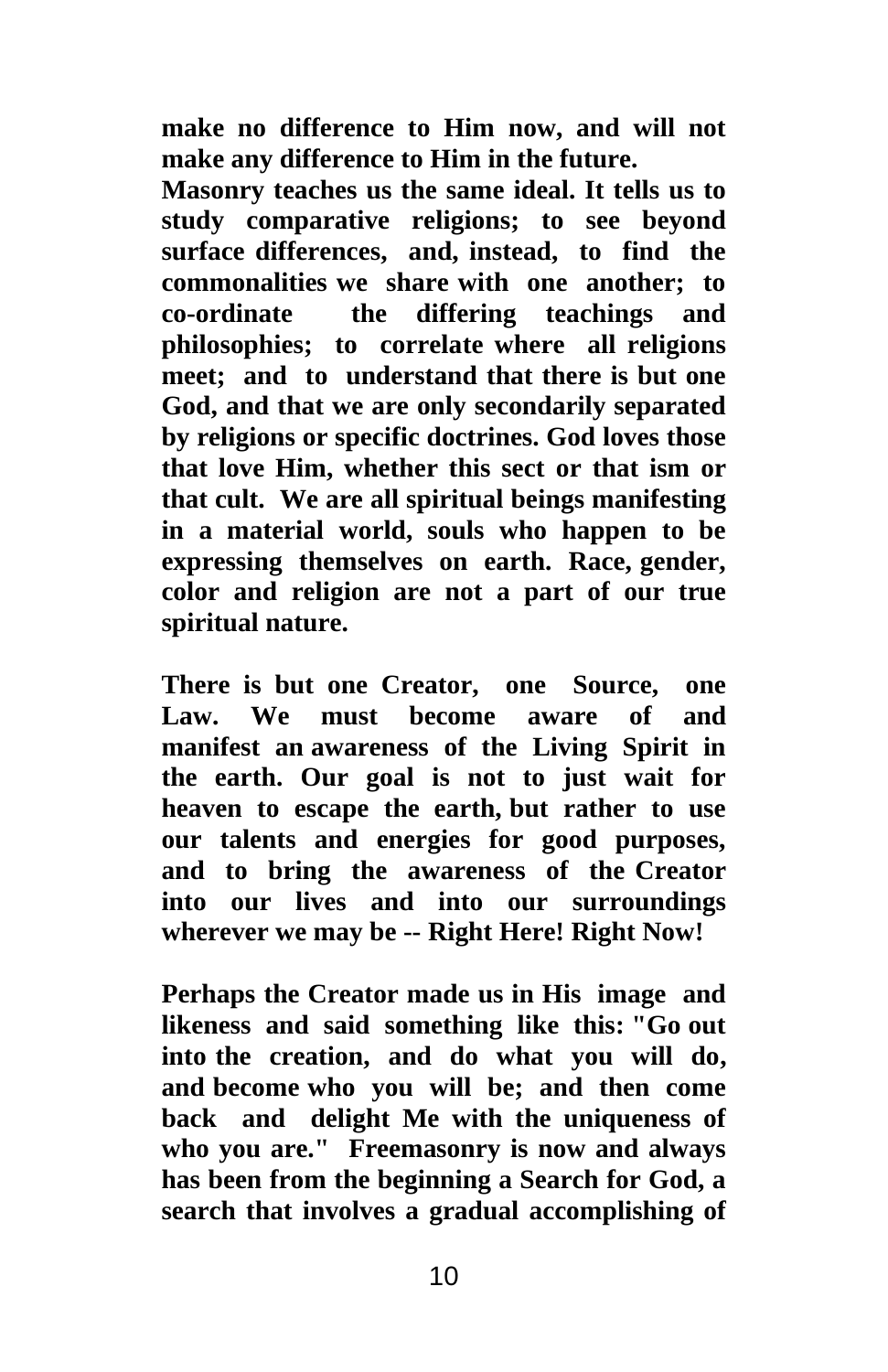**the things of the Spirit day by day, line by line, precept by precept, here a little there a little, applying the things of the Spirit in our interactions with others. The fruits of the Spirit include love, gentleness, patience, and determination. But especially love.**

**One word frees us from all the weight and pain of life. That word lS love. There is only one truly significant work to do in life, and that is to love: to love people, to love nature, to love animals, to love creation itself, just because it is. To serve God's creation with a warm and loving generosity and compassion is the only meaningful existence. Love is the greatest gift. There is nothing holier in this life of ours than the consciousness of love. Love does not consist of looking into each other's eyes, but in looking outwards together in the same direction. Love can give in a moment what toil can scarcely give in a lifetime. The real tragedy of life is not that humans perish, but that they cease to love. Time flies, suns rise, and shadows fall. Let them go by. Love is forever.**

**We love our fellow human beings by being kind. Kindness makes beautiful every day that it touches. Kindness is one of the most difficult things to give away, because it is usually returned. Kindness is the golden chain by which society is bound together, the links of which each of us forges or breaks daily. Kindness is the soft voice at the hour of death, the gentle hand outstretched to the newly-orphaned, the bowl of soup carried to the frail widow, the coin given to the homeless beggar, and the**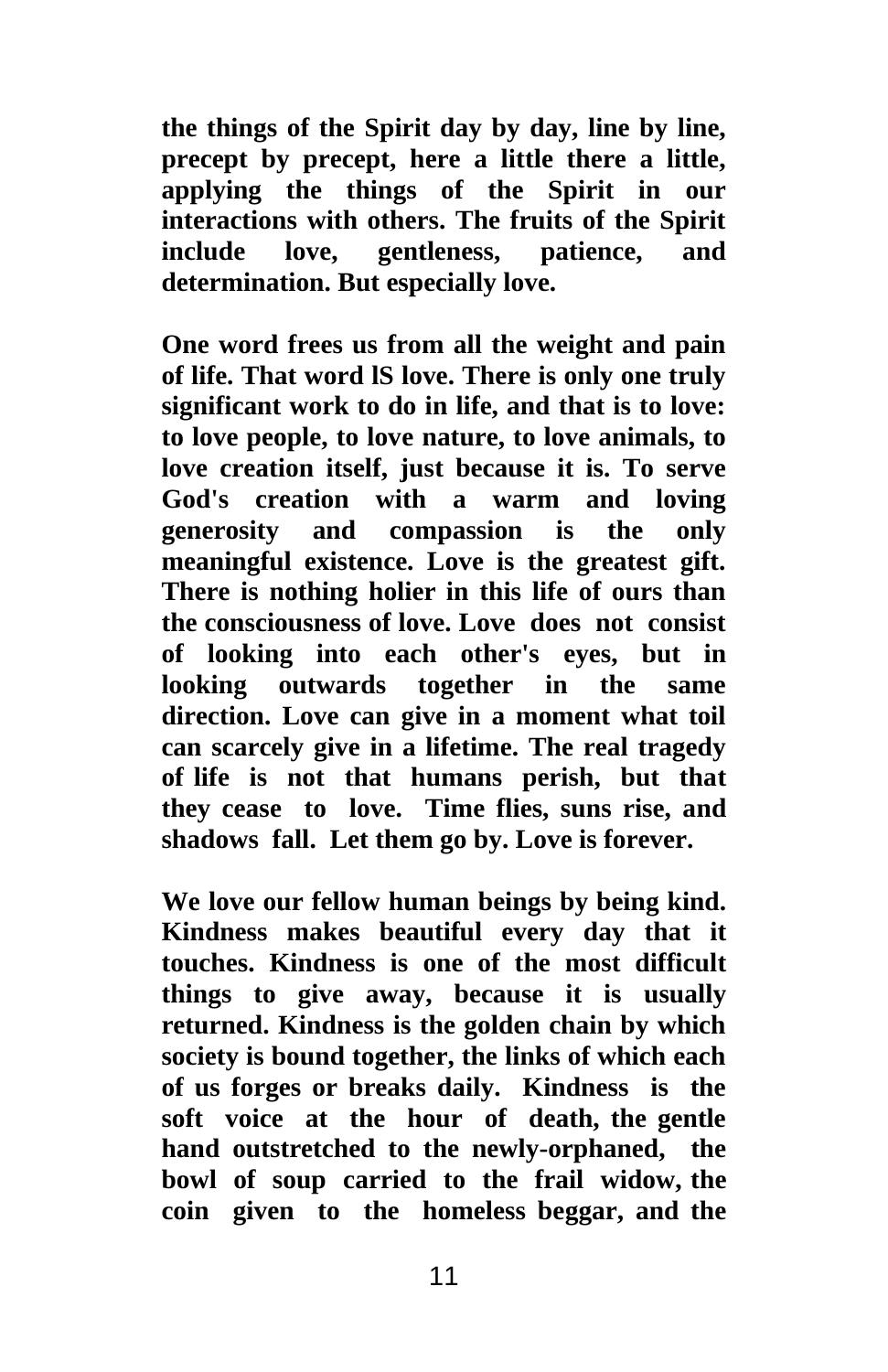**encouraging smile nodded to him about to ascend the gallows. Kindness can accomplish much. Just as the sun makes ice melt, kindness causes misunderstanding, mistrust and hostility to evaporate. Kindness is the one thing that you can never lose, because it is always returned. So, be kind, and be kind now! For in life you can never do a kindness too soon, because you never know when it will be too late.**

**We are children of the universe no less than the trees and the stars. Each of us has a right to be here. So, placidly through your life walk with God, however you conceive Him to be. And, dare to be great. Dream your dreams. Follow your hopes. Smile often. Laugh out loud. Cry when you must. Be glad you are here. Rejoice that the sun shines and the rain falls. Do the very best you can. Know that it is enough. And may your lives be filled with peace, joy, and love, especially love.**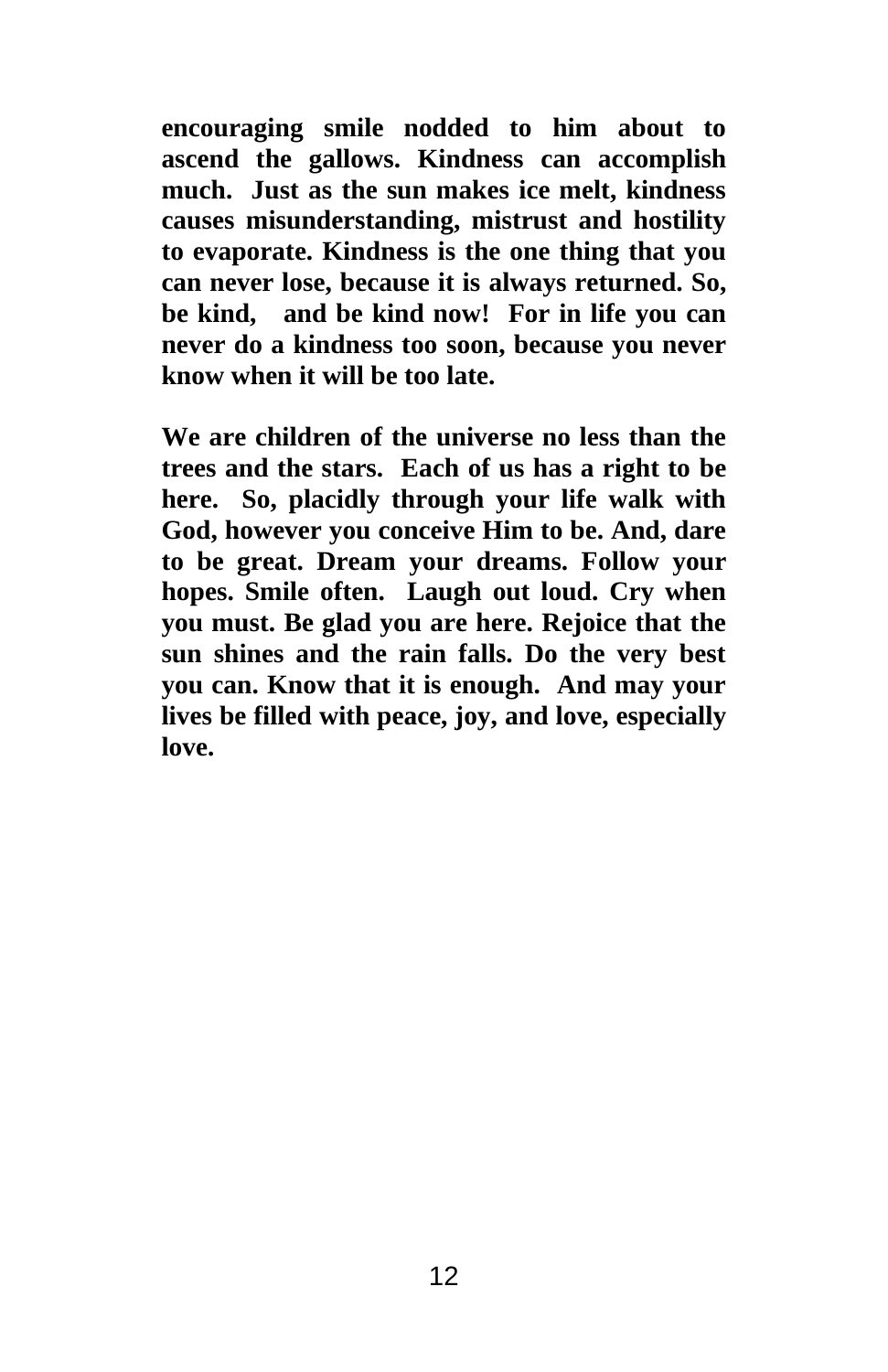## **II**

## **RITUAL**

## **GRAND COUNCIL ORATION, MAY 2015**

#### **By William J. Miklos, III**

**Good Morning, Ladies, Brethren and Friends.** 

**And thank you, for the opportunity for allowing me to share some of my thoughts with you today.**

**Who cares about Cryptic Masonry? Why do we spend so much time on learning ritual? What good does that do?**

**We often hear that our rituals use allegory and symbols to impart important truths. That is perhaps more true than many of us might believe especially in Cryptic Masonry!**

**Consider this: our ritual is riddled with queries that present us with paradoxes for the inquisitive mind to examine. These questions center on both the internal and external persons we believe ourselves to be.** 

**We read in the Royal Master Degree:**

**"It is intended to serve as a reminder of the mysterious Triad, expressive of the essence and attributes of Deity and of those great Masonic virtues-Faith, Hope and Charity. You will**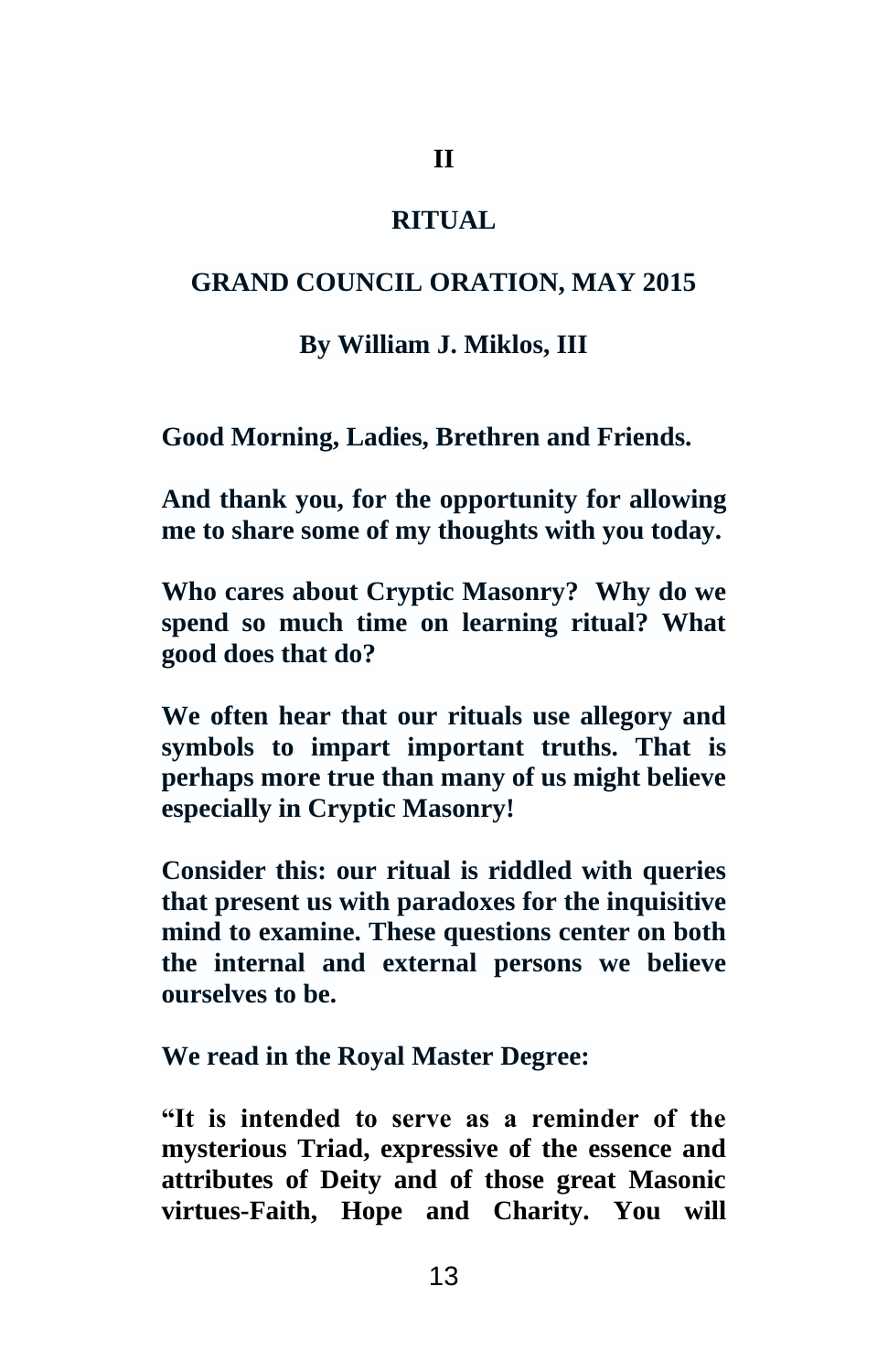**deposit it in the Holy of Hollies, with the other Sacred Furniture, and hereafter, in every Masonic Lodge, let there be displayed about the Altar of Obligation three burning tapers placed in a triangular position; and may the virtues which they symbolize be a light unto the feet of every true and faithful MASON, in all walks of life, until that perfect day when the glory of the Lord shall illumine our souls forever." (Page 16 Ritual Cypher Grand Council Masons of California).**

**Did you consider the possibility that three lesser lights may potentially represent the three basic tenants of Masonry? Or perhaps that their meaning is universal in its interpretation allowing the contemplative mason to reach more deeply into himself and resultantly make the world a better place for all mankind? Did you notice the location of the lights? The altar of obligation, that center of our lodge, which appears in all the degrees of Masonry. That altar which also safely holds the holy writings of multiple beliefs which is illuminated by our three core believes, Faith, Hope and Charity. What a powerful statement!**

**By demonstration you can see, our ritual possesses multiple meaningful symbols which is why it sets us apart from all other fraternal organizations and groups. These discussions are not centered on life after death or are religious in scope but instead represent a fundamental believe in thinking man as mental phenomena which includes feelings which allowed the "thinker" to distinguish between material**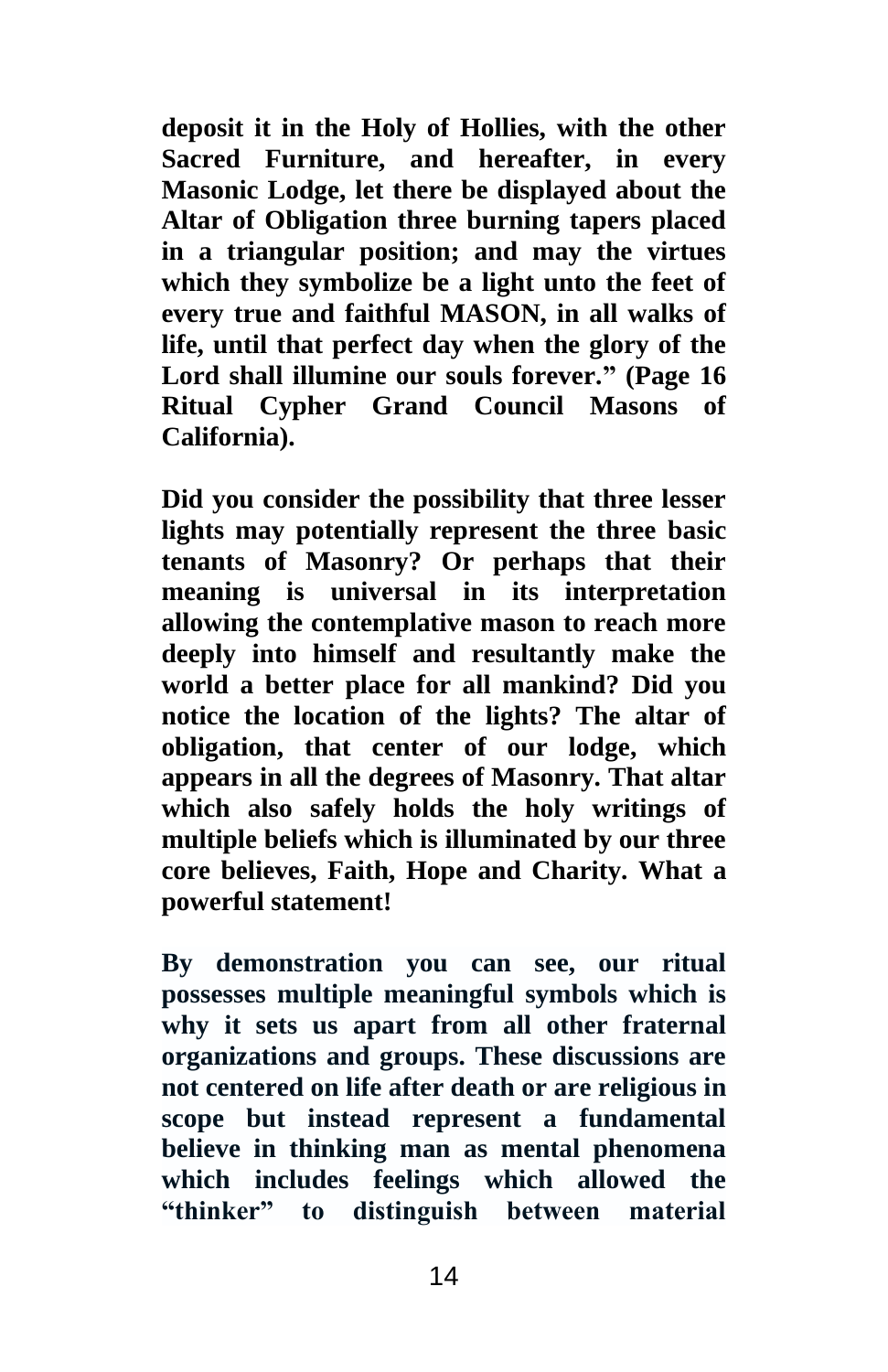**objects and minds. This phenomenon truly got its start in our earliest Masonic lodges allowing for a continuous expansion of these symbols, paradoxes and allegories which lead to the creation of this particular degree which I just quoted from.**

**The degree has many more overlapping symbols which continue to astound the "Thinker." The Cherubim is an integral part of this degree and yet many of us do not know the full implication of such a symbol.**

• **According to I [Kings 6:23](http://www.newadvent.org/bible/1ki006.htm#vrs23) et seq, and [II](http://www.newadvent.org/bible/2ch003.htm#vrs11) [Chronicles 3:11](http://www.newadvent.org/bible/2ch003.htm#vrs11) et seq, Solomon placed in the Holy of Holies two huge Cherubim of olivewood overlaid with gold. "They stood on their feet and their faces were towards the house", which probably means they faced the Holy Place or the Entrance.**

**This is the usual interpretation of the Cherubim, but consider this definition:**

• **According to Exodus 26:31, cherubim were embroidered on the Vail of Cherubim, which means the Seat of God, and is interpreted: Fullness of Knowledge. Though we realize that cherubim are exalted heavenly powers and virtues, yet, if thou wilt, thou too shalt be one of the cherubim. For, if cherubim means Seat of God, remember what the Scripture says : The soul of the just is the Seat of Wisdom.**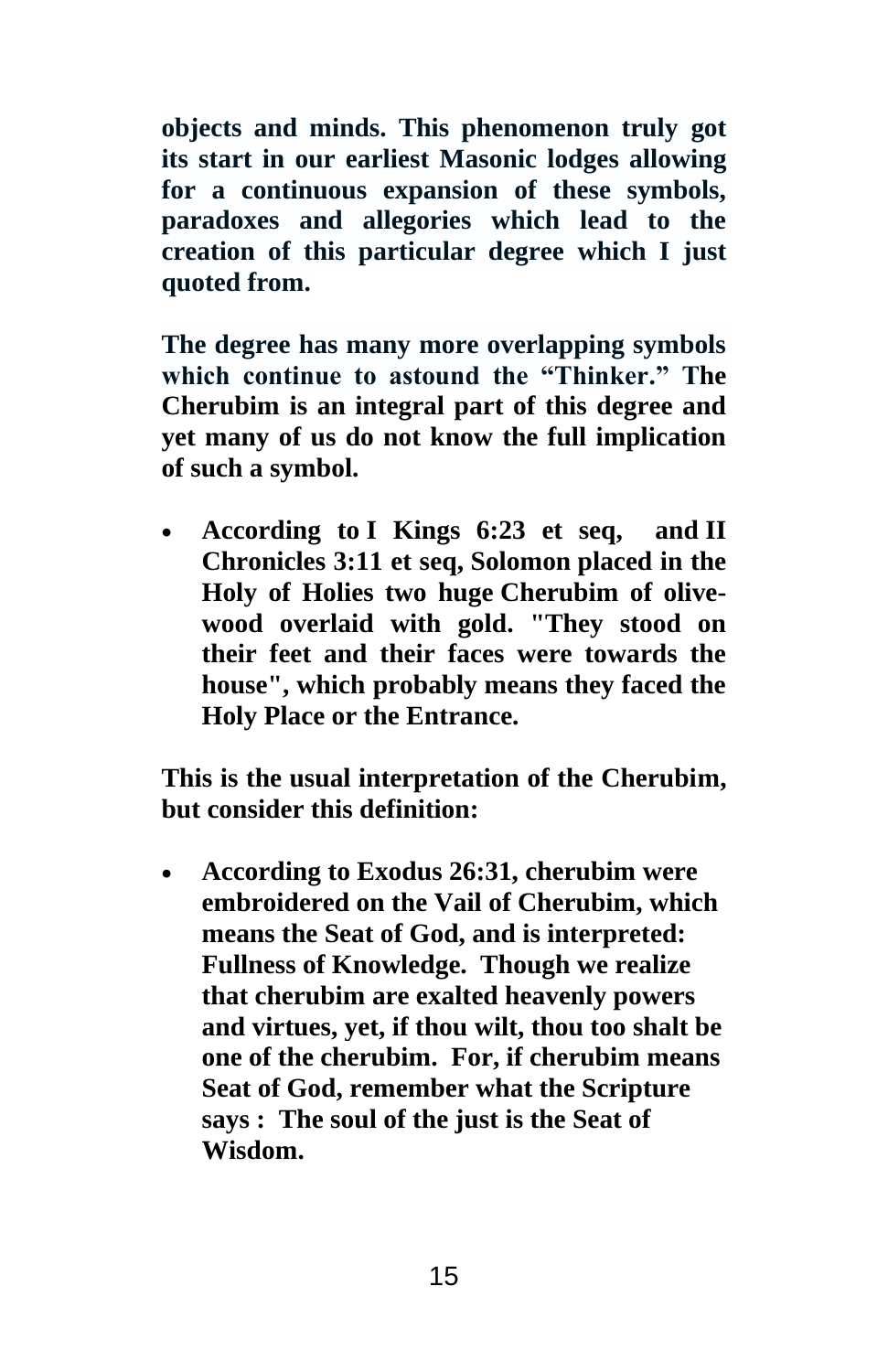**If we utilize this later definition the presence of the Cherubim makes perfectly good sense, however, their meaning has multiple layers allowing each of us to interpret that meaning into our own lives -- thereby allowing us to enrich our understanding of the mysteries of life.**

**Contemplation of these mysteries leads us all to examine our ritual and resultantly we can not only enrich our own lives but those of the people we love, and work with. The ritual is a powerful tool that allows us to impart serious truths to one another. Therefore, one could contend that ritual spoken with conviction and heart leads us all toward a better understanding of its expansive meaning.**

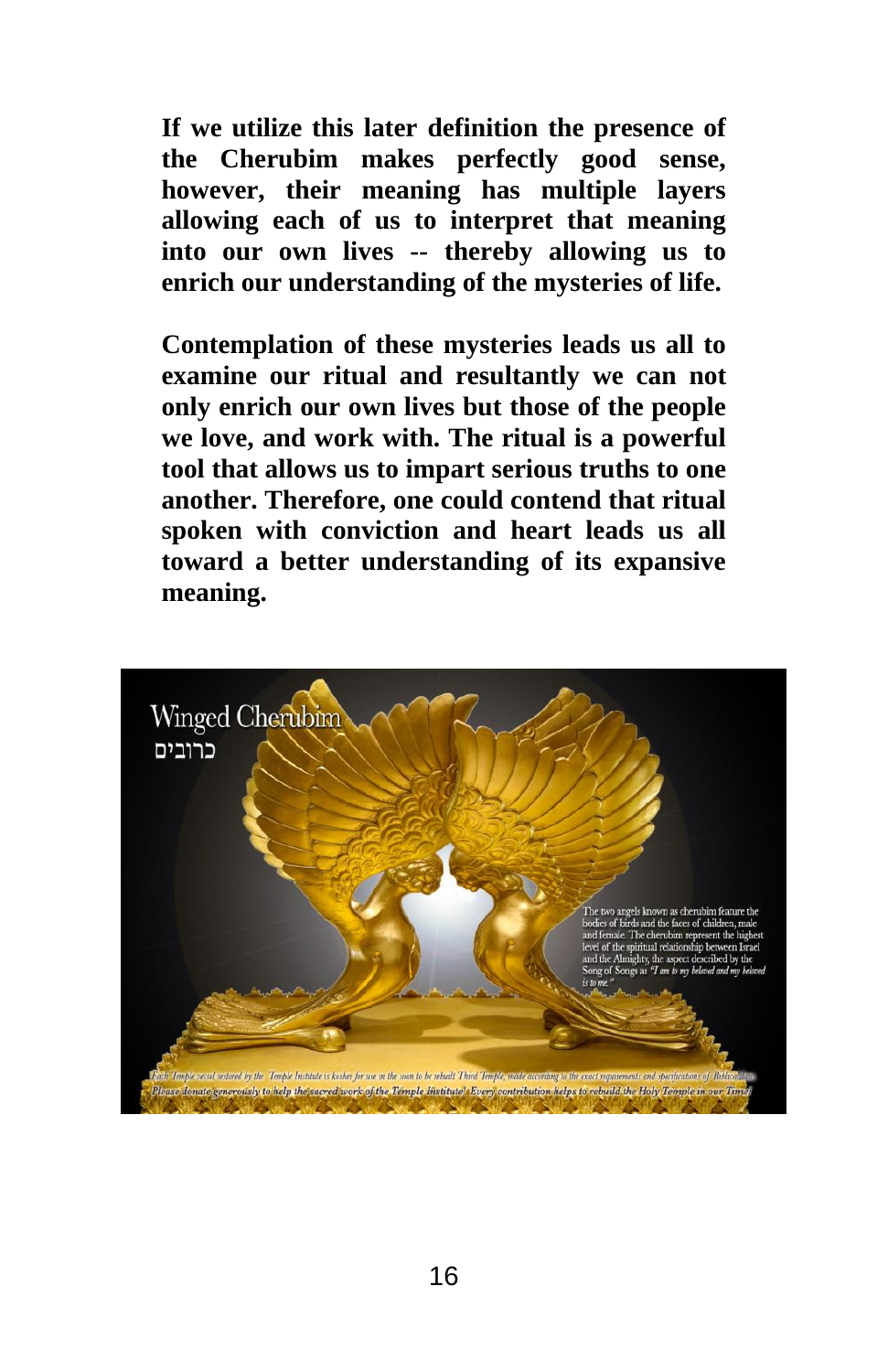### **III**

### **CALL TO VESPERS, 2015**

#### **By Raymond Davies**

**It is the time of our day to pause and reflect on our Responsibility to our Creator and to his creations; our Companions in this earthly existence.**

**From Psalm 100 we read:**

**[1 \(](https://www.kingjamesbibleonline.org/Psalms-100-1/)A Psalm of praise.) Make a joyful noise unto the LORD, all ye lands.**

**[2 S](https://www.kingjamesbibleonline.org/Psalms-100-2/)erve the LORD with gladness: come before his presence with singing.**

**[3 K](https://www.kingjamesbibleonline.org/Psalms-100-3/)now ye that the LORD he** *is* **God:** *it is* **he** *that* **hath made us, and not we ourselves;** *we are* **his people, and the sheep of his pasture.**

**[4 E](https://www.kingjamesbibleonline.org/Psalms-100-4/)nter into his gates with thanksgiving,** *and* **into his courts with praise: be thankful unto him,** *and* **bless his name.**

**[5 F](https://www.kingjamesbibleonline.org/Psalms-100-5/)or the LORD** *is* **good; his mercy** *is* **everlasting; and his truth** *endureth* **to all generations.**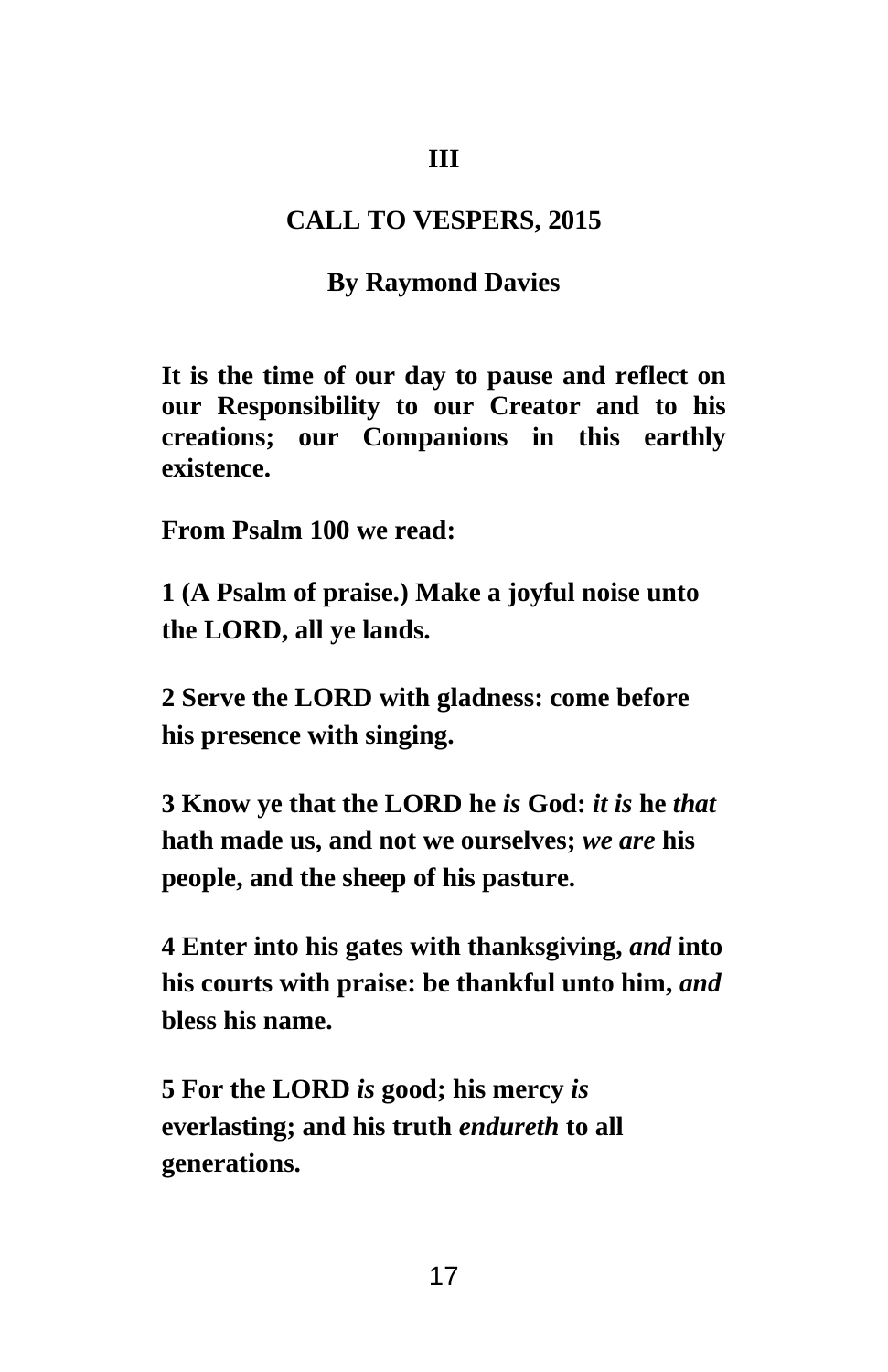**In the Gospel of John, Chapter 4, Jesus advises the Samaritan woman at the well:** *"God is spirit, and those who worship him must worship in spirit and truth."*

**We now take time in the busyness of our day to approach the throne of Grace for an uplifting of spirit. Come with us now and let your spirit reflect on the truth of the Salvation gained by the sacrifice of our Lord. We can feel the Father's call as He bids us come to His throne and pray.**

## **Invocation**

**Holy and Merciful GOD, our Heavenly Father; as we again come before Your throne at Vespers, with our Hymns and our prayers of thanks for Your gifts of the Spirit, we ask Your guidance as we display the intentions of our heart and actions, that they may be acceptable offerings in Your sight. In the reverence of this time, may the quiet whispers of Your word breathe inspiration in our ears so that Your divine presence will influence all that we do and bring Glory to You. Inspire us with thoughts and feelings that are worthy of Your most Holy Presence. We claim your gift of salvation so that we may be followers and laborers for Jesus Christ, Your Son; and with heartfelt gratitude to our Savior, we are fully aware of how far away from You we would be without him, and how close to You He will bring us if we faithfully study and follow His guidance. For these reasons Lord, we seek Your divine blessing, asking You for that divine inspiration that will help us to worship You in**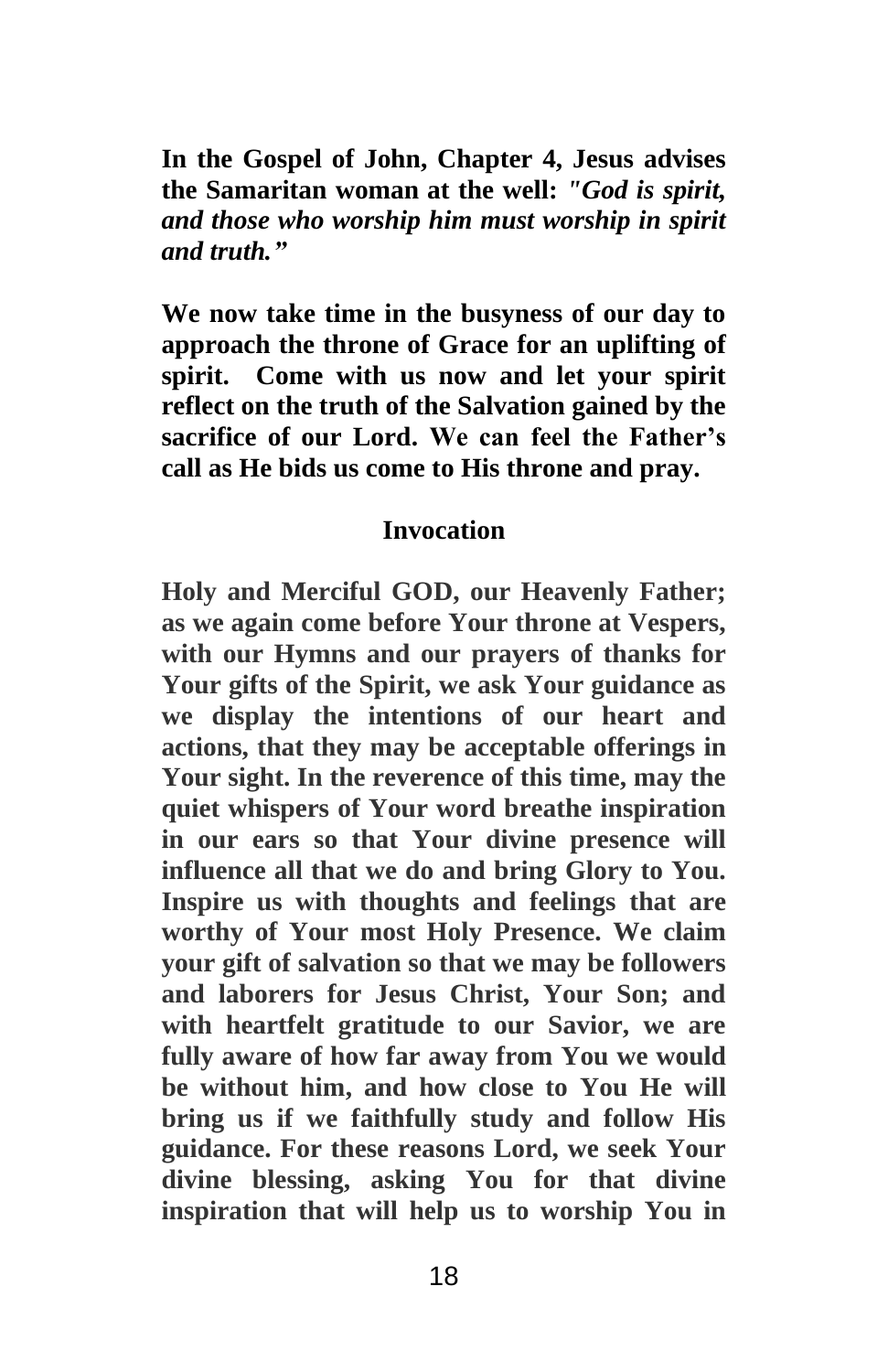**the beauty of Holiness, through Your gift of Grace, Jesus Christ, our Lord and Savior.**  *Amen.*

## **Pastoral Prayer**

**Father, it has been the theme of the assembled Knights for this year to continue the announcement of Your gift of Grace, our Lord and Savior Jesus; to be active among Your people spreading the Word of Your joyous promises. We thank You for the blessing of this life that You have given to us. The grass beneath our feet, the songbirds whose sound pleases our ears, the blossoms of the bushes and trees that please our sight. May we see in all these things the wonderful touch of Your hands. May we begin each and every day and end every day with prayers of thanksgiving and praise to Your Goodness and thanks for the gift of our Savior.**

**Gracious and merciful Father, during this quiet time of reverence we thank You for bringing us together safely under Your caring protection. Our own frailties are well known to us, so we approach Your Presence with the sure trust that Your Grace will reach out to us, strengthen us, and free us from our burdens.** 

**Lord of us all, Your words remind us often that there is more to living than being concerned with ourselves. Help us as we labor to reach others with the message of Your grace. Help us to pray for those whose burdens may be even heavier than our own. Help us to serve them and bring to them a glimpse of the touch of Your Glory in our**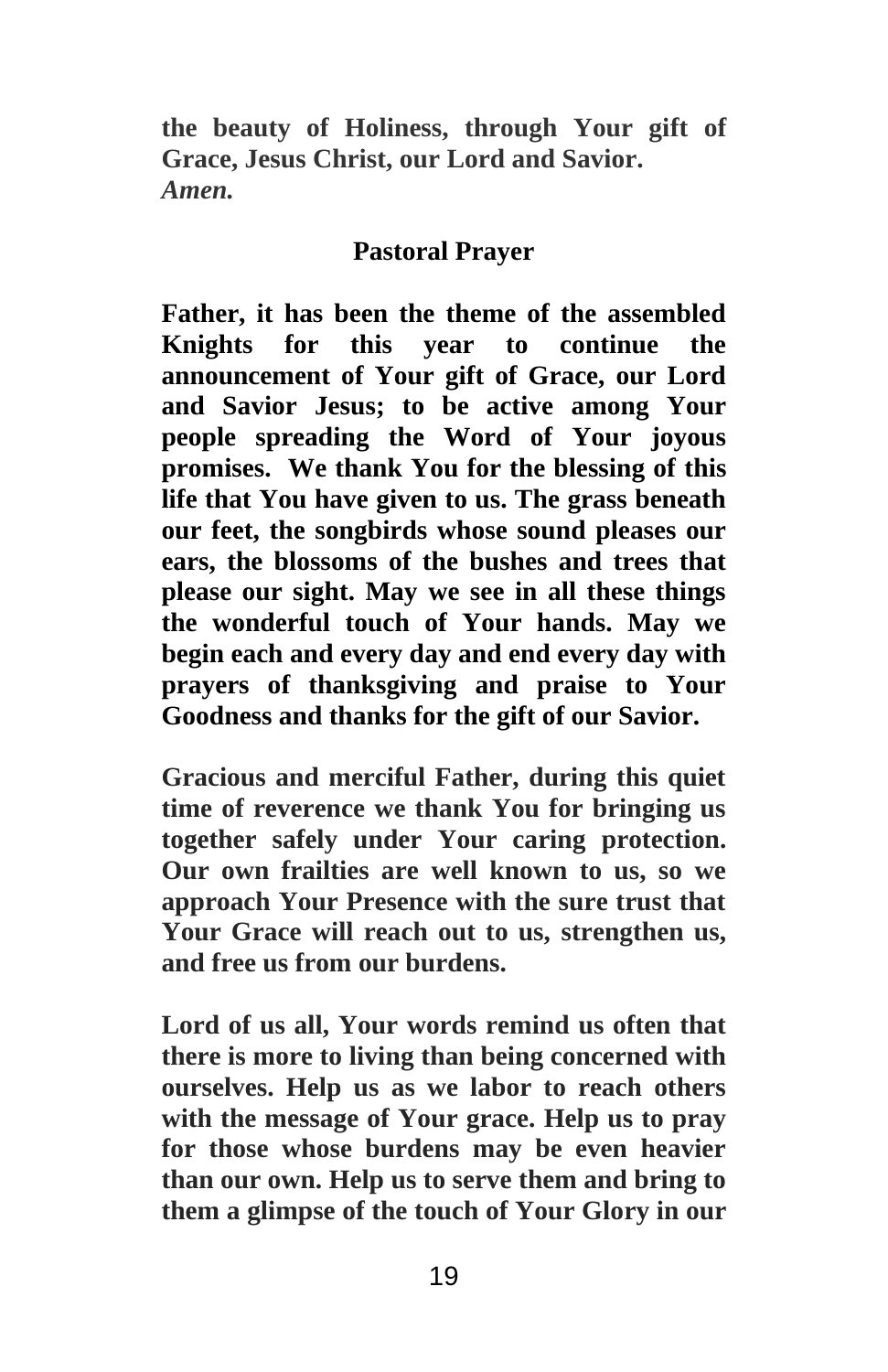**lives that it may relieve their lives. May we serve You with acts of service and caring for all Your children that we contact. It is by those actions that we may know we are followers of Christ, and it is in His name and from His teaching that we now pray together:**

**Our Father, Which art in Heaven, hallowed be Thy name. Thy kingdom come, Thy will be done in earth, as it is in Heaven. Give us this day our daily bread. And forgive us our debts, as we forgive our debtors. And lead us not into temptation, but, deliver us from evil; for Thine is the Kingdom, and the Power, and the Glory, forever. Amen** 

# **Old Testament Scripture Isaiah Chapter 9 Verses 1 through 7**

**The gloom will be dispelled for those who were anxious. In earlier times was the humiliation of the land of Zebulun, and the land of Naphtali; but now He brings honor to the way of the sea, the region beyond the Jordan, and Galilee of the nations. The people walking in darkness see a bright light; light shines on those who live in a land of deep darkness. You have enlarged the nation; You give them great joy. They rejoice in Your presence as harvesters rejoice; as warriors celebrate when they divide up the plunder. For their oppressive yoke and the club that strikes their shoulders, the cudgel the oppressor uses on them, You have shattered, as in the day of Midian's defeat.**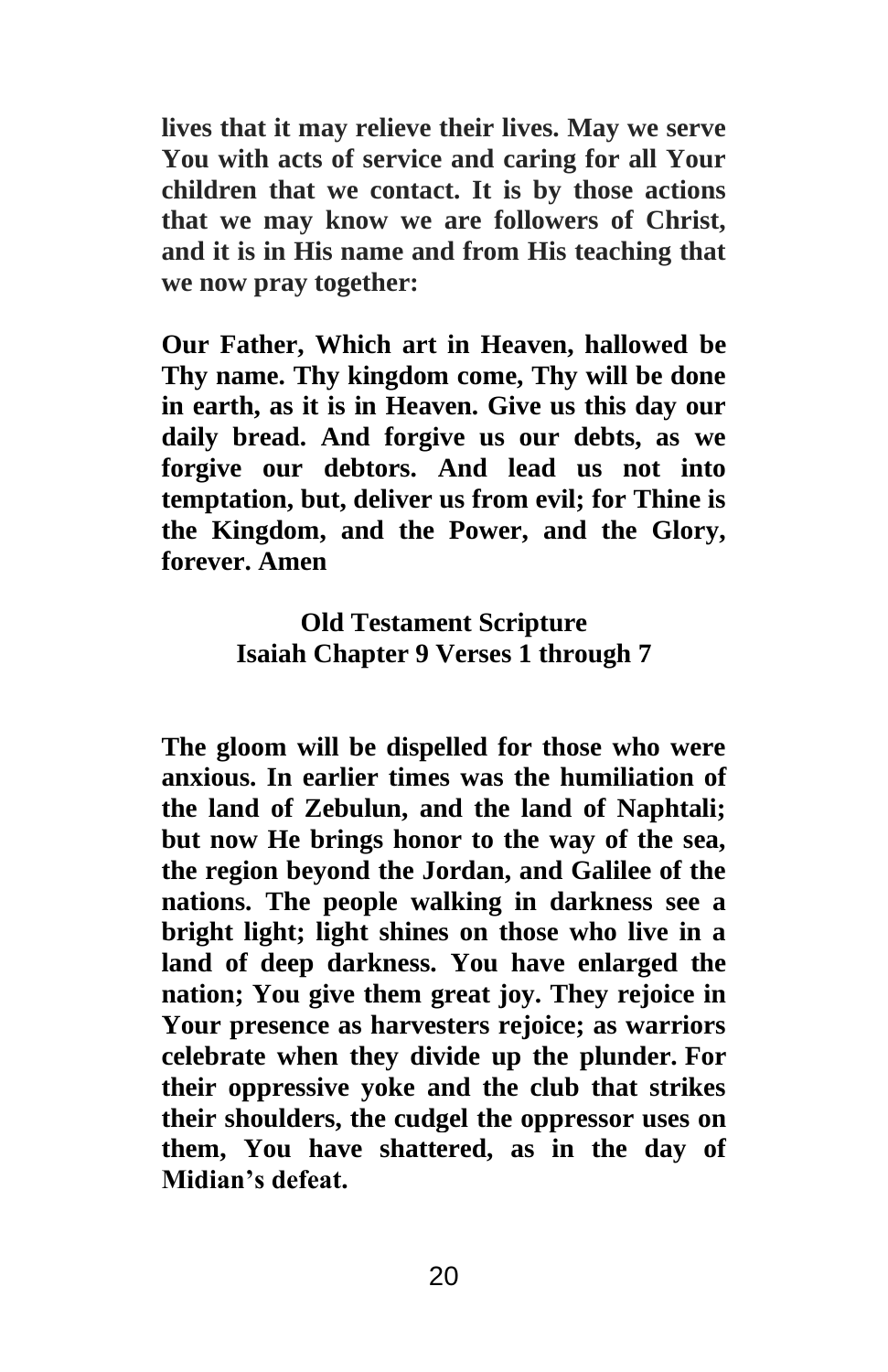**Indeed every boot that marches and shakes the earth and every garment dragged through blood is used as fuel for the fire.** 

**For a Child has been born to us, a Son has been given to us. He shoulders responsibility and is called: Extraordinary Strategist, Mighty God, Everlasting Father, Prince of Peace. His dominion will be vast and He will bring immeasurable prosperity. He will rule on David's throne and over David's kingdom, establishing it and strengthening it by promoting justice and fairness, from this time forward and forevermore. The Lord's intense devotion to His people will accomplish this.**

# **In Memoriam**

**While this afternoon we pause to remember all Sir Knights who passed through the final veil this past year, we especially note several whose labors while here have left deep footprints for us to follow as we strive to serve our Savior:**

**Sir Knight Charles R. Newman GCT**

**Most Eminent Honorary Past Grand Master of the Grand Encampment of Knights Templar Past Right Eminent Grand Commander of Illinois in 1976/1977**

**Right Eminent Assistant Grand Recorder in 1984**

**Right Eminent Grand Recorder 1985 through 2005**

**Entered the Supreme Asylum on Wednesday August 13, 2014.**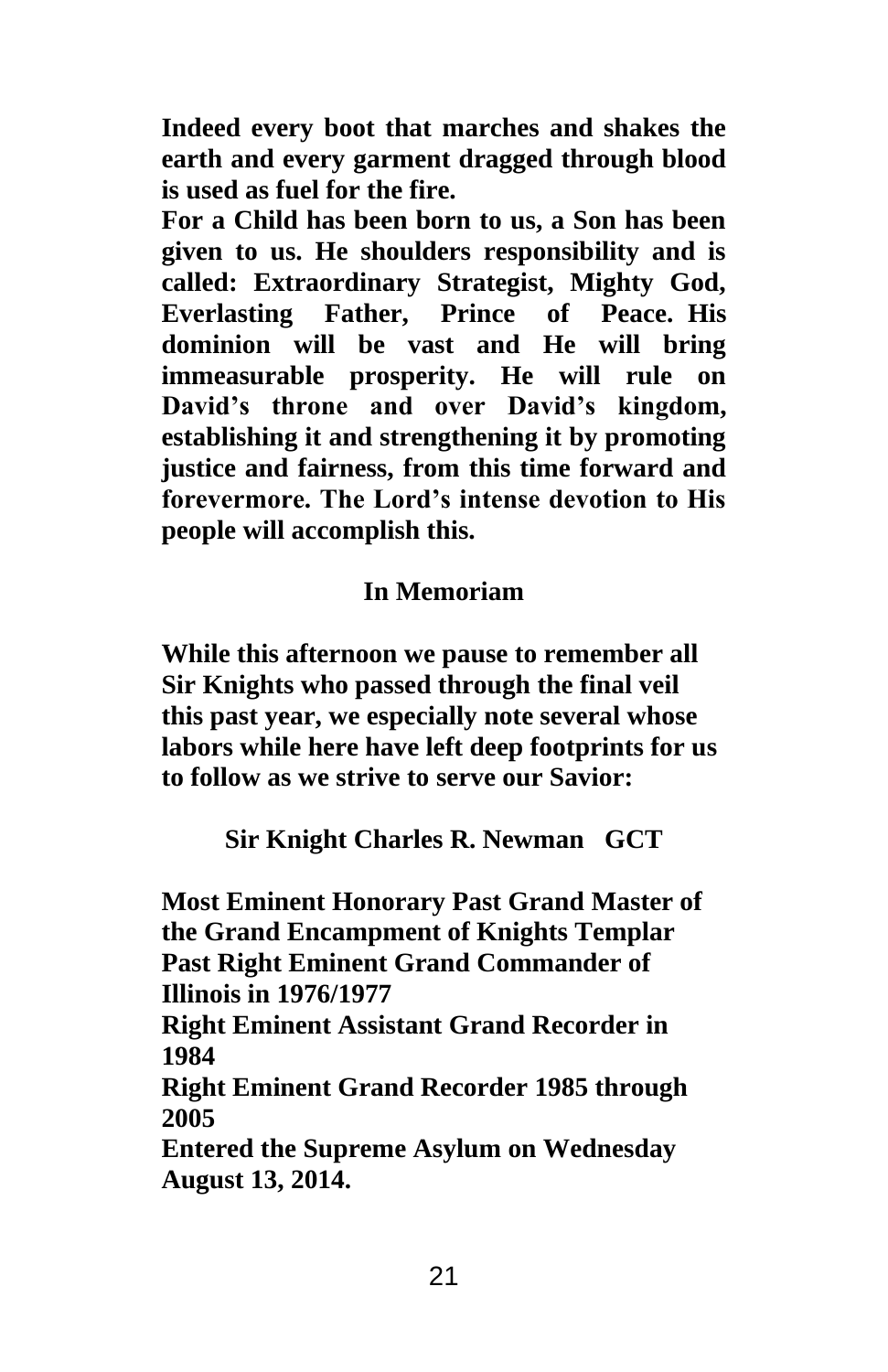**Sir Knight Murray Ethelbert Cooke KYGCH**

**Past General Grand High Priest of the General Grand Chapter of Royal Arch Masons International Past High Priest of the Grand Chapter of Royal Arch Masons of California Entered the Supreme Asylum on Saturday December 20, 2014**

**Sir Knight Harry Thomas Hall KYGCH**

**Past Grand High Priest of the Grand Chapter of Royal Arch Masons of California. Entered the Supreme Asylum on March 21, 2015**

**Sir Knight Charles Ned Richter**

**Past Right Eminent Grand Commander Grand Commandery - Knights Templar of California Entered the Supreme Asylum on March 24, 2015**

**Sir Knight Blair Christy Mayford**

**Most Eminent Past Grand Master of the Grand Encampment of Knights Templar Past Right Eminent Grand Commander of the Grand Commandery – Knights Templar of Missouri Entered the Supreme Asylum on March 28, 2015**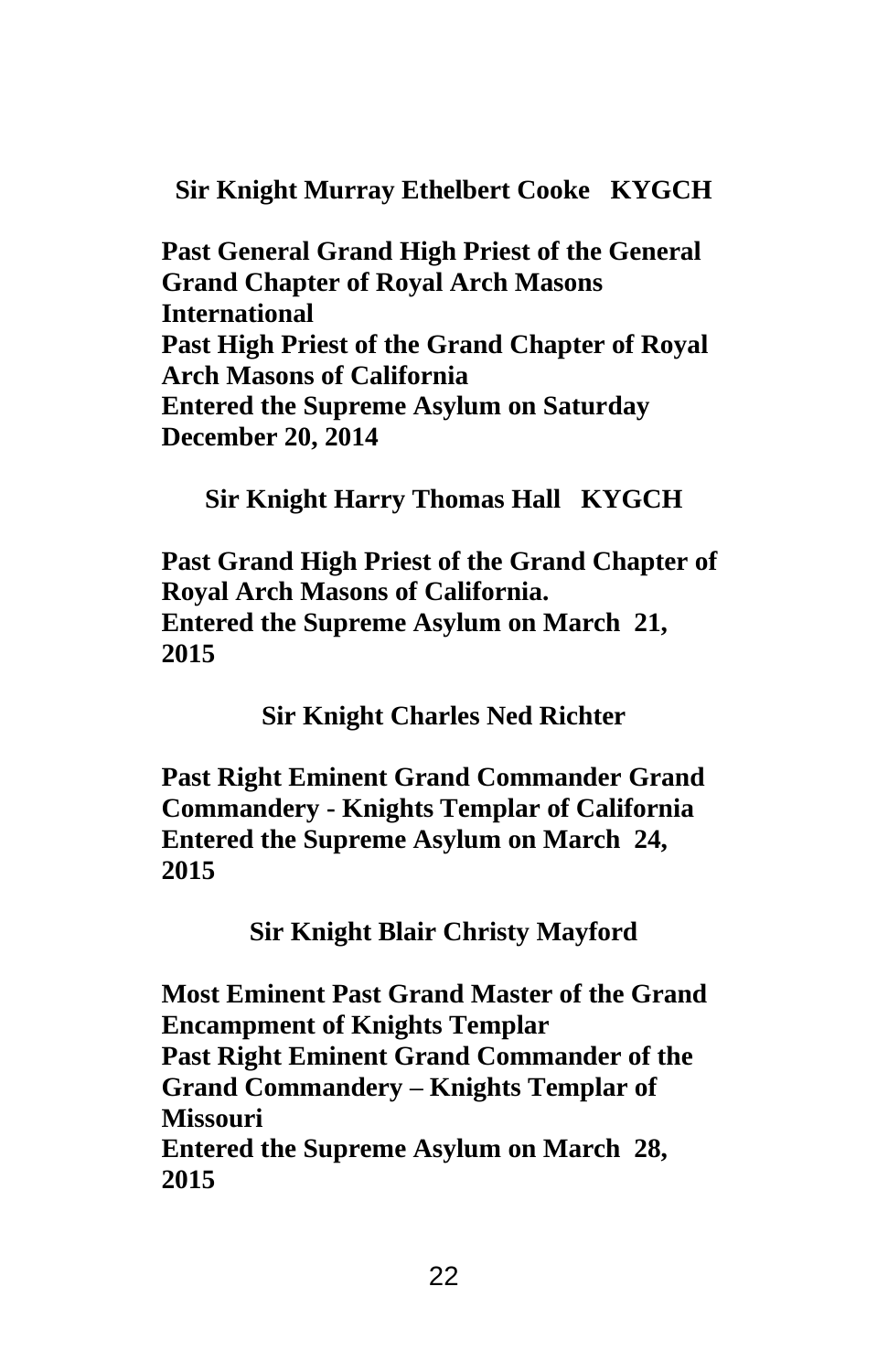**New Testament Scripture Luke 2: Verses 8 - 14**

**Now there were in the same country shepherds living out in the fields, keeping watch over their flock by night. And behold, an angel of the Lord stood before them, and the glory of the Lord shone around them, and they were greatly afraid.** 

**Then the angel said to them, "Do not be afraid, for behold, I bring you good tidings of great joy which will be to all people. For there is born to you this day in the city of David a Savior, who is Christ the Lord.** 

**And this will be the sign to you: You will find a Babe wrapped in swaddling clothes, lying in a manger."**

**And suddenly there was with the angel a multitude of the heavenly host praising God and saying:**

**"Glory to God in the highest, And on earth peace, goodwill toward men!"**

> **Vespers Message Sunday, May 17, 2015**

**Men Of Goodwill**

**From the very beginning of creation, our Father has bestowed upon us the gift of free will -- albeit with consequences; but free will none-the-less. We are free to choose to follow His commandments or accept consequences. We are free to accept or not accept His Gift of Grace, the**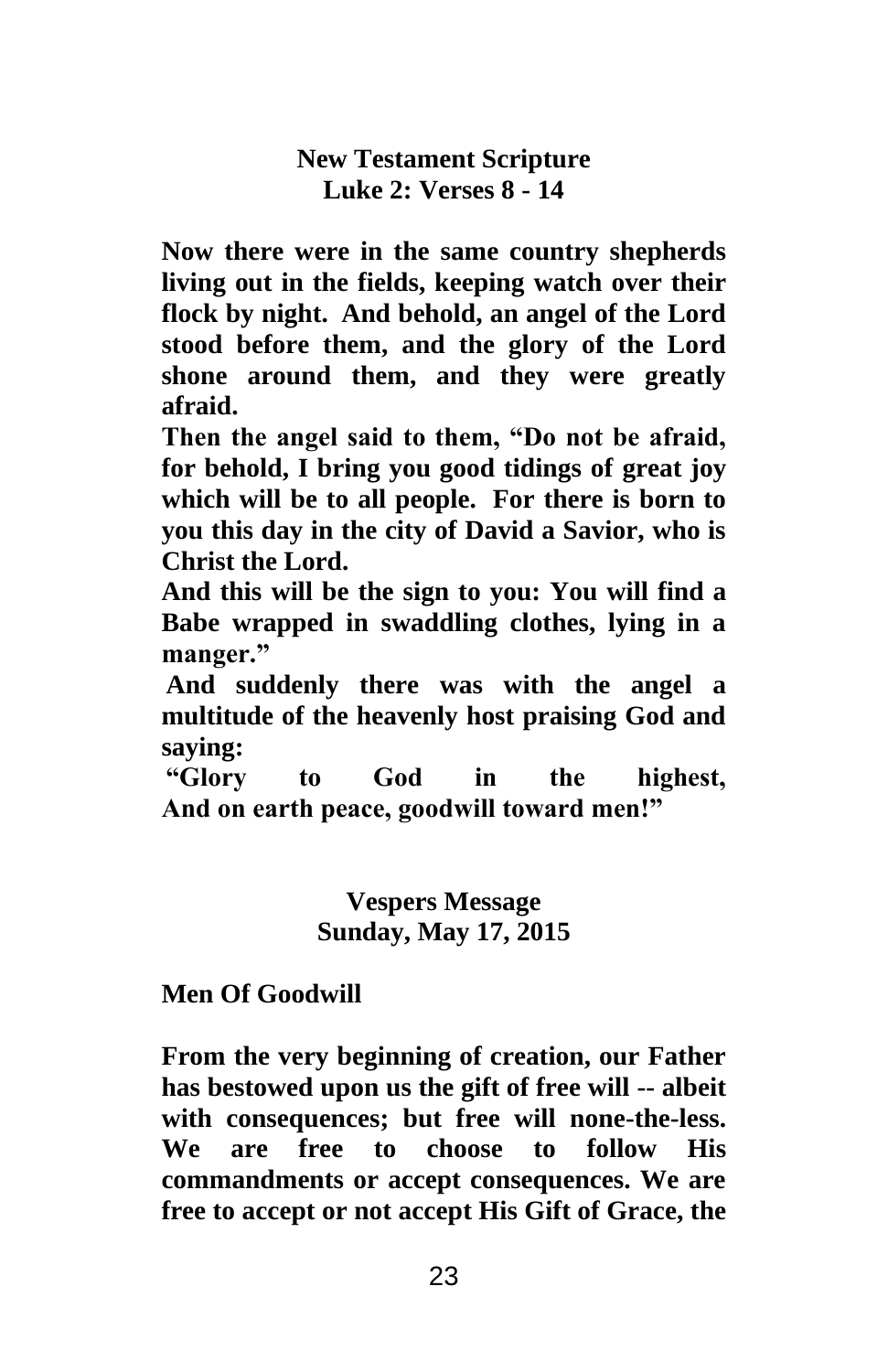**gift of eternal life with the price of our sins paid for by our Savior Jesus Christ. As in everything our Father provides us, we have a choice.** 

**We have choices about how we live throughout our lives. We can choose to be like much of the world, self centered and self serving; or we can be "Men of Goodwill", accepting the gift of the saving grace of the sacrifice of our Lord, accepting the benefit it brings to our lives; and as a result, being a benefit to our communities; and from that, being of service to our Father, and our Lord. We can choose to be "Men of Goodwill".**

**In the gospel of LUKE - Chapter 2 Verse 14 of the King James translation of Scripture, which is the Scripture we use in our Orders, the passage concerning the annunciation of the shepherds reads:** *"Glory be to God in the highest and on earth Peace, good will toward men".* **This translation of "on earth Peace, good will toward men" is from a passage of the "official" Greek**  *Codex* **version of scripture that reads: "***epi gēs eirēnē en anthrōpois eudokia".* **That Greek** *Codex* **Scripture compilation that was designated as "official" was assembled around 340 AD and was adopted as the official scripture text at the Nicene Council. It was then published as the "official" Scripture by order of the Christian Emperor Constantine. In some equally old monastery copies of that same Greek** *Codex*  **Scripture, that last word has an "s" on the end. That is a trifling difference, that "s" on the end, but working with those equally old scriptures, it gives us a slightly different translation. It**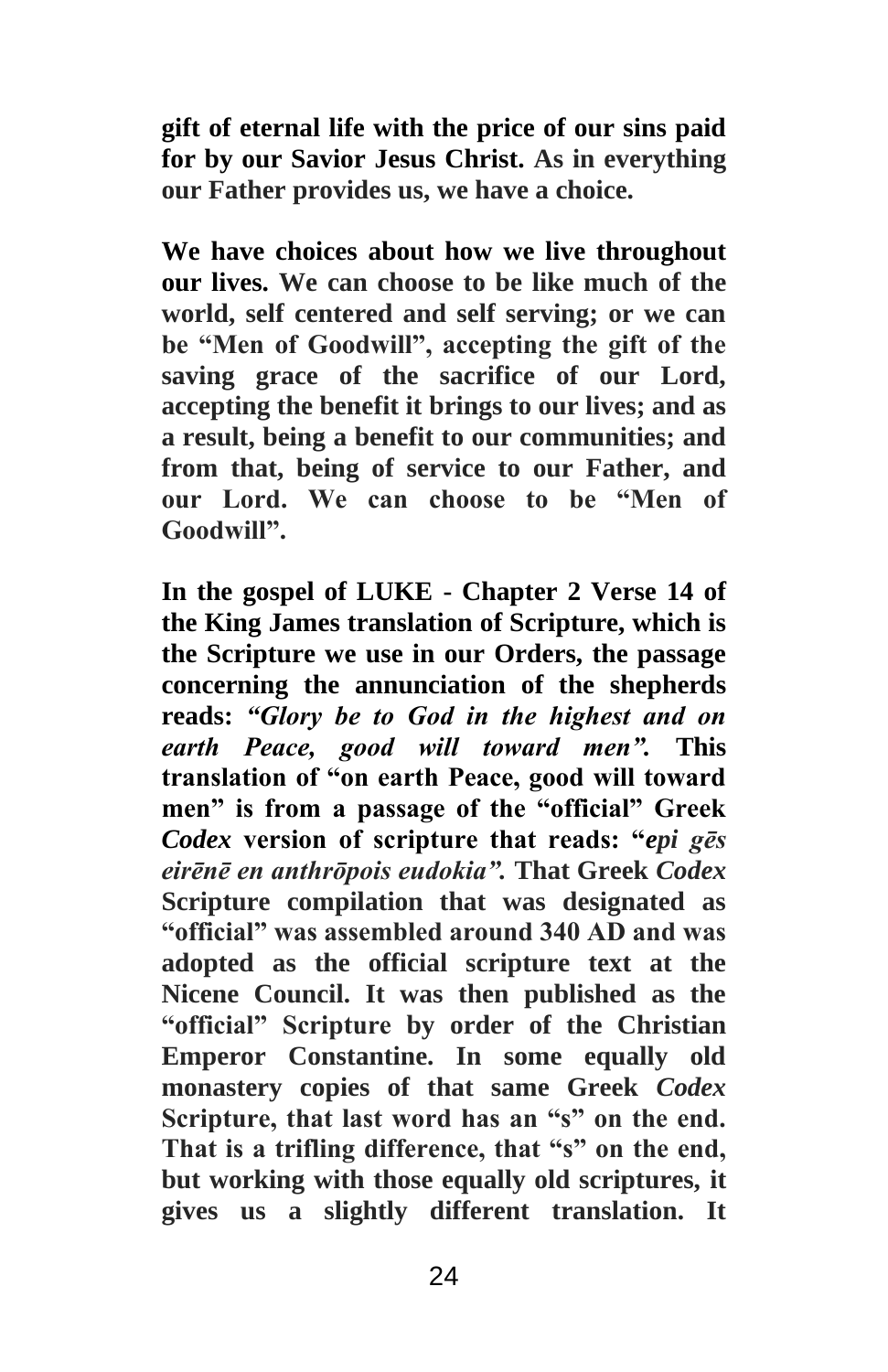**changes that last word from a noun to an adjective; which changes the translation from "Peace, goodwill for men" to "Peace for goodwilled men". If we consider this alternate translation, it might indicate that humankind is again responsible for a choice. It changes the translation from two gifts, with Peace as an outright gift; to Peace as a gift resulting from making the right choices for how we live our lives.** 

**And that is what we gather here today to recognize. No, we are not looking for a different translation of scripture; but to recognize the goodwilled lives that produced the legacy left to us by the Companions, Sir Knights, and the marital Companions of those Companions and Sir Knights who have departed this past year for the celestial asylum. Those persons, who while among us were examples of the choice of living lives dedicated to serving our Lord and benefitting humankind. These who were "Men (and women) of Goodwill." Or, if you wish, "Persons of Goodwill."**

**Jesus Christ solidified this thought of living lives of goodwill when he taught in the 5th Chapter of Mathew, Verse 16:** *"Let your light so shine before men that they may see your good works and glorify our Father which is in Heaven.***" This is the assignment of good willed persons while here in this earthly existence. To live lives that are works of service that glorify our Father. This is not to suggest that deeds are the key to eternal life with the Father; but the lack of good works could be a sign that we do not have the Saving**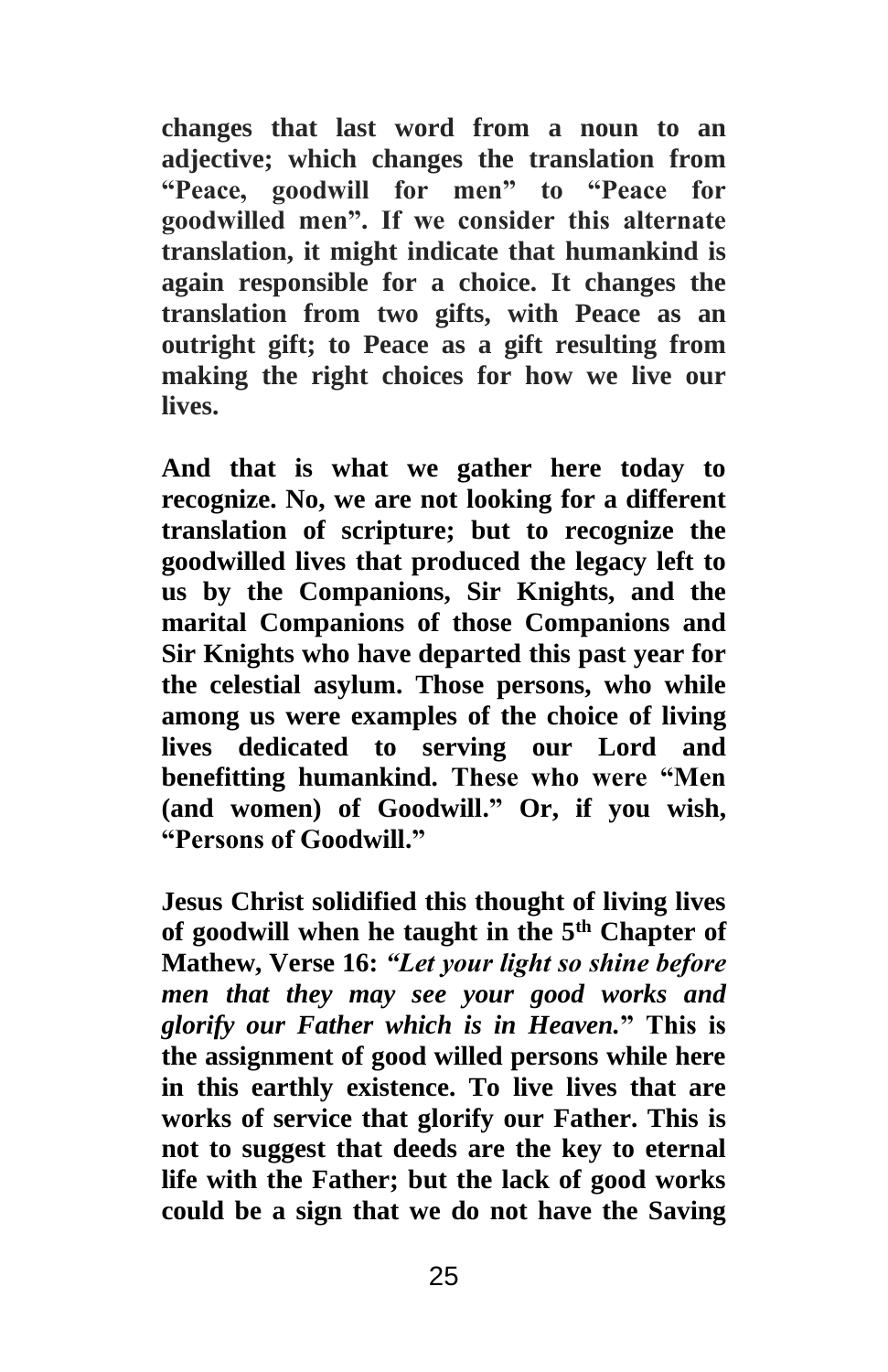**Grace in our hearts. And, conversely, a life full of good works can be a sign to the world that Grace is living within us.**

**These Companions, Sir Knights, and marital Companions of the Companions and Sir Knights we seek to remember this day all understood their duty to God and to their communities; and they lived lives exemplifying those precepts. They displayed the presence of the Saviour in their heart. They lived as examples of Faith and love; lives of Goodwill. They served others, even at the expense of their own physical well being. Much of what we promote in this Fraternity and in this Order in particular is taught by displaying the esteem with which we hold our predecessors actions and how we recommend emulating the manner in which they lived their lives and were faithful to our precepts even to their very last moments.**

**Included with those we recognize today are many not listed in today's program; such as Sir Knight Kevin Conragan KTCH, and Sir Knight Charles Lester Schlussler, the father of our Grand Junior Warden, Sir Knight Gary Schlussler; and yes, even our Ladies, the marital Companions who labored side by side with our Companion or Sir Knight in promoting and sustaining the ideals and messages of our Orders. Marital Companions such as Lady Jackie Norris, Lady Nancy Evans, Lady Marianne Hammack, and recently Lady Kimberly Kussman the lady of Sir Knight David Kussman; all of them Persons of Goodwill.**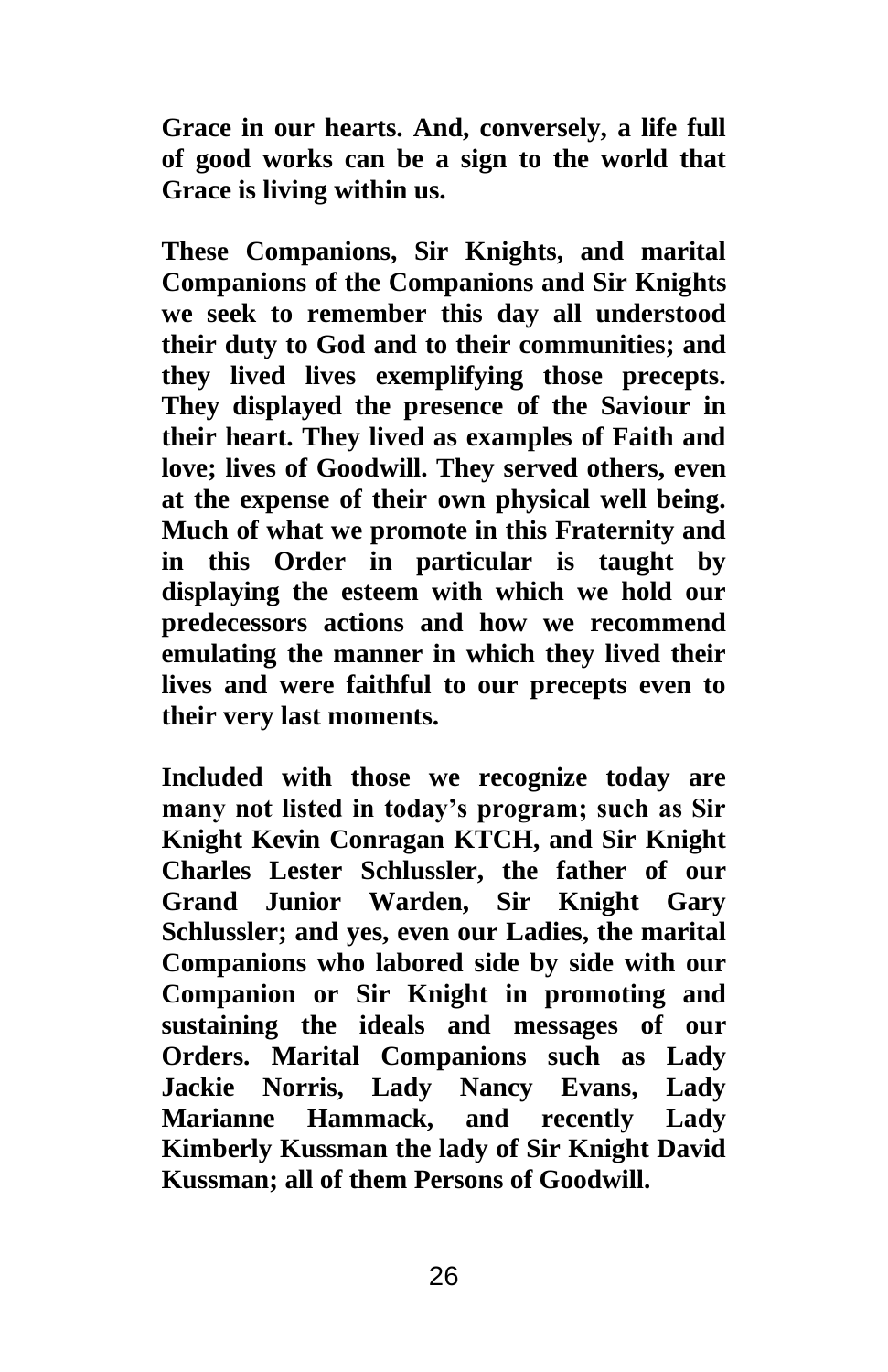**These are who we focus on this afternoon. These examples of lives devoted to trusting in the Lord and being of service. They are examples of how we should live our lives. With the remembrance of their actions in our minds, we can pay no greater honor to these we remember than to recognize and emulate their examples in our lives.**

**We have the promise that if we trust in our Lord, and care for those around us, we too shall become "Men of Goodwill" and receive the gift of His Peace. So again, while we mourn the loss of the presence of the recently departed Companions, Sir Knights, and Companions of the Temple, we must also rejoice in the sincere knowledge that they have received that Peace promised by our Father, and that they are now in the loving arms of the presence of our Lord.**  *"Glory be to God in the highest and on earth Peace, good will toward men".* **Amen**

## **Vesper Service for Grand Officers' Wives**

## *Opening – Pam Thomas*

**It is our honor to add to this Vespers Service, for what we believe to be the first time, a time to remember any lady, whose husband has served as a Grand Officer and has gone to her heavenly home this past year. We hope that this will become an annual event but each of us participating today feels that we have been called to participate in this event this year and we hope**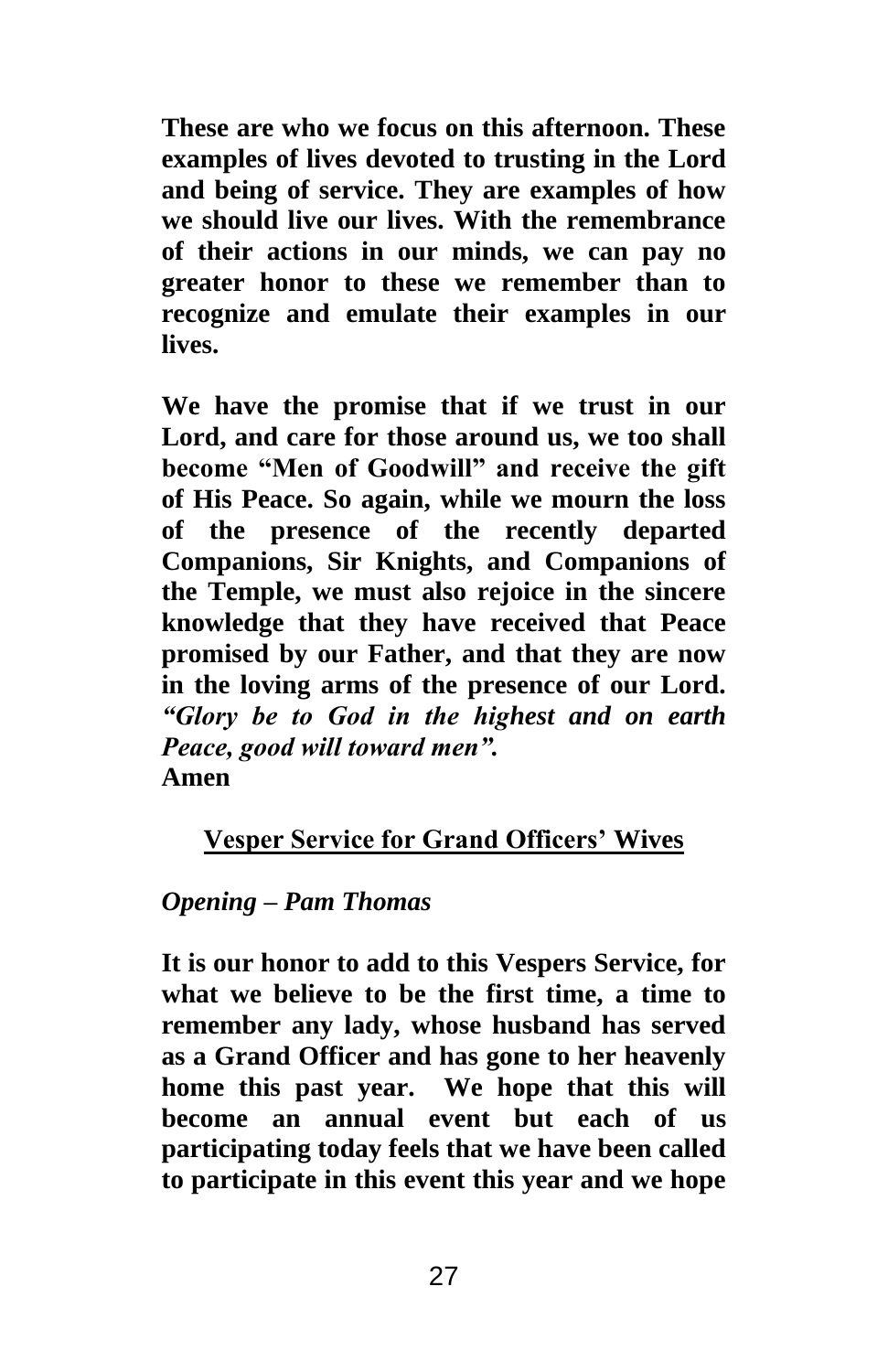**that other ladies will feel this calling in the coming years.**

**During this past year, we lost ladies, who in a bittersweet moment found their wings as an angel and set off on their flight safe into the arms of God, to join those who have gone before them waiting their arrival as they made their way into heaven.**

*Bible Verse – Susan Ramsey* 

**Genesis 2:18, 22-24**

**Then the LORD God said, "It is not good that the man should be alone; I will make him a helper fit for him." … And the rib that the LORD God had taken from the man he made into a woman and brought her to the man. Then the man said, "This at last is bone of my bones and flesh of my flesh; she shall be called Woman, because she was taken out of Man." Therefore a man shall leave his father and his mother and hold fast to his wife, and they shall become one flesh.**

*Poem – Susan Alderete* **"From your Angel in Heaven" by Ruth Ann Mahaffey**

**I see tears fall down your face, when your thoughts have turned to me. Just know that I'm in heaven, with my Lord who set me free.**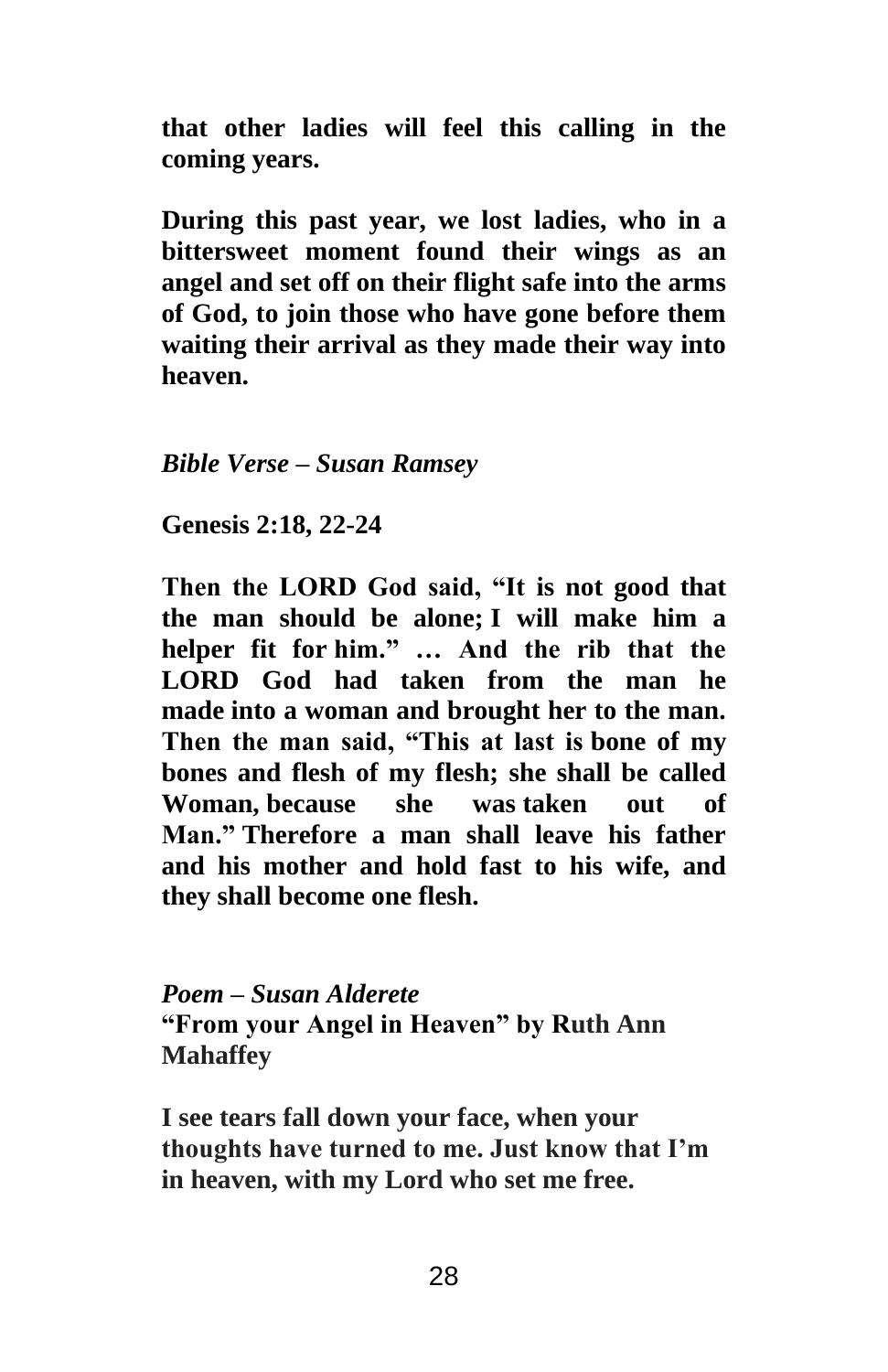**No pain or sadness do I feel, for God is by my side. The beauty here in Heaven is now where I reside.**

**I know it's hard for you to cope for you can't feel my touch. But every moment, I can see and love you very much.**

**When you are at your lowest and feel you can't go on, Look towards the heavens, the light will be turned on.**

**Talk to me, just like you did on Earth when I was there. You see, I'm not so far away, only as far as a prayer.**

**And when it's time for you to join me, up in Heaven above, It's then that you will realize, the Golden Place of love.**

**For here there is no sadness, just everlasting light. Someday we will be joined again, when it's time to take your flight.**

## *Prayer – Susan Ramsey*

**Dear Lord, I pray for those husbands who have experienced such great loss in their lives, especially the loss of a wife. These women were their best friend and lover and their loss in unimaginable. May your Holy Spirit continue to comfort and fill their hearts. Reveal to them the purpose of their spouse's death or the good that can come from their loss. Help them to regain strength and confidence. Draw near to them in personal ways. May you help them cope with the pain from day to day as they experience healing and peace in Jesus' name. Flood their lives with encouragement and love in Jesus' name. Amen.**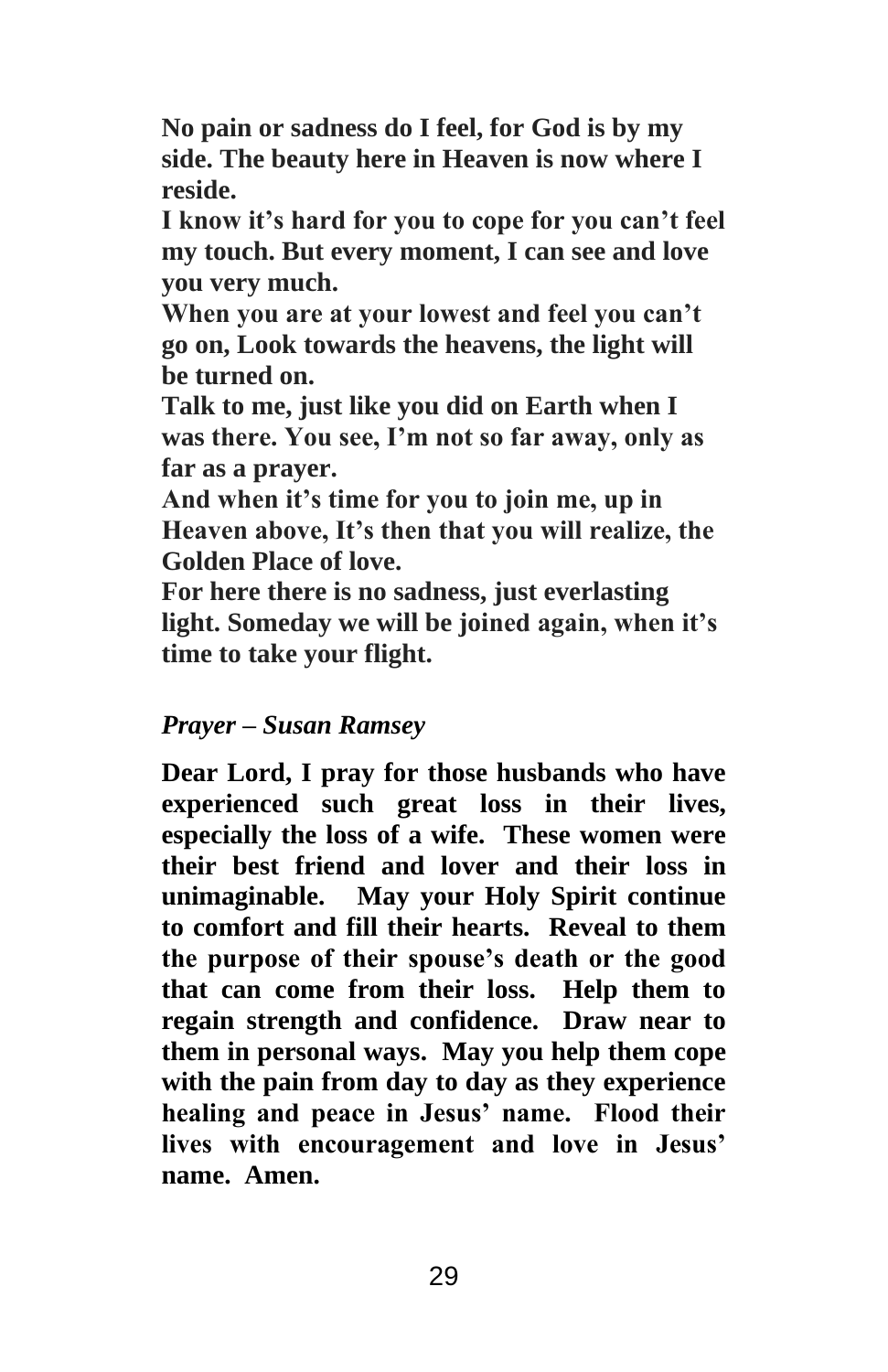## *Bible Verse – Chris Hall*

*Proverbs 31:10-31 New International Version is an Epilogue and talks about the Wife of Noble Character*

**A wife of noble character who can find? She is worth far more than rubies. Her husband has full confidence in her and lacks nothing of value. She brings him good, not harm, all the days of her life. She selects wool and flax and works with eager hands. She is like the merchant ships, bringing her food from afar. She gets up while it is still night; she provides food for her family and portions for her female servants. She considers a field and buys it; out of her earnings she plants a vineyard. She sets about her work vigorously; her arms are strong for her tasks. She sees that her trading is profitable, and her lamp does not go out at night. In her hand she holds the distaff and grasps the spindle with her fingers. She opens her arms to the poor and extends her hands to the needy. When it snows, she has no fear for her household; for all of them are clothed in scarlet. She makes coverings for her bed; she is clothed in fine linen and purple. Her husband is respected at the city gate, where he takes his seat among the elders of the land. She makes linen garments and sells them, and supplies the merchants with sashes. She is clothed with strength and dignity; she can laugh at the days to come. She speaks with wisdom, and faithful instruction is on her tongue. She watches over the affairs of her household and does not eat the bread of idleness. Her children arise and call her blessed; her husband also, and**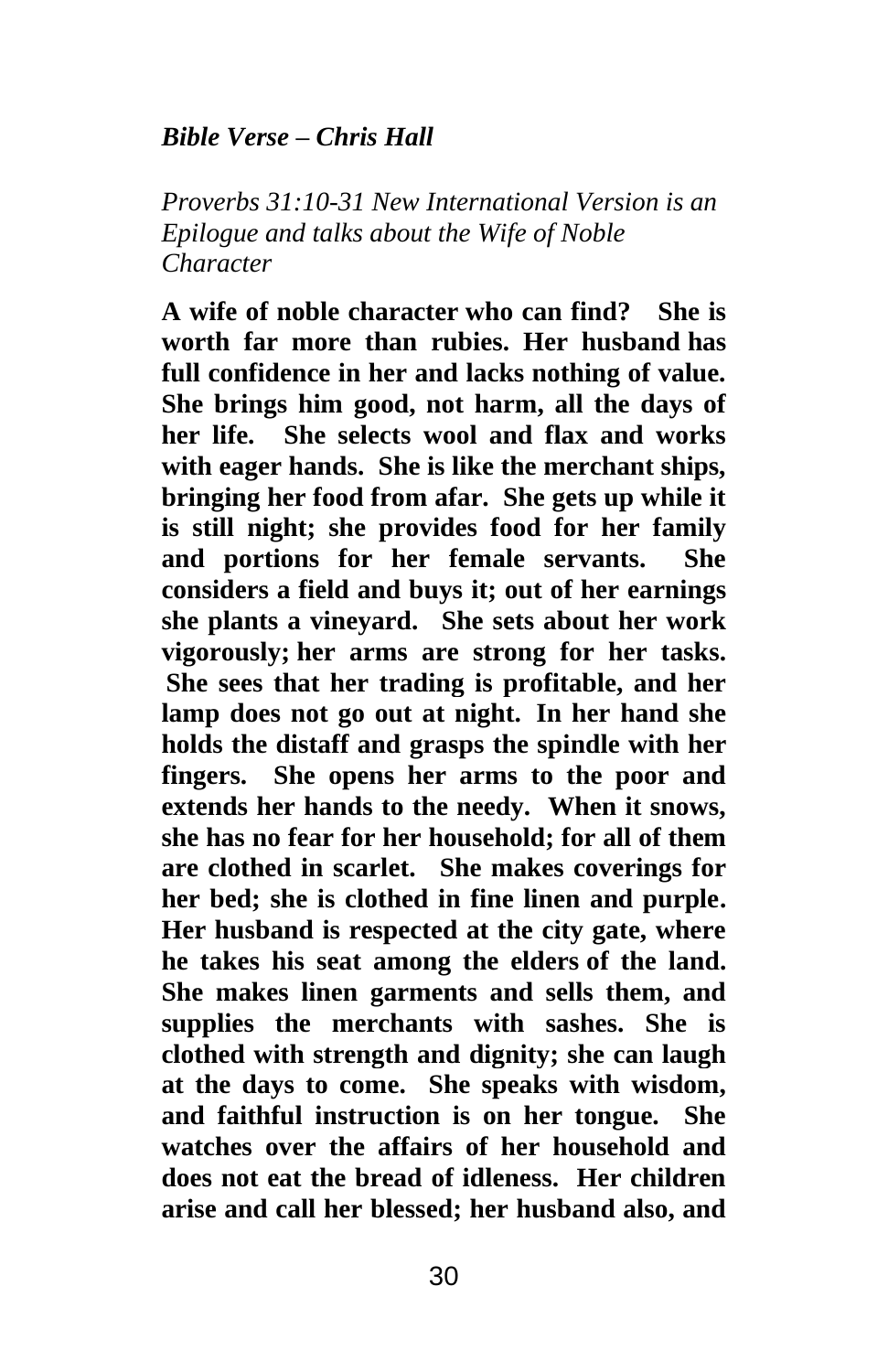**he praises her: "Many women do noble things, but you surpass them all." Charm is deceptive, and beauty is fleeting; but a woman who fears the LORD is to be praised. Honor her for all that her hands have done, and let her works bring her praise at the city gate.**

**We believe that all of the woman that we honor today, truly exemplify all of these virtues.**

## *Poem – Chris Hall*

**Our lives have all been richly blessed by knowing each of these women. We acknowledge the great loss that each of these husbands and families are feeling and close with this poem to hopefully add a small amount of comfort to each of them.**

## *I'm Still Here*

**Please don't mourn for me, I'm still here, though you don't see. I'm right by your side each night and day, And within your heart I long to stay.**

**My body is gone but I'm always near, I'm everything you feel, see, or hear. My spirit is free, but I'll never depart, As long as you keep me alive in your heart.**

**I'll never wander out of your sight, I'm the brightest star on a warm summer night. I'll never be beyond your reach, I'm the warm moist sand when you're at the beach.**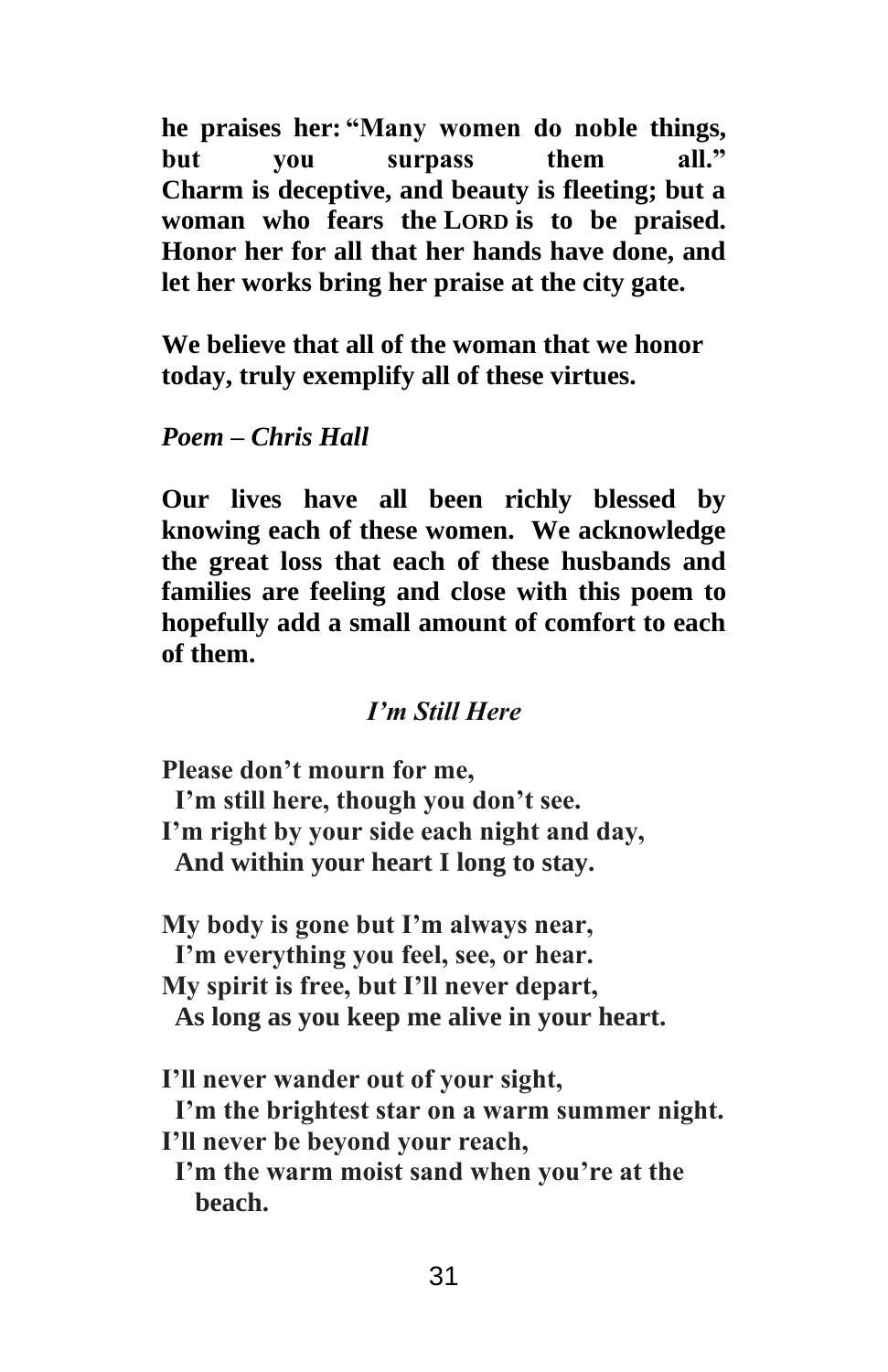**I'm the colorful leaves when winter comes round,** 

**And the pure white snow that blankets the ground.**

**I'm the beautiful flowers of which you're so fond,**

 **The clear cool water in a quiet pond.**

**I'm the first bright blossom you'll see in the spring,** 

 **The first warm raindrop that April will bring.**

**I'm the first ray of light when the sun starts to shine,** 

 **And you'll see that the face in the moon is mine. When you start thinking there's no one to love you,**

 **Talk to me and I will listen.**

- **I'll whisper my answer through the leaves on the trees,** 
	- **And you'll feel my presence in the soft summer breeze.**
- **I'm the hot salty tears that flow when you weep, And the beautiful dreams that come while you sleep.**

**I'm the smile you see on a stranger's face. Just look for me…I'm everyplace.**

## *Conclusion – Pam Thomas*

**We hope that this memorial for your amazing wives has provided some comfort, especially to know how much they were loved by so many.**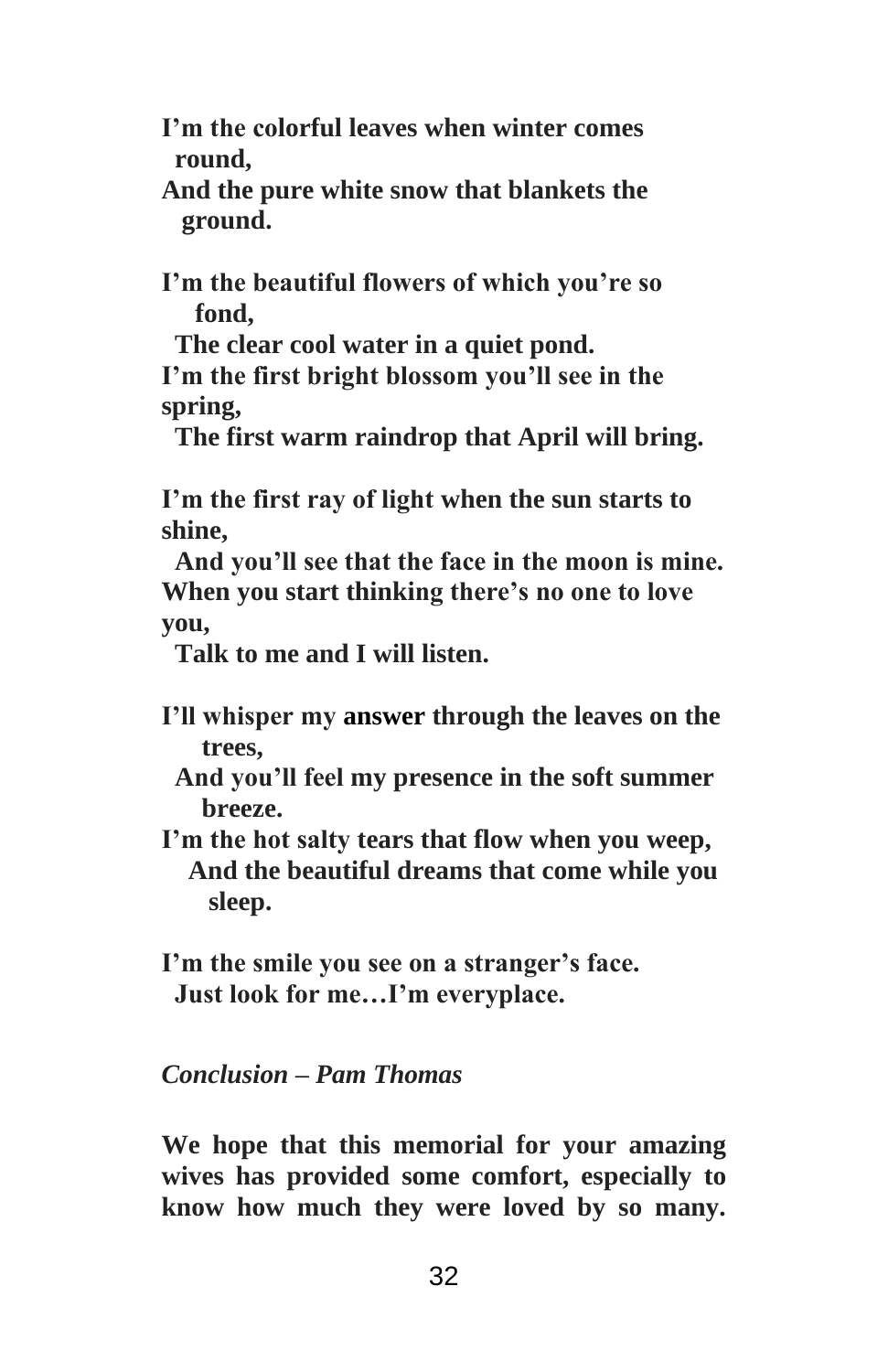**Each of them remains alive in our hearts and minds, and through us, they live on. We continue to offer our love and support for each of you and your families.**

**This has truly been our pleasure to honor these wonderful ladies.**

#### **Benediction**

**Gracious Heavenly Father, as we conclude this time of remembrance of Your Saints and prepare to continue the tasks of this coming year that You have set before us, we thank You for guiding those we have honored here today as examples of lives reflecting Your order and beauty. And know that as we draw closer to You, we may be privileged to be the examples for those yet to come. Thank you for the gentleness of Your guiding hand protecting us. Help us to seek to be seen as the recipients of Your loving Grace. We ask this in the name of our Lord. Amen**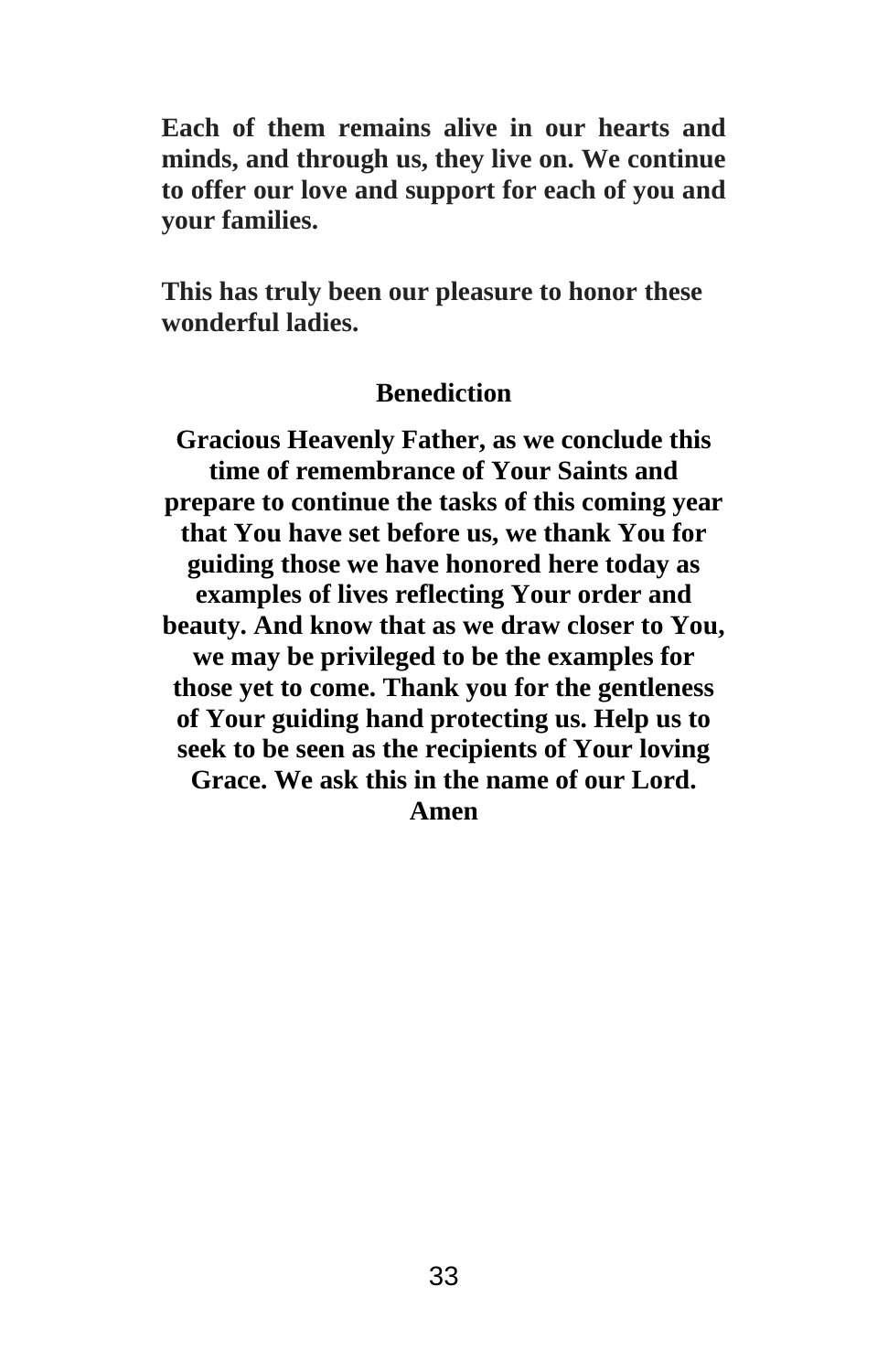#### **CHANGE IN CAPITULAR MASONRY?**

#### **GRAND CHAPTER ORATION, MAY 2016**

#### **By Jordan Yelinek**

**In 2017, we will celebrate 300 years since the Premier Grand Lodge was formed in London. Since then, Freemasonry has spread throughout the world. It is a vibrant organization that has stood the test of time, and this longevity has produced a rich history – a history that can inform us as we move forward.** 

**A peculiar phrase appears in the constitutions of the United Grand Lodge of England: "***...pure Antient Masonry consists of three degrees and no more, viz. those of the Entered Apprentice, the Fellow Craft, and the Master Mason including the Supreme Order of the Holy Royal Arch.***" A careful reader will note that though three degrees are referenced, four are named. This statement seems to imply that the Holy Royal Arch is an extension of Ancient Craft Masonry, even though it is practiced in another body. How this came to be is an interesting story.**

**Royal Arch Masonry was debated even before the Premier Grand Lodge, helping fuel the divide between the Ancients and Moderns. The Ancients regarded Royal Arch as an integral part of Freemasonry, and their grand secretary, Laurence Dermott, joined a Royal Arch chapter**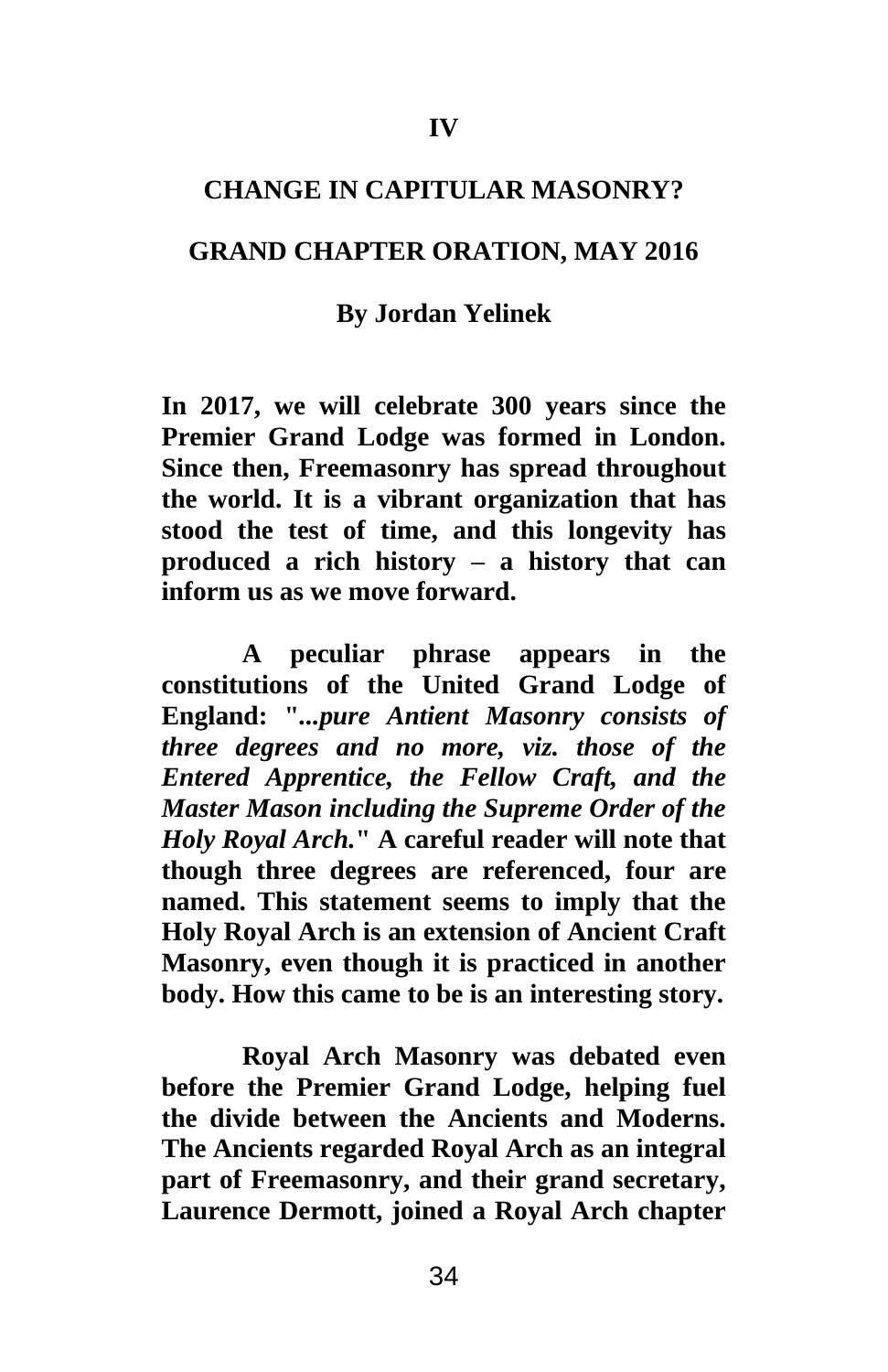**in Dublin in 1746. This embrace of the Royal Arch was met with hostility by the Moderns, which considered it "part of Masonry "with no connection with Grand Lodge." The Ancients and Moderns had many differences besides Royal Arch; however, reconciling Royal Arch Masonry was difficult. The United Grand Lodge of England was only formed in 1813 once a compromise in the Act of Union included the unique contradictory statement I referenced earlier: "***...pure Antient Masonry consists of three degrees and no more, viz. those of the Entered Apprentice, the Fellow Craft, and the Master Mason including the Supreme Order of the Holy Royal Arch.***"** 

**Changes in the structure and ritual of the Royal Arch have existed since the beginning of Capitular Masonry. Although the Dublin Royal Arch chapter to which Dermott belonged originally restricted membership to those who had passed the oriental chair, this requirement was removed in 1832, allowing more brothers to experience the "fourth degree." In 1835, the Royal Arch ritual was majorly reformed for the first time, and it was revised again in the 20th and 21st centuries. These revisions of the ritual and its practices has allowed for Royal Arch Masonry's enduring relevance – as does our commitment to providing a meaningful experience for all those who come through our doors.**

**Royal Arch Masonry is an extension of Ancient Craft Masonry, and in the lodge, our central focus is improving the individual. How**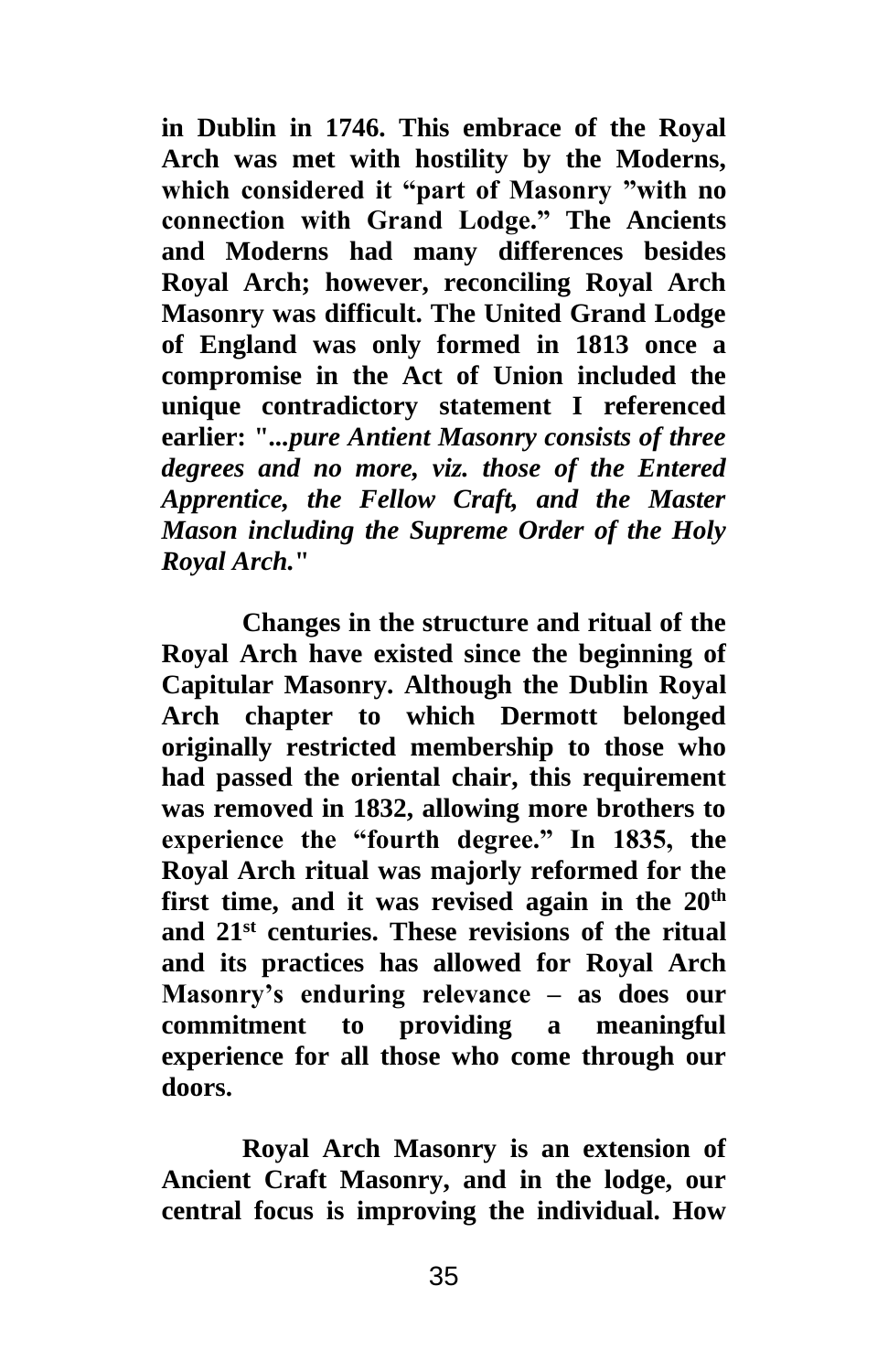**this improvement is performed can be traced through history. The "Regius Manuscript" of the 15th century is a poem of 794 lines on the "constitutions of Masonry." The poem professes "that the Master take no 'prentice, unless he has good assurance to dwell seven years with him, as I tell you, his craft to learn that it is profitable." That is to say, a lodge should only take on a new Entered Apprentice if there is sufficient work for him to do, and if the lodge has the time, effort, and desire to educate him.** 

**Rev. James Anderson expresses this same sentiment in his 1723 "Constitutions of Freemasonry," professing "No Master should take an Apprentice unless he has sufficient employment for him." Here, we surmise that Anderson is referring to spiritual employment, asserting that a lodge should only accept an applicant if both the applicant and lodge are invested in improving one another and themselves. A lodge has a higher purpose and obligation when bringing men into our craft than simply having and conferring degrees; in order to retain candidates, it must offer meaningful "work"– the deep personal connection to history, traditions, ritual, and each another that members crave when entering our ranks.**

**Allan Casalou, Grand Secretary of the Grand Lodge of California, believes that part of DeMolay's success results from its resolution to be relevant to each decade it serves. The same should follow for Royal Arch Masonry: We must explore how we will engage current and future members in order to ensure our chapters will**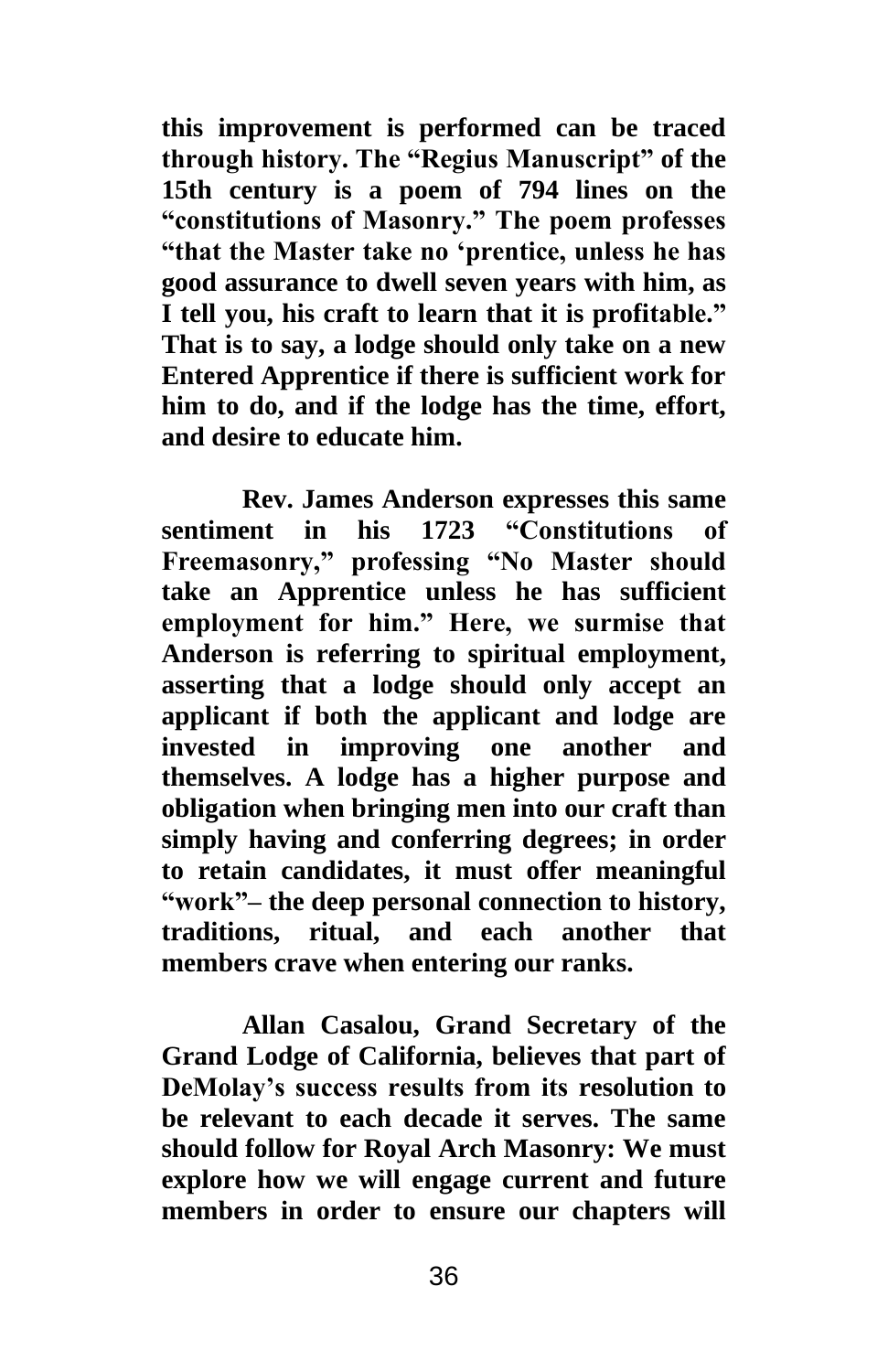**thrive. We must listen to others who have stood at this podium, like Ex. Comp. John Cooper III, Past Grand Master of Masons in California, who called, in his 1998 oration, for us to examine Royal Arch Masonry and re-envision what it means to offer a meaningful experience.** 

**In Royal Arch Masonry, we seek to improve ourselves through the connections we have with one another; our ritual is the vehicle and language for this self-improvement. This ritual differs around the globe. In England it stands alone; in Virginia, the chapter and council are one body with a seven-degree system; and here in California we follow a four-degree system. Some of the lessons of this four-degree system are practiced in other bodies. The virtual past master is handled by the actual Past Master Association and the Most Excellent Master by the Allied Masonic Degree of Excellent Master. Is it necessary that a man has passed through these degrees in order to understand the mysteries of the Royal Arch? Likely not.**

**If our four-degree ritual system has become too ponderous for a single chapter to perform in today's society, perhaps we should follow in the footsteps of our ancient brethren and remodel. Ex. Comp. Cooper suggested abolishing the degrees of virtual Past Master and Most Excellent Master; separating out the Mark; and editing the ritual of the Royal Arch to remove the passing of the veils, as the Supreme Grand Chapter of England did.**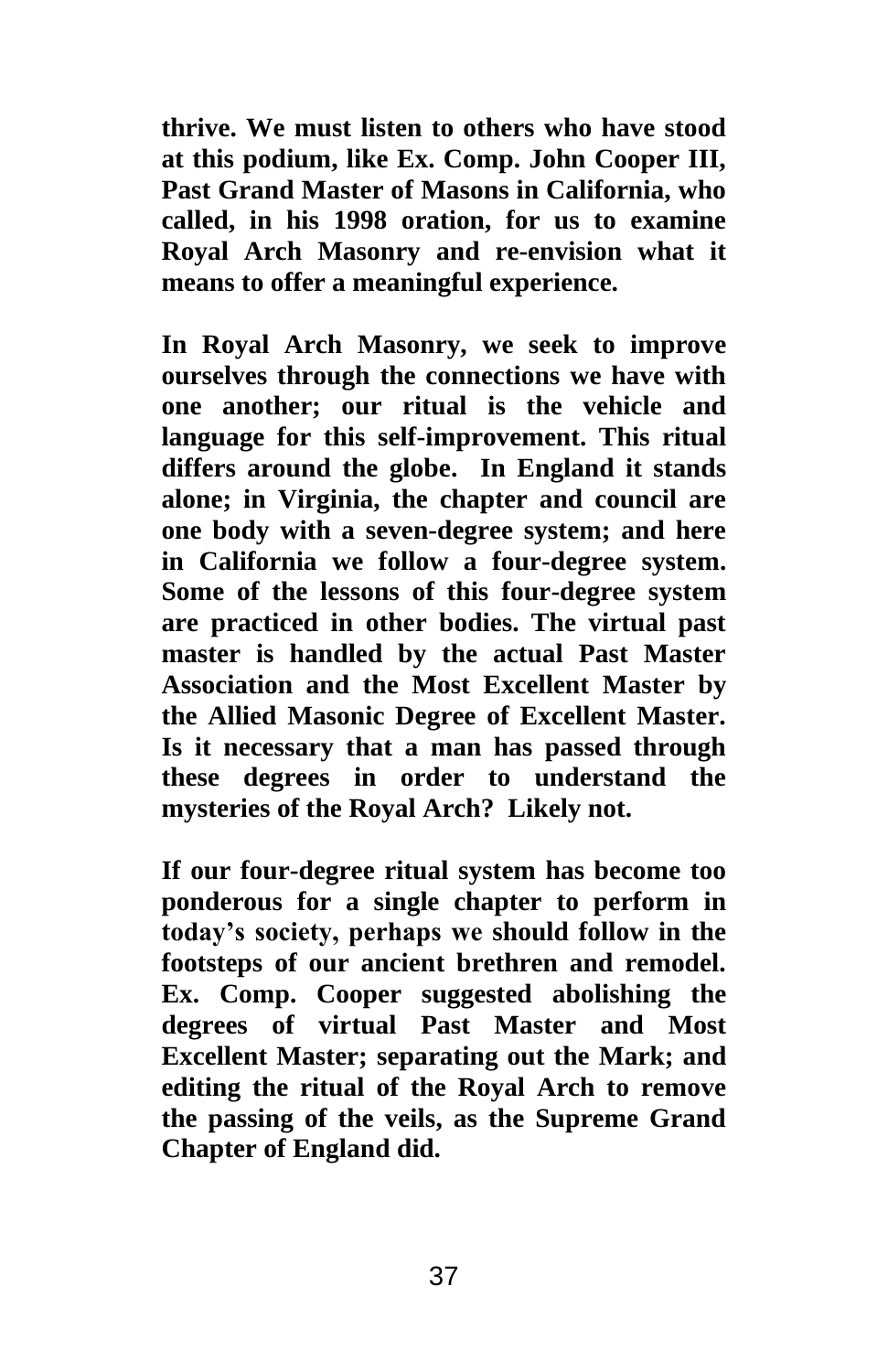**Another option is to remove the need to pass through the Mark Master, Virtual Past Master, and Most Excellent Master degrees – conferring them in the manner similar to the Scottish Rite – and to focus the chapter on the conferral of the Royal Arch degree in an edited form, as Ex. Comp. Cooper suggests. These degrees need not be lost, but could become auxiliary, perhaps conferred as staged readings like some auxiliary degrees of the Allied Masonic Degrees.** 

**Finally, I suggest that we practice degrees locally so that a friend in a chapter, rather than a stranger in a festival, can confer degrees upon a candidate. This will allow each man to have the benefit of experiencing his degrees with the friends and brothers with whom he is seeking to have a greater communion as a companion. These are striking changes, but ones whose time, I believe, have come. Adaptive change, after all, is a vibrant aspect the Masonic experience. And, this is just the beginning of our dialogue. There may still be other, better ways for us to encourage local participation and excellence in Masonry.** 

**It is the subject of excellence in Masonry that I would like to conclude with. At the XIV World Conference of Regular Masonic Grand Lodges, David Cameron, past senior grand warden of the Grand Lodge of Canada in the Province of Ontario, presented his thoughts on the future of Freemasonry. Cameron predicted that the fraternity will likely have fewer members in coming years, but that this decline mirrors a cycle the fraternity has experienced throughout**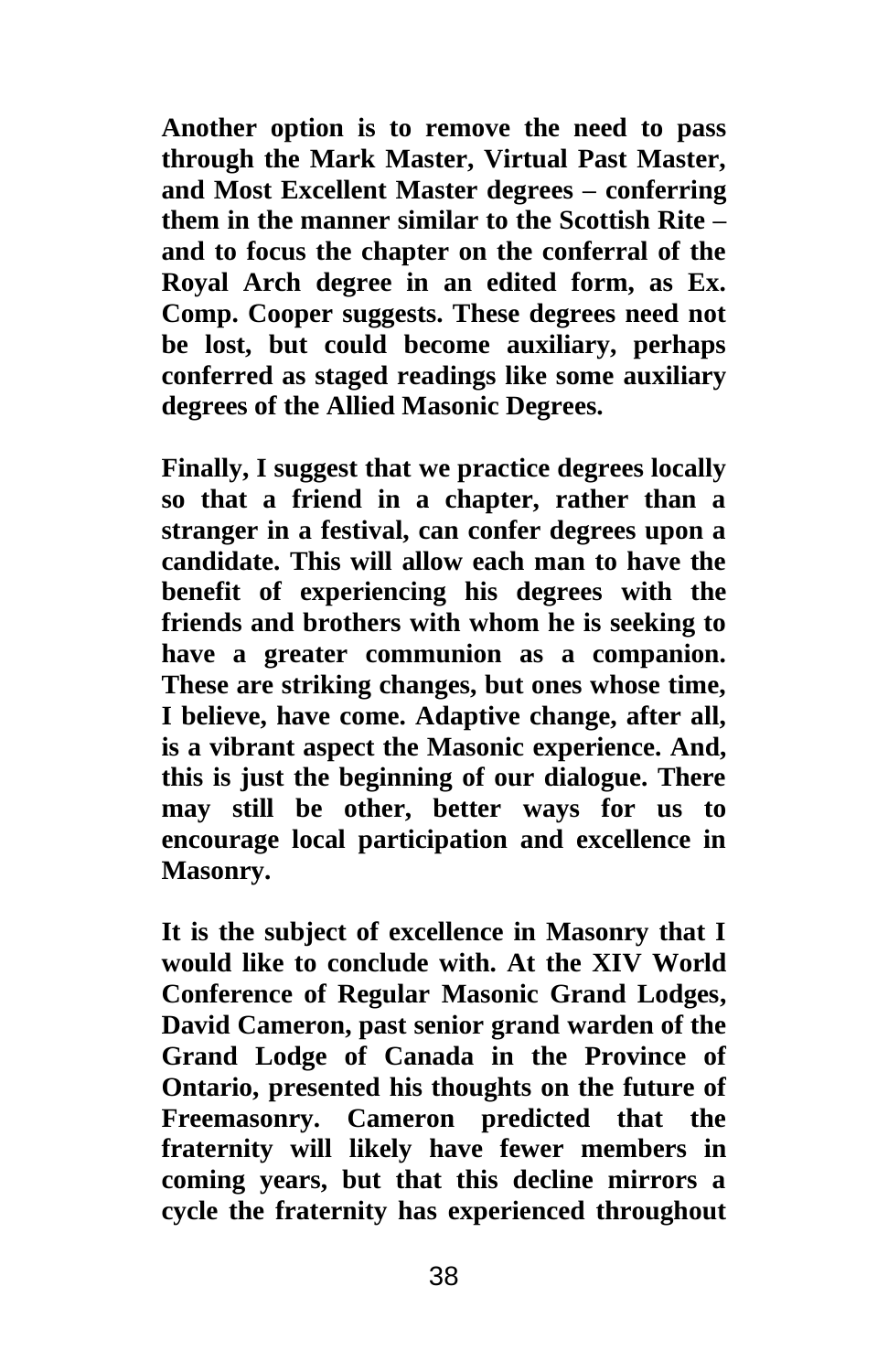**its history. Freemasonry still has the capacity to experience resurgence in the coming years. But, Cameron suggested, in order to keep Freemasonry vibrant during this decline, and to ensure its future success, Masonic leaders must re-envision the roles of lodges; empower lodges to make decisions that reflect their local communities; encourage excellence in Masonry – which may look different to each brother; and embrace needed changes.**

**Let us learn from our history, and empower Royal Arch Masonry to be the unique and important part of Masonry summarized by James Anderson in his 1723 constitutions. Let us encourage excellence, chart courses to places we know not, and make darkness light before those who will follow in our footsteps.**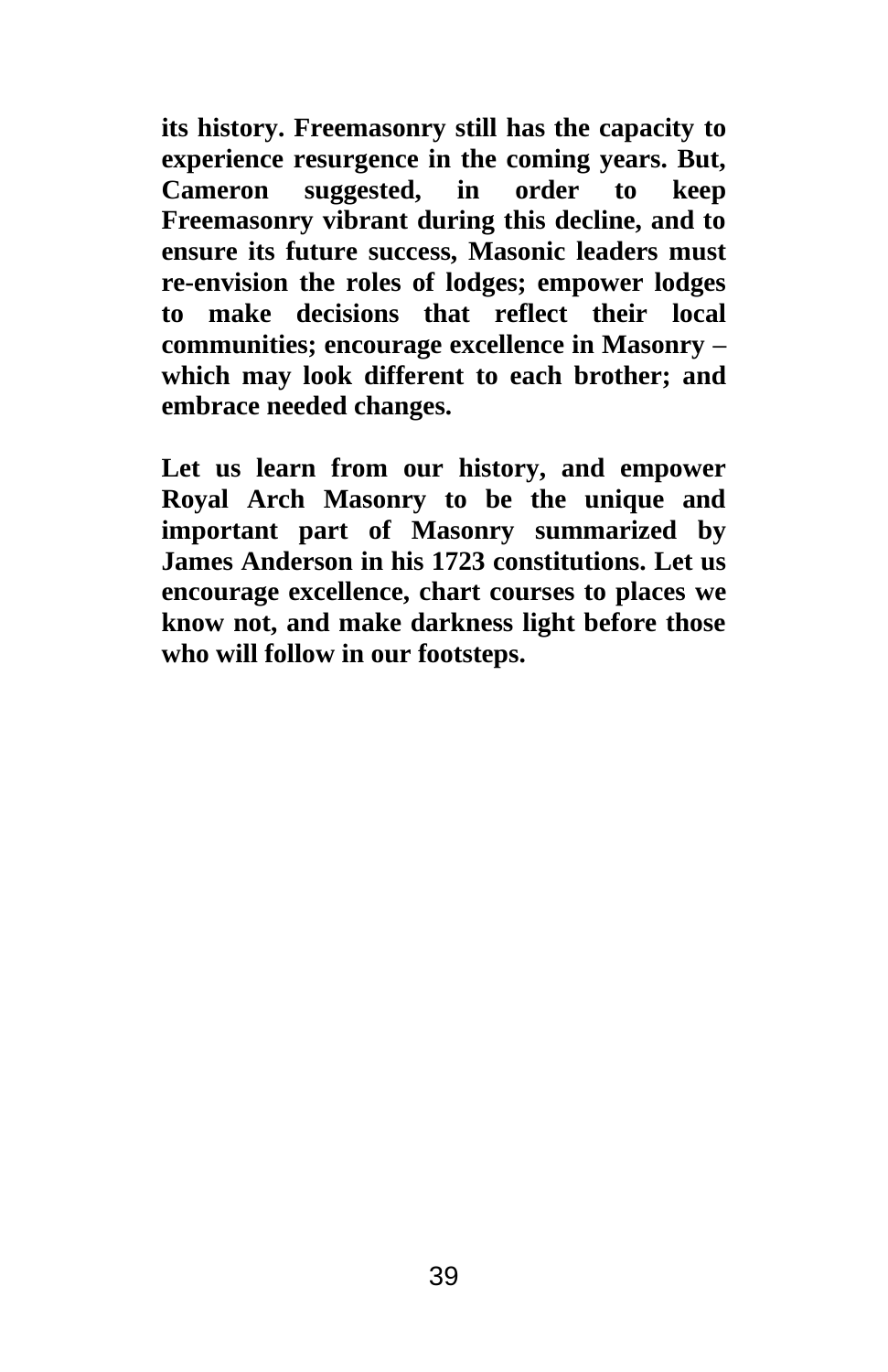### **A FEAR, A PRAYER, AND A FRIEND**

#### **GRAND COUNCIL ORATION, MAY 2016**

#### By James Sunseri

**Giuseppe Mazzini was a Mason who lived in Italy in the late 18th and early 19th centuries. He was the intellectual leader of Italian nationalism and Masonry, and a contemporary and frien of Thomas Jefferson. He wrote: "By the law of God, given by Him to humanity, all men are free, are brothers, and are equals."**

**Joseph Fort Newton lived in the United States in the latter 19th and early 20th centuries, and was one of the most eloquent Masonic orators and writers of his time. He wrote: "Masonry is the realization of God by the practice of Brotherhood."**

**Equality is a** *physical* **fact, because all humanity, all members and races thereof, are extremely similar in shape, size, appetites, drives, and so on. It is also an** *intellectual* **fact. Human nature is universal. We all have a common mind and a common system of Truth. The deepest conclusions of the wisest minds are substantially identical. It is, further, a** *spiritual* **fact. Down below all the religions and creeds that separate, and above all the dogmas that divide, there is an essential oneness of mankind that unites us spiritually. The fundamental faiths and hopes of**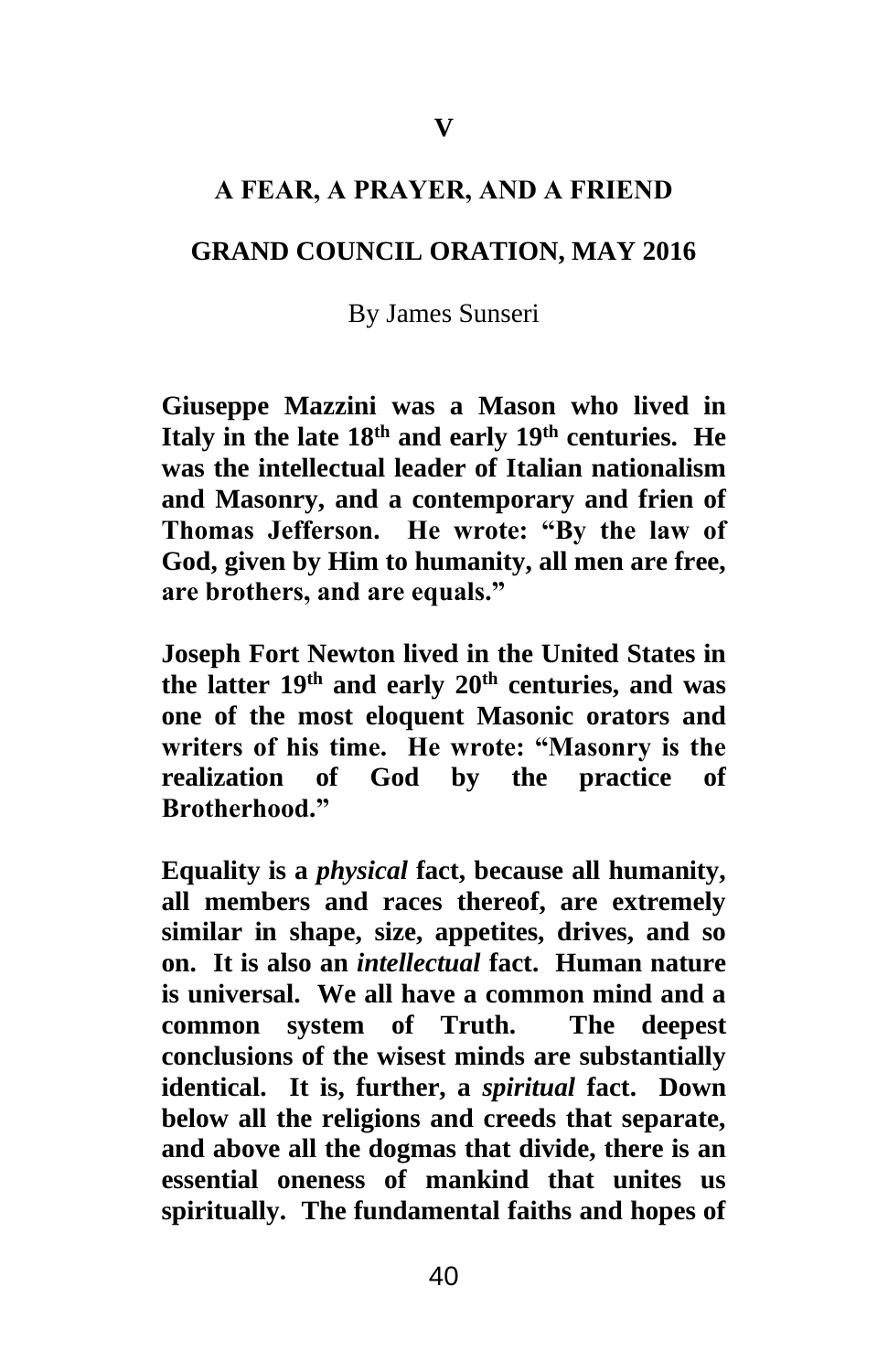**humanity are the same, although with the differences in interpretation and expression. The same great truths lead all men of all times and races; the same moral obligations command us to see, hear and obey.**

**William Penn said: "All devout men, all just men, are everywhere of one religion; and when death has taken off the masks they will recognize one another." Either God is the Father of all men or he is not. Hitler said "not" – and war, murder and genocide followed. If we accept the Fatherhood of God we must also accept the Brotherhood of Man. And is that not what Masonry teaches?**

**Newton believed that we should realize that the will of God is for the unity of mankind, and that God's purpose is Brotherhood. To be a brother is to be an equal, to be always on the level. There are no distinctions in a Masonic Lodge. No one is referred to as "Doctor This," or "Lawyer That," or "General the Other."**

**Our Brotherhood and our equality are not meant to force us to abandon our individual beliefs. Masonry was made not to divide men, but to unite them. It asks for FRATERNITY, leaving each man free to think his own thoughts and fashion his own system of ultimate Truth. Therefore, all through the ages, Freemasonry has been, and is today, a meeting place of differing minds and a prophecy of the final union of all reverent and devout souls.**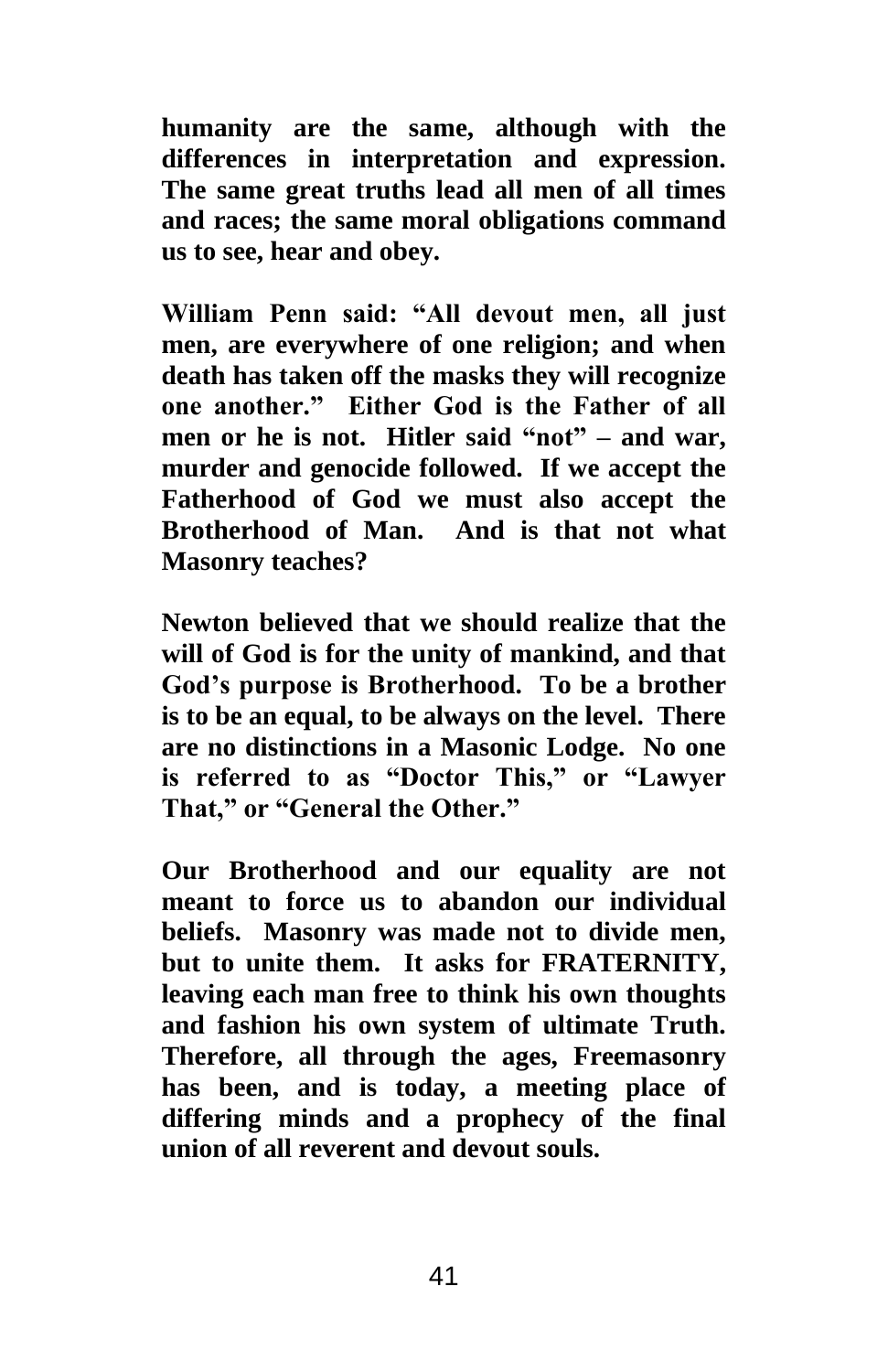**All true religions acknowledge and cherish the belief and realization that every human being is an immortal soul, made in the image of the Creator. And in each and every soul God has imprinted the image of his Spirit, so that each soul may grow in grace, in knowledge, in peace, in harmony, in understanding. This pattern is waiting to be awakened by the will of the soul's oneness with God.**

**Interestingly, those same religions contain accounts of the ends of whole civilizations, the flooding or sinking of continents, the near total obliteration of plant, animal and human life due to the hatred, injustice, tyranny, violence, slavery, pride, and greed of man. And, today, it appears to many that the world has lapsed into a similar and global peril. Will our response to these be to use our Power? Power of money? Power of weapons? Power of this or that?**

**This has never been God's way. Rather, little by little; Life by Life; Precept by Precept; Here a little, there a little; each thinking of the other fellow. It is that that has kept and will keep the Earth intact!**

**We have the opportunity to express what justifies us in our relationships with one another, and in the eyes of God, by acting in Mercy, Love, Patience, Long-suffering, Generosity, Caring, Little Deeds of Kindness, the Reality of Hope. These are the fruits of the Spirit. Let us live them and trust in God!**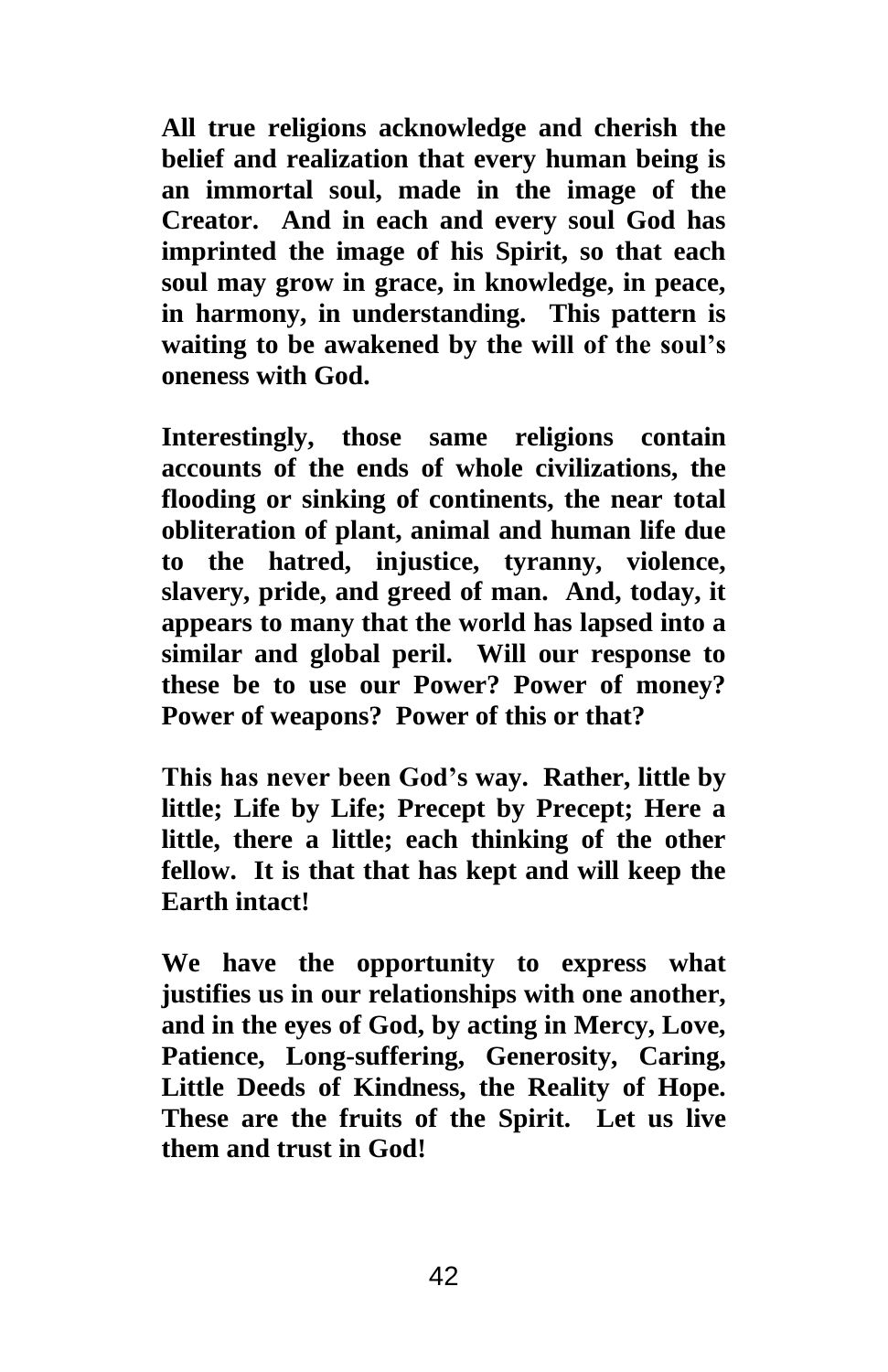**Let us put away our fears and doubts and angers and hates, and join in the simple prayer and pleas to God made by a famous Masonic poet named "Anonymous." He wrote this little epitaph at the end of his weary life, bemoaning what he conceived to be the core of man's inhumanity to man and the prelude to Armageddon. It is a short sentiment:**

**ANYTHING, GOD, BUT HATE; I HAVE KNOWN IT IN MY DAY; AND THE BEST THAT IT DOES IS TO SCAR YOUR SOUL AND EAT YOUR HEART WAY.**

**MAN MUST KNOW MORE THAN HATE AS THE YEARS GO ROLLING ON, FOR THE STARS SURVIVE AND THE SPIRIT SURVIVES. ONLY MAN DENIES THE DAWN.**

**GOD, IF I HAVE BUT ONE PRAYER BEFORE THE CLOUD-WRAPPED END, I'M SICK OF HATE AND THE WASTE IT MAKES, LET ME BY MY BROTHER'S FRIEND.**

**Let us honor and practice the virtues praised by all the great religions. Let us cherish the goodness and holiness that your own religions have taught you, that led you to lead the noble lives you have each lived, and which encourage us to think well of mankind. All we really have to do is to follow a prayer written by Sam Walter Foss, entitled "A HOUSE BY THE SIDE OF THE ROAD"**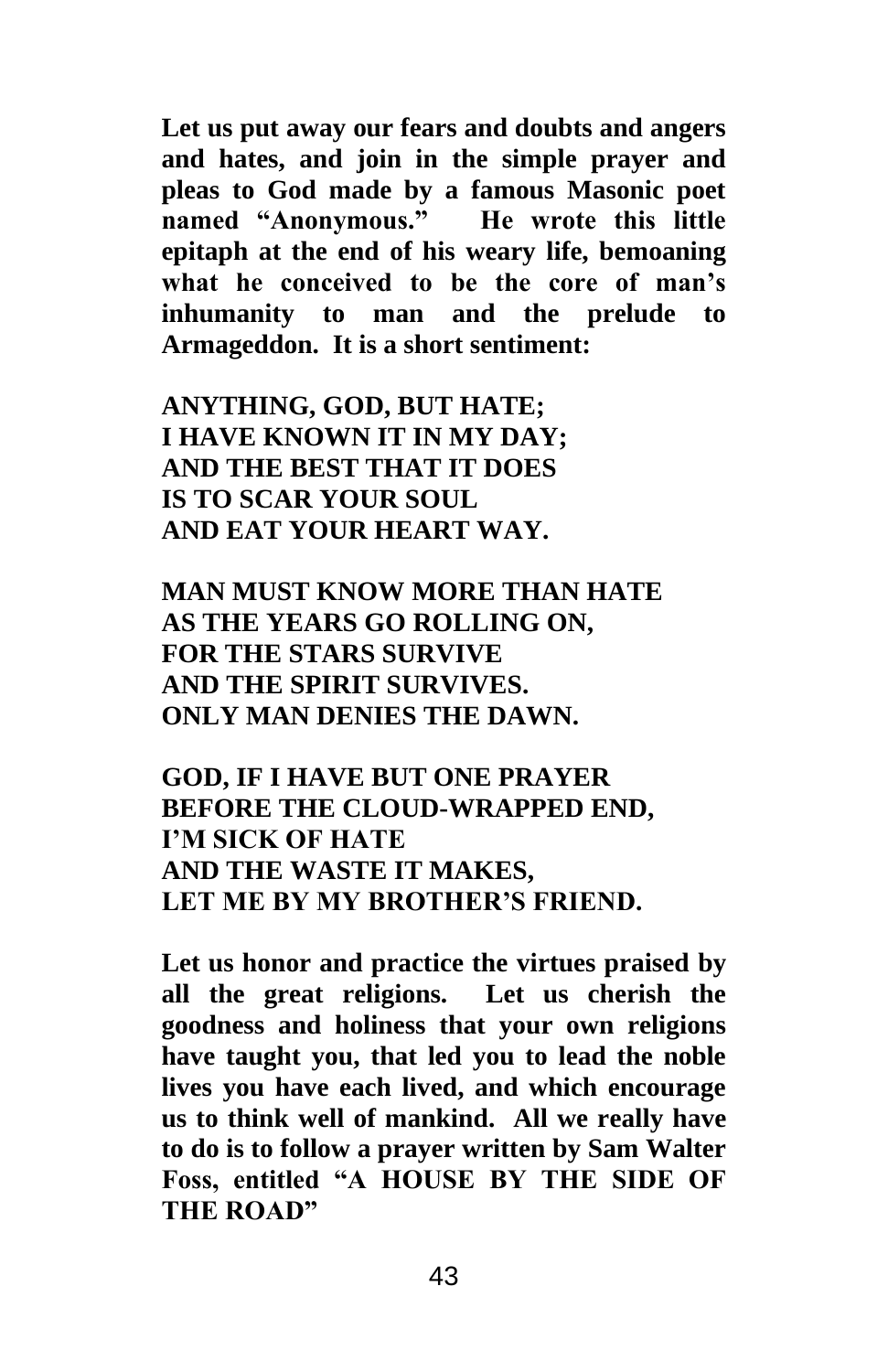# **LET ME LIVE IN A HOUSE BY THE SIDE OF THE ROAD WHERE THE RACE OF MEN GO BY.**

**THE MEN WHO ARE GOOD, AND THE MEN WHO ARE BAD, AS GOOD AND BAD AS I**

**I WOULD NOT SIT IN THE SCORNER'S SEAT, OR HURL THE CYNIC'S BAN.**

**LET ME LIVE IN A HOUSE BY THE SIDE OF THE ROD AND BE A FRIEND TO MAN.**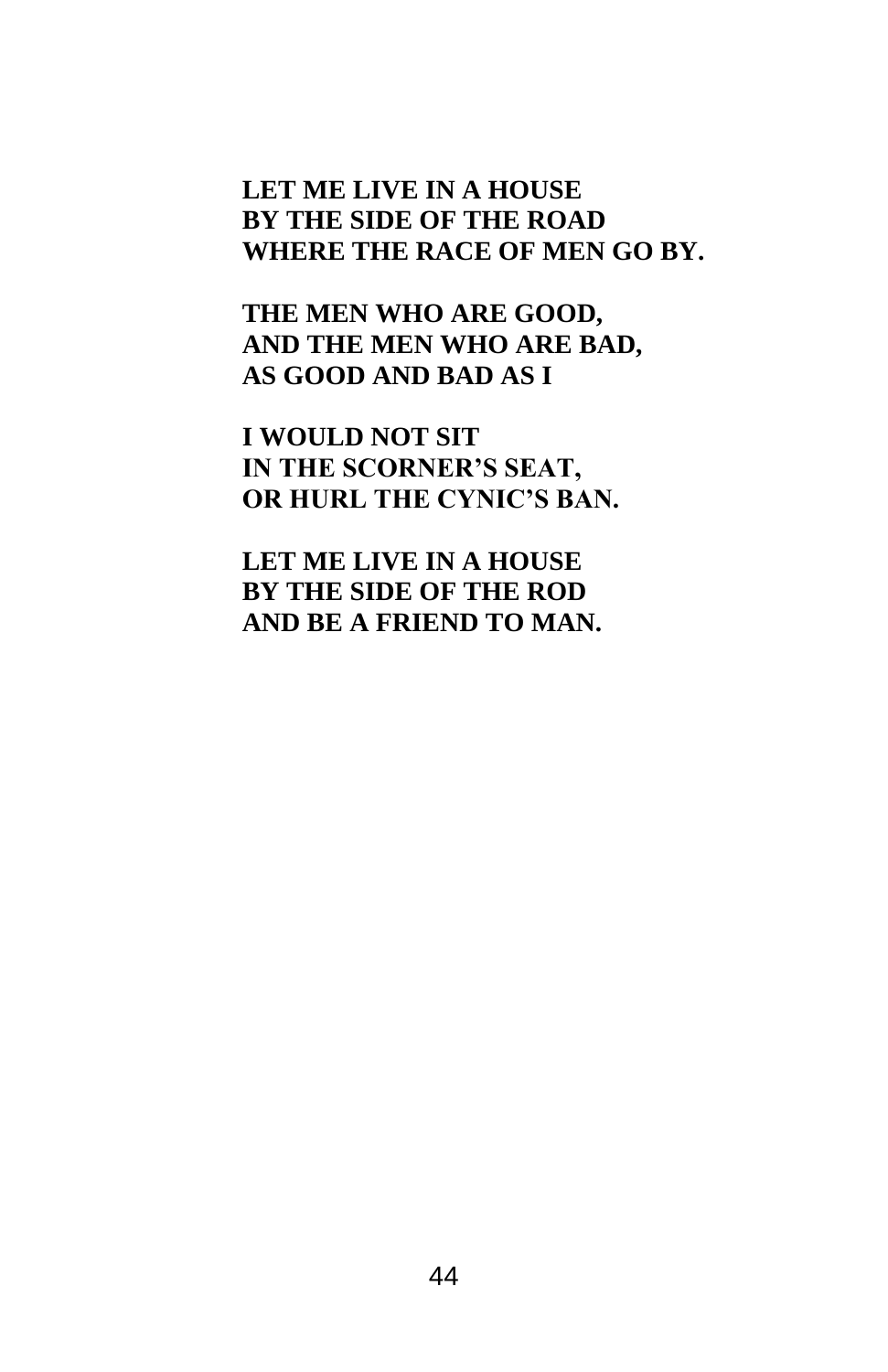#### **CALL TO VESPERS, 2016**

### **By Raymond Davies**

**It is the time of our day to pause and reflect on our Responsibility to our Creator and to His creations; and especially our Companions in this earthly existence.**

**From Philippians Chapter 2, Verses 5 through 11, we read:**

*Let this mind be in you which was also in Christ Jesus, <sup>6</sup> who, being in the form of God, did not consider it robbery to be equal with God, <sup>7</sup> but made Himself of no reputation, taking the form of a bondservant, and coming in the likeness of men. <sup>8</sup> And being found in appearance as a man, He humbled Himself and became obedient to the point of death, even the death of the cross. <sup>9</sup> Therefore God also has highly exalted Him and given Him the name which is above every name, <sup>10</sup> that at the name of Jesus every knee should bow, of those in heaven, and of those on earth, and of those under the earth, <sup>11</sup> and that every tongue should confess that Jesus Christ is Lord, to the glory of God the Father.*

**We now take time in the busyness of our day to approach the throne of Grace for an uplifting of spirit.**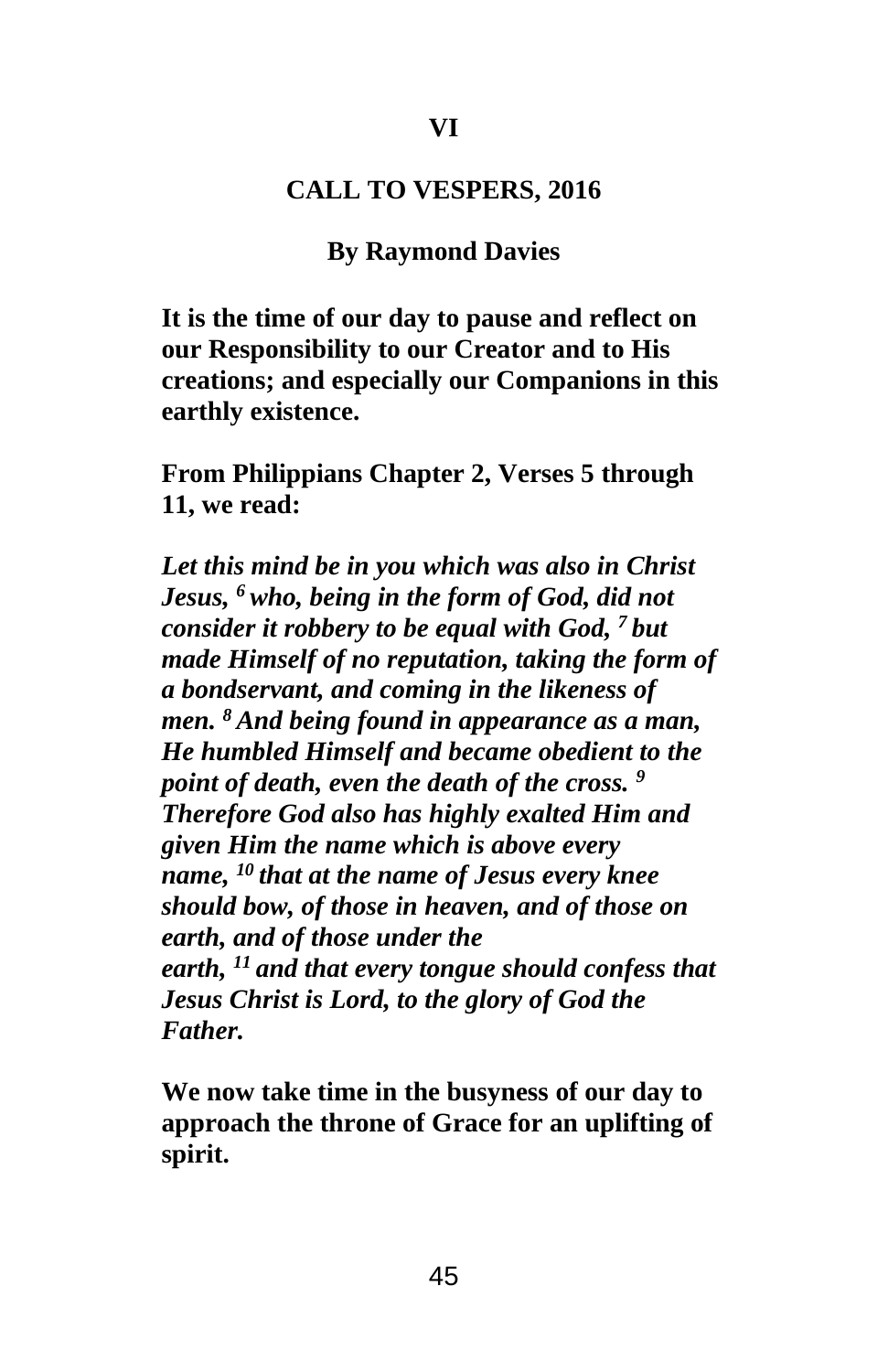**Join with us now and let your spirit reflect on the truth of the Salvation gained by the sacrifice of our Lord.** 

**We can feel the Father's call as He bids us to come to His throne and pray.**

### **Invocation**

**Holy and Merciful Father; we again come before Your throne at Vespers, with our songs of recognition of Your Grace, and prayers of thanksgiving for Your gifts of the Spirit. During this quiet time of reverence we thank You for bringing us together safely under Your caring protection. We come to You to seek Your guidance as we offer the use of our hearts and minds to express the glories of Your Light. May our actions be acceptable offerings in Your sight. Gracious and merciful Father, Our own frailties are well known to us, so we approach Your Presence with the sure trust that Your Grace will reach out to us, strengthen us, and free us from our burdens.** 

**Lord of us all, Your words remind us often that there is more to living than being concerned with ourselves. Help us as we labor to reach others with the message of Your grace. Help us to pray for those whose burdens may be even heavier than our own. May we serve You with acts of service and caring for all Your children that we might contact. It is by those actions that we may know we are followers of Christ, and it is in His name and from His teaching that we now pray together:**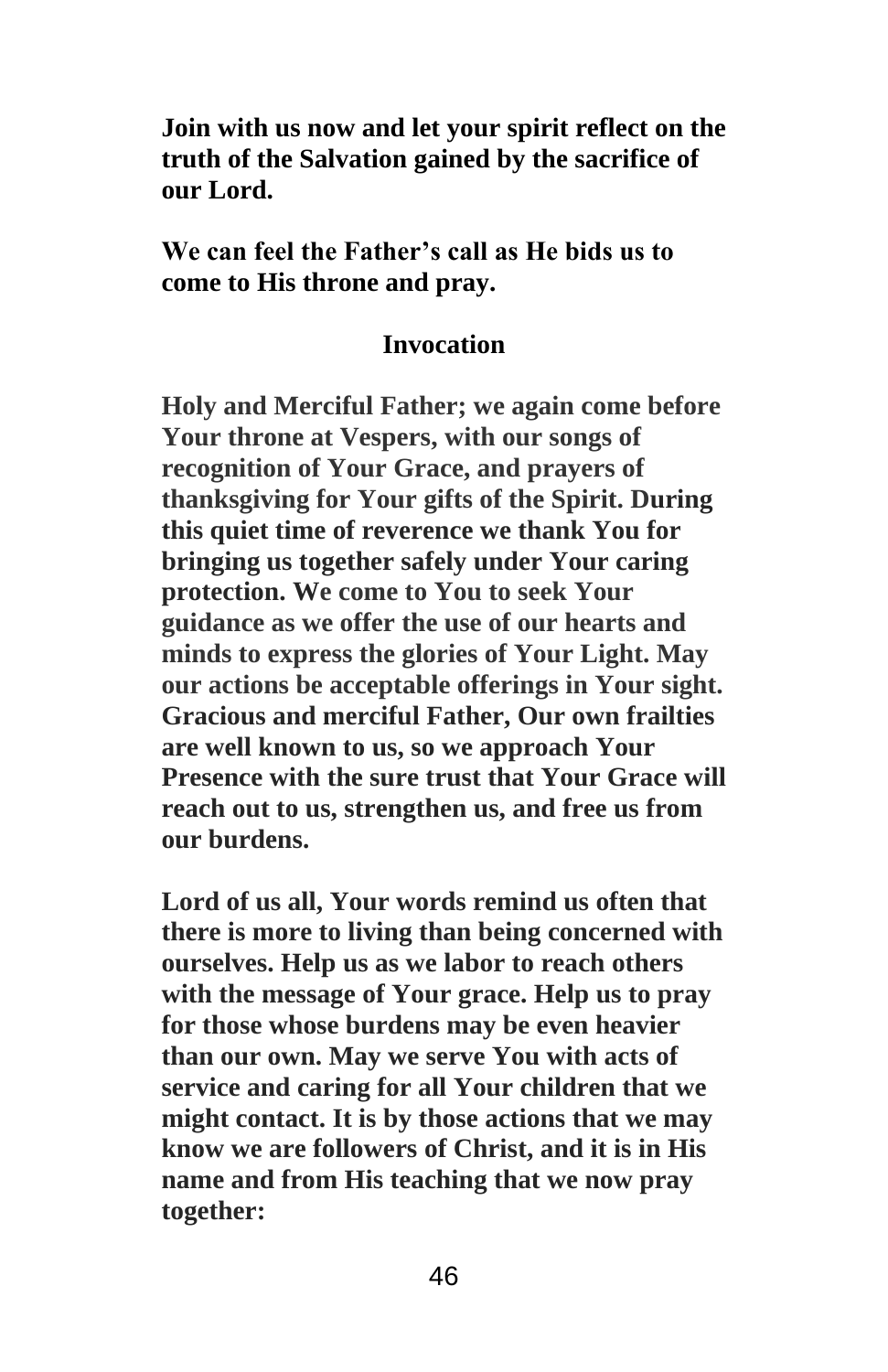**Our Father, Which art in Heaven, hallowed be Thy name. Thy kingdom come, Thy will be done in earth, as it is in Heaven. Give us this day our daily bread. And forgive us our debts, as we forgive our debtors. And lead us not into temptation, but, deliver us from evil; for Thine is the Kingdom, and the Power, and the Glory, forever. Amen** 

### **Pastoral Prayer**

**Holy and Merciful Creator, in the reverent silence of this time, may the quiet whispers of Your word enter our ears so that the inspiration of Your divine presence will influence all that we do and bring Glory to You. May our thoughts and feelings be worthy of Your most Holy Presence. We claim your gift of salvation as followers of and laborers for Jesus Christ, Your Son; and with a knowing gratitude to our Savior, we are always aware of how far away from You we would be without him, and how close to You He has brought us as we faithfully study and follow His guidance. Lord of us all, Your words remind us often that we have a responsibility to reach others with the message of Your grace. We pray also for those whose burdens may be even greater than our own. Help us to bring to them a glimpse of the touch of Your Glory in our lives that it makes those burdens bearable. May we serve You with acts of caring for all Your children that we may contact. For these things Lord, we seek Your divine blessing, and ask for that divine inspiration that will help us to worship You in the beauty of Holiness, through**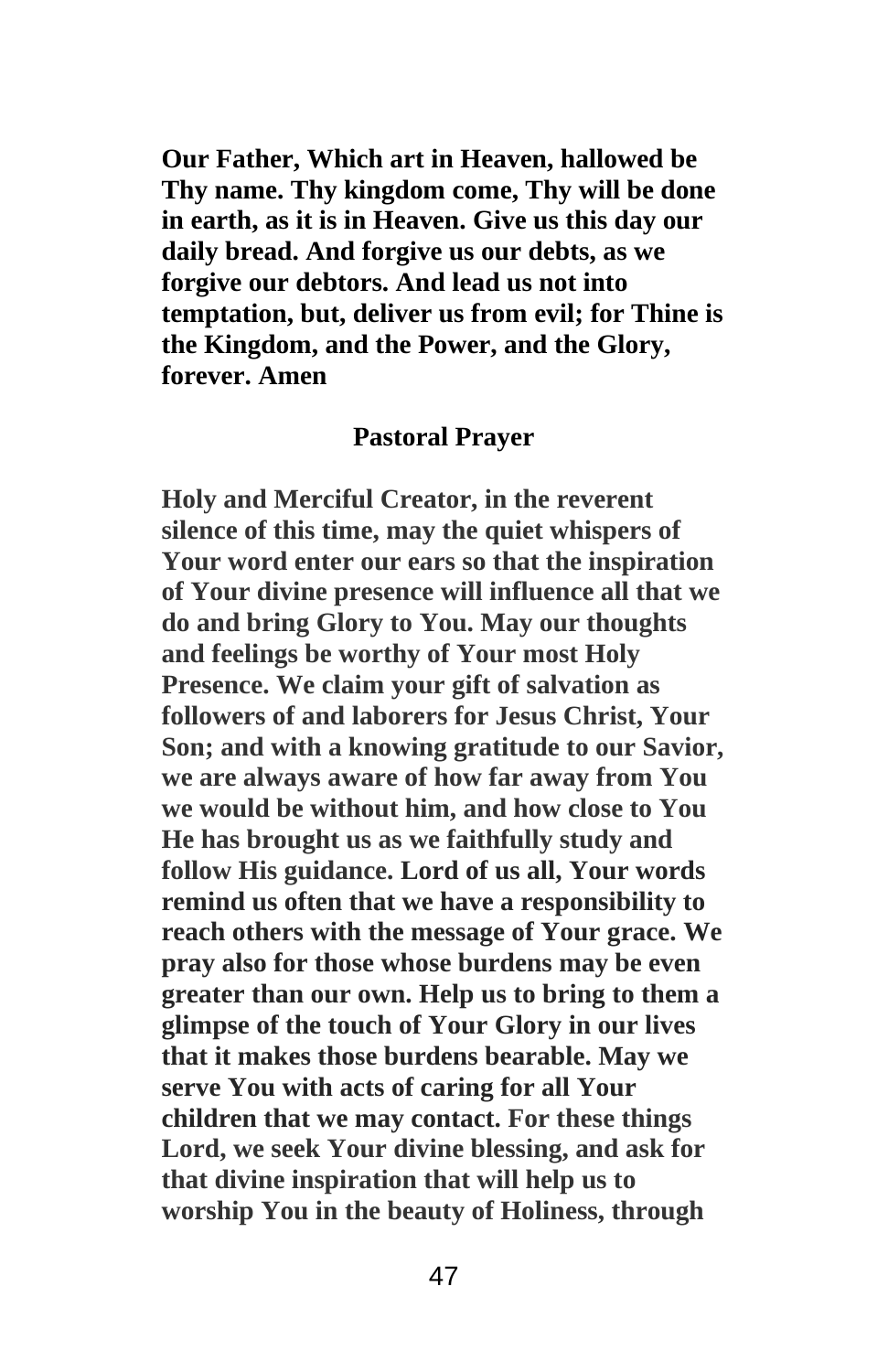**Your gift of Grace, Jesus Christ, our Lord and Savior.** *Amen.*

### **Old Testament Scripture**

### **Isaiah Chapter 60 Verses 1 through 6**

**Arise, shine; For your light has come! And the glory of the LORD is risen upon you.**

**<sup>2</sup> For behold, the darkness shall cover the earth, And deep darkness the people; But the LORD will arise over you, And His glory will be seen upon you.**

**<sup>3</sup> The Gentiles shall come to your light, And kings to the brightness of your rising.**

**<sup>4</sup> "Lift up your eyes all around, and see: They all gather together, they come to you; Your sons shall come from afar, And your daughters shall be nursed at your side.**

**<sup>5</sup> Then you shall see and become radiant, And your heart shall swell with joy; Because the abundance of the sea shall be turned to you,**

**The wealth of the Gentiles shall come to you.**

**<sup>6</sup> The multitude of camels shall cover your land***,* **the dromedaries of Midian and Ephah; All those from Sheba shall come; They shall bring gold and incense, And they shall proclaim the praises of the LORD.**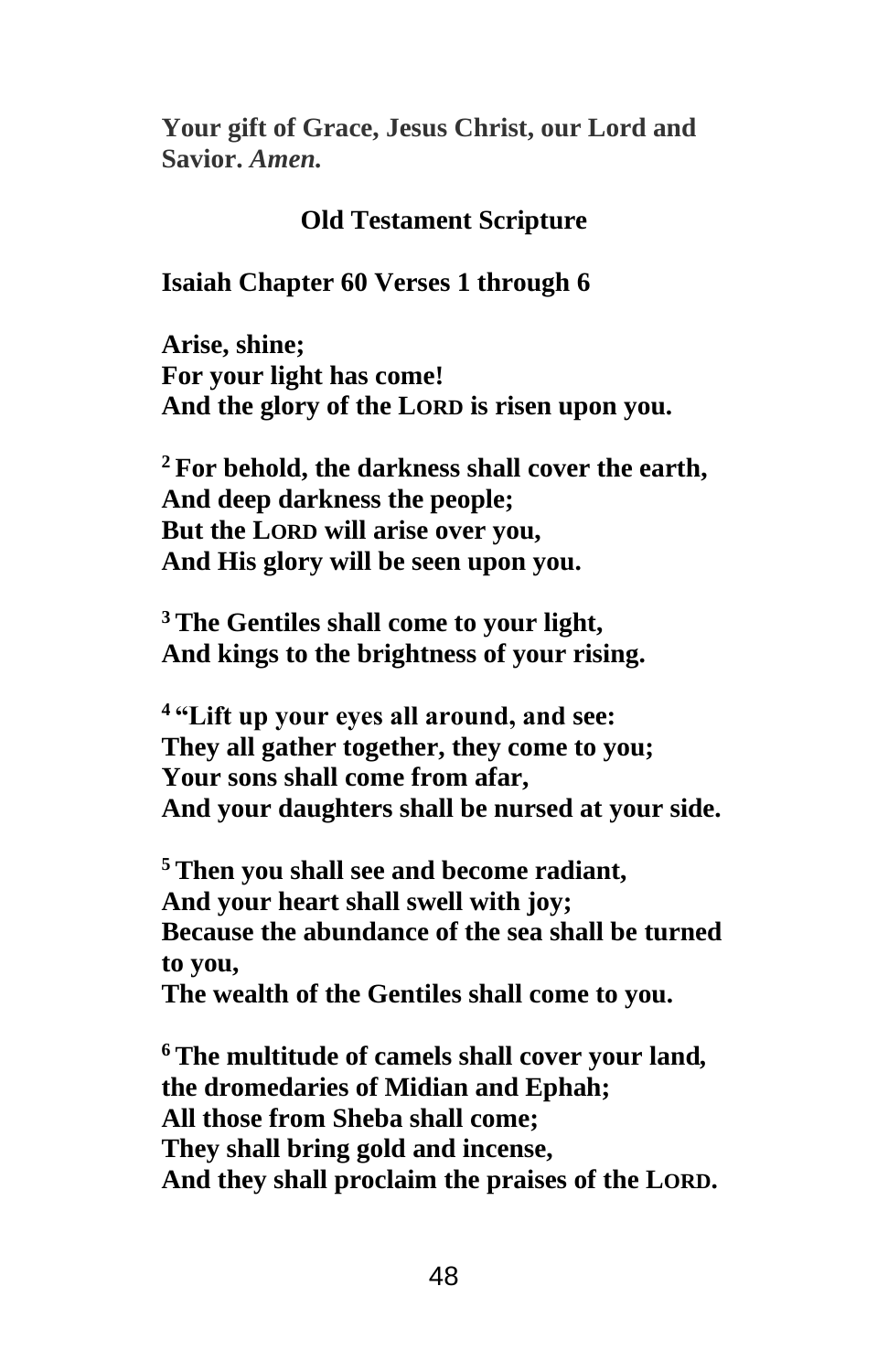# **In Memoriam**

**While this afternoon we pause to remember all Sir Knights who passed through the final veil this past year, we especially note those whose labors while here have left deep footprints for us to follow as we strive to serve our Savior:**

**Sir Knight Casey William Norris KYGCH**

**Past Right Eminent Grand Commander - Grand Commandery - Knights Templar of California Born June 12, 1937 in North Carolina Entered the Supreme Asylum on October 27, 2015**

**Sir Knight James McCrorry Willson Jr. GCT**

**Right Eminent Grand Treasurer – Grand Encampment of Knights Templar Most Eminent Honorary Past Grand Master - Grand Encampment of Knights Templar Past Right Eminent Grand Commander - Grand Commandery - Knights Templar of Texas Most Illustrious Past Grand Master – Grand Council of Royal and Select Master of Texas Most Illustrious Past Grand High Priest – Grand Council of Royal Arch Masons of Texas Most Worshipful Past Grand Master of Texas Masons Born November 30, 1921 – Hale Center, Texas**

**Entered the Supreme Asylum on April 9, 2016**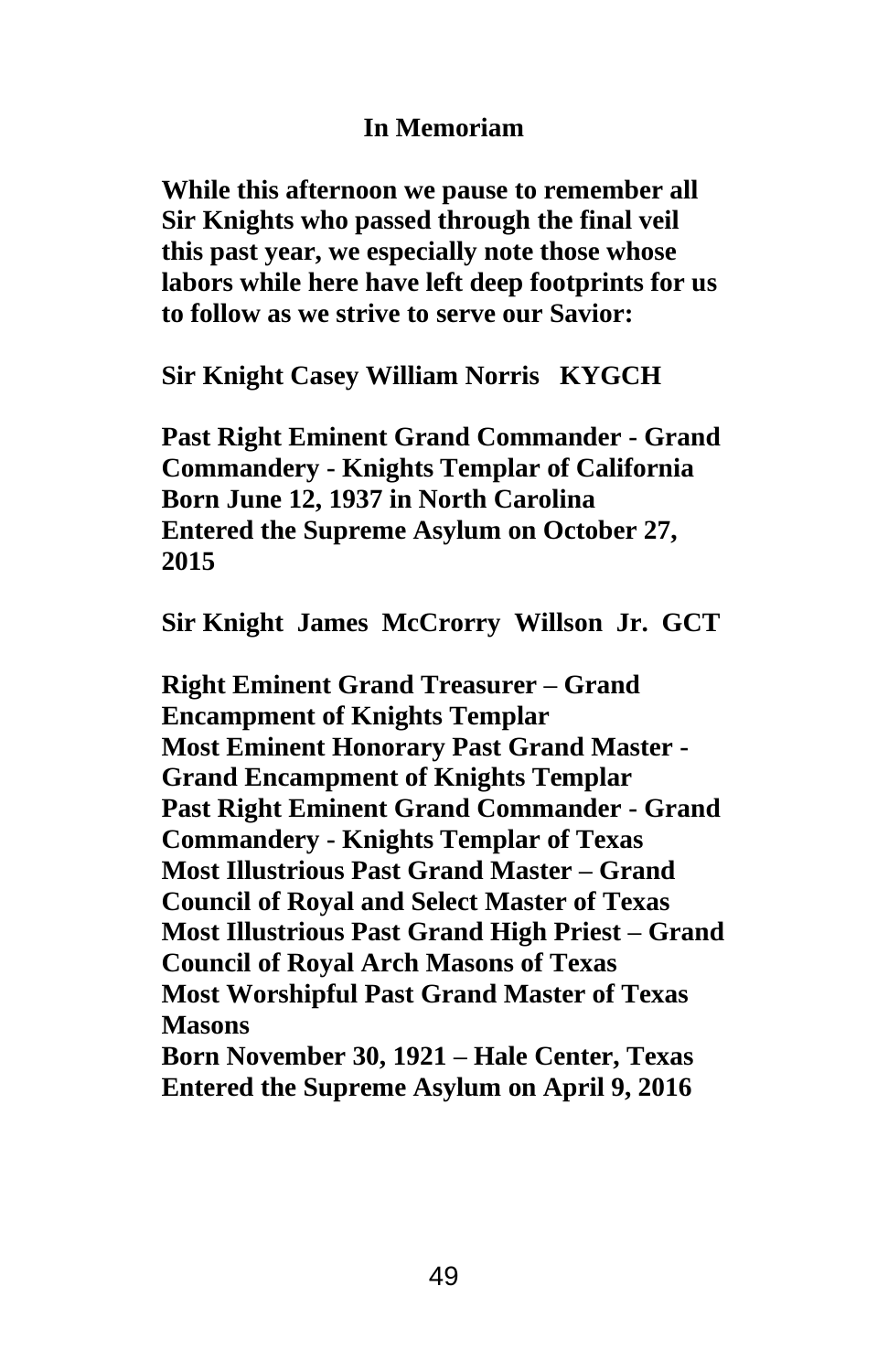**Sir Knight Richard Paul Simpfer KYGCH**

**Past Right Eminent Grand Commander - Grand Commandery - Knights Templar of Nevada Past Eminent Commander Golden West Commandery No. 43 of California Born October 29, 1922 in Ohio -- Entered the Supreme Asylum on May 11, 2016**

> **New Testament Scripture Mathew 5: Verses 11 - 16**

**<sup>11</sup>Blessed are ye, when men shall revile you, and persecute you, and shall say all manner of evil against you falsely, for My sake.**

**<sup>12</sup> Rejoice, and be exceeding glad: for great is your reward in heaven: for so persecuted they the prophets which were before you.**

**<sup>13</sup> Ye are the salt of the earth: but if the salt have lost his savour, wherewith shall it be salted? It is thenceforth good for nothing, but to be cast out, and to be trodden under foot of men.**

**<sup>14</sup> Ye are the light of the world. A city that is set on a hill cannot be hid.**

**<sup>15</sup> Neither do men light a candle, and put it under a bushel, but on a candlestick; and it giveth light unto all that are in the house.**

**<sup>16</sup>Let your light so shine before men, that they may see your good works, and glorify your Father which is in heaven.**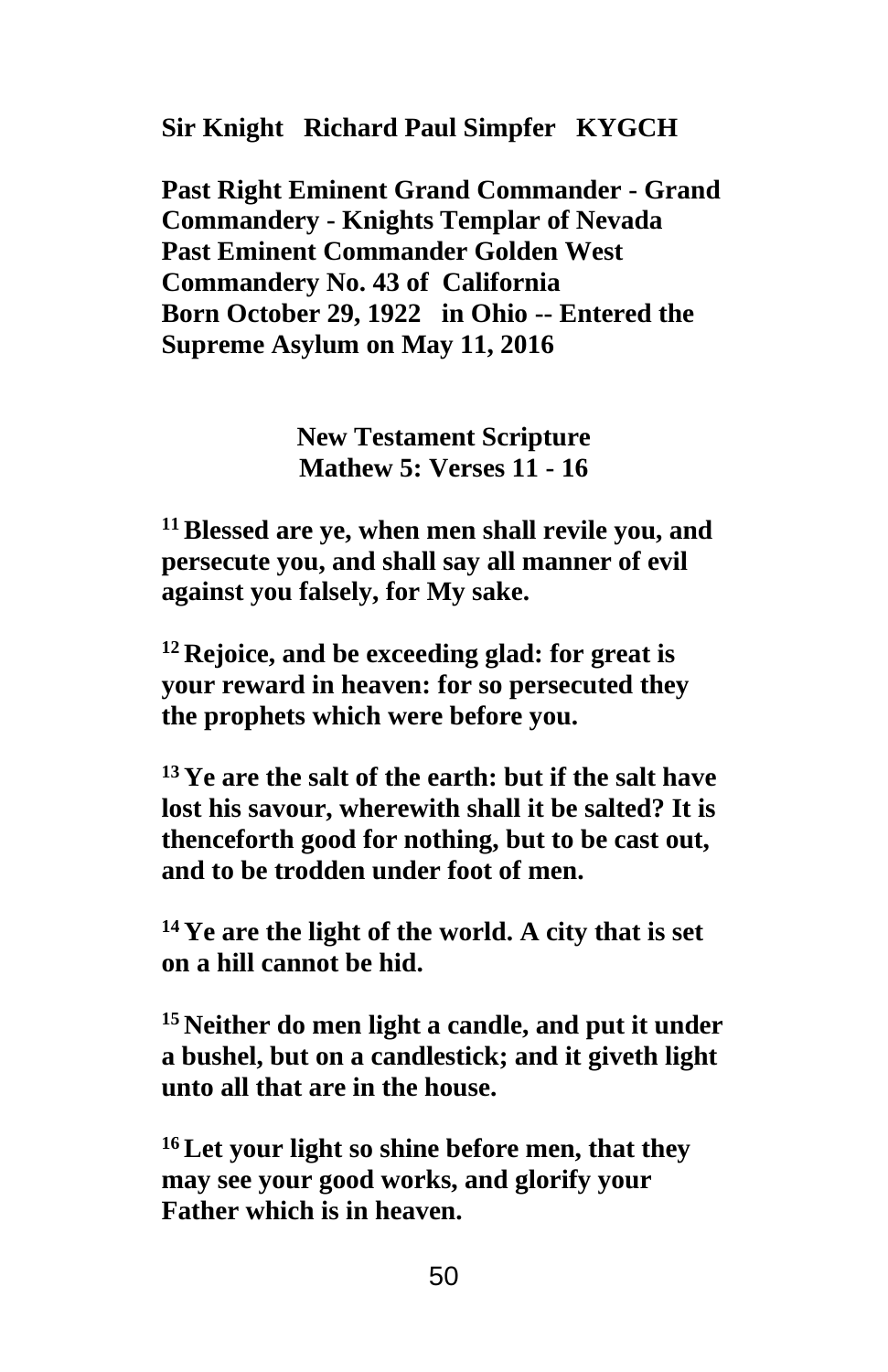### **Vespers Message Sunday, May 22, 2016**

# **Is Our Light Shining?**

**The responsibility given by the Lord to His disciples during His Sermon On The Mount is very clear. And by the term "disciples" I am not just referring to the group close to Him that day. These instructions are in place for all His disciples, including us.** 

**And we here have a legacy bequeathed to us by those who have labored in this vineyard before us.** 

**The Sermon On The Mount was given at a time when Jesus was reaching a point of wide recognition of His ministry. Crowds were beginning to follow Him from place to place to observe His wondrous healings and to hear the messages He put forth giving greater hope in their lives.** 

**In the gospel of Mathew, at the closing of Chapter 4, Verse 24 it is recorded "And His fame went throughout all Syria……...," and further in Verse 25 "And there followed Him great multitudes of people from Galilee, and from Decapolis, and from Jerusalem, and from Judaea, and from beyond Jordan." Our Savior's light was shining brightly everywhere He went.**

**Now, the great thing about the teachings of our Lord is not just the truth of His words; the greatness of those teachings is that when He**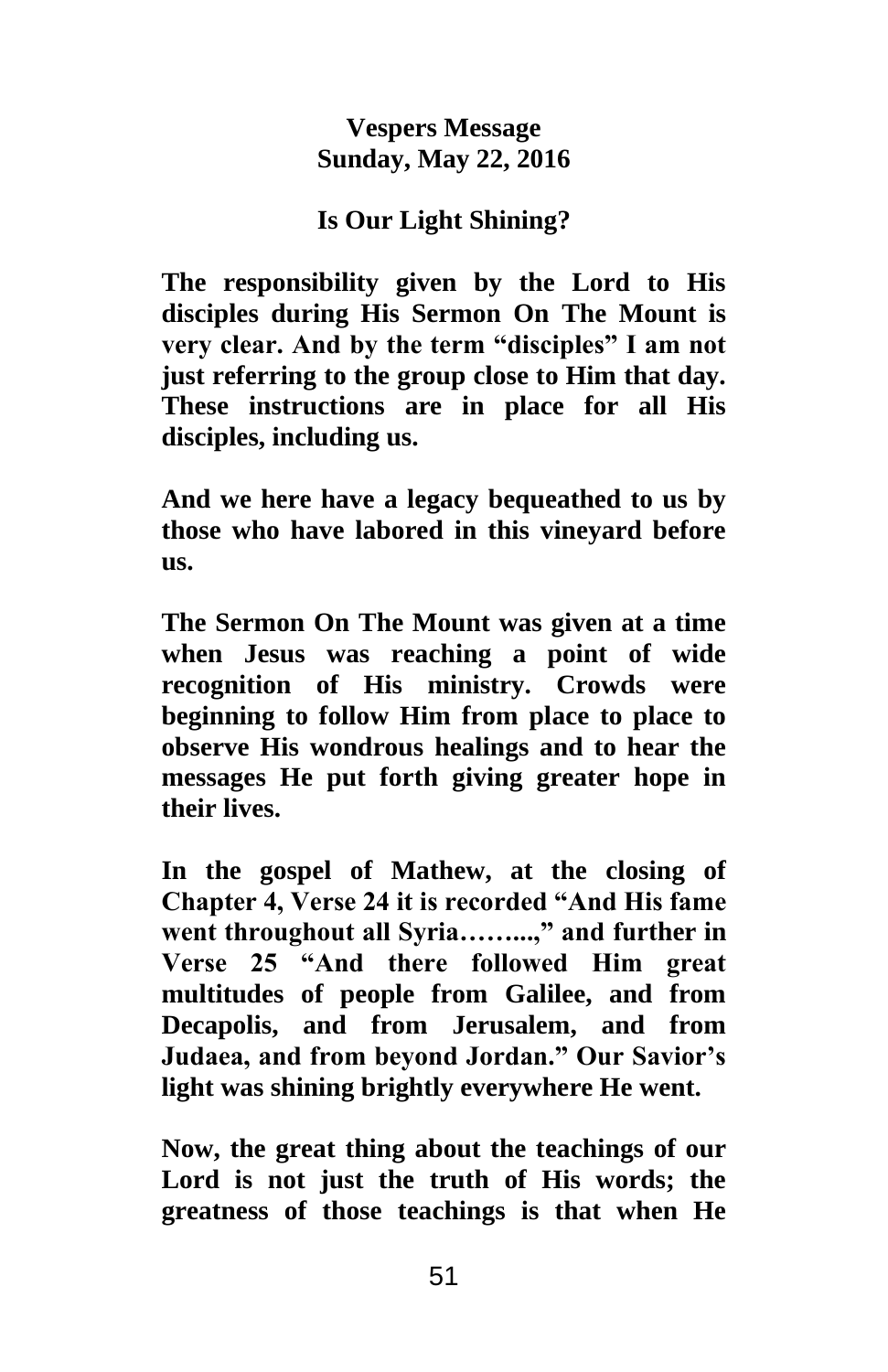**gives us an instruction of what to do, it always includes the "how" to do it, and the "why" to do it -- sometimes after the instruction, and even sometimes before.** 

**He taught in the 5th Chapter of Mathew, Verse 16,:** *"Let your light so shine before men that they may see your good works and glorify our Father which is in Heaven.***" But in verses of the beginning of that Chapter he told us what our shining light should consist of and what we should display to those around us for them to see the light. In the present time, we recognize these instructions as the Beatitudes. And the message from them is extremely profound.** 

**They begin with the phrase "Blessed are….." followed by a human condition. "poor in spirit; they that mourn; the meek; seekers of righteousness; merciful; peacemakers; the persecuted". These are conditions we all have or will experience in our lives. And the first thing to notice is that as we experience these conditions, we are already blest by the Father. We don't have to ask for an increase in our allowance, the gift is built in if we bear our burdens in faith and perform our civil acts for those around us in that same Faith. And each of the Beatitudes all end with the "how" we are being Blessed. We are given the compensation before we even punch the time clock, and if we have paid attention, we already know what it is.**

**In our theme Verse 16, He says we are to let the world around us see our conditions, and how we are blessed by experiencing them, so that all**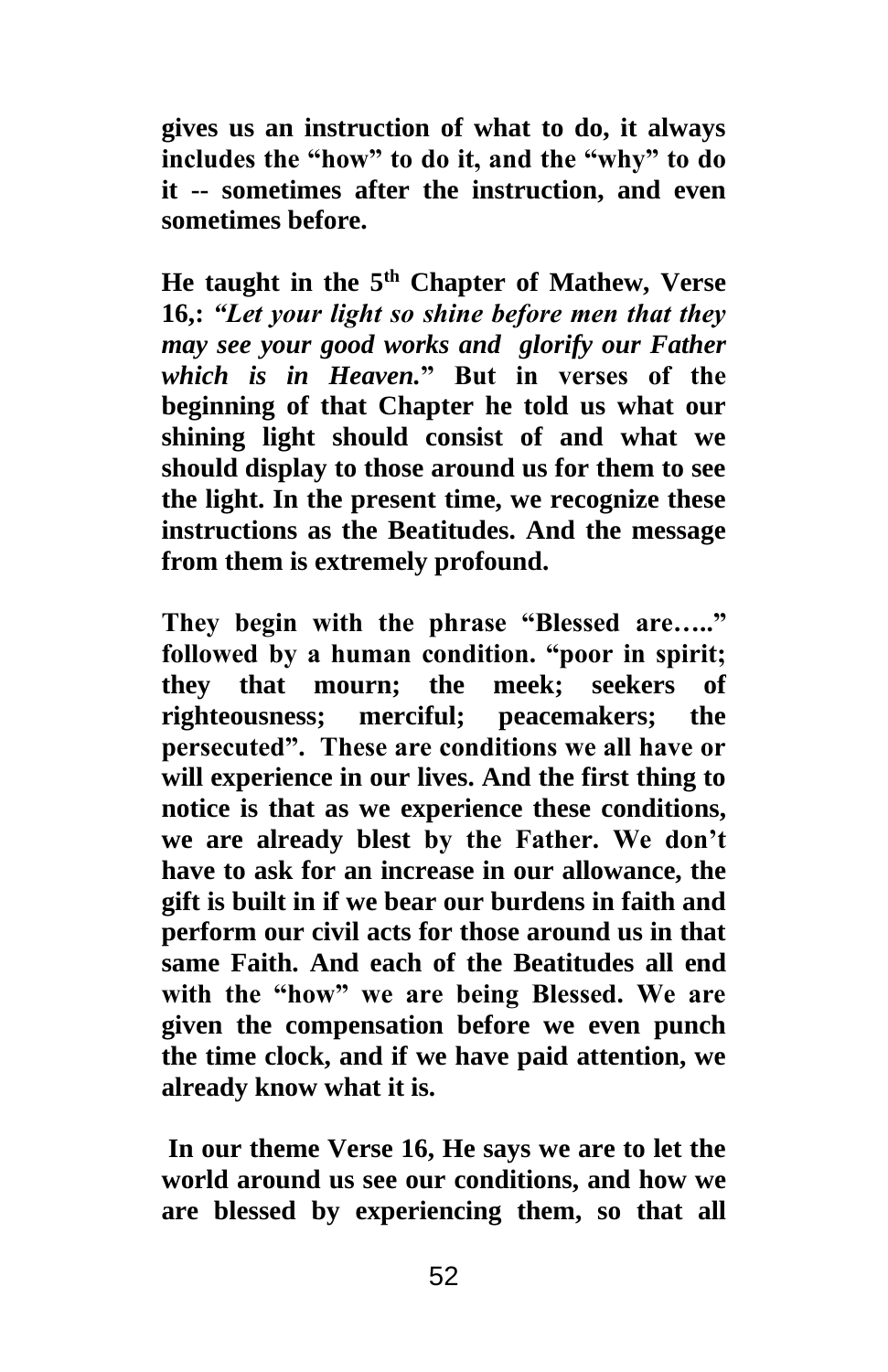**around us may understand the goodness of the Father.** 

**The Companions, Sir Knights, and marital Companions of the Companions and Sir Knights we remember this day all lived their lives in full view of the world around them. They understood their duty to glorify our Father by displaying His blessings in their lives. They displayed the presence of the Savior in their heart. They lived as faithful examples of His promises. Much of what we honor in this Fraternity, and in this Order in particular, is the esteemed recognition of our predecessors' actions. They let their light shine everywhere they went.** 

**How are we doing with that? Are we bright lights on a hill? Or is our light under a bushel with the edge slightly lifted to display some of the light? We need to examine that question in the context of our entire daily life. Not just in the context of our Chapter, Council, or Commandery.** 

**Do the people we associate with daily know that we are members of this Order? Do they even know that we are Freemasons, Companions, and Knights Templar? Do the people we congregate with in our worship services know how fervent we are in the promotion of Christianity? Do they understand that beyond our verbal support, that we have pledged our ultimate physical support to Christianity? Do our Brethren in our lodges and the other concordant bodies see us as separate and apart, or are we among them enough to cause them to be motivated to join with us in our**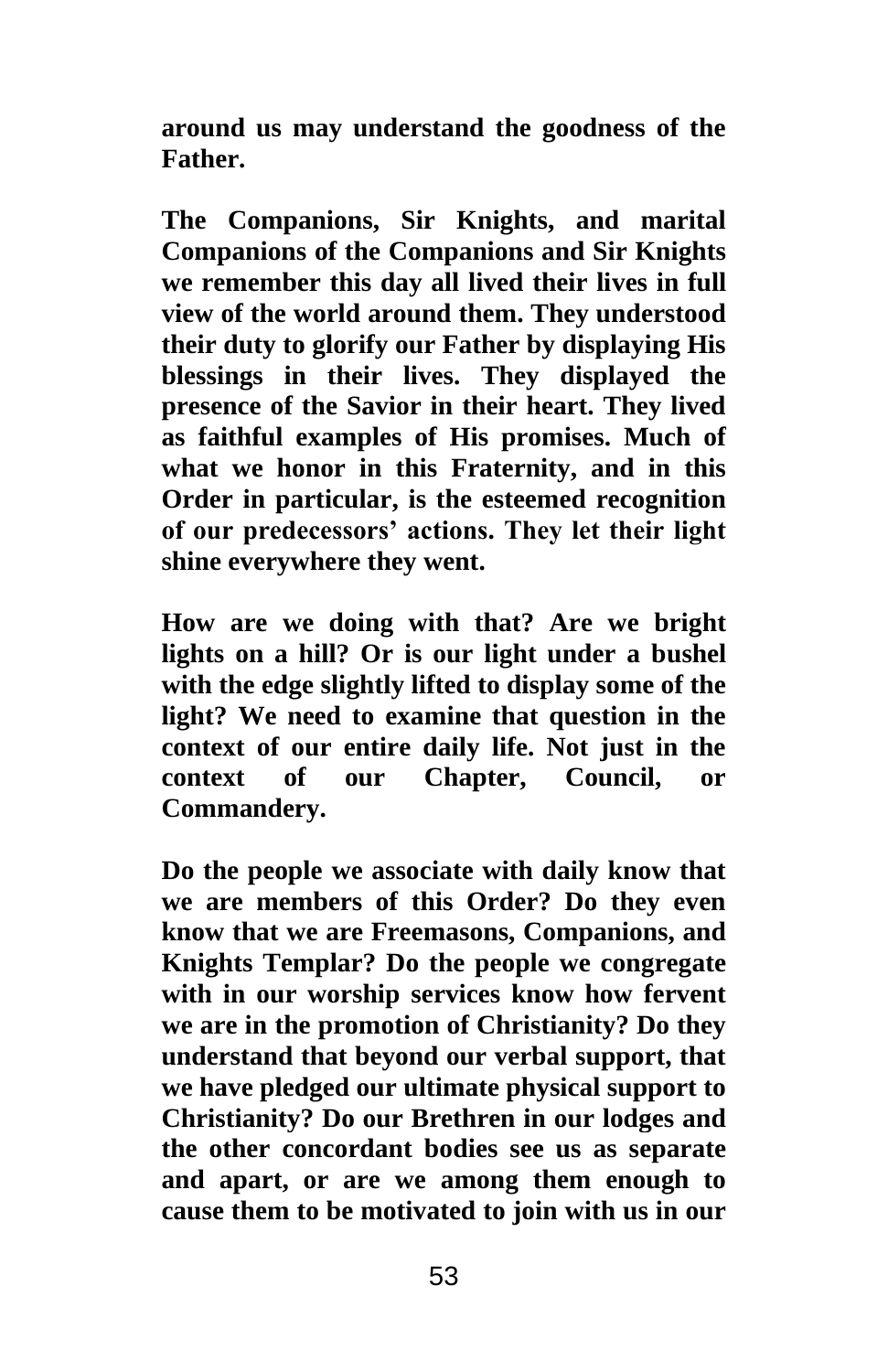**labors as we have joined in theirs? As it says in the 14th verse of the 5th Chapter of Mathew: "A city that is set on an hill cannot be hid." Our associates will only be as fervent with our Orders if we are fervent with them and they are able to see our light shine.**

**Our predecessors understood this. These who we focus on this afternoon. These examples of lives being lived among people of the world and according to the Lord's teachings. They have been examples of how we should live our lives. Not hidden away to only be brought out one evening a week, but with the light switch turned on all the time.** 

**In Chapter 7, Verse 24, our Lord said: "Therefore whosoever hear these sayings of mine, and doeth them, I will liken unto a wise man ….." May we as Christian Knights emulate those who we honor today, and be veritable beacons for our Lord.**

**Amen**

# **Vesper Service for Grand Officer's Wives**

# **Benediction**

**As we separate to prepare for our evening refreshment and fellowship, may the ideas presented in this service continue to influence our lives so that we may continue to be bright shining examples of the blessings of our Heavenly Father. Amen**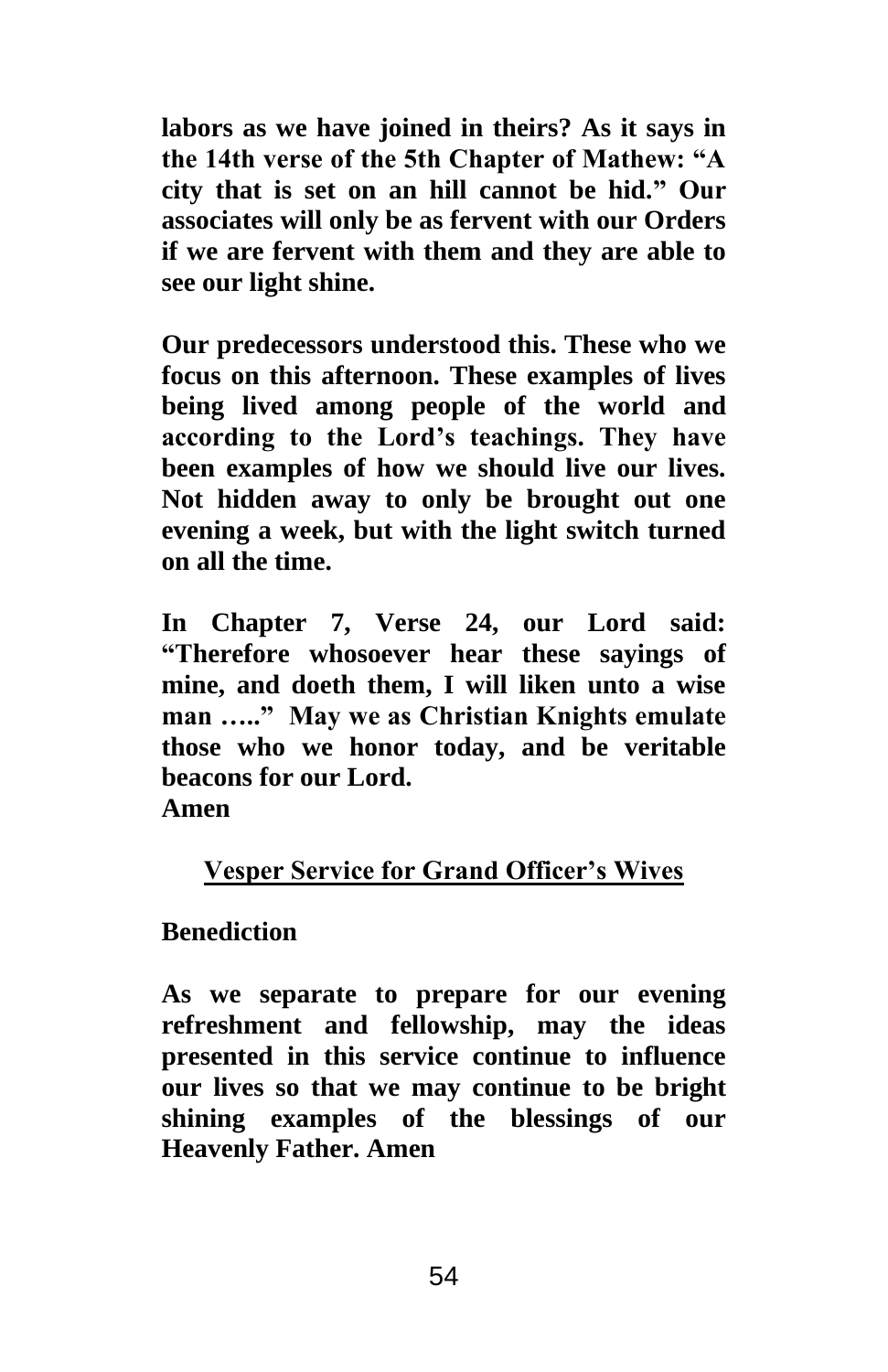**It is once again our honor to add to this Vespers Service, a time to remember any lady, whose husband is a member of the York Rite, as well as a personal remembrance for any lady whose husband has served as a Grand Officer and has gone to her heavenly home this past year. In a bittersweet moment these ladies found their wings as angels and set off on their flight, safe into the arms of God to join those who have gone before them waiting their arrival as they made their way into heaven.**

*Bible Verse – Susan Ramsey* **Genesis 2:18, 22-24** 

**Then the LORD God said, "It is not good that the man should be alone; I will make him a helper fit for him." … And the rib that the LORD God had taken from the man he made into a woman and brought her to the man. Then the man said, "This at last is bone of my bones and flesh of my flesh; she shall be called Woman, because she was taken out of Man." Therefore a man shall leave his father and his mother and hold fast to his wife, and they shall become one flesh.**

*Poem – Chris Hall* **"From your Angel in Heaven" by Ruth Ann Mahaffey**

**I see tears fall down your face, when your thoughts have turned to me. Just know that I'm in heaven, with my Lord who set me free.**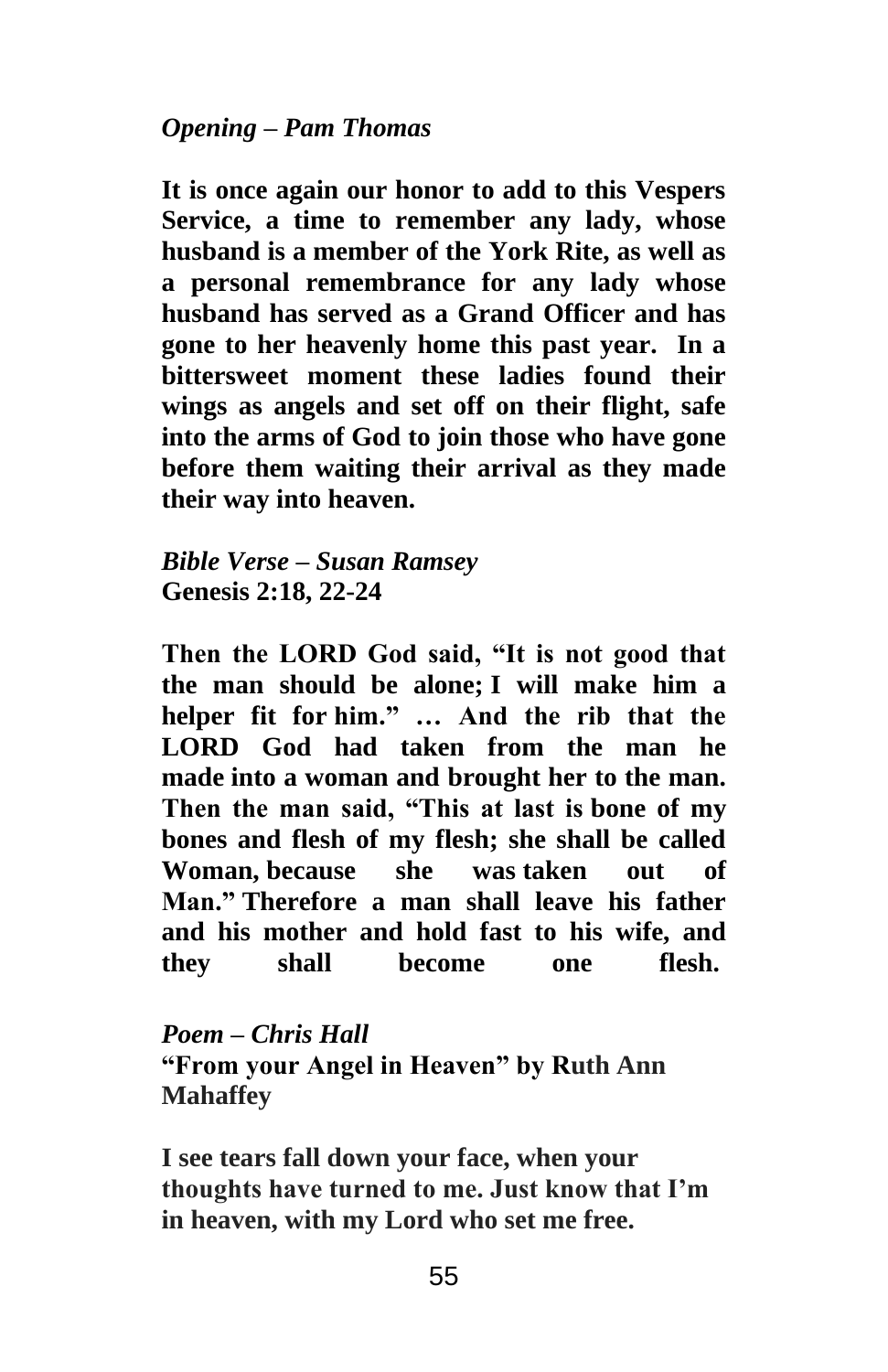**No pain or sadness do I feel, for God is by my side. The beauty here in Heaven is now where I reside.**

**I know it's hard for you to cope for you can't feel my touch. But every moment, I can see and love you very much.**

**When you are at your lowest and feel you can't go on, Look towards the heavens, the light will be turned on.**

**Talk to me, just like you did on Earth when I was there. You see, I'm not so far away, only as far as a prayer.**

**And when it's time for you to join me, up in Heaven above, It's then that you will realize, the Golden Place of love.**

**For here there is no sadness, just everlasting light. Someday we will be joined again, when it's time to take your flight.**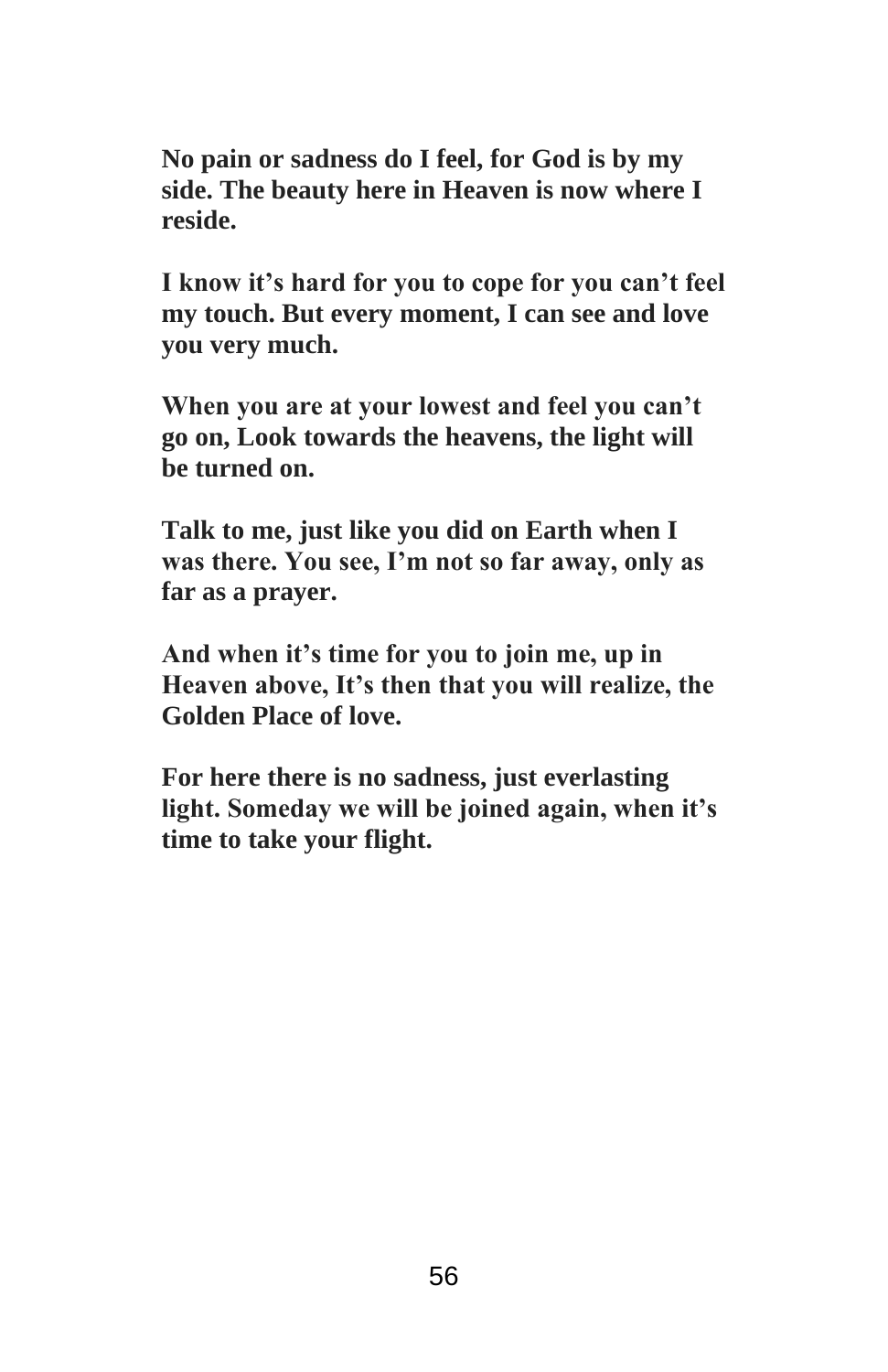# *Prayer and Conclusion –Pam Thomas*

**Bless those who mourn, eternal God, with the comfort of your love that they may face each new day hope and the certainty that nothing can destroy the good that has been given. May their memories become joyful, their days enriched with friendship, and their lives encircled by your love. Amen**

**To all of the men who have lost their wives this year, we hope that this small memorial for your wonderful wives has provided some comfort, especially to know how much they were loved by so many. Each of them remains alive in our hearts and minds, and through us, they live on. We continue to offer our love and support for each of you and your families. Death leaves a heartache no one can heal, love leaves a memory no one can steal. May the love of each of these women leave a memory in all of us forever.**

# **Benediction**

**As we separate to prepare for our evening refreshment and fellowship, may the ideas presented in this service continue to influence our lives so that we continue to be bright shining examples of the blessings of our Heavenly Father. Amen**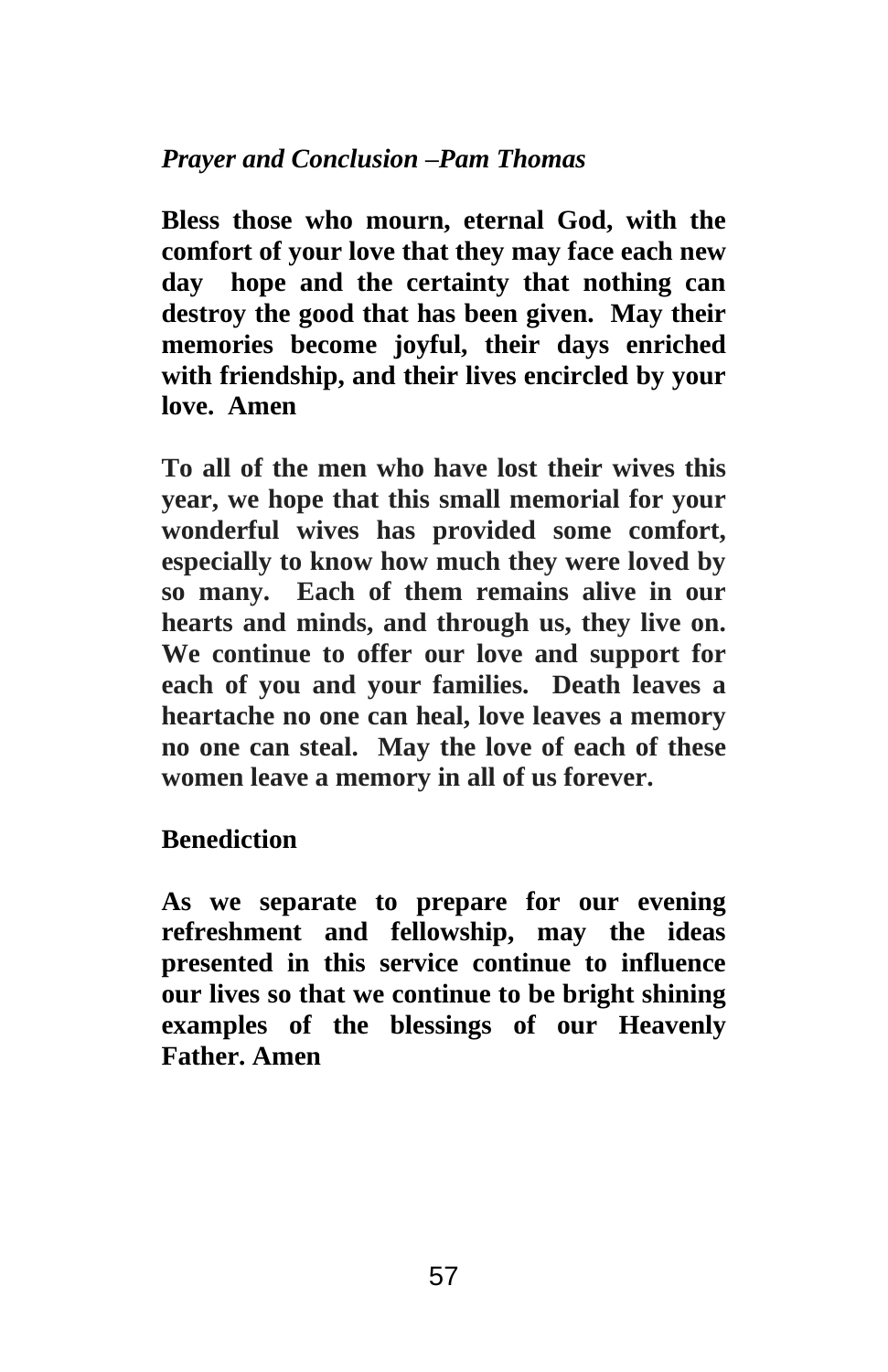### **VII**

#### **FAMILY, VALUES, TRADITION**

#### **GRAND CHAPTER ORATION, MAY 2017**

#### **By David Rathgeber**

**Good Morning. Our Most Excellent Grand High Priest, Rick Baskin, made the centerpiece of his year the three virtues: Family, Values, and Tradition. I would like to take a moment to discuss these, and in particular to relate them to us as Royal Arch Masons. I hope in doing so I will give our Royal Arch Masons something to think about, and that I will help our friends and families know why we find Royal Arch rewarding and why I hope you will continue to support your Royal Arch Mason's participation in the Chapter. I will begin by discussing each of these virtues individually, and then move to discussing them as a group. Finally, I will attempt to demonstrate how we as Royal Arch Masons can, and perhaps should, use them moving forward.**

#### **FAMILY**

**Those who know me, will understand that I am a bit of an academic. So you will forgive me if I begin my remarks on each virtue with a definition or two. So, how do we define family? In my research I found some interesting definitions; not the least of which is "a unit of the Mafia or Cosa Nostra operating in one area**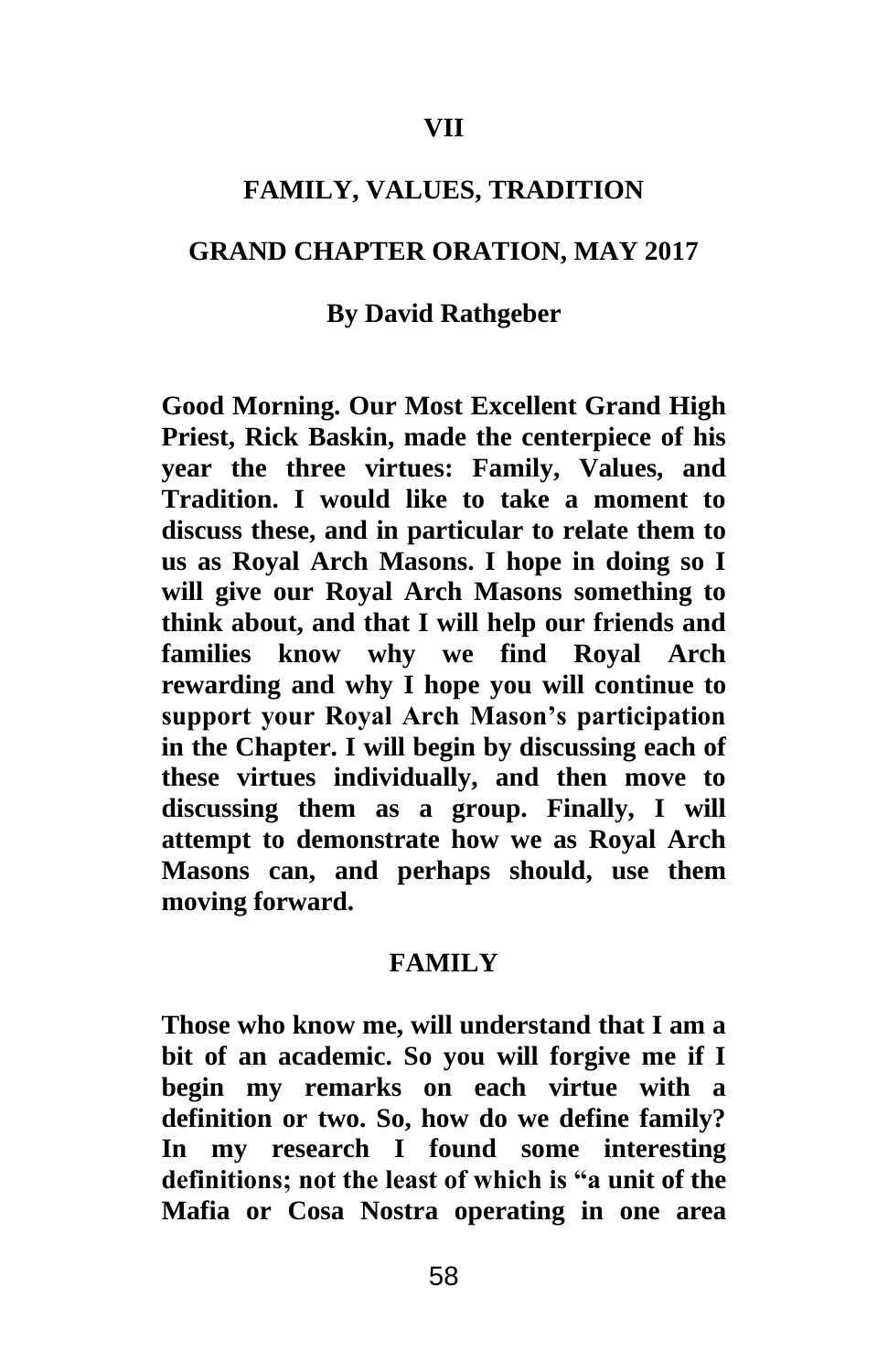**under a local leader." (dictionary.com) Admittedly, there are some who are not fans of the Fraternity who might see us in that light, but I do not think that definition is appropriate for our discussion. Two definitions that appear more germane for our consideration are: a group of individuals living under one roof usually under one head; and a group of people united by certain convictions or a common affiliation. (merriam-webster.com)** 

**The first of our germane definitions defines what is known as the traditional family. It may consist of a set of parents raising children, a single parent with children, or a couple without children. We won't discuss who the head of the family is! Certainly in today's American society the make-up of the traditional family may be in flux, but the concept is not. This is an important concept in that we, as humans, have an instinctual reaction to protect, aid, support and prioritize the needs of our "family" above those of any others. The care and protection of our families is oftentimes the driving force behind our desires to better ourselves, and to force ourselves to behave in appropriate ways. Certainly, any concept taken to extremes can be harmful, but in the majority of instances the love and care we display and have for our family unit drives us to be better people than we might otherwise be.** 

**An important note about this definition to Masons is the fact that we are taught that, as believers in a Supreme Being, we should consider the entire human species as one family –**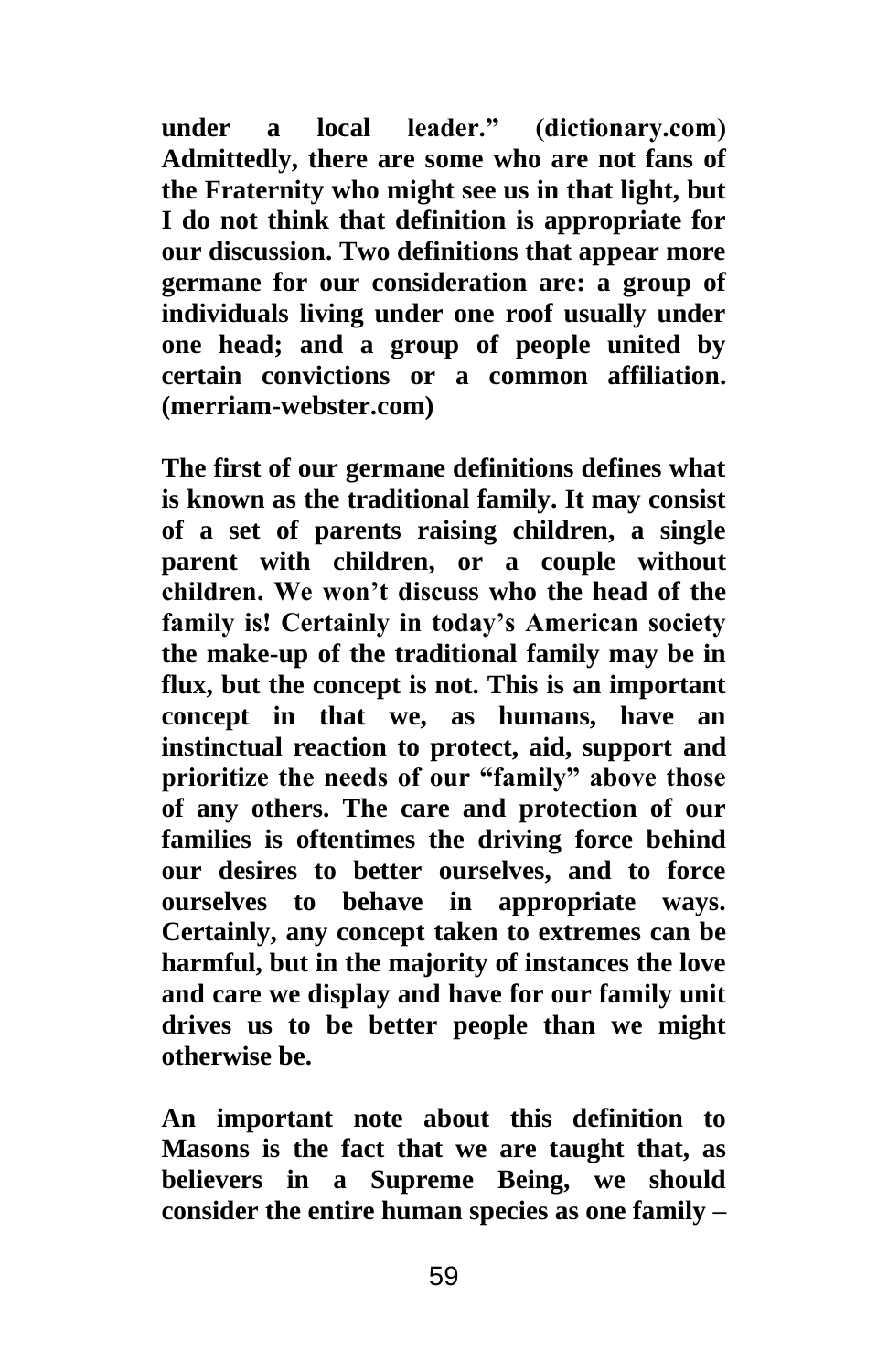**with the same parent and inhabiting the same home or world. By this I do not believe the Fraternity is teaching that complete strangers should have the same priority to us as our traditional family, but rather that we should consider their needs and cares as important to us.** 

**The second definition of Family, a group of people united by certain convictions or a common affiliation, is almost the very definition of a Fraternity. Even our language, by which we call each other "brother" harkens to the idea of Family. This is not by accident; for by considering our Fraternal brothers as family, we see brethren who are** *not* **necessarily friends providing aid and support to each other.** 

**Thus you can see why the concept of "Family" is an important virtue to us as Royal Arch Masons.**

### **VALUES**

**I am particularly fond of the definition of values found in Merriam-Webster; "something (as a principle or quality) found intrinsically desirable." Of note is that "intrinsically" is defined as "the essential nature or constitution of a thing." Said in other words -- values are those things that are part of the nature of something that we all find desirable. To us, that "something" is Royal Arch Masonry. This of course begs the question; what are the parts of the nature of Royal Arch Masonry that we all find – or at least should find - desirable?**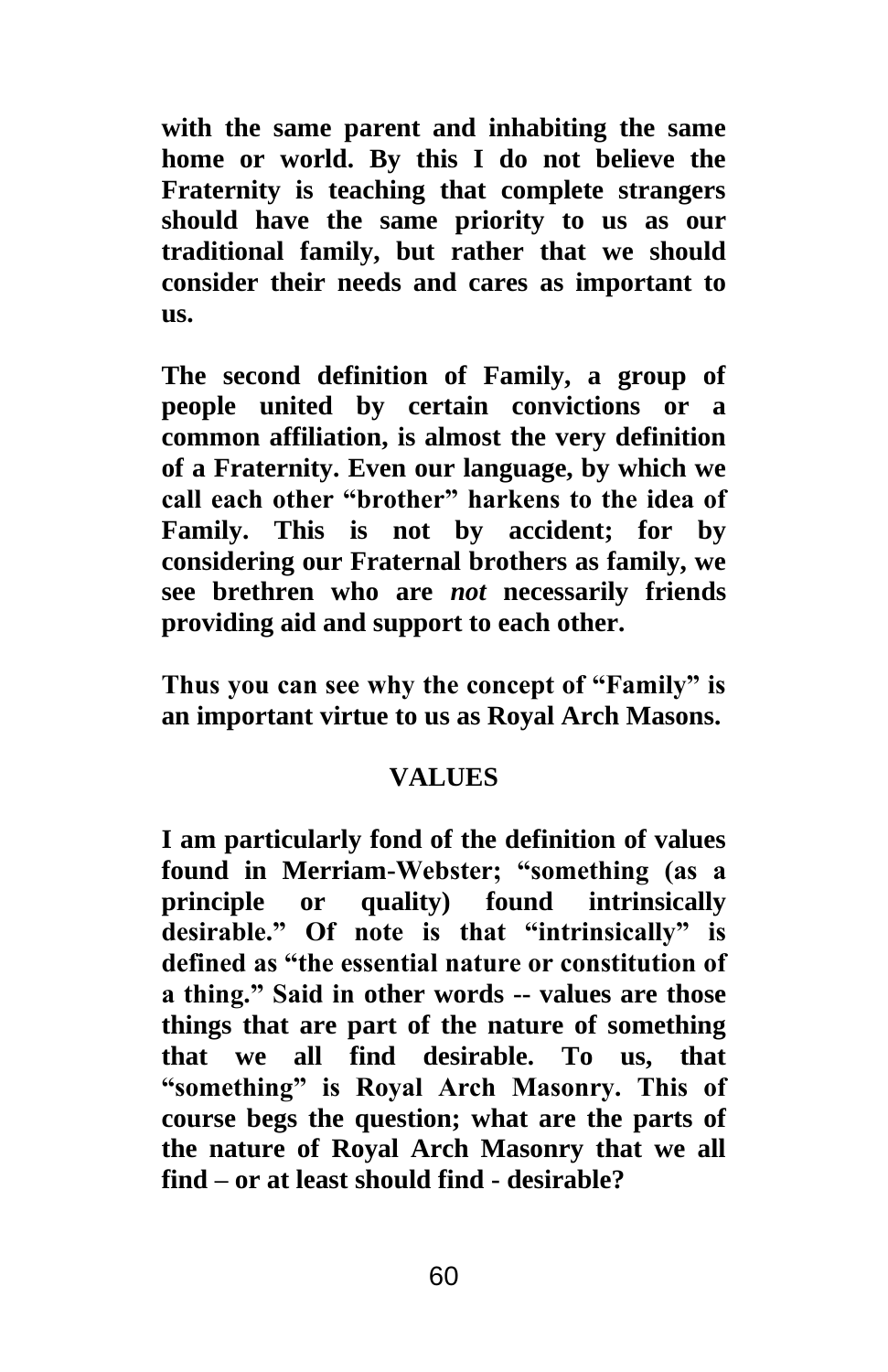**To me, first and foremost, is the concept of man as a spiritual being; which we find taught in Blue Lodge Masonry, but certainly is reinforced and emphasized in the York Rite and Royal Arch. Of course we learn in the Blue Lodge that unless we believe in a Creator, we cannot ever truly be a Mason. As a Royal Arch Mason we are consistently taught the importance of building our own personal Temple to the Supreme Being. Further, we are taught that this is not always an easy task; that our efforts may be dangerous, that they may meet with resistance, that the journey may be long and tiresome. Yet, while always remembering that we must rely on God, we know He has given us the tools we need and we are ultimately responsible for our own building. We are clearly taught that we should maintain a dogged determination to see the effort through to the end of our journey.**

**Another value of Royal Arch Masonry is duty. We are taught that in the work of building our lives and our spiritual temples, that we should do so because it is the right thing to do and because it should be the foundation of our belief system. We should never expect to collect an earthly fee or some sort of reward for these labors. A Royal Arch Mason should do that which is right, help his brethren in their efforts, and remember that it is the will of God that we should do so. That in and of itself, is our reward.**

**A third value is the importance of doing our "best work" and not taking credit for the work of others. At the very beginning of our experience in Capitular Masonry (which for our**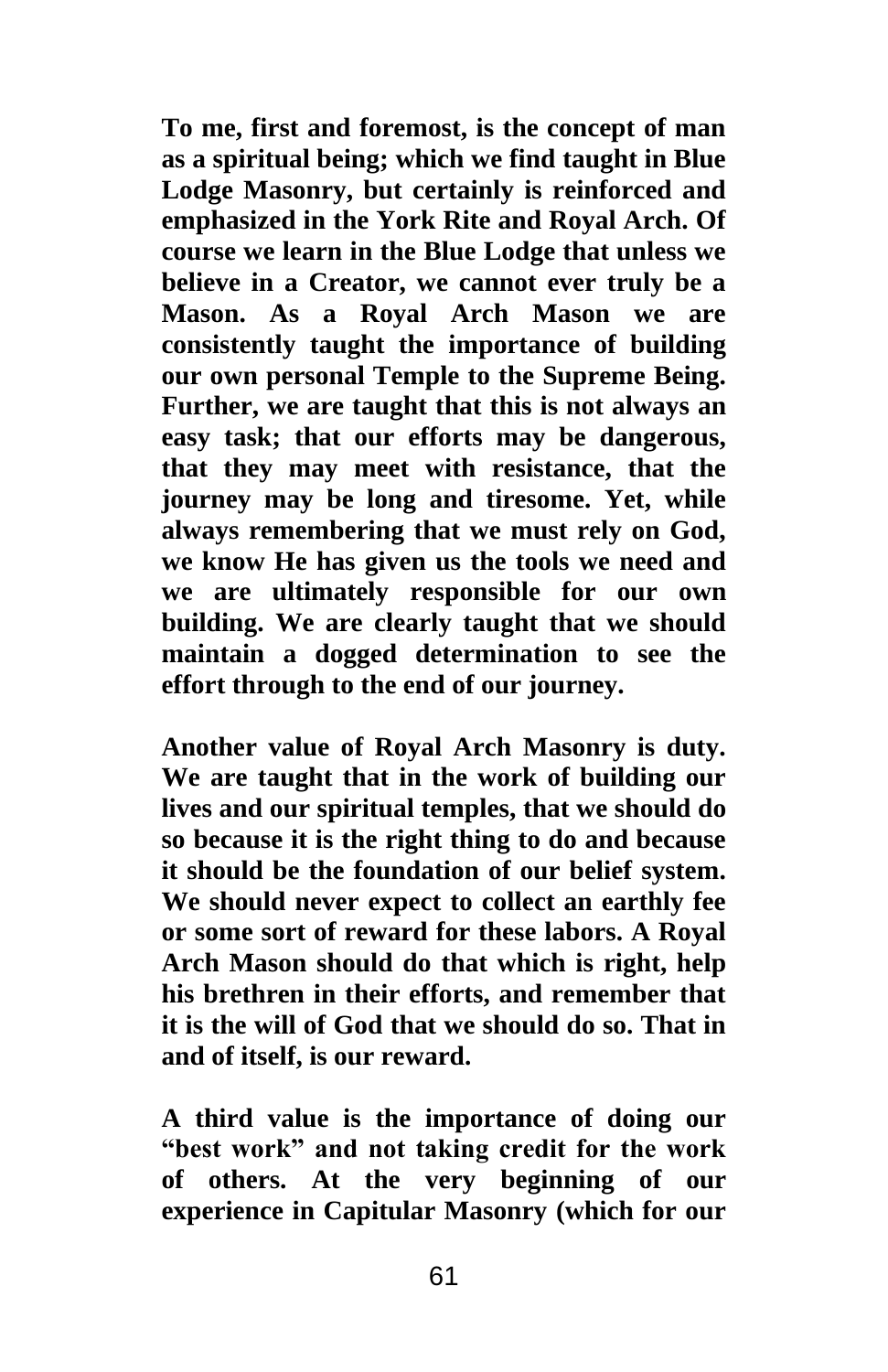**friends is another name for the Chapter Degrees, of which Royal Arch Masonry is the ultimate) we are taught the danger of trying to pass off someone else's work as our own. We learn that such chicanery will be found out, and that the consequences can have repercussions beyond only ourselves and can be felt far and wide. We learn that since we are working because it is our duty and is right to do so, that we should always present our best work for inspection; that is, we should never be satisfied with doing something to a degree below our capabilities.**

**The last value I wish to discuss is sharing and seeking knowledge; in Freemasonry, as in many groups and societies, this is referred to as seeking light. It is no secret that all of the Degrees of Freemasonry are concerned with increasing knowledge and enlightenment, as well as with sharing that knowledge with those Brethren who are less informed. In the Royal Arch Degrees, we are continually reminded of the increase of knowledge – particularly spiritual – with references to light and heat. We cannot succeed in our efforts to build our Spiritual Lives and live up to our duty if we stay stagnant in our knowledge of the Creator and his Creation – as well as our place in it. It is our duty to increase our knowledge and awareness.**

### **TRADITION**

**Tradition is more than simply doing things in a certain manner "because we've always done it that way." Tradition is defined as "the transmission of customs or beliefs from**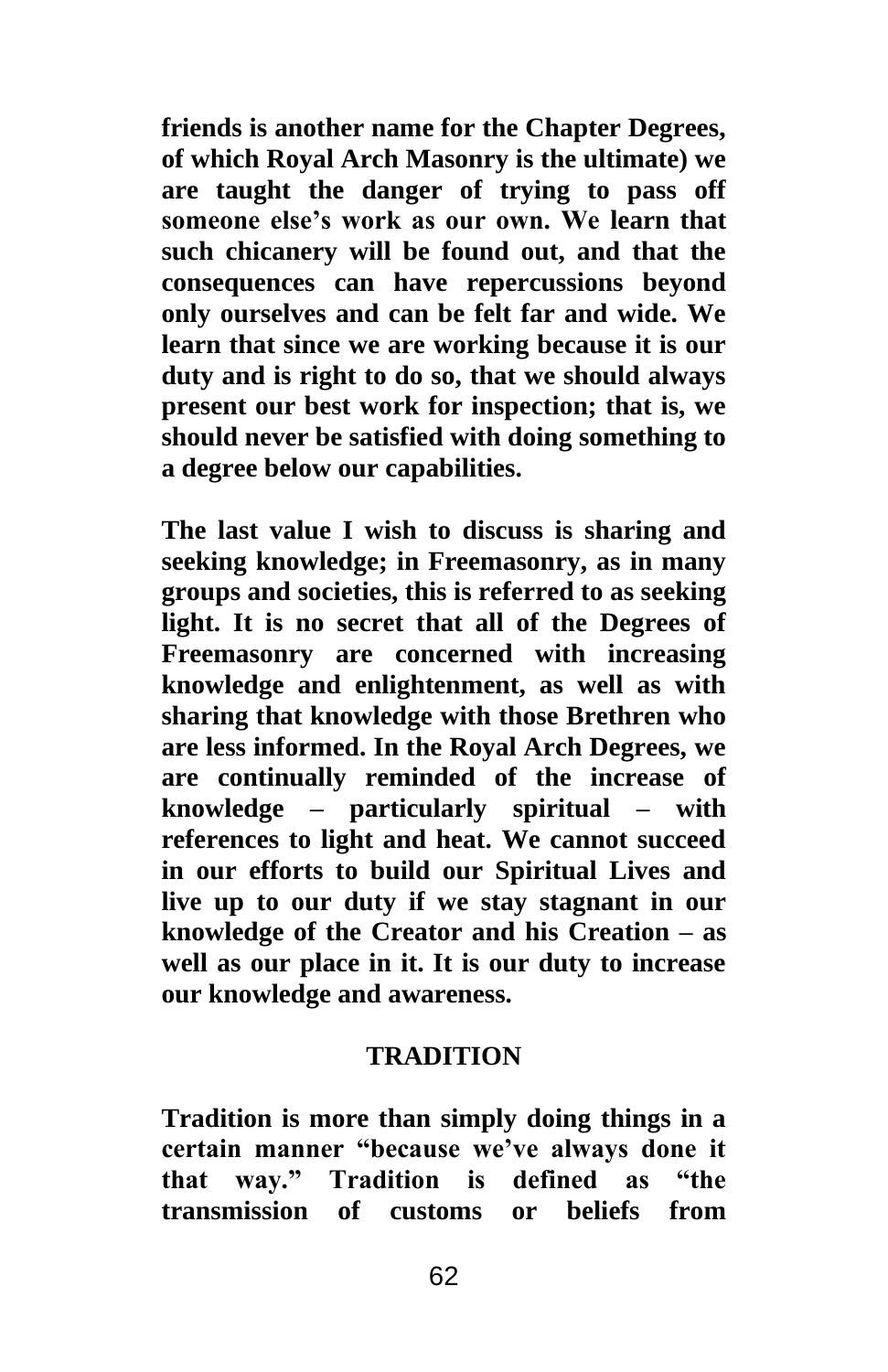**generation to generation, or the fact of being passed on in this way." (Oxford Dictionaries) As this year we celebrate the 300th Anniversary of the founding of the First Grand Lodge of Masons, it is evident how much Masons pride themselves on our traditions. It is through our rituals and allegorical "working tools" by which we pass on our customs. Our history of caring for each other, watching out for each other's families, how we greet each other, how we talk to each other, how we interact and even how we look at the world and our role in it, all have a profound effect on our lives and aid in helping us be better men. All of these are introduced, explained, codified, and reinforced through our ritual and our meetings. Our ritual and meeting traditions are how we learn who we are, and perhaps more importantly, who we should be.**

# **THE THREE VIRTUES**

**Now that we have discussed each of the virtues individually, let us consider them as a group. If we were to attempt to prioritize them, does one take precedence over the other two? I propose that the most vital of the three is Tradition. On the face of it, that doesn't make much sense. How can tradition be more important than family? Why would ritual and going to meetings, be more important than our values? Hear me out on this.** 

**While we all have an instinctual attachment to our families, the values and lessons of Masonry in general, and the Royal Arch in particular, help us to be better men and reinforce, if not**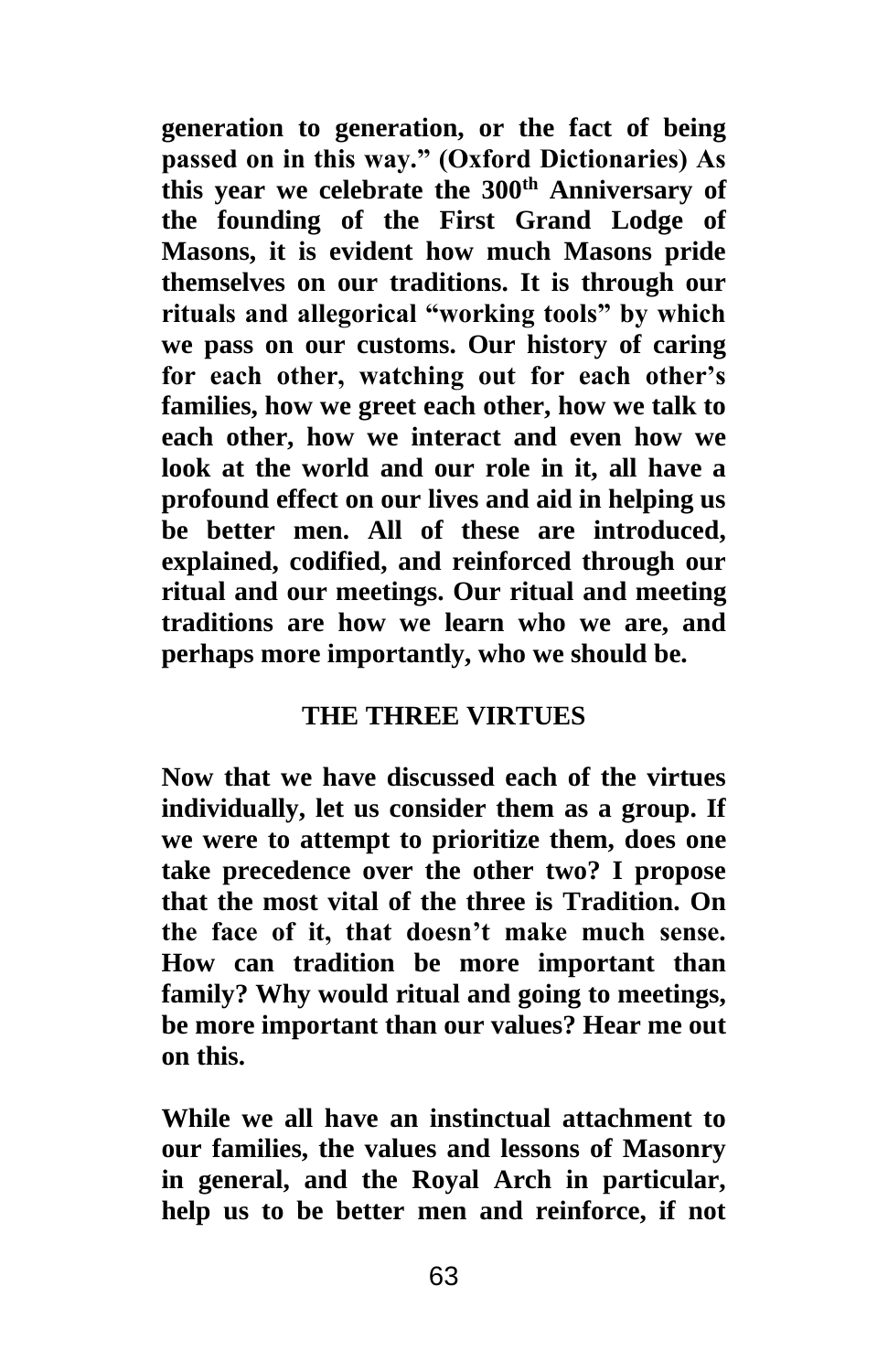**improve, the manner in which we treat our families. Further, the values and lessons of Royal Arch reinforce our duty to support our extended family, the entire species of humankind. Our Royal Arch values of spiritual growth, duty, work and gaining and sharing knowledge are absolutely critical to our ability to grow as men and improve our lives and the lives of those around us.**

**How then can it be that our Traditions are the most vital of these virtues? It is by our Traditions that we learn our values, which in turn improve our familial relationships. Without our Traditions we would lose our customs, and thus our values, impacting our relationships with our immediate and extended families.**

# **CONCLUSIONS**

**I'd like to leave you with a few final thoughts to consider.** 

**If you are a Royal Arch Mason, you cannot be familiar with our Traditions and learn and internalize our values if you do not participate. Each of us should participate in our stated convocations and our Degree productions to the maximum extent possible; even if that means simply being a sideliner. If you are a leader of a Chapter, it is imperative that you ensure no meeting closes without there being a lesson given on our values.**

**If you are a family member of a Royal Arch Mason, I hope you can see the value of your**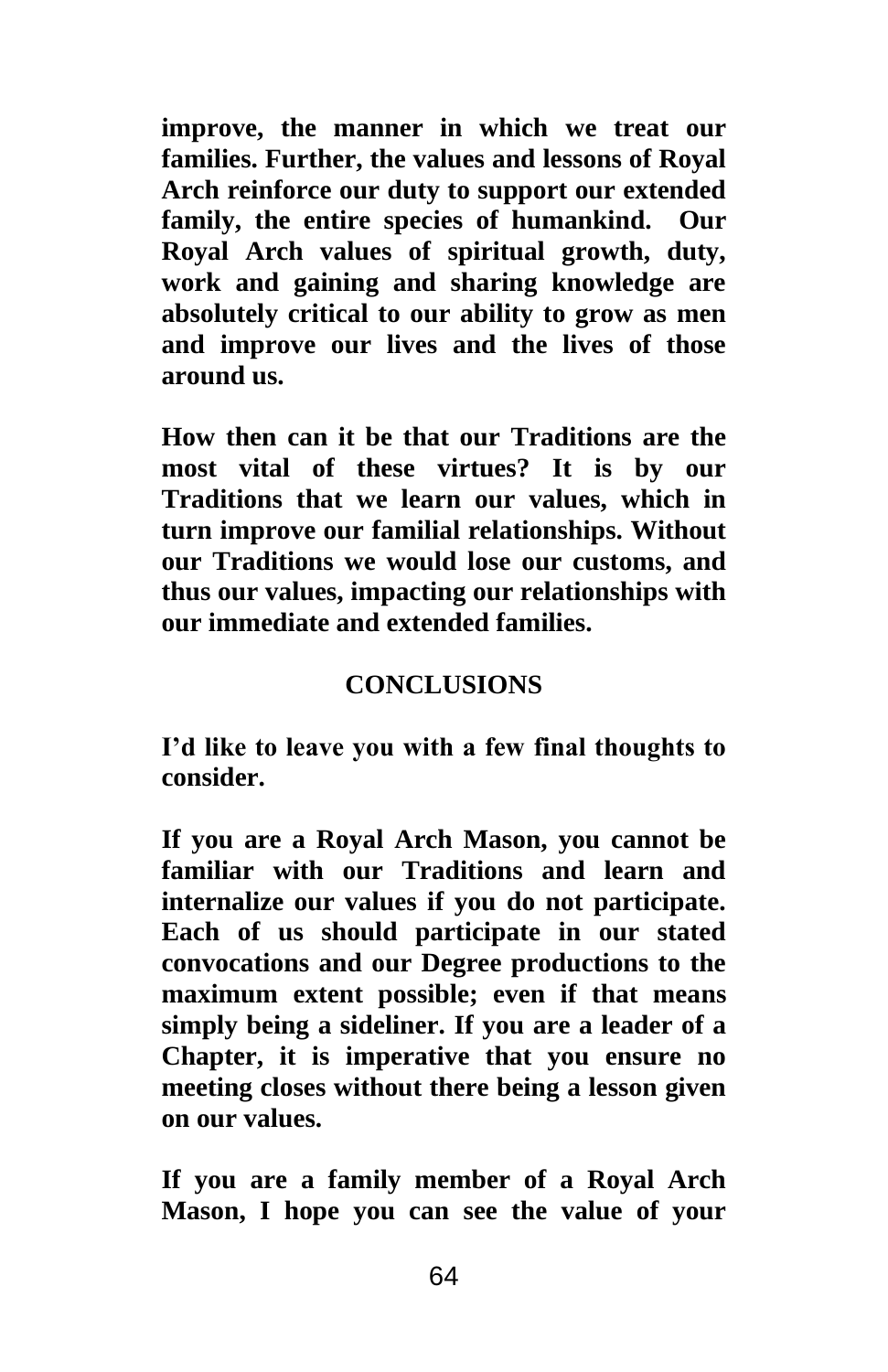**Royal Arch Mason participating in our assemblies – not only to him, but to you and your entire family. I know that in my own case my wife has said to me; "don't you have a meeting tonight, I like you better after you go to a meeting." I ask you to not only support your Royal Arch Mason's participation, but to encourage it.**

**If many of our values are echoed in the first three degrees, why participate in Royal Arch Masonry in addition to Blue Lodge? Many of our Family members may not know that at one time the Royal Arch Degree was reserved only for Past Masters of Blue Lodges. This rule is so important, that we now include a Degree called the Past Master's Degree simply to ensure the rule is followed. Here is why that is important. We refer to Sitting and to Past Masters as "Master" for a reason. It is not because we define Master as "someone who has people working for him, especially servants or slaves"; but rather because we expect him to be "a skilled practitioner of a particular art or activity, having or showing very great skill or proficiency."** 

**As Royal Arch Masons we do not have Entered Apprentice Masons or Fellowcraft Masons in our membership. In fact, not only do we restrict our membership to Master Masons, but we expect, or at least should expect, each of our members to show great skill and proficiency in our Traditions and Values. That is, we hold our members to the highest standards. We strive to practice our values and treat our families**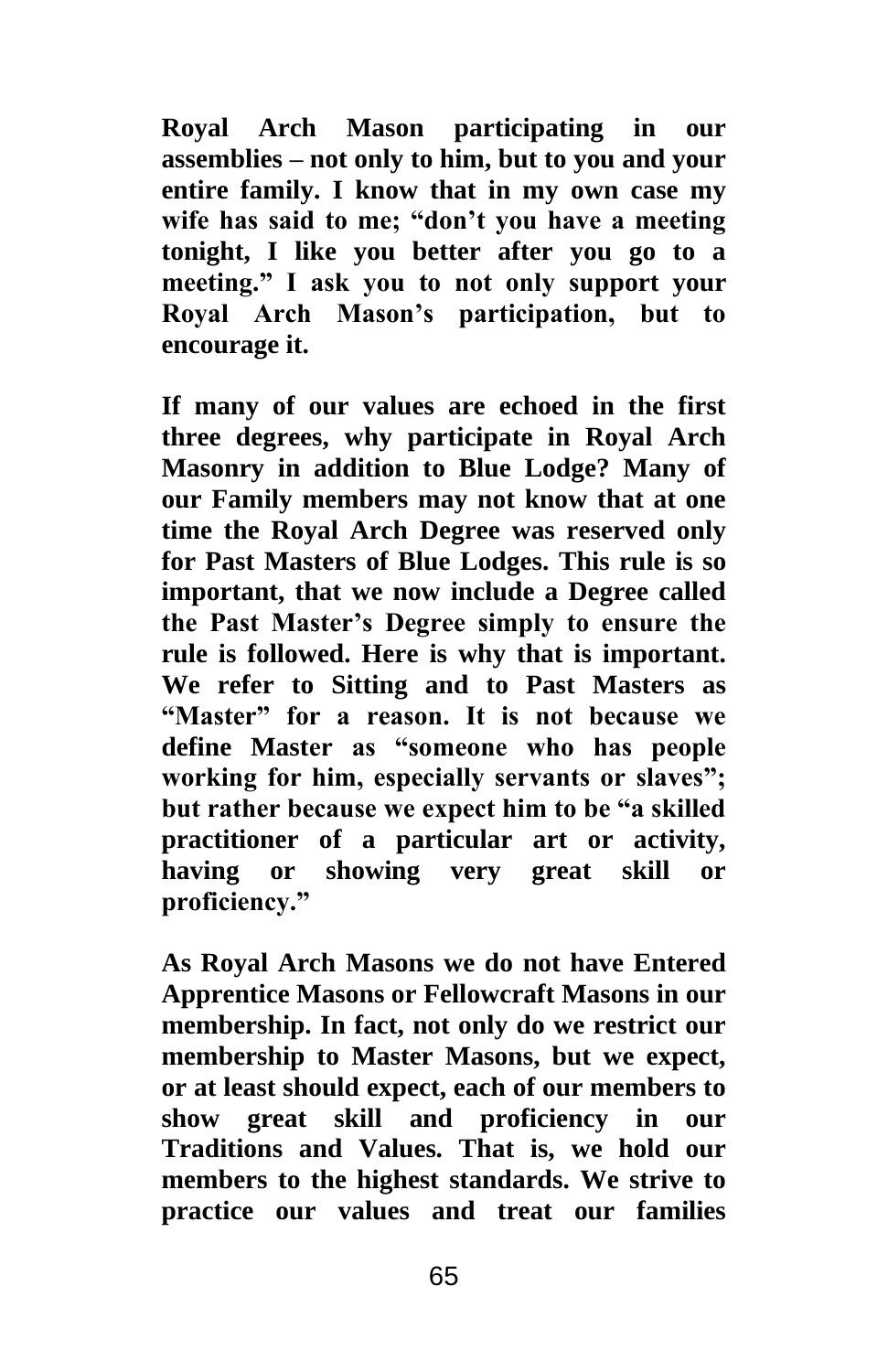**accordingly. By participating in Royal Arch Masonry, we are learning more about our values and how to implement them, and we are around only those who are already skilled Masters of the craft and who will hold each other accountable to that level.**

**Finally, to my Royal Arch Companions, understand the value of our craft and our Chapters to you and your families; rededicate yourselves to participation and study – strive to always show you live our traditions and values, and as a consequence how much your immediate and extended family means to you. To our family members, encourage your Royal Arch Mason to participate, not just for his sake but for yours. Encourage him to demonstrate the values espoused by us as Royal Arch Masons. In so doing, you will be helping him be a better man, husband, father and citizen; and you will reap the benefits.**

**Thanks for listening, and may God grant His Blessing on each of us and on our Craft.**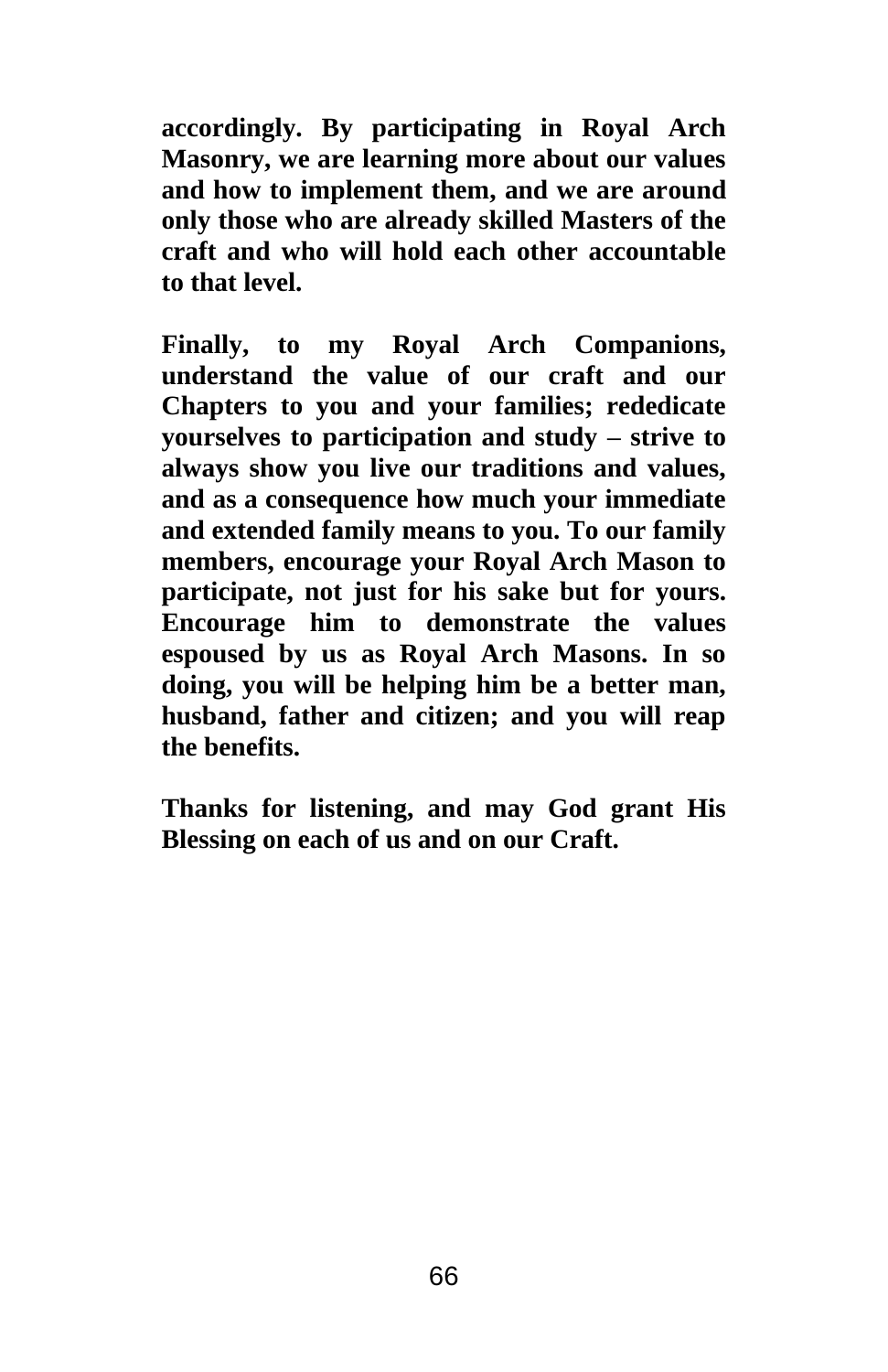#### **VIII**

### **CONNECTING**

#### **GRAND COUNCIL ORATION, MAY 2017**

#### **By Jordan Yelinek**

**As Masons, we are taught that one of the purposes of our Craft is to connect those who might have otherwise remained at a perpetual distance.** 

**A recent Department of Labor study indicated that by 2020, 40% of Americans will work from home. That, taken together with another study indicating that we, as a people, feel like we have less time to spend with our communities, families and friends than ever before, helps paint an interesting picture of the future of American society.** 

**We are social creatures by design. The meaningful interactions we have with colleagues and friends help make us to be better rounded people.** 

**Given the shift in the American workplace, what does that mean for us as a people in losing those regular interpersonal interactions? What does that mean for us as an organization, and other social and fraternal organizations?**

**Today we can have hundreds to**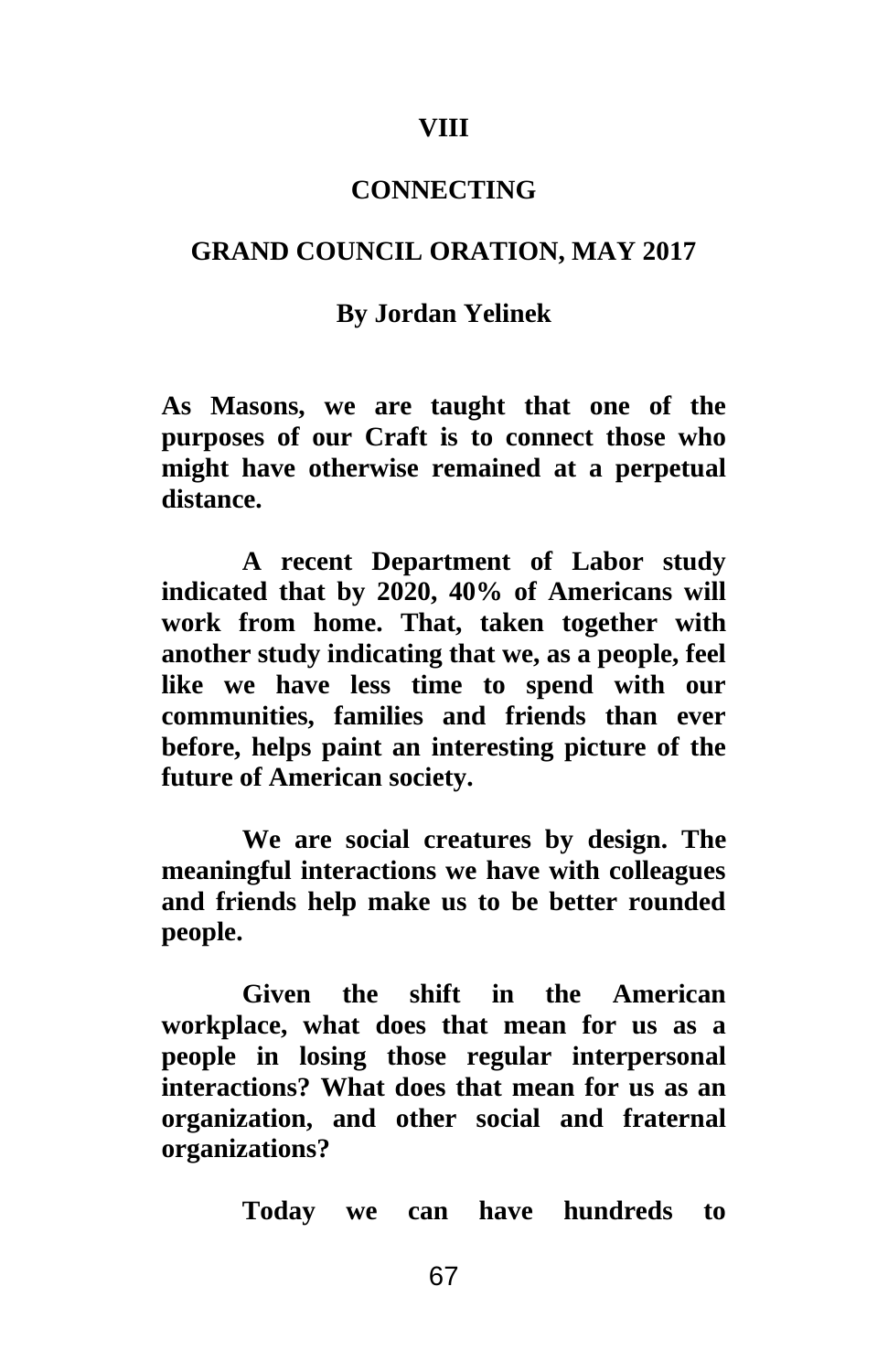**thousands of friends on social media, but the substance of the relationship revolves around photos of children, pets and food. Are those true friendships?** 

**Today the average Mason in California is 60 years old and has been a member of our Craft for 25 years. In the last year, some 2,000 men expressed their interest in our Fraternity – and in the past five years we have seen a marked drift in the demographics of those men who are interested in being our Brothers. Their average age is 36 – and if we were to break the past five years of applicants into generations, some 4,500 millennials have joined the fraternity in California, nearly as many as the baby-boomers and Gen Xers combined.** 

**Much is made of asking and positing what the Fraternity needs to change itself into the best to accommodate those men. It's a valid question – but one with an interesting discovery. All five generations that are joining our fraternity today (Millennials, Baby boomers, Gen Xers, the Greatest generation and the Centennials (those born after 1996)) are all looking for the same thing from our fraternity at its core.**

**They are seeking three things:**

- **1. To build true friendships;**
- **2. To learn and improve themselves; and,**
- **3. To make an impact.**

**Building true friendships that can reach**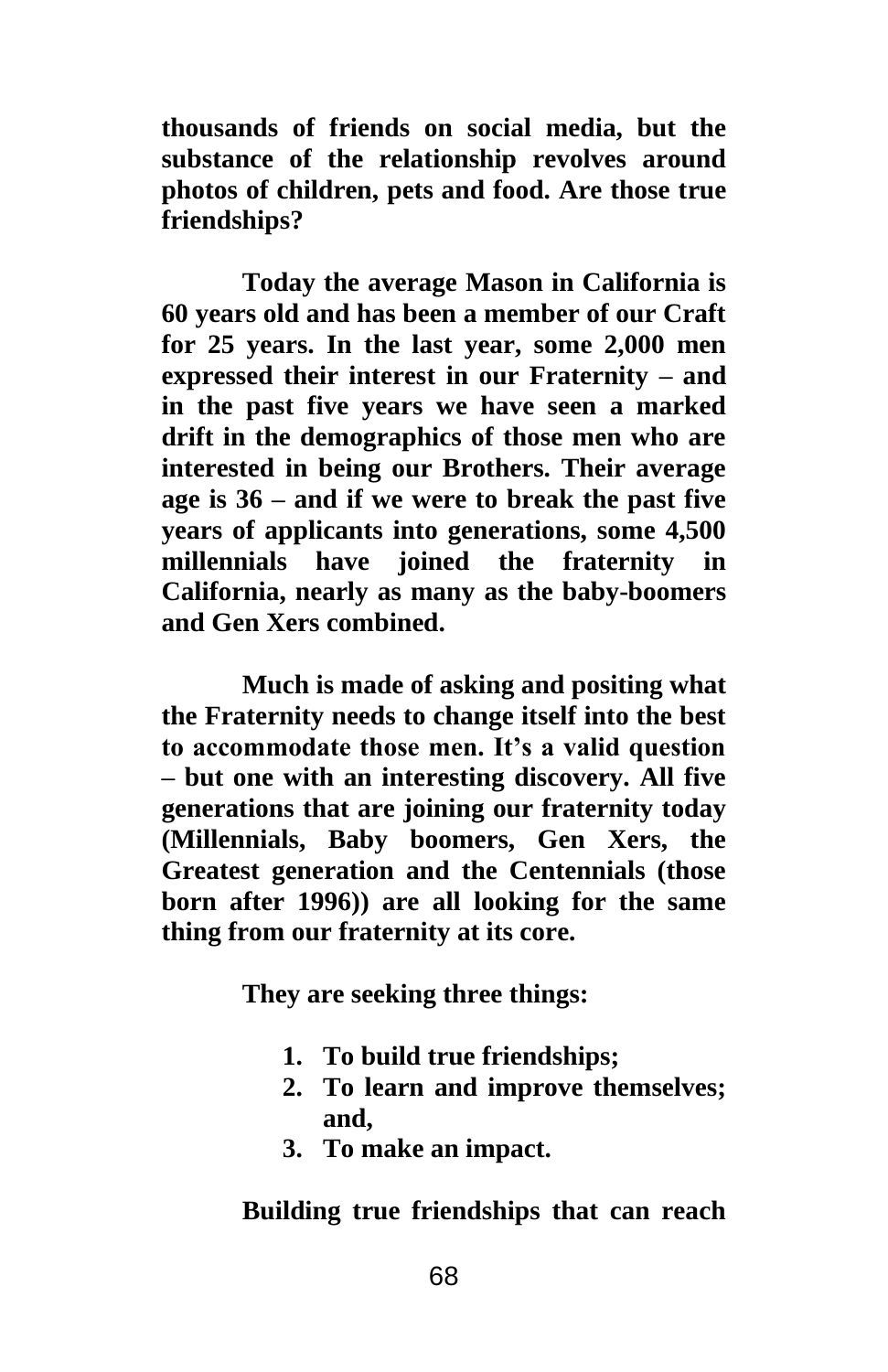**across the chasms, connecting us with those who might have otherwise remained at a perpetual distance. In this room, there are likely some of your closest friends – men you would have never known without the benefit of Freemasonry.** 

**There are many organizations in the world that promise self-improvement -- Churches, civic organizations, and book clubs among them. What Masonry offers is an organization that reaches across all common denominators and finds men with like values and helps us to grow by giving us opportunities to challenge ourselves and surround ourselves with men who we look up to and aspire to emulate – all while giving us a common language, in the form of our rituals and customs to express those sentiments.** 

**On the topic of making an Impact, there is the Big "I" Impact – the impact of being something greater than ourselves and helping to make the world a better place through our combined efforts. Efforts like the Cryptic Masons Medical Research Foundation, the Scottish Rite Language Clinics, Shrine Hospitals or our Masonic Homes in Covina and Union City. There is also the little "i" impact -- the impact that I make, locally. If Masonry promises us that we learn and improve ourselves through opportunities to grow and lead with like-minded individuals, I need to feel like my time, effort and energy make an impact. That if I am not there, I am missed, that together we are all achieving something greater than we could do individually – but that the individual is the important aspect.**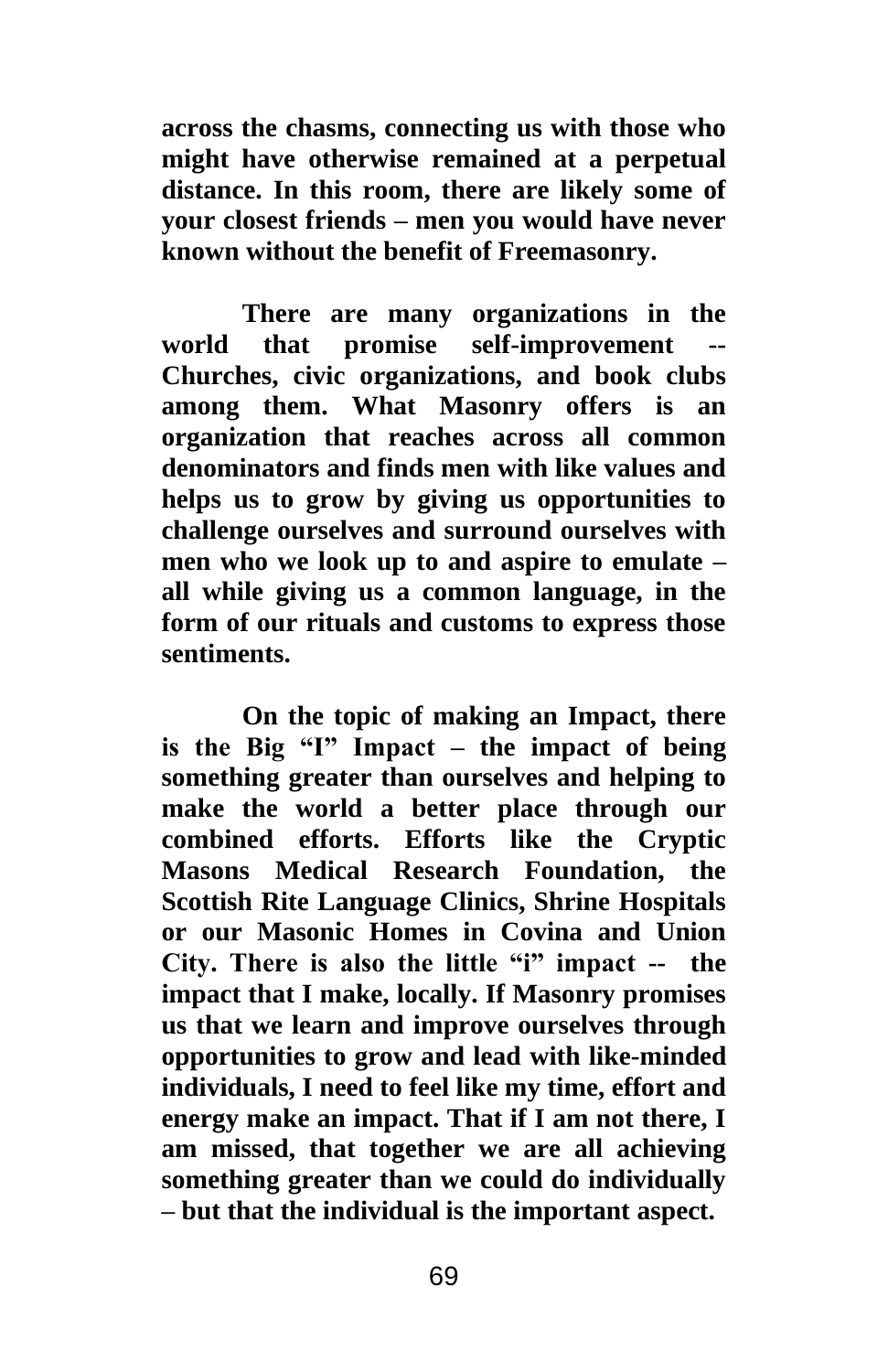**When we know that these three things are what men are looking for, regardless of age or home town, all across the Masonic fraternity, are we preparing ourselves to hold ourselves to that standard?**

**An average man after joining the fraternity will decide if he is going to remain in his Lodge after just 2.3 meetings. That's a markedly small number, but it has nothing to do with the 2.3 meetings that helps determine if he is going to remain – it's the relationships he has built within and across the Lodge before then. What determines his success in the Lodge better than any other predictor is if he feels that he has built friendships within the organization before he becomes a member. This is true in our Lodges, and it's true in our Councils.** 

**Member prospecting is at the core of our fraternity. Relationship building is at the core of our fraternity. We are a group of men who are dedicated to the personal relationship and to personal growth so that we can improve ourselves, and in doing so, improve our communities.** 

**That said, it takes time to really get to know someone and develop a personal relationship. Think about your closest friends, and how long it took to truly develop that relationship. We should push ourselves to hold true to the maxim taught to us in the Entered Apprentice degree when we were asked how we gained admission into a Lodge, responding that**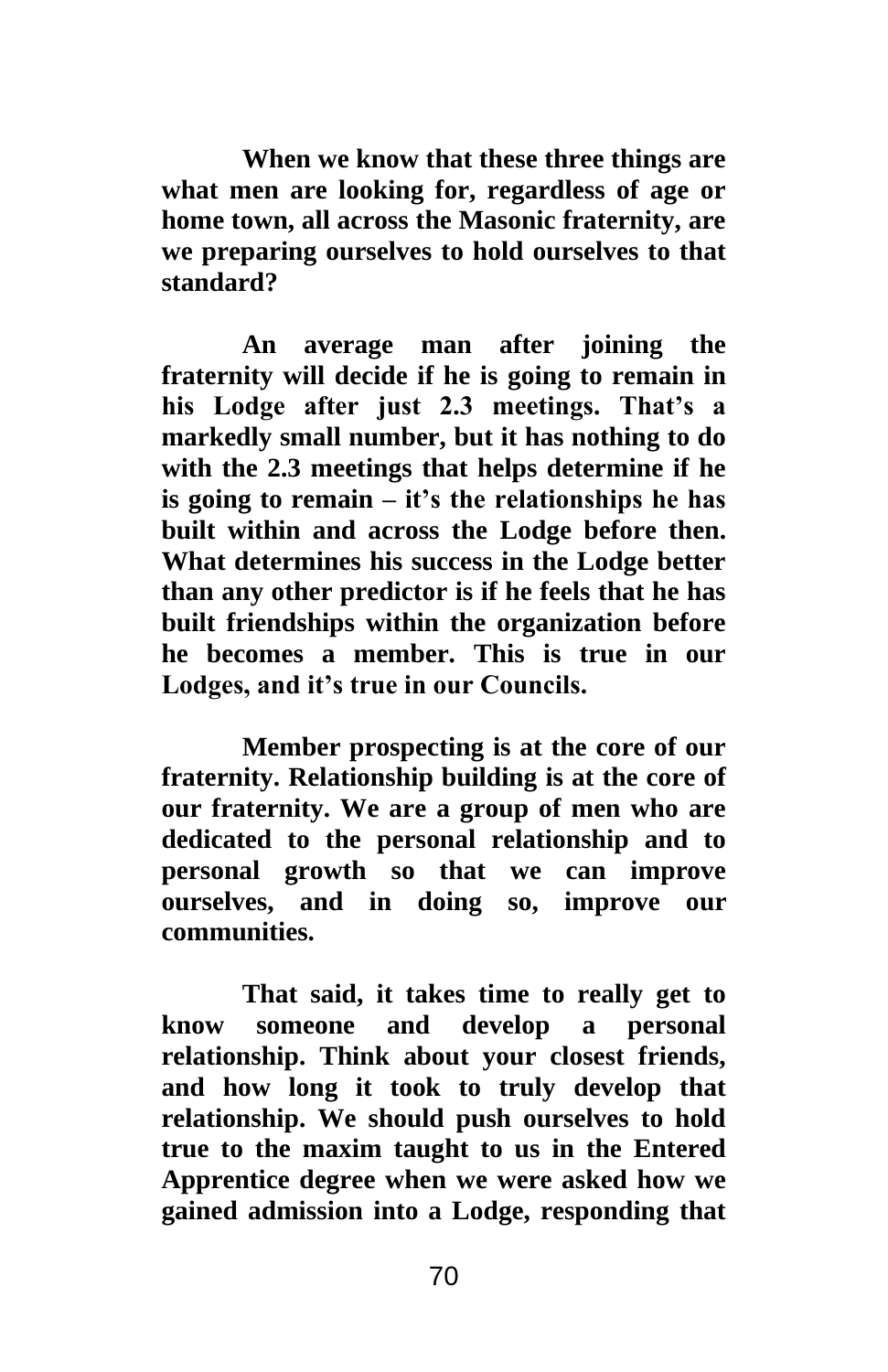**it was by a friend who later we discovered to be a Brother. A friend. Not an acquaintance. Someone that we felt a deep connection with and sought to deepen that connection.** 

**These are not new thoughts. The "Regius Manuscript" of the 15th century is a poem of 794 lines on the "constitutions of Masonry." The poem professes "that the Master take no 'prentice, unless he has good assurance to dwell seven years with him, as I tell you, his craft to learn that it is profitable." That is to say, a lodge should only take on a new Entered Apprentice if there is sufficient work for him to do, and if the lodge has the time, effort, and desire to educate him.**

**Rev. James Anderson expresses this same sentiment in his 1723 "Constitutions of Freemasonry," professing "No Master should take an Apprentice unless he has sufficient employment for him." Here, we surmise that Anderson is referring to spiritual employment, asserting that a lodge should only accept an applicant if both the applicant and lodge are invested in improving one another and themselves. A lodge has a higher purpose and obligation when bringing men into our craft than simply having and conferring degrees; in order to retain candidates, it must offer meaningful "work" – the deep personal connection to history, traditions, ritual, and each other that men crave when entering our ranks.** 

**We have to apply ourselves to preparing the fraternity to make profound differences in**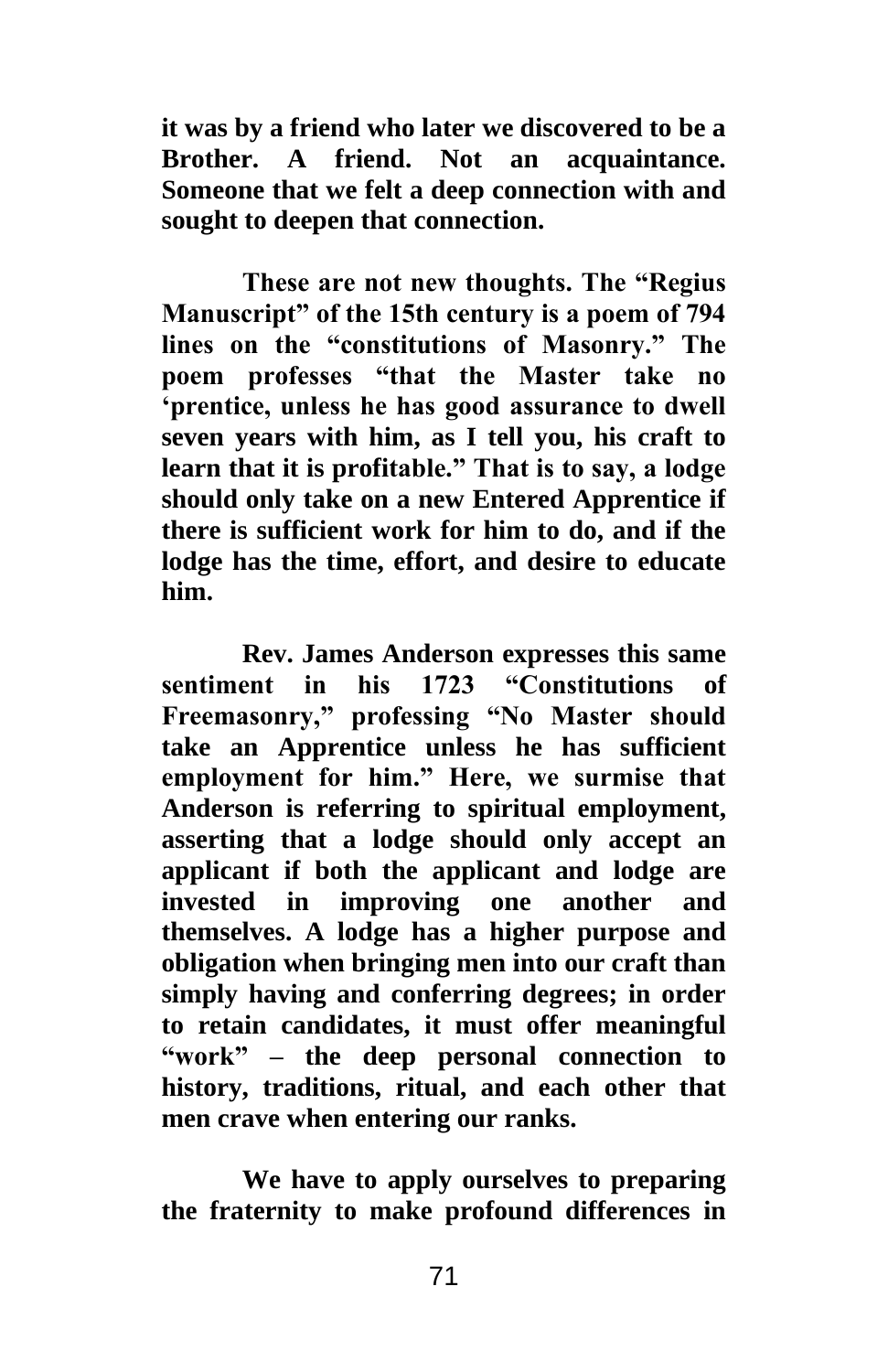**our communities by making profound differences in the lives of men who are coming to our door.**

**In California, there are some 55,000 Masons. This year the United Grand Lodge of England is celebrating its 300th anniversary and boasts some 225,000 Masons, both in England and around the globe in their Provincial Grand Lodges.** 

**The City of London alone has 55,000 Masons, the same as the state of California. Strikingly though, in California we have some 335 Lodges, while the City of London there are 1,500 Lodges, so the average size of a Lodge in California is 170, the average size in London is 27.**

**In California there 35 Councils, how many members are in your Council?**

**The average size of a Council is 89 – but the better question is, how many show up?**

**For Lodges the average attendance in California, and anywhere in the world that I have spoken to Masons, is a range between 15-50 with an average of 30.** 

**There is something that tells us that with so consistent a number – aligning with the size of a Lodge in London where they have some 80% attendance, to a Lodge in California with some 10-15% attendance – and the average size of a Lodge outside of North America of 34 – tells us**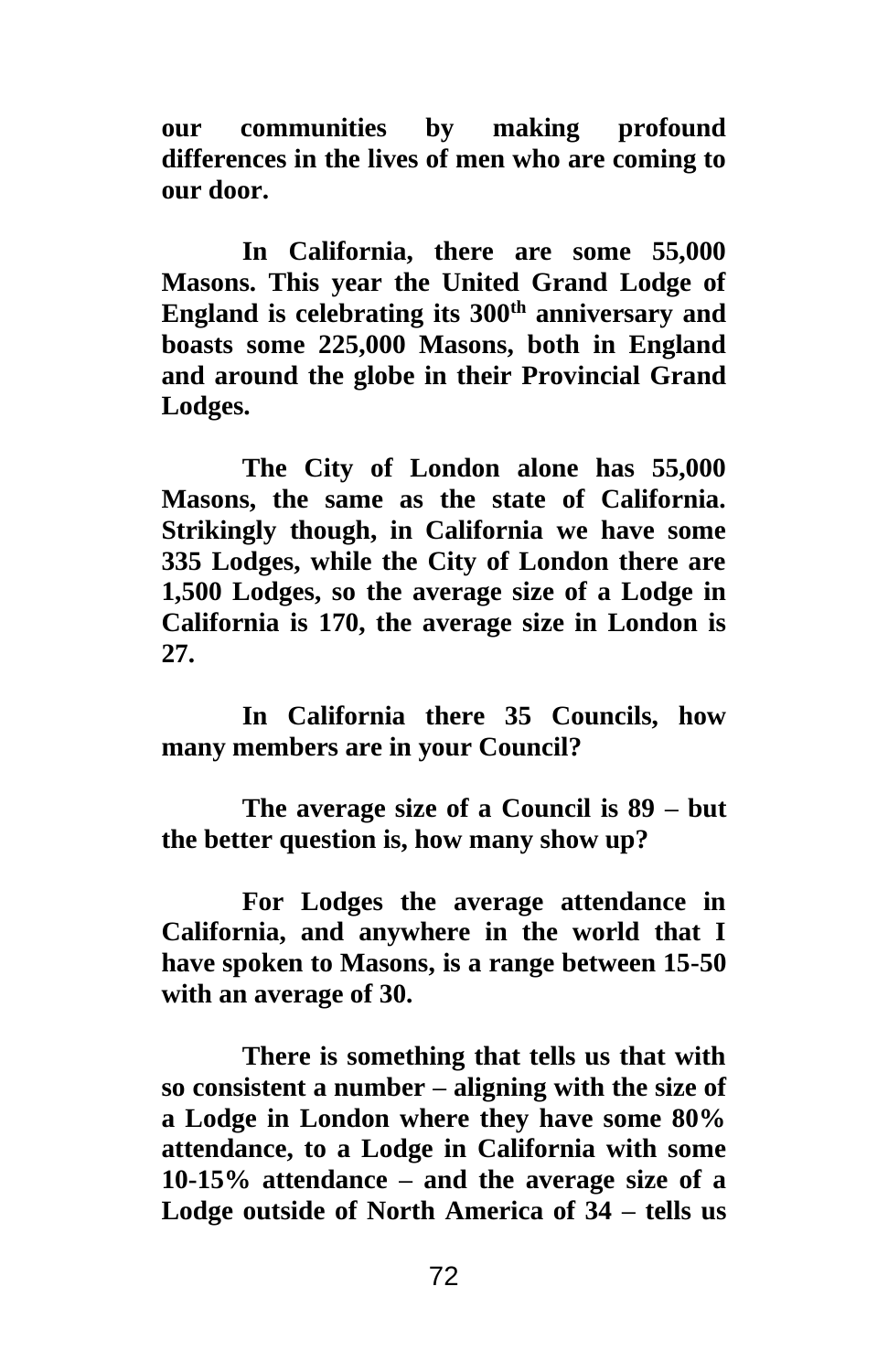**that there is some finite amount of meaningful "work" in a Lodge. A finite amount of ability for me to feel like I am making the little "i" impact – that me being there is going to materially change the culture of the Council – that me being there materially contributes to the whole. When I don't feel like me being there contributes, it's easy for me to miss a meeting, and then two, and then just not show up any more.** 

**We have all conferred degrees on candidates that we have never seen again.** 

**Were we giving them the things that they were looking for when they came to us? Did we help them in building real friendships, learn and improve themselves and make an impact?**

**Our Councils need to be large enough to be efficient and small enough to be personal.** 

**With a daunting 140 Masons on average in each Lodge, and some 60 Companions in each Council that we do not regularly see, it can feel like a Sisyphean task to move a needle back towards those three desires that men come to us with when they join. That said, here are a few small things that we can do to help push the boulder back up hill, and get it to stay.** 

**We should expect attendance and regrets at our meetings. If we were to plan on having lunch together today and I didn't show up, you would likely be aggravated and then concerned about why I was not there. Though, if I had told you I was running late, or if I needed to miss our**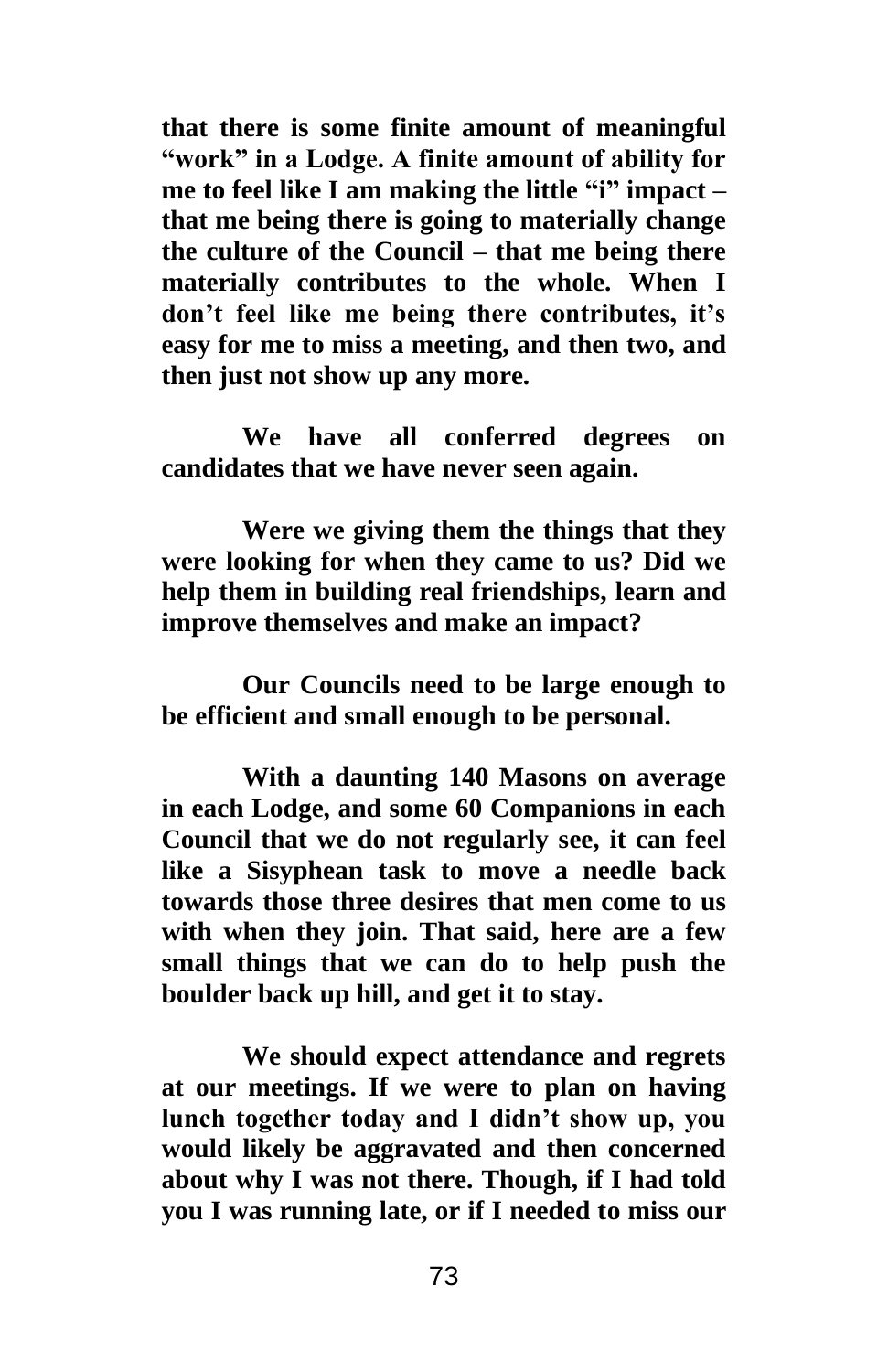**lunch, that would be far preferable to standing you up. Why should our time together as Companions be any different? Even in our largest Councils, there is a core of men who attend. Start there. Have a list of them, and keep track of who is coming, who has given their regrets and who was absent. Add new candidates to the list. Create a new culture around accountability and reliability.**

**Call our Companions who were absent and didn't give their regrets. Sometimes it will be forgetfulness – but it's still nice to know that you were thought of. Other times, it could be that they were in a bind and didn't think that they should call and bother anyone else – when they really needed our help.** 

**Find meaningful "work" for all Companions in your Council. Help them to see how they are making the little "i" impact and how we all are making the big "I" Impact.** 

**Freemasonry is a unique organization. It brings us up to the line where the past and the present meet, and we can blur that line if we only take the moment to listen.** 

**Let's listen, together, and help connect those who might have otherwise remained at a perpetual distance.**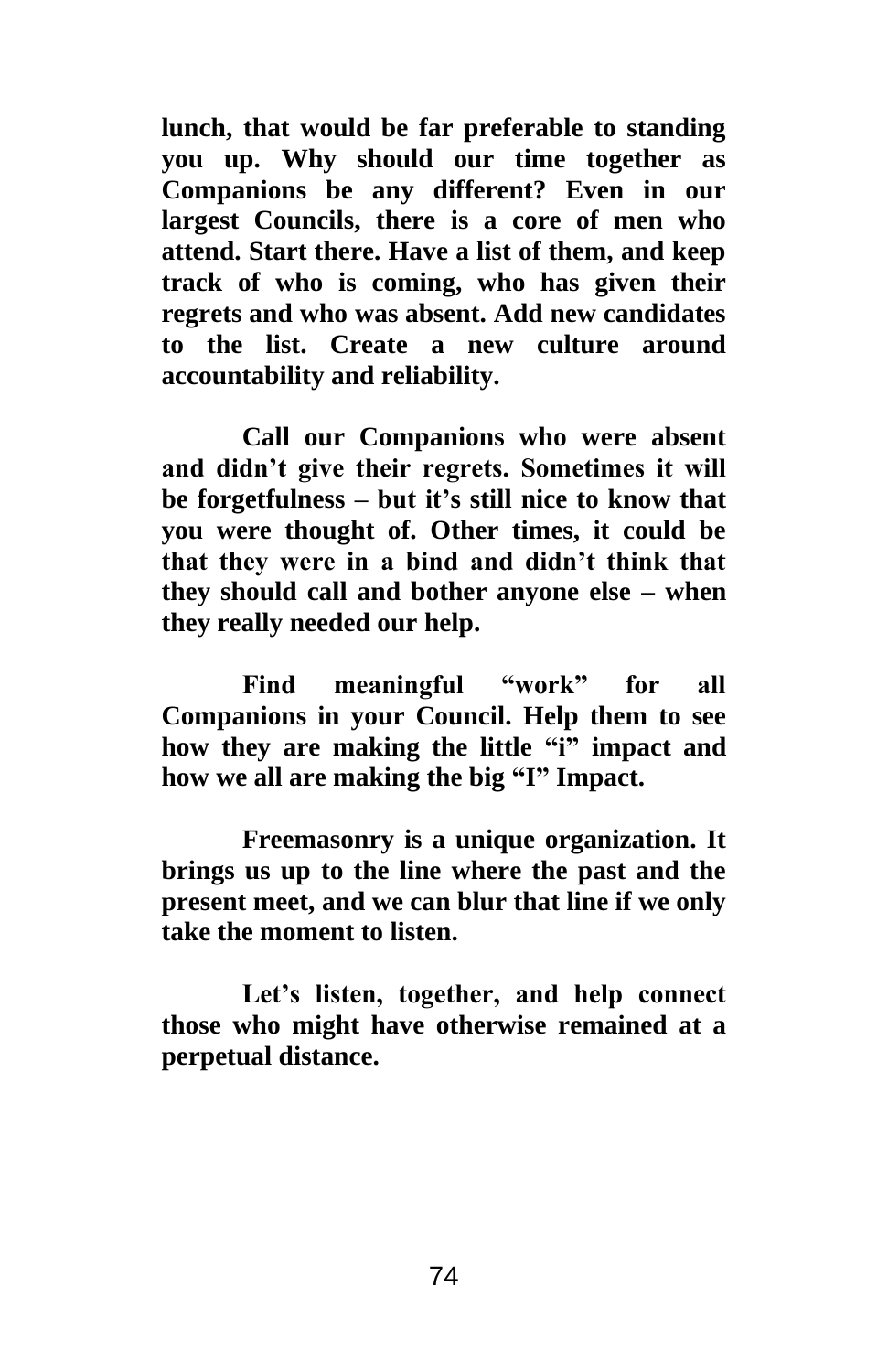## **CALL TO VESPERS, 2017**

## **By Raymond Davies**

**By the Grace of our Creator, we have been given one more day to experience this world of His creation for all its wonders.** 

**It is the evening of that day.** 

**Let us pause and reflect on the love of our Creator for us and all His creation.** 

**And let us especially pause to reflect on those who He gave to us to be our Companions and mentors while in this earthly existence.**

**From Psalm 141, we affirm our desire to offer our prayers of thanksgiving when we read:**  *"Lord, I cry unto thee: make haste unto me; Give ear unto my voice when I cry unto thee. Let my prayer be set forth before thee as incense; and the lifting up of my hands as the evening sacrifice.*

**We now take time from the busyness of our day, and with a quietness of reverence, to approach the throne of Grace for an uplifting of our spirits, and for an honoring of those recently departed from our presence.** 

**Join with us now as we allow our minds to reflect on the truth of the Love of our Father and the Salvation gained by the sacrifice of our Lord and Savior.**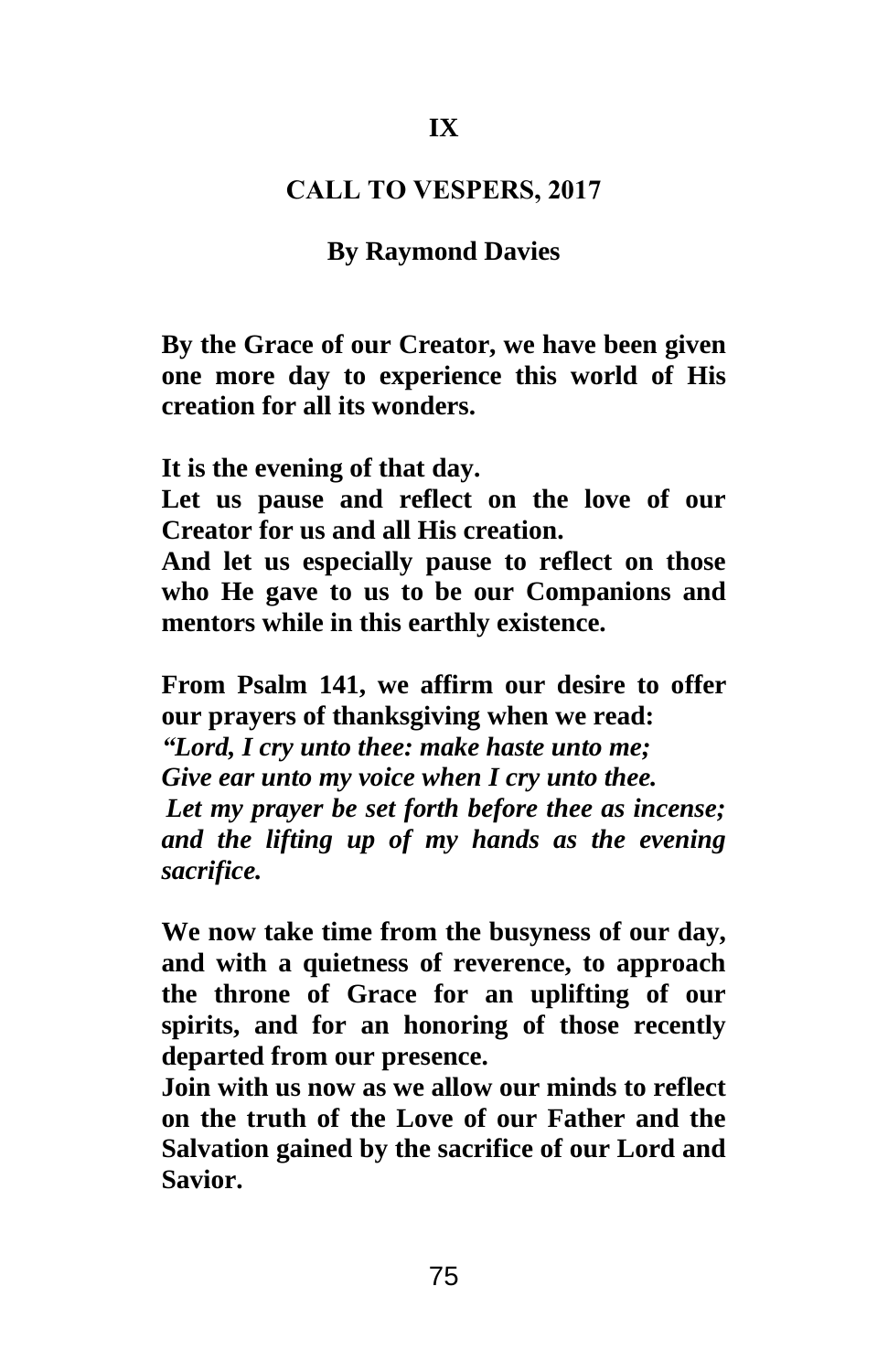**We can feel the Father's call for this vespers as He bids us to come to His throne and pray.**

# **Invocation**

**Holy and Merciful Father; we now come before Your throne at Vespers, with praises and thanksgiving for Your Saving Grace. We pray for the sustaining gifts of Your Spirit. We thank You for bringing us together safely under Your caring protection. We seek Your guidance as we devote our hearts, minds, and voices to the expressing of our gratitude for the glories of Your Everlasting Light. May our actions be acceptable offerings unto You.** 

**Gracious and caring Father, we are well aware of our own limitations; so we approach Your Presence with the sure faith that Your Grace will strengthen us to bear the burdens that we must face while in this world.** 

**Father, Your sacred word reminds us that it is important to be concerned with the needs of those less fortunate than ourselves. Strengthen us as we labor to reach those in need with the message of Your Grace. May we always seek to serve the needs of those whose burdens are even heavier than our own. May we serve You with acts of service and caring for all Your children that we might contact. It is by those actions that we may know we are followers of Christ, and it is in His name and from His instruction for all His disciples that we now pray together:**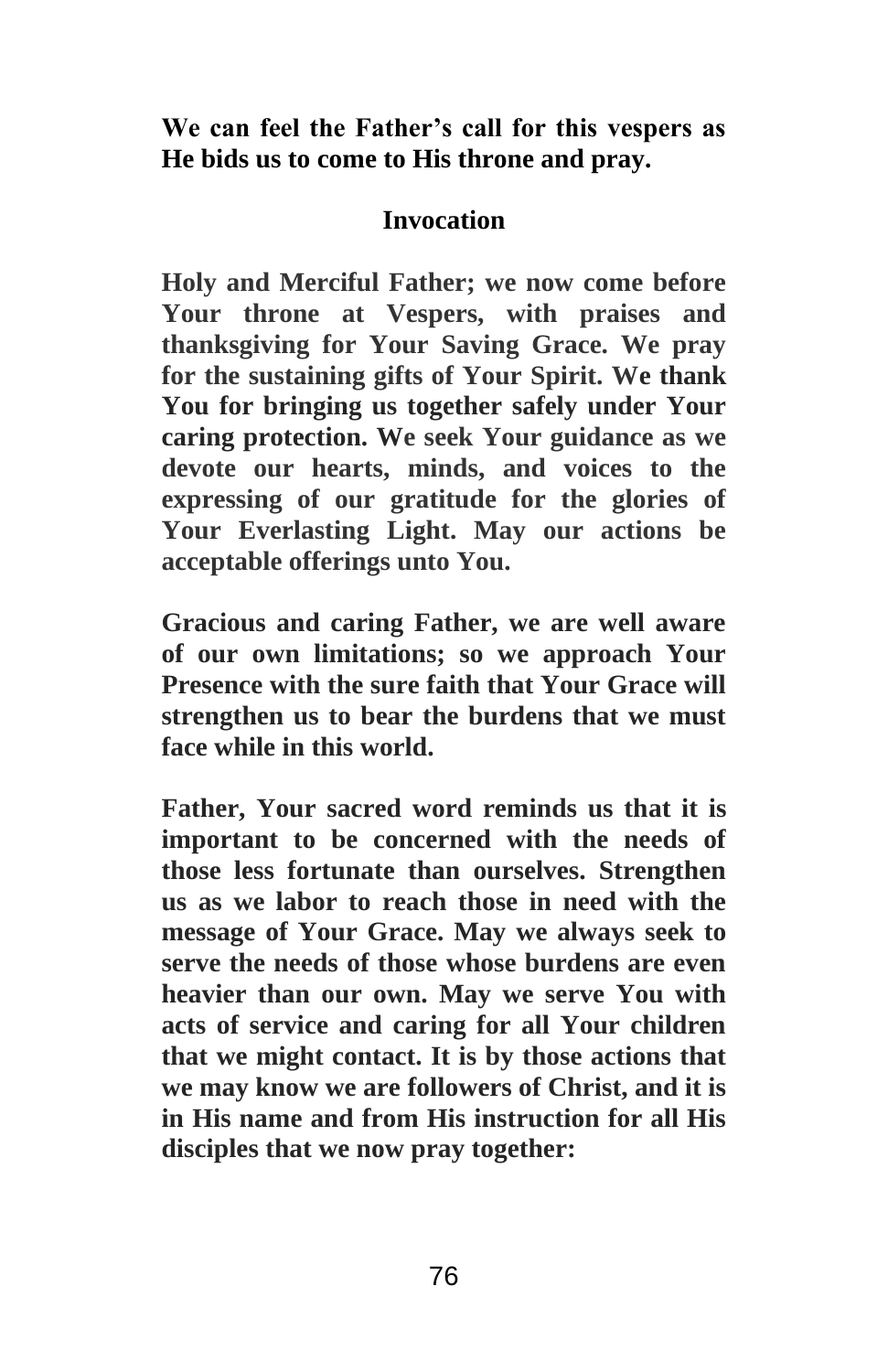**Our Father, Which art in Heaven, hallowed be Thy name. Thy kingdom come, Thy will be done in earth, as it is in Heaven. Give us this day our daily bread. And forgive us our debts, as we forgive our debtors. And lead us not into temptation, but, deliver us from evil; for Thine is the Kingdom, and the Power, and the Glory, forever.** 

**Amen** 

## **Pastoral Prayer**

**Holy and Merciful Creator, in the reverent atmosphere of this service, may the inspiring thoughts of Your divine scripture fill our minds so that the sensing of Your divine presence will influence all that we do and bring Glory to You. May our thoughts and feelings be worthy of Your Holy Presence. We claim your gift of Grace as followers and laborers for Your Son Jesus Christ; and with a knowing gratitude to our Savior, we are very much aware of how far away from You we would be without Him, and how close to You He has brought us. Father of us all, Your scriptures remind us that we have a responsibility to reach others with the message of Your gift of Grace. We pray for those whose burdens may be even greater than our own. May a glimpse of the benefit of the touch of Your Glory in our lives inspire them to make those burdens bearable. May we serve You with acts of caring for all Your children. For these things Lord, we seek Your divine blessing, and ask for that divine inspiration that will help us to worship You in the beauty of Holiness, through**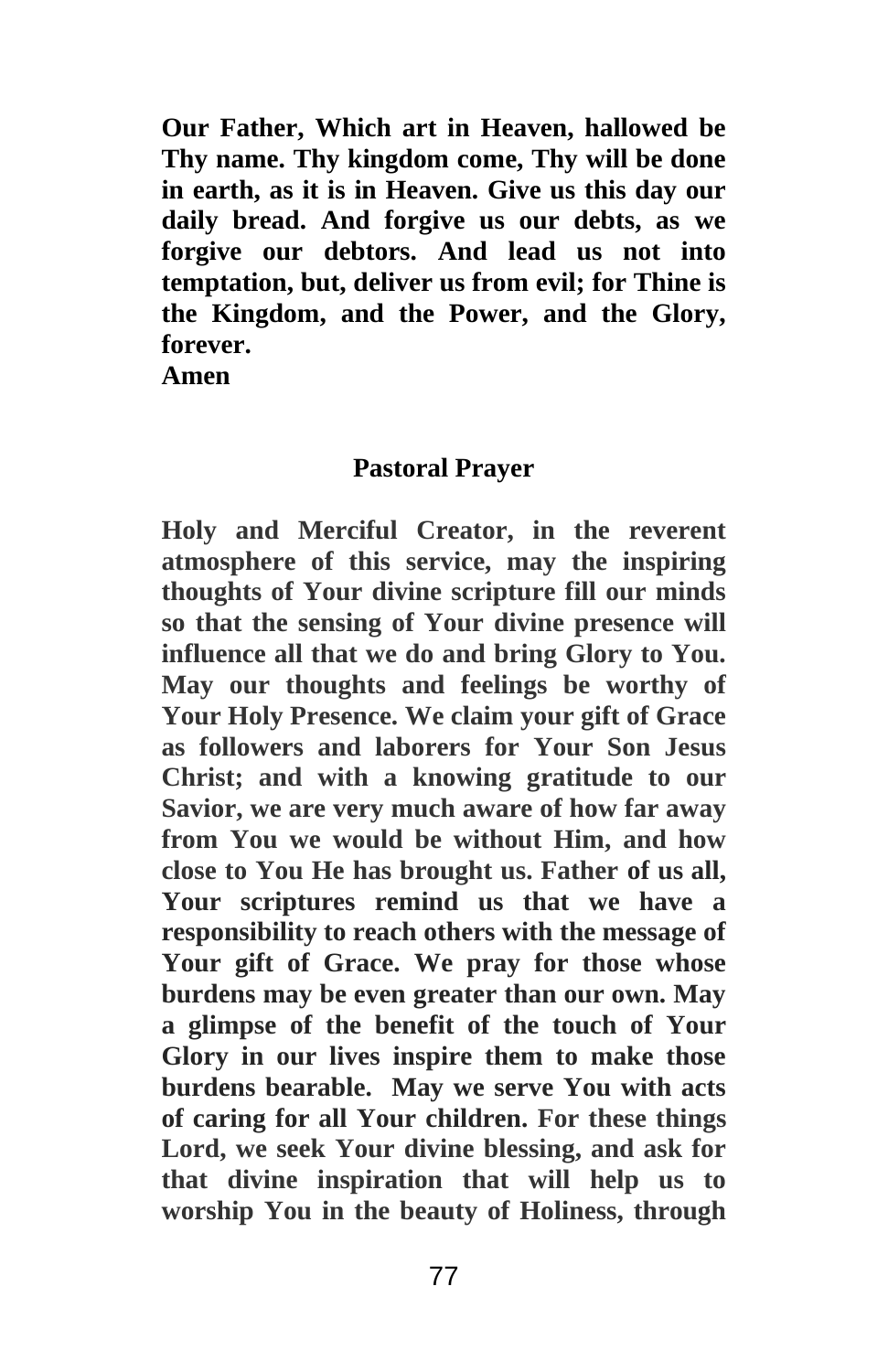**Your gift of Grace, Jesus Christ, our Lord and Savior.**  *Amen.*

## **Old Testament Scripture**

**Proverbs Chapter 4 Verses 1 through 10**

**Listen, children, to a father's instruction, and pay attention so that you may gain discernment. Because I give you good instruction, do not forsake my teaching. When I was a son to my father, a tender only child before my mother, he taught me, and he said to me: "Let your heart lay hold of my words; keep my commands so that you will live. Acquire wisdom, acquire understanding; do not forget and do not turn aside from the words I speak. Do not forsake wisdom, and she will protect you; love her, and she will guard you. Wisdom is supreme—so acquire wisdom, and whatever you acquire, acquire understanding! Esteem her highly and she will exalt you; she will honor you if you embrace her. She will place a fair garland on your head; she will bestow a beautiful crown on you." Listen, my child, and accept my words, so that the years of your life will be many.**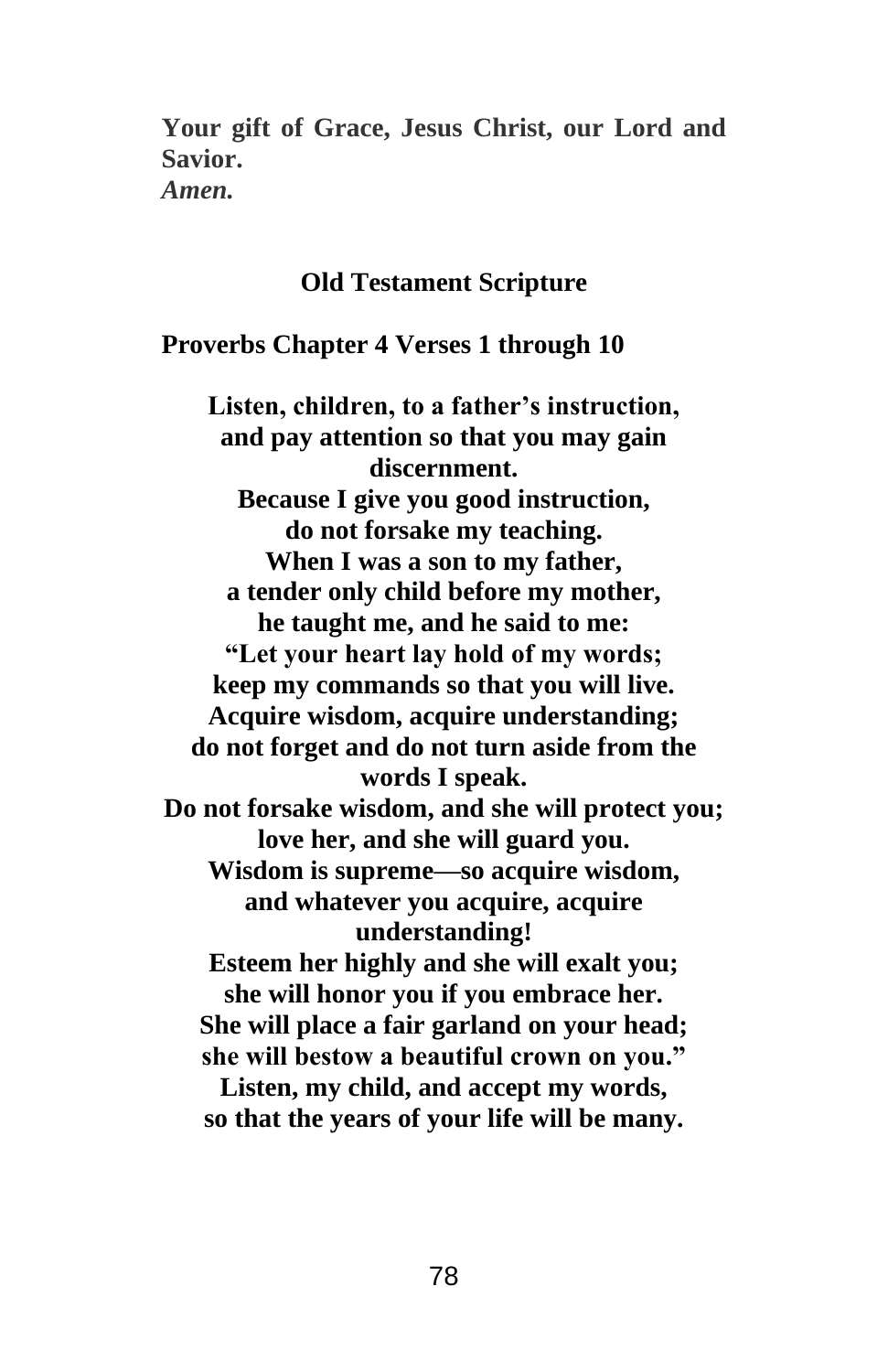## **In Memoriam**

**While we pause this afternoon to remember all Sir Knights who crossed through the final veil this past year, we especially note those whose labors while with us have left deep footprints for us to follow as we strive to serve our Savior:**

**Most Eminent Sir Knight Ned Eugene Dull KYGCH Past Most Eminent Grand Master of the Grand Commandery of Knights Templar of the United States of America Past Grand Commander of the Grand Commandery of Ohio Born October 18, 1923 in Ohio City, Ohio Entered the Supreme Asylum on January 11, 2017**

**Most Excellent Companion Gordon Campbell Alexander KYGCH Past Grand High Priest of Royal Arch Masons in California Born December 10, 1941 in Missouri Entered the Supreme Asylum on August 10, 2016**

**Most Illustrious Companion Paul Eugene McCleary Past Illustrious Grand Master of Cryptic Masons in California Born December 31, 1931 in Marshall, Illinois Entered the Supreme Asylum on November 11, 2016**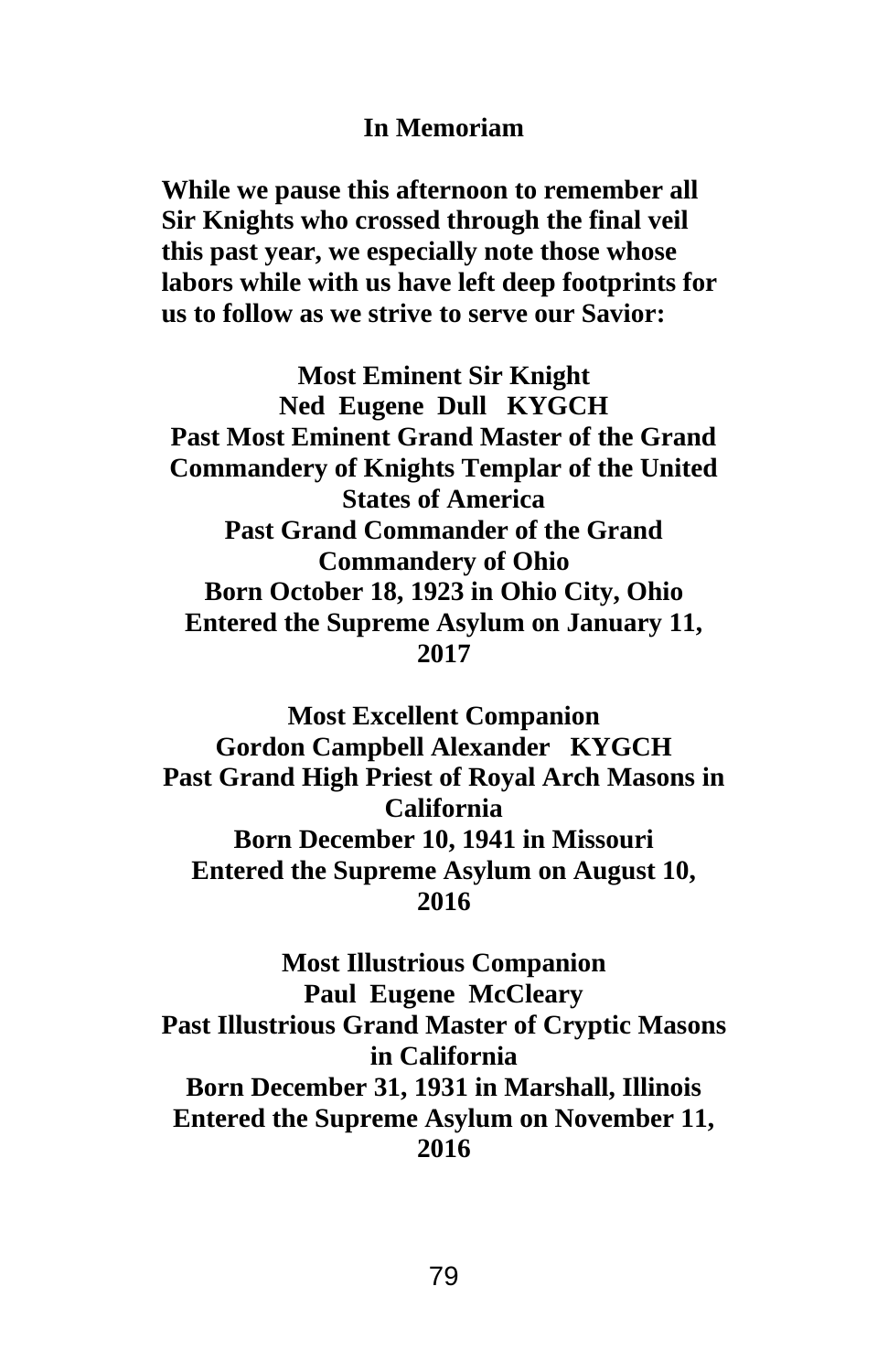**Most Illustrious Companion Jose Assa Fiss KYGCH Past Illustrious Grand Master of Cryptic Masons in California Born June 16, 1936 in Banes, Cuba Entered the Supreme Asylum on November 20, 2016**

**Most Excellent Companion Xavier Angelo "Sam" Pitassi KYGCH Past Grand High Priest of Royal Arch Masons in California Born August 14, 1942 in Illinois Entered the Supreme Asylum on February 12, 2017**

**Most Excellent Companion Herbert Eugene Neely Past Grand High Priest of Royal Arch Masons in California Born November 18, 1923 in Oklahoma Entered the Supreme Asylum on April 29, 2017**

**Excellent Companion Randy Wayne Billingsley 2016-17 Grand Chaplain in the North Royal Arch Masons in California Born May 10, 1958 in Tennessee Entered the Supreme Asylum on May 8, 2017**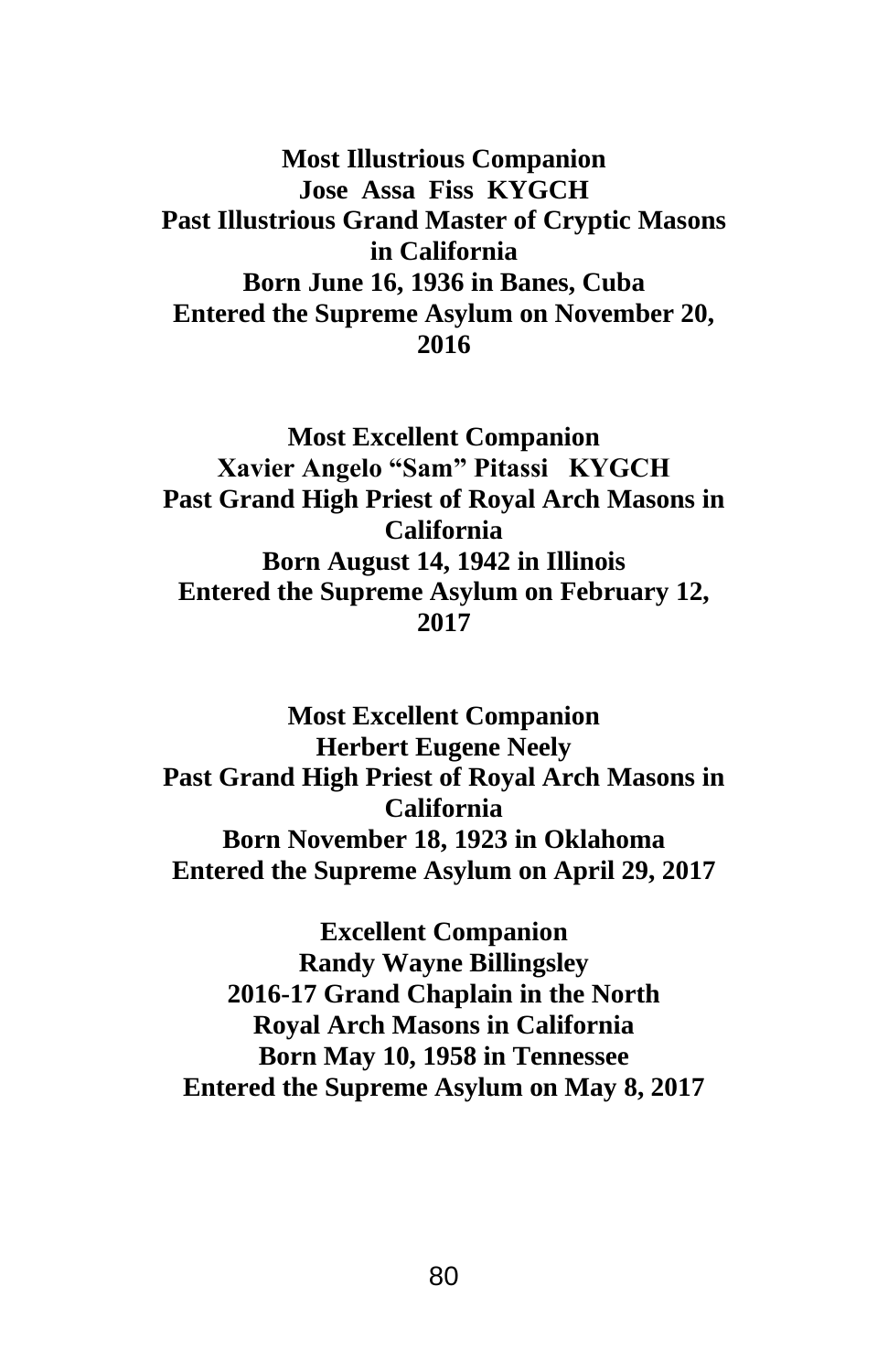# **New Testament Scripture**

**Second Thessalonians, Chapter 2: Verses 13 - 17**

**But we are bound to give thanks every way to God for you, brethren beloved of the Lord, because God hath from the beginning chosen you to salvation through sanctification of the Spirit and belief of the truth:**

**Whereunto he called you by our gospel, to the obtaining of the glory of our Lord Jesus Christ.**

**Therefore, brethren, stand fast, and hold the traditions which you have been taught, whether by word, or our epistle.**

**Now our Lord Jesus Christ himself, and God, even our Father, which hath loved us, and hath given us everlasting consolation and good hope through grace, comfort your hearts, and establish you in every good word and work.**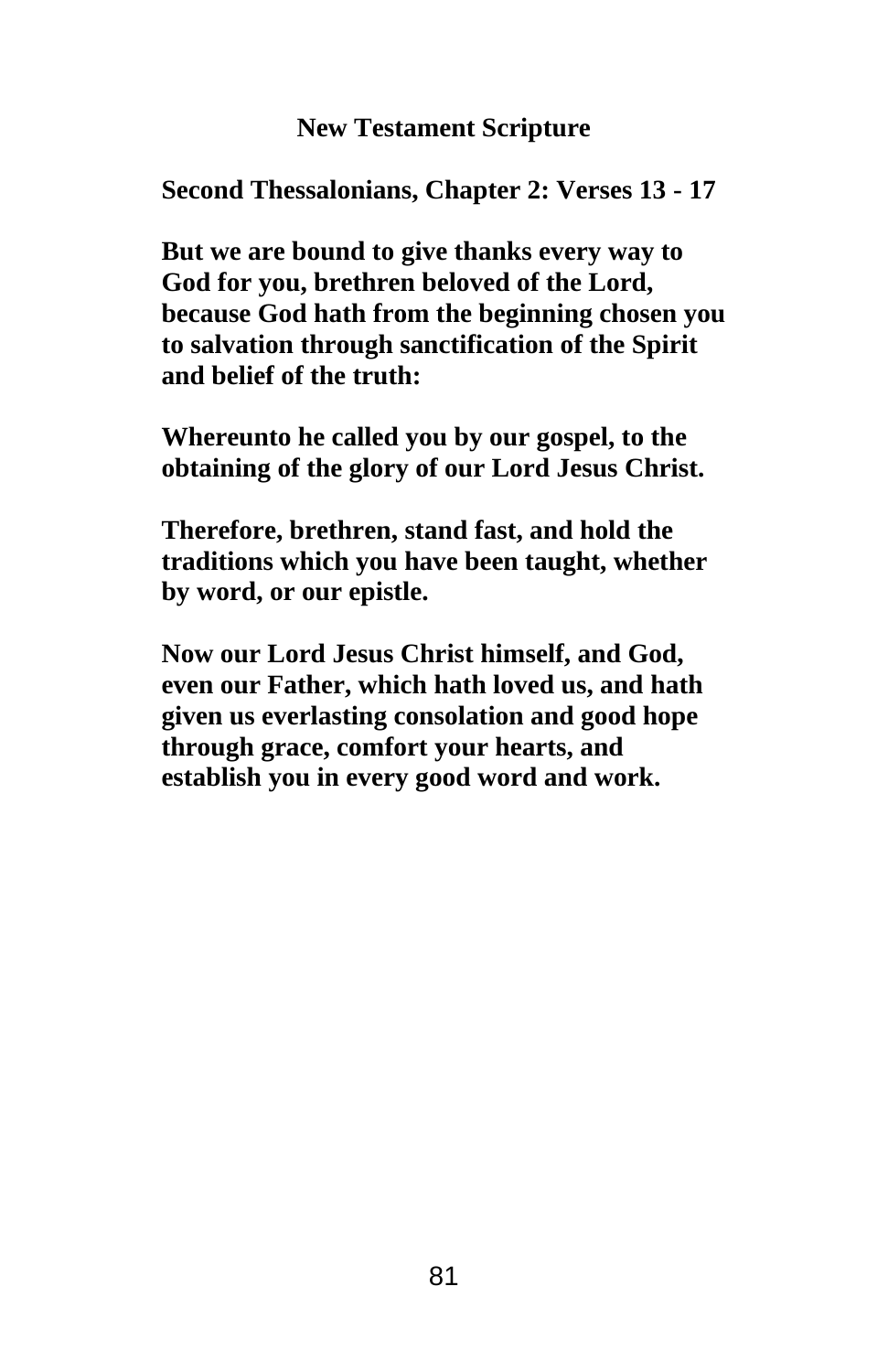# **Vespers Message Sunday, May 21, 2017 Stand Fast and Hold the Traditions**

**The inspiring scripture guiding this most recent Commandery year has been the Fifteenth Verse of the Second Chapter of the Second Epistle of Paul the Apostle to the Thessalonians:** 

*"Therefore, brethren, stand fast, and hold the traditions you have been taught, whether by word, or our epistle."*

**That is a two part instruction with some surprising content. It begins with an instruction that we are to be firm in what we believe. Not wavering. Not wishy-washy. Knowing who we are, knowing what we stand for, and standing fast for the instructions of our Savior as expressed by the ideals of our Orders.** 

**The second part of the instruction continues by identifying and expanding on what the important traditions are. Those taught by direct instruction or by correspondence. Our Savior made a distinction about the difference of traditions given us by our Holy Father and those developed by mankind, when in the Gospel of Mark, Chapter 7, Verse 8, he stated to the scribes and Pharisees:** 

**"***You have let go of the commands of God and are holding on to human traditions."*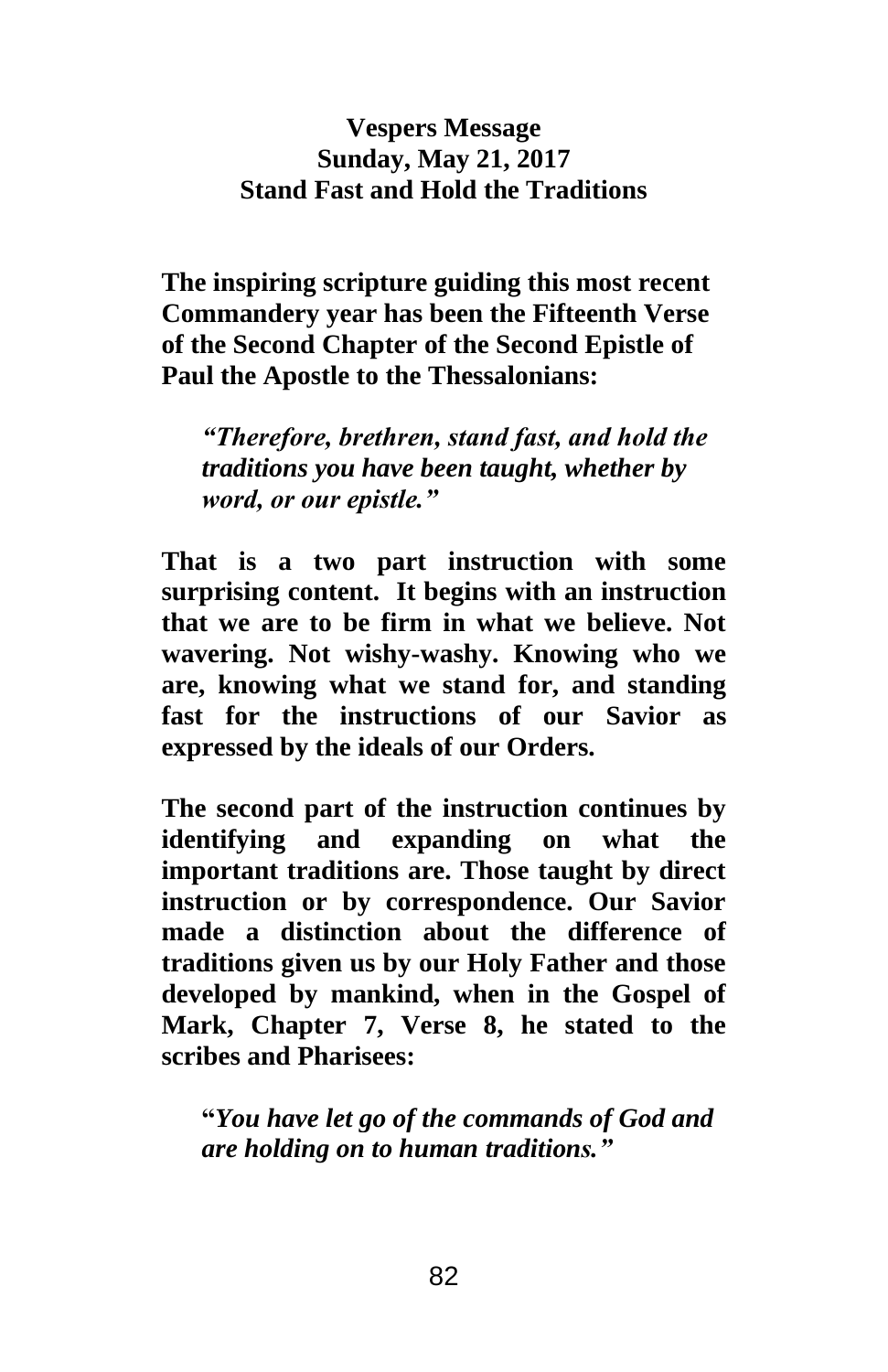**As members of our Orders, and as members of an old-line fraternity we are facing a daunting period of time. But, since we expect to prevail in the long term, it is necessary for us to understand and emulate those who were here before us, to stand fast and maintain our beliefs; our commitments; and the appropriate actions that are befitting those beliefs and commitments. It is our task hold fast to the traditions of our Orders as we have been taught.** 

**When faced with a difficult task, it is always a problem to maintain focus and dedication. But maintaining focus and dedication during difficult times is imperative if success is expected.** 

**We must be as dedicated to our task as those whom we are honoring this afternoon, those who were our friends and mentors.**

**We know that the traditions of our Orders fulfill the instruction of the second part of Thessalonians 2:15, they are traditions we:** *"have been taught, whether by word, or by our epistle."* **They are traditions of our Faith, they are the traditions of our Holy Father, the traditions of our Savior.** 

**The Sir Knights we honor this afternoon lived lives standing fast and holding tradition. They are examples of how we should live our lives. Not hidden away to be brought out and applied only one evening a week, but with the switch turned on all the time**.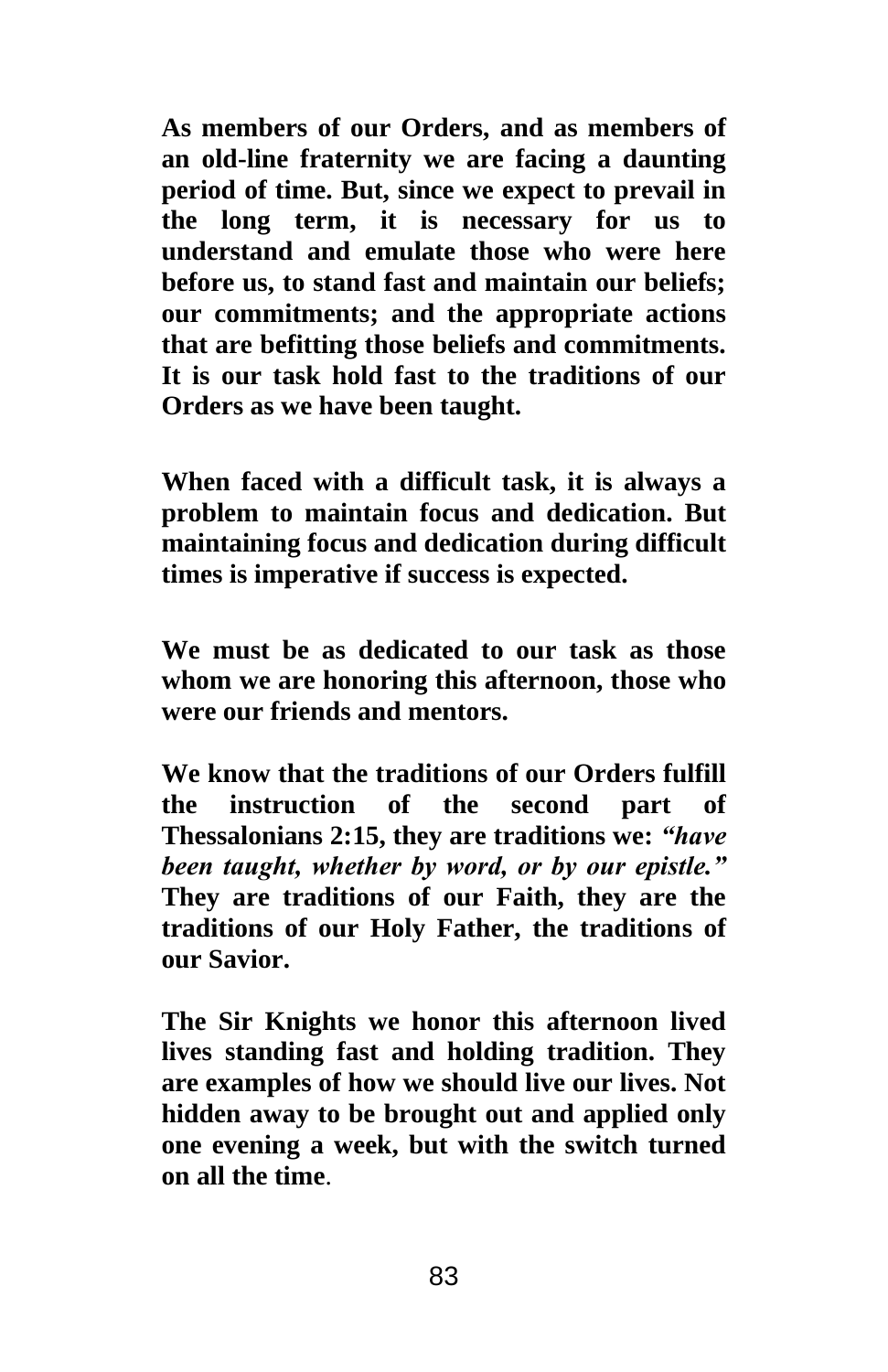**What traditions are we talking about? What are these guideposts that those we are honoring today dedicated their lives to observing and promoting? Some are traditions we have been taught from the Given Word, which are the Scriptures, the very traditions received directly from our Creator; then there are traditions we have received in the Gospels from the living Word, our Saviour; and finally, there are the traditions that are explanations as relayed by the Apostles and expressed in the several epistles recorded in scripture. In the First General Epistle of the Apostle Peter, in the Fifth Chapter, Twelfth Verse, we find:** 

**"***With the help of Silas, whom I regard as a faithful brother, I have written to you briefly, encouraging you, and testifying that this is the true grace of God. Stand fast in it."*

**The Companions and Sir Knights we honor today stood fast and held the traditions of the Commandments. They honored our Holy Father and sought his guidance faithfully in their daily lives. They held dear their families and respected their parents. They were considerate of their fellow citizens and civically responsible in their communities.** 

**This was not always an easy path, and it likely never will be. Much of the history of the past half century contains significant amounts of expression that there are no set rules. That everything is revisable based on the perception and rationalization of each individual; that all rules, laws, and regulations should be revised to**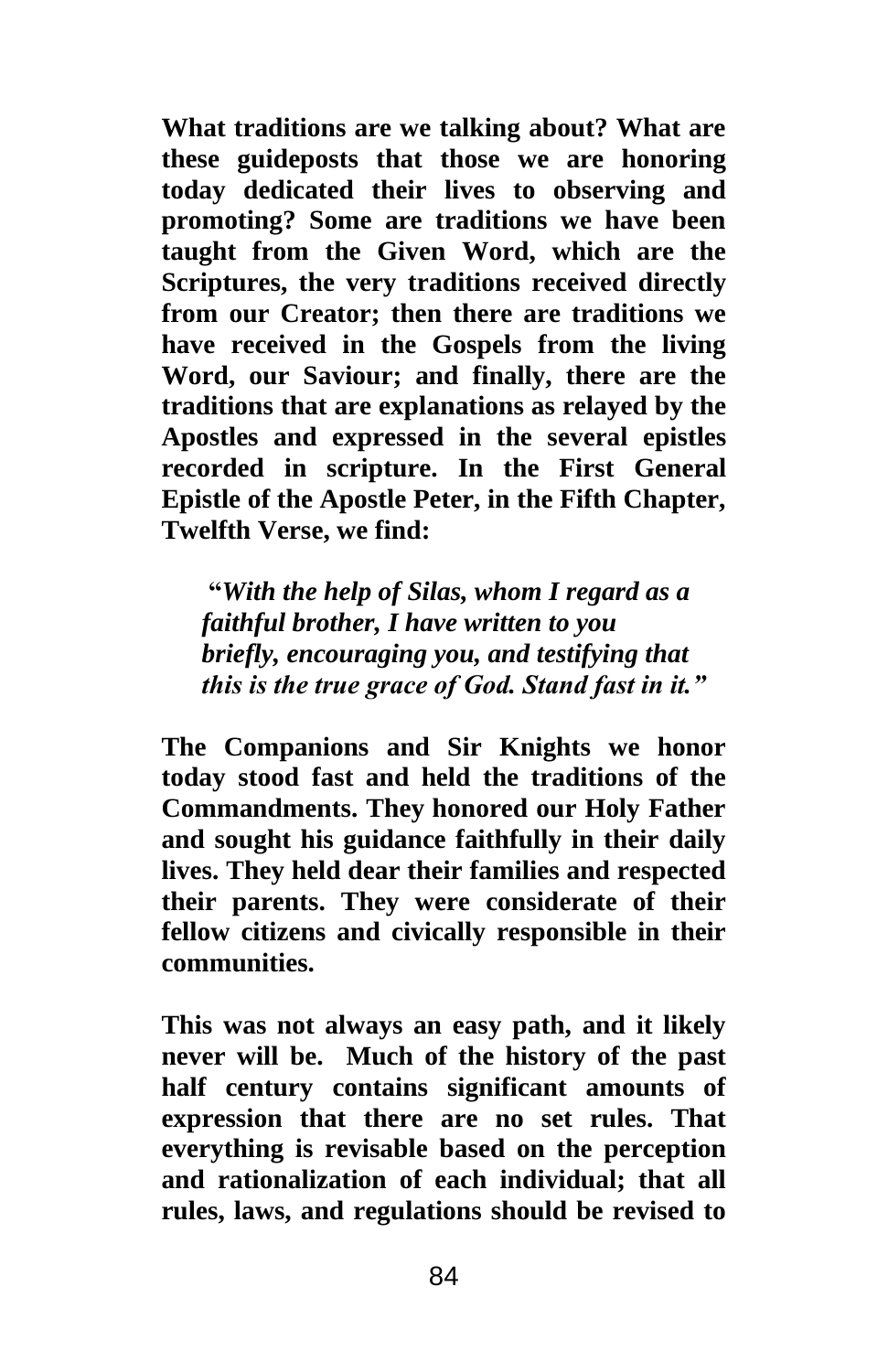**reflect these changing opinions; and that all accountability should be imposed in accordance with input of the errant individual's opinion. This translates to a situation where much of society is now acting as though there are no rules. That we no longer have any need of being civil or considerate of one another. That another person's safety is not our concern. That reaching out and helping the less fortunate is either a sign of weakness or is the responsibility of others in the community that the majority point to as being better able.** 

**But in our ranks there were and are those who make the pathway of a worthwhile life clearer. Those we honor today paid heed to the words of our Savior that humbleness and humility be reflected in praying. They paid heed to the words of Jesus pointing to the responsibility of being persons that displayed the truth given to us from the beginning, that we love one another as He loves us.**

**They listened to the instructions in the epistles that believers be supportive and helpful of one another.**

**And they lived the traditions of our Orders. They provided funds for society's needs; they provided sustenance to those lacking nourishment; they saw to it that those bare to the elements were furnished covering and shelter; they gave service to those in medical facilities; they donated their time to their communities; and they conducted their lives and occupations**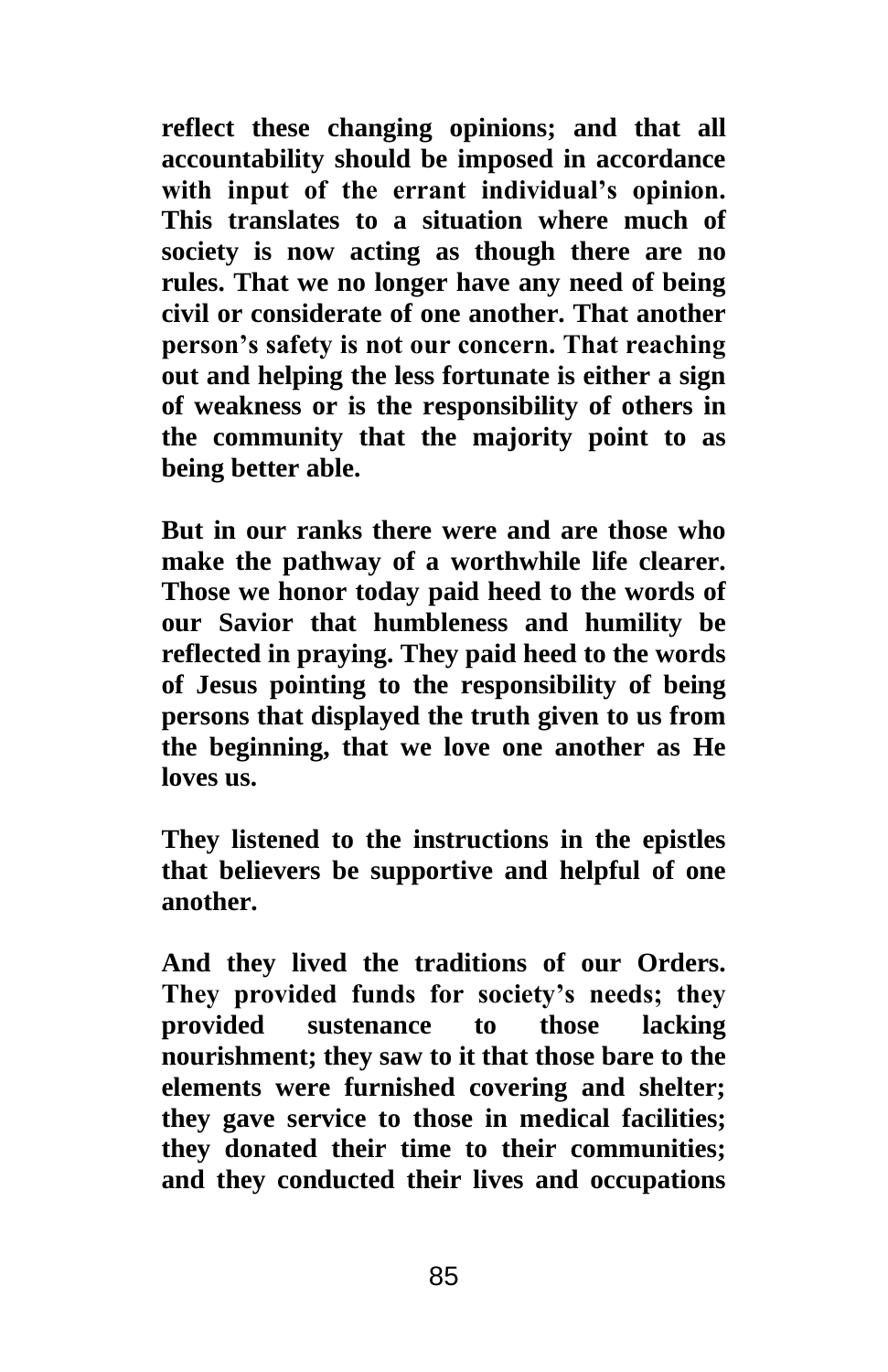**honestly and fairly. They stood fast and held the traditions they had been taught.**

**May we, as Companions and Christian Knights respectfully remember those who mentored us and emulate them, standing fast and holding the traditions of our Orders, the commandments of our Creator, and the loving instructions of our Lord and Savior.** 

**Amen**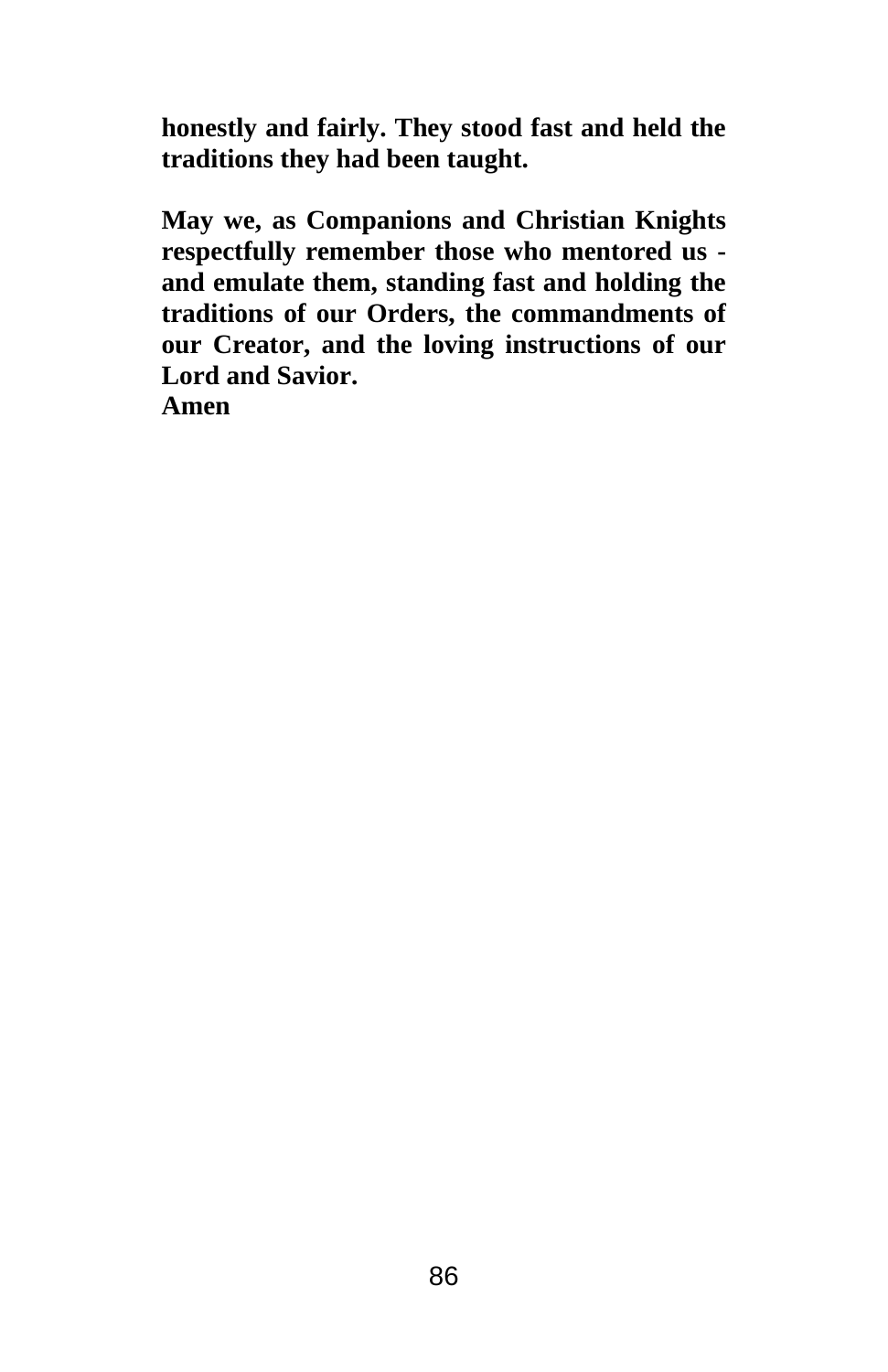#### **THE RITE CHOICE**

### **RESEARCH CHAPTER, MAY 2017**

## **By Phil Hardiman**

**Thanks for the chance to address you all on the general topic of the Rites. I'd like to chat with you a bit about how the Rites relate to Craft Masonry, and, in the end, help you make the Right Choice (pun intended). I'd like to try to describe if, and how, these Rites compare, and what the effect on you personally is depending on the path you choose to follow: the Craft/York path or the Craft/Scottish path.**

**But first, a survey: Raise your hands: How many are members of just the Scottish Rite? How many just the York Rite? And how many of you are members of both the Scottish Rite and York Rite? How many of you, who are members of both Rites, first joined the Scottish Rite?**

**Well I too, (as most of you, probably), joined the Scottish Rite first, back in November 1979. And it had a dramatic, life-changing effect on me, in a way, I suppose, that the Craft Degrees** *should* **have, but didn't. I really didn't comprehend the first three Degrees, except in their outward, or external, or exoteric sense – that is, their moral and ethical teachings. I didn't get the essential point of all Masonic ritual until the 14th Degree of the Scottish Rite, in the Chamber of**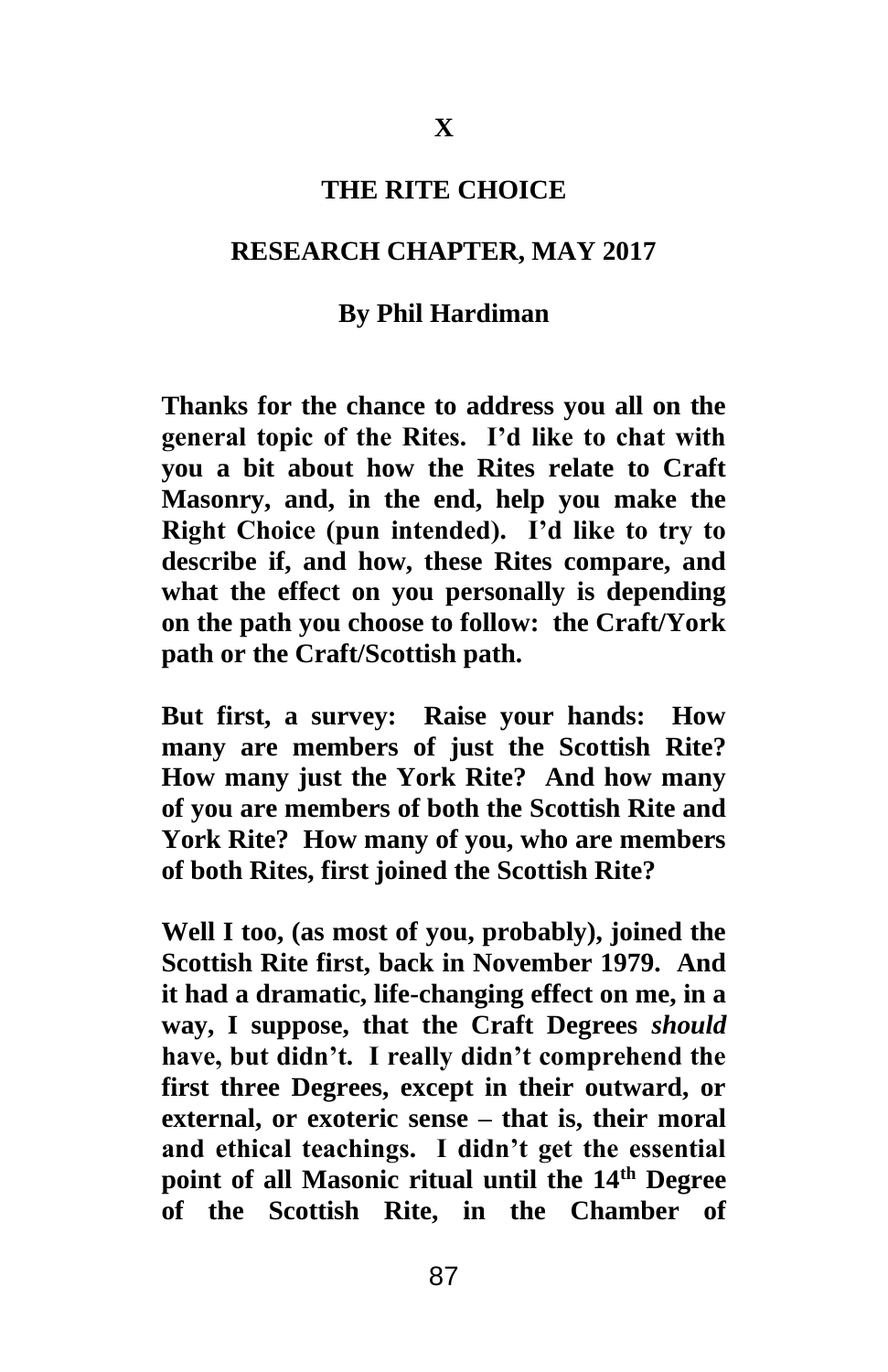**Reflection. It was then that I got the point of**  *Reverence* **with which we are charged in the First Degree: "In it (the VSL) you will learn the important duties which you owe to God … by never mentioning His name but with that awe and reverence which are due from the creature to his Creator…".**

**It grieves me much, then, that the Scottish Rite, in its latest revisions, has removed the Chamber of Reflection from the 14th Degree! The Goood News is that, in the Valley of Sacramento at least, it will be restored. Hence, future candidates will again be challenged NOT to profane the Name of Deity: "Let us ask you," says the Venerable Master, "consider and let your conscience answer. Should a man, believing in God use His Sacred Name as a byword, or as a prefix to a curse? NEVER! …Promise us that you will do your best, never to utter His Holy name, save with reverence and humility."**

**The importance of** *Reverence* **as a key Masonic concept is also taught in the Royal Arch Degree of the York Rite, where the primary achievement of the candidates is the recovery of the ancient Master Mason's Word, and whose motto is "Holiness to the Lord." In the Royal Arch Lecture, the emblem of emblems of a Royal Arch Mason, the Triple Tau in a Triangle within a Circle, is described as "signifying, …, the Sacred Name, the Author of eternal life;" and the candidate class is reminded of the teachings of the Second Degree: "that true education renders the mind capable of accepting, and holding in**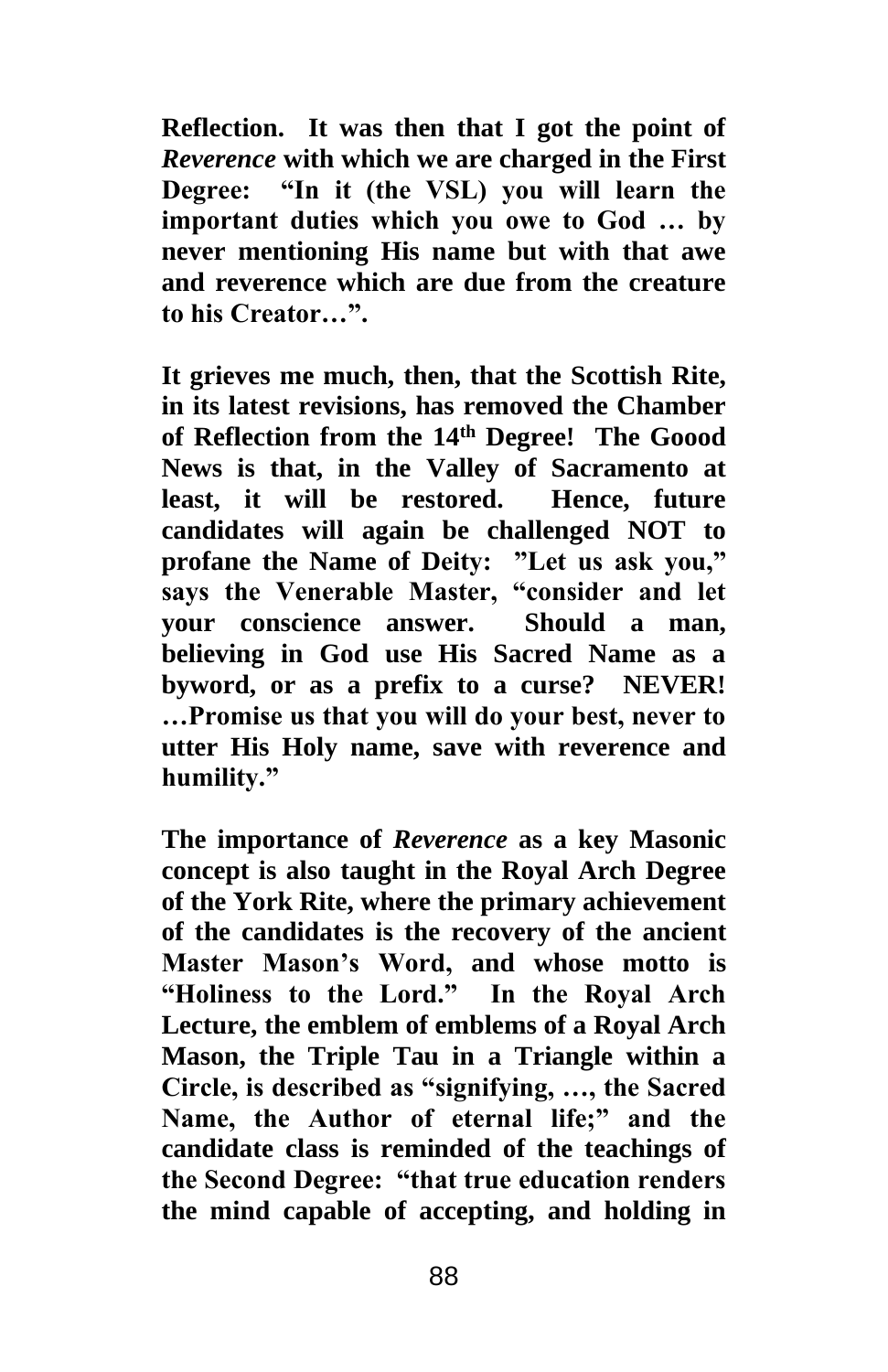**reverence, the sacred name of Deity." Essentially, the same Symbol is shown, depicted in a slightly different form, on the Tracing Board in the center of the Encampment of the 32nd Degree – a Cross within a Circle within an Equilateral Triangle.**

**So I offer this concept of** *Reverence* **as the major and primary commonality shared by Craft Masonry, the York Rite, and the Scottish Rite. There are others, of course, especially the overarching truth that they are all "… dedicated to the benefit of society through the improvement of the individual. By morality lessons and peer association, they promote behaviors which civilize the man and strengthen his society." I'm quoting J. Howard Duncan, a red hat from Kansas! (J. Howard Duncan, 32, K.C.C.H., Kansas, 1997). The Rites are similar also in their theatricality, which most Blue Lodges do not use, though some do.**

**But there are differences. As Duncan points out, "Scottish Rite Masonry is the champion of individual freedoms and citizenship rights as well as responsibilities. York Rite Masonry in its concluding Degrees or Orders is the champion of Christianity." This, of course, is not a blackand-white distinction; nor are the Chapter and Council of the York Rite exclusively Christian organizations. The York Rite is more colorful in its attire and uniforms, whereas "The Scottish Rite limits its non-ritual attire to a hat."**

**An important difference between the Rites is in their organization and government: the Scottish**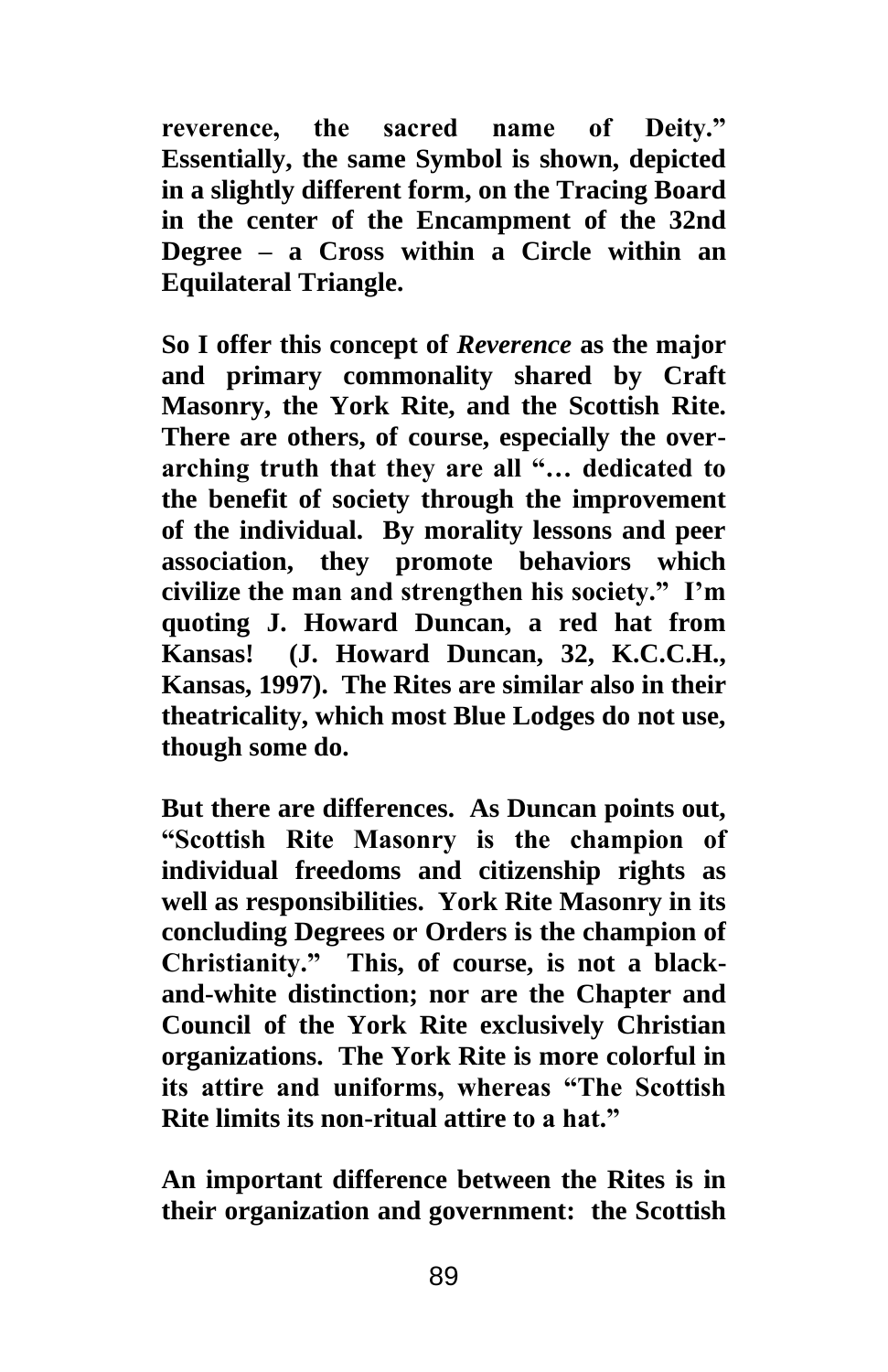**Rite is hierarchical ("oaths of loyalty are required to the Order's national leaders"), whereas the York Rite is more democratic and locally autonomous.**

**There is an important distinction between the Rites if you compare the four "separate and autonomous" bodies of the York Rite to the four "coordinate bodies" of the Scottish Rite. There is a limited, though significant, correspondence between the Blue Lodge of the York Rite and the Lodge of Perfection; between the Chapter of Royal Arch Masons of the York Rite and the Chapter Rose Croix; and between the Commandery of Knights Templar and the Council of Kadosh. But there does not seem to be a correlate in the Scottish Rite with the Grand Council of Cryptic Masons of the York Rite. This may be because the Council Degrees of the York Rite were organized under Grand Council considerably later than the Scottish Rite was organized. Or it may be due to my relative ignorance. I am NOT an expert on these matters, just a dabbler. But it is clear to me that**  *all* **Masons can benefit from the important lessons of the York Rite Cryptic Degrees – specifically,** *awareness* **and** *attention***. And the Apron Lecture of the Select Master Degree is a most impressive summary, in my view, of what our Masonic endeavors are all about:**

> **"So the purple of the Select Master indicates the power to rule, not over temporal kingdoms but over the kingdom of your own life. The lessons inculcated in these Degrees have enabled you to**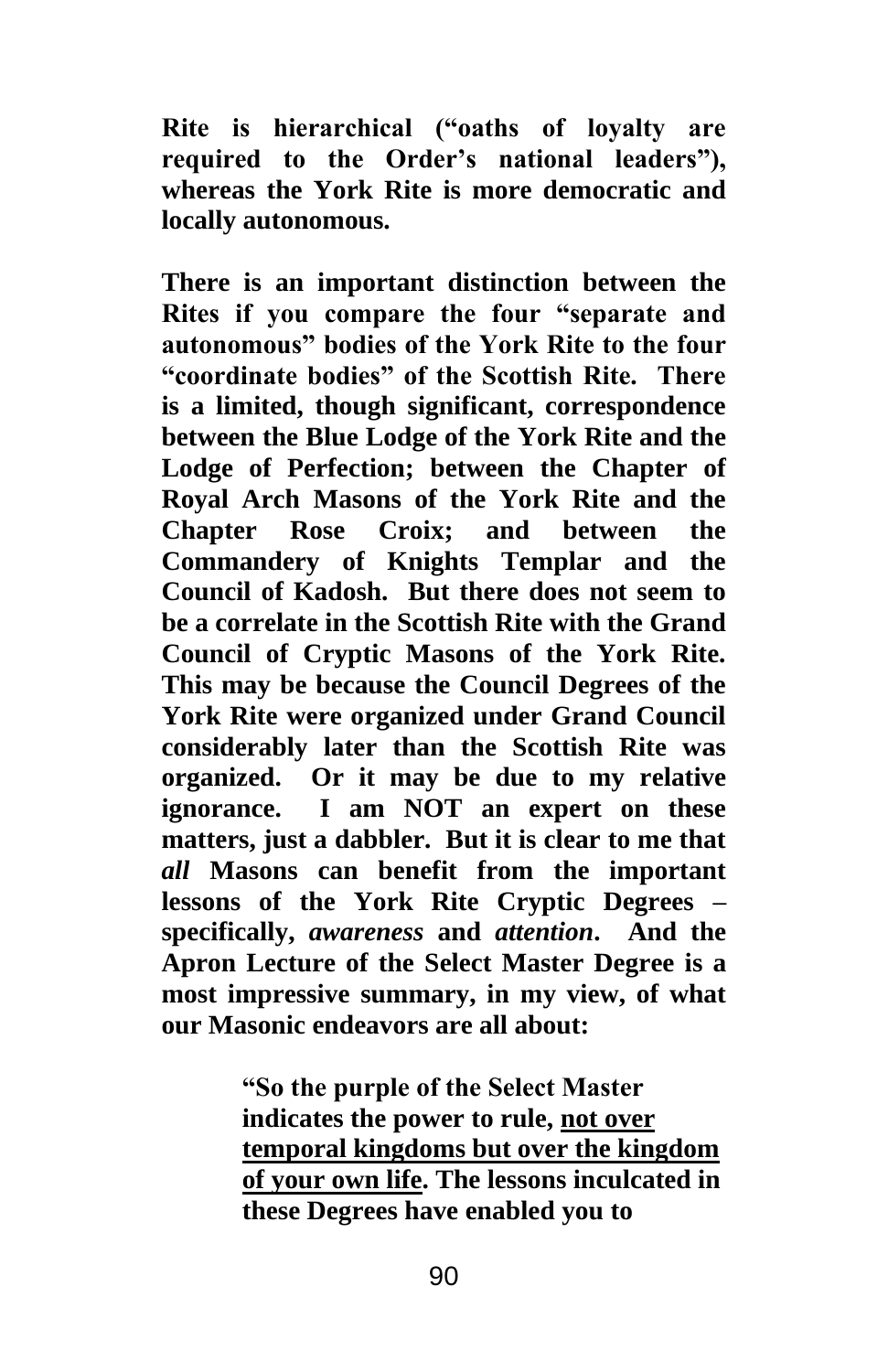**advance further in your search for Masonic Light and have taught you how the better to rule and govern the empire of yourself.** 

**Then let this apron ever be to you a symbol of a pure heart and the power to rule your life and your conduct through the blessings and guidance of the secrets of Divine Truth safely deposited in the hidden vault of your inner consciousness."**

**Likewise, all Masons can benefit from the concepts of the Consistory Degrees, with the final focus on the law of universal equilibrium. I don't find a correlate in the York Rite Degrees and Orders, again, maybe because of my ignorance. But, as Clausen says in his Commentaries on Morals and Dogma of Pike:**

> **"The Holy Doctrine – the Royal Secret – heretofore has been concealed, imperfectly revealed or disfigured, obscured under arrogant pretensions and enveloped in mysterious, impenetrable enigmas. But the veil now has been lifted for you. For the mystery of the balance will be found in the law of universal equilibrium. As a sublime Master of the Royal Secret, you are possessed of an inner strength of great value and now you may discover and apply this for yourself.**

**'The Scottish Rite symbology and teachings and studies have made the**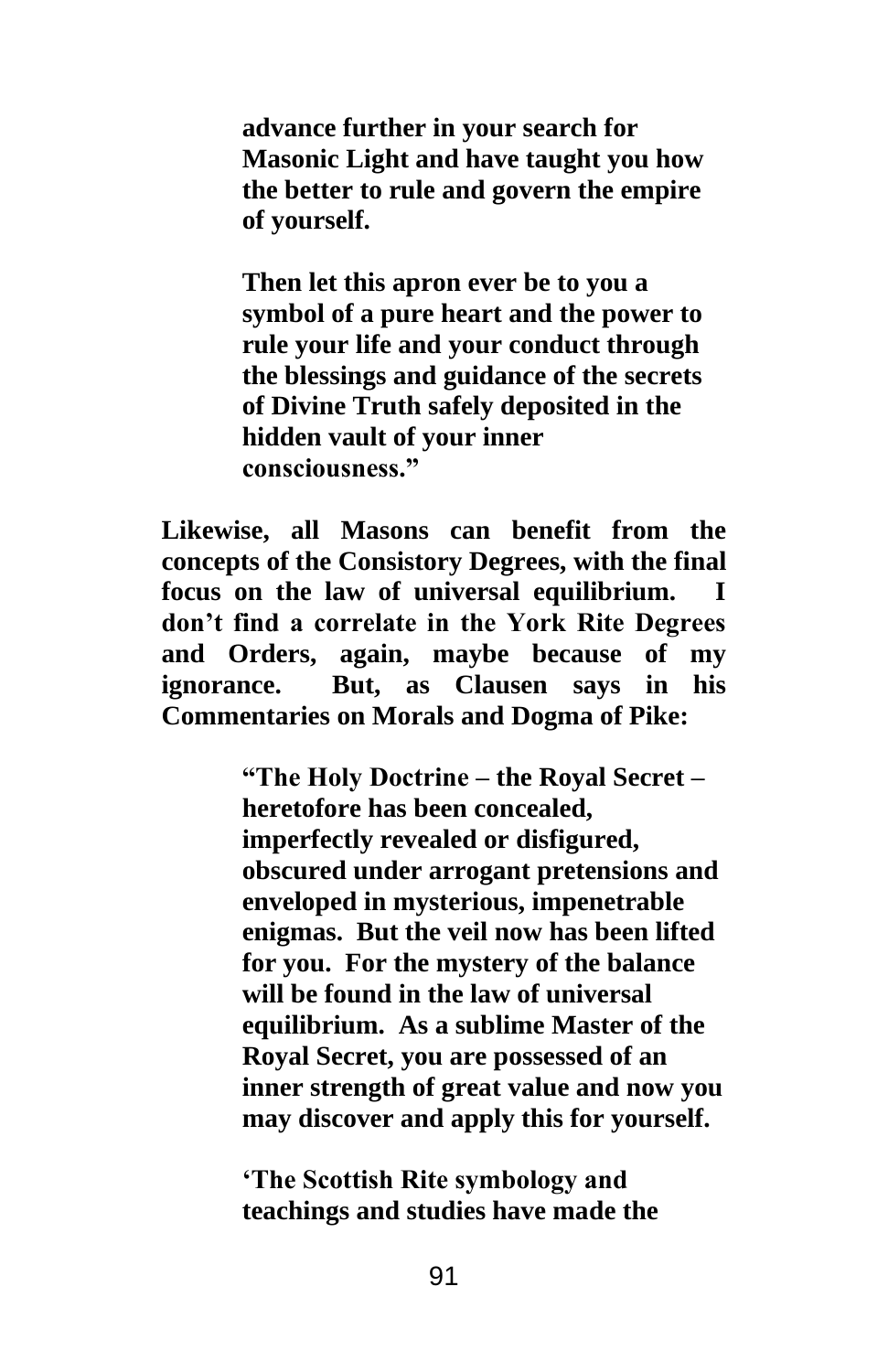**creative law of the universe susceptible of discovery. ….**

**"Nature's secrets are those of the supernatural sciences. For example, in all the apparent emptiness of space there is no void. … Man has an immortal soul, imprisoned for a time within a mortal body, which is capable of improvement and of spiritual development. It is released when death occurs, thus mingling the divine with the human."** (pp, 211-212)

**Finally, let me close with reference to a difference between the two Rites which piqued my curiosity when I read it last week for the first time in a Masonic Rosicrucian magazine. The author is one David E. Stafford, PhD writing about "The Elements" in the annual compendium of essays of 2010:**

> **Pike's Craft Rituals are not widely known within the United States. He revised the Scottish Rite version of the Craft Degrees not to be worked within the halls of a lodge but instead as a perquisite reading for a York Rite Mason venturing through the Scottish Rite's fourth through the thirty-second degrees. … It was believed by Pike that the two rites contrasted so greatly in presentation that the York Rite Mason would not be able to fully understand the lessons within the Scottish Rite without some exposure to its Craft Degrees.**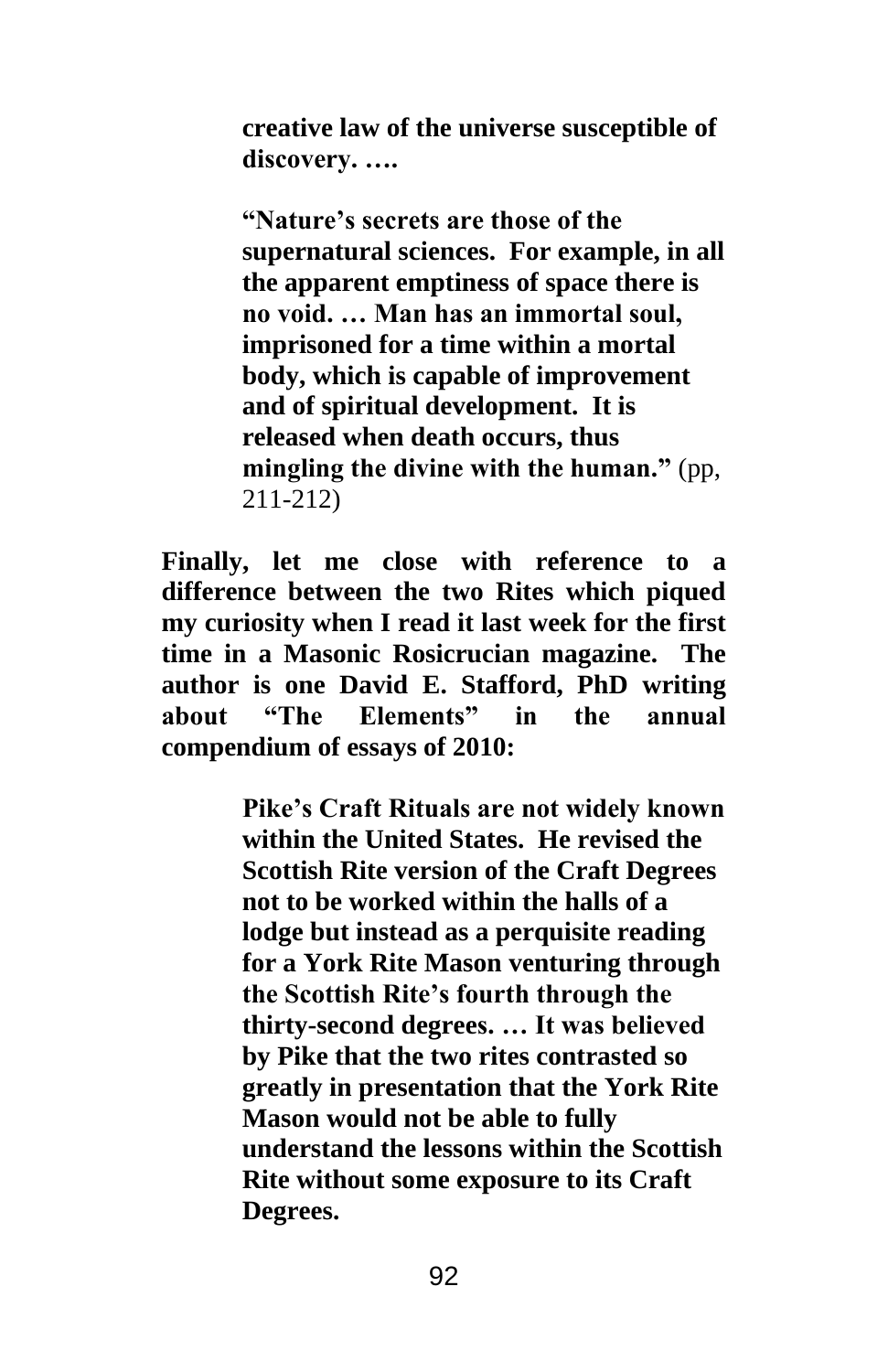**I intend to learn more about these Craft Degrees of Pike, and explore the possibility of conferring them within the Scottish Rite context.**

**But let me finish by answering the question I posed at the beginning: What is the Right Rite Choice? I hope I've made it clear that, in my opinion, the correct choice is BOTH!**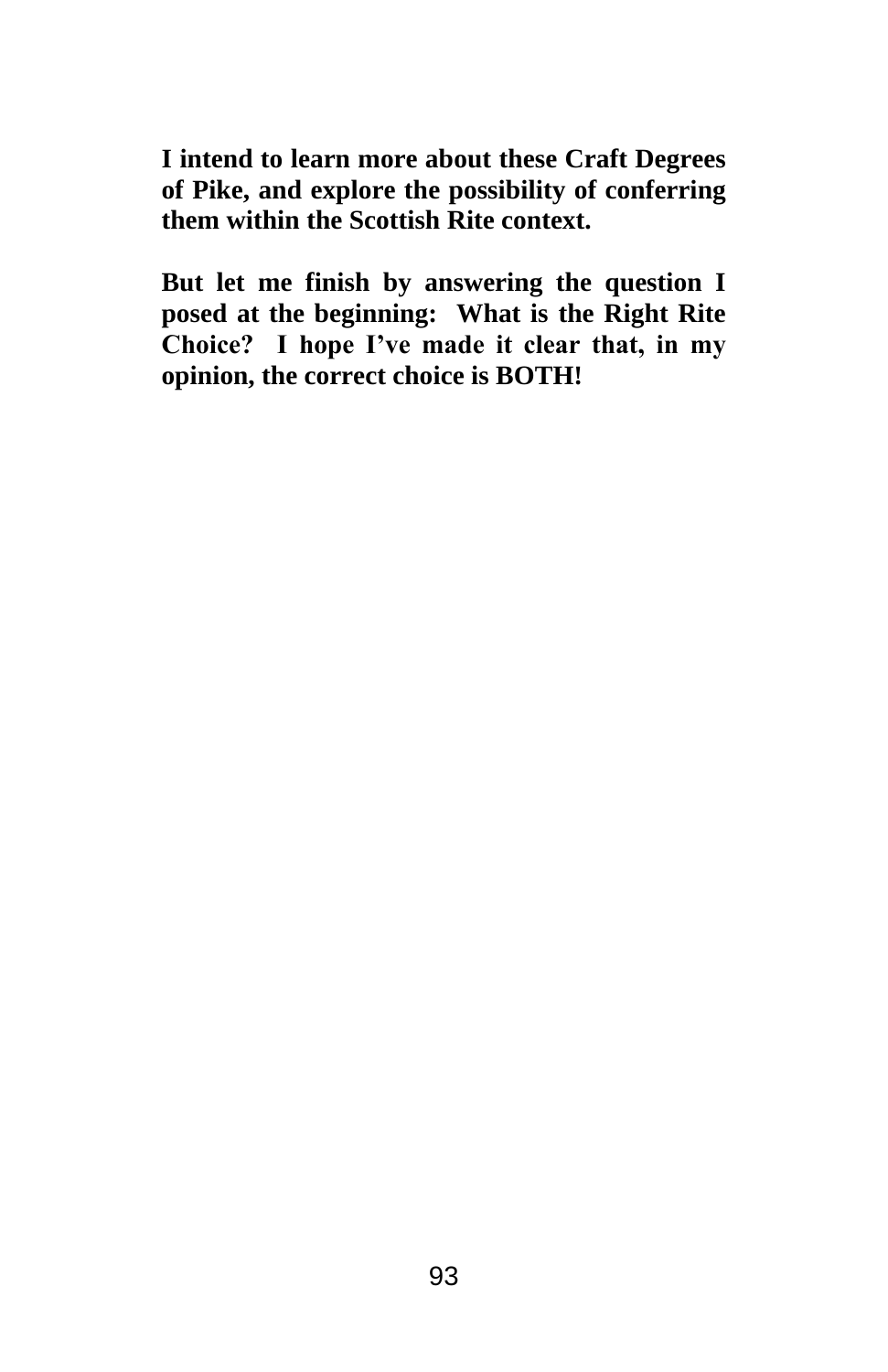# **STATE CAPITOL CORNERSTONE REDEDICATION CEREMONY June 21, 2014**

**Inasmuch as the Blue Lodge is part of York Rite Masonry, we are going to devote much of this issue to a significant Grand Lodge event on June 21st. On that Saturday, on the north steps of the State Capitol, Most Worshipful John L. Cooper, III, rededicated the cornerstone laid by Grand Lodge in May of 1861. Over 500 people, mostly Masons, family and friends, were in attendance to observe this auspicious occasion. We cannot too often be reminded of the importance our public buildings have as beacons of LIGHT and LIBERTY, and we owe our Grand Master a deep and profound debt of gratitude for putting on his "old history teacher's hat" to give us an important lesson in civic pride and civic duty. Whether the general public comes to recognize this remains to be seen, but much is accomplished if we Masons alone remain firm in our devotion to our patriotic origins and duty. Our Grand Master began:** 

# **CORNERSTONE REDEDICATION By M. W. John L. Cooper, III**

**"It is my pleasure to welcome all of you to this commemoration of the 1861 Cornerstone Laying Ceremony for the California State**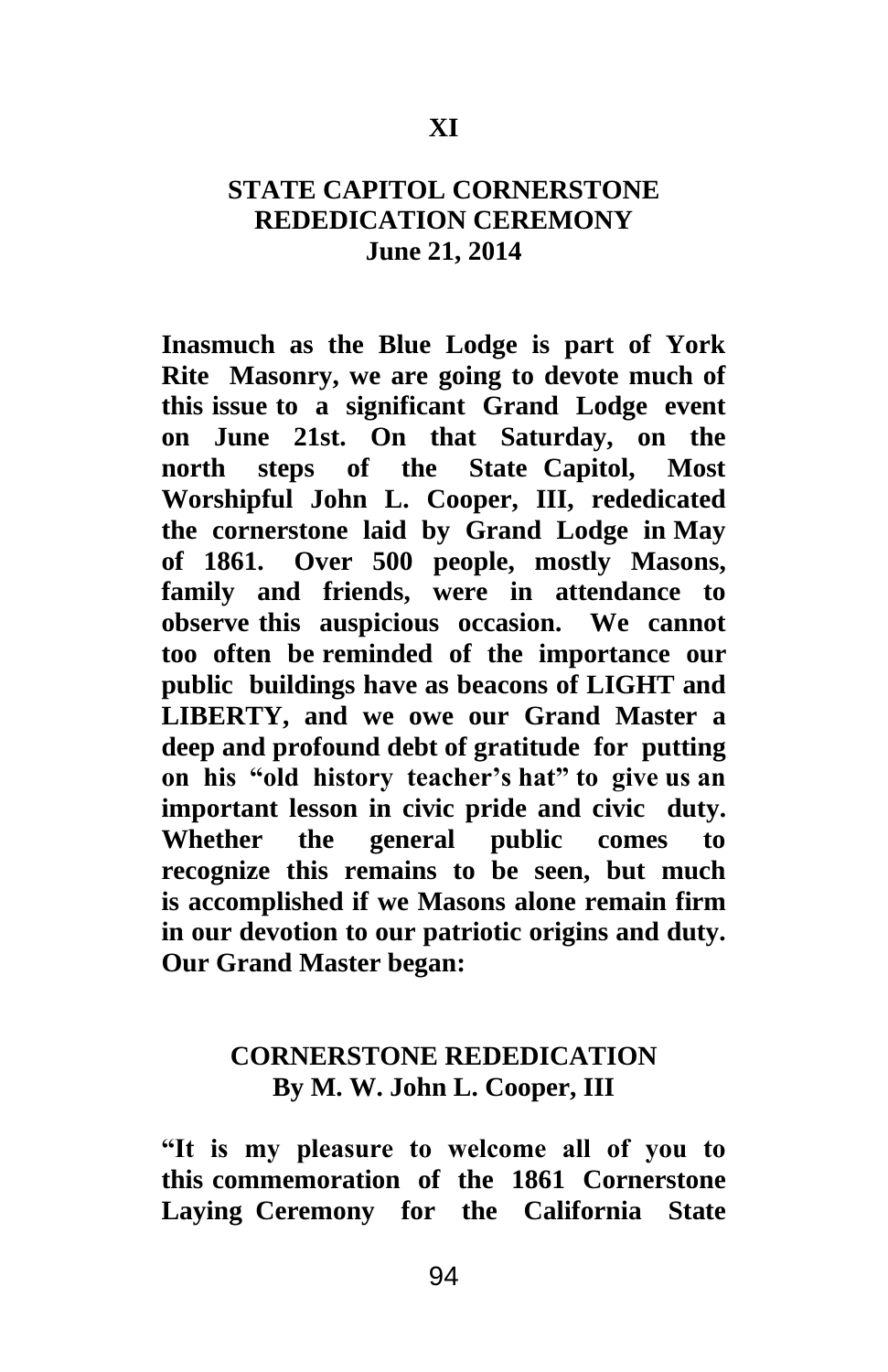**Capitol. The State of California was officially born on September 9, 1850 when it was admitted to the Union as the 31st State. Monterey had been the temporary capital when the American occupation of California began in 1846. The first session of the Legislature was held in 1850 in San Jose, and so San Jose may properly be termed the first "capitol" of the State of California. The 1851 session of the Legislature was also held in San Jose, but in 1852 the Legislature accepted the generous offer of General Vallejo to relocate to the City of Vallejo. In 1853 they accepted the offer of the City of Benicia to use their new city hall, and the capital was once more relocated.** 

**"But only one session was held at Benicia. The City of Sacramento made the Legislature an offer that it could not refuse, and in 1854 it moved to Sacramento. Sacramento had offered the Legislature free use of the Sacramento County Courthouse, plus other amenities, and the offer was accepted. And so, on February 25, 1854, the Legislature moved once more – and for the last time – to Sacramento.** 

**"The temporary quarters for our state government were unsatisfactory, and plans were soon made for a permanent home for our state government. The City of Sacramento gave to the State of California four city blocks between L and N Streets, and 10th and 12th Streets. We are standing today on that property, where the splendid Capitol behind us was erected. The Legislature appropriated**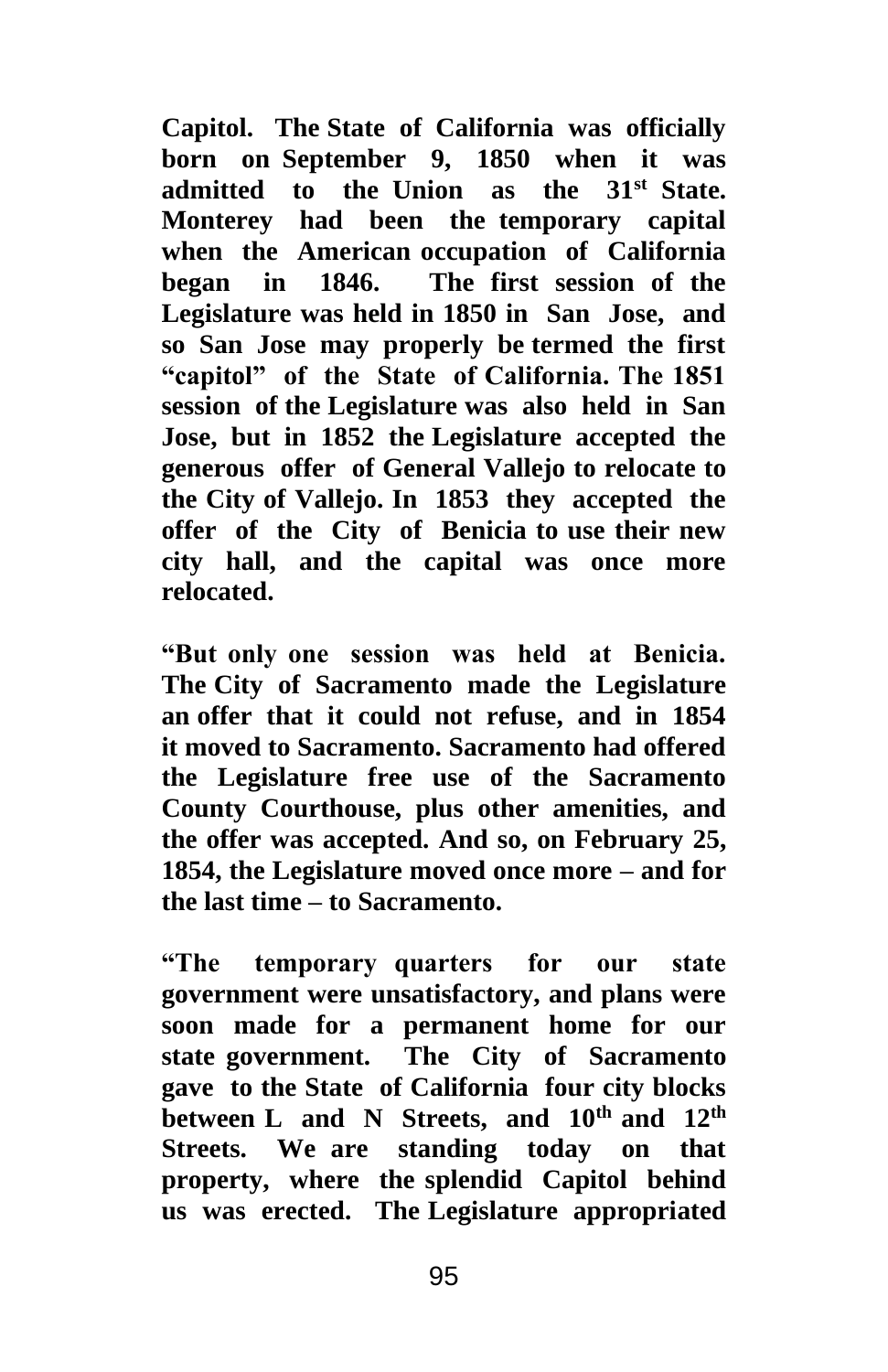**\$500,000 to build the Capitol, and construction was begun in 1860. The groundbreaking took place on September 24, 1860, and on May 15, 1861, the Grand Lodge of Free and Accepted Masons of the State of California assembled at the northeast corner of the site to lay the cornerstone for California's new Capitol. Today we are celebrating the laying of that cornerstone by the Masonic Grand Lodge of California 153 years ago.** 

**"Modern Freemasonry has its origins in stonemasons' guilds of the Middle Ages in England and Scotland. The building of a stone building is quite different from building one of wood. Because the walls of a stone building are made up of individual blocks of stone, and because they are heavy, they must be laid upon a strong foundation, and set so that they are both plumb and level. In order to lay the stones properly, it is essential that the first stone of the building – called the "cornerstone," first be laid in a correct manner. This is the origin of cornerstone laying ceremonies, and the ceremony you will witness today is such an example.** 

**"Masonic Grand Lodges have inherited the function of laying the cornerstones for public buildings, and for this reason, President George Washington laid the cornerstone for the United States Capitol building on September 18, 1793. At the time, President Washington was the Master of Alexandria Lodge No. 22, which held its charter from the Grand Lodge of**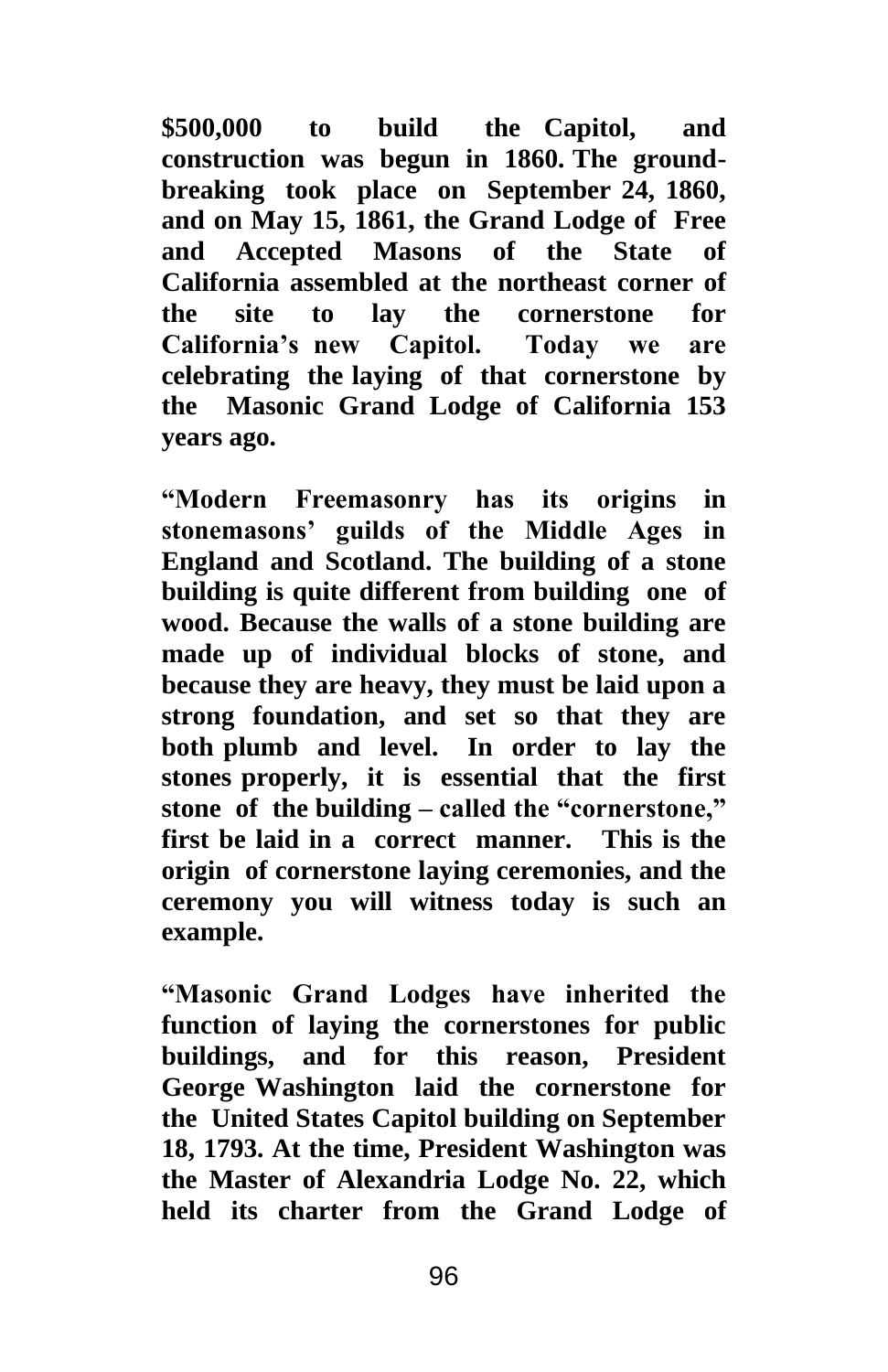**Virginia. The lodge was not far from Mt. Vernon, Washington's home. The ceremony that he performed on that date was very similar to the one used by the Masonic Grand Lodge of California on May 15, 1861, to lay the cornerstone for our own Capitol building, and to the one that you will see today.** 

**"If you look to my right, and to your left, you will see the cornerstone for the California State Capitol. When it was laid on Wednesday, May 15, 1861, this was a construction site. Blocks of stone and piles of bricks were all over this area, and workmen were laying the foundations of what would become the magnificent building behind me. The Masonic Grand Lodge had been officially organized on April 19, 1850, just a few blocks west of here on the southeast corner of Fifth Street and "J" Street. It was from this same location that the procession began, leading here to the Capitol grounds for the laying of the cornerstone. The procession not only included Masons, but also the Governor and other state officials, military companies, and various civic societies of Sacramento. The Governor was John G. Downey, a Mason, and for whom the City of Downey in Southern California would someday be named. The Grand Master was Nathaniel Greene Curtis, the sixth Grand Master of Masons in California. Just to keep things in perspective, I am the 148th Grand Master.** 

**"In a few minutes we will re-enact the ceremony as it was performed by Grand Lodge on May 15, 1861. The original cornerstone was**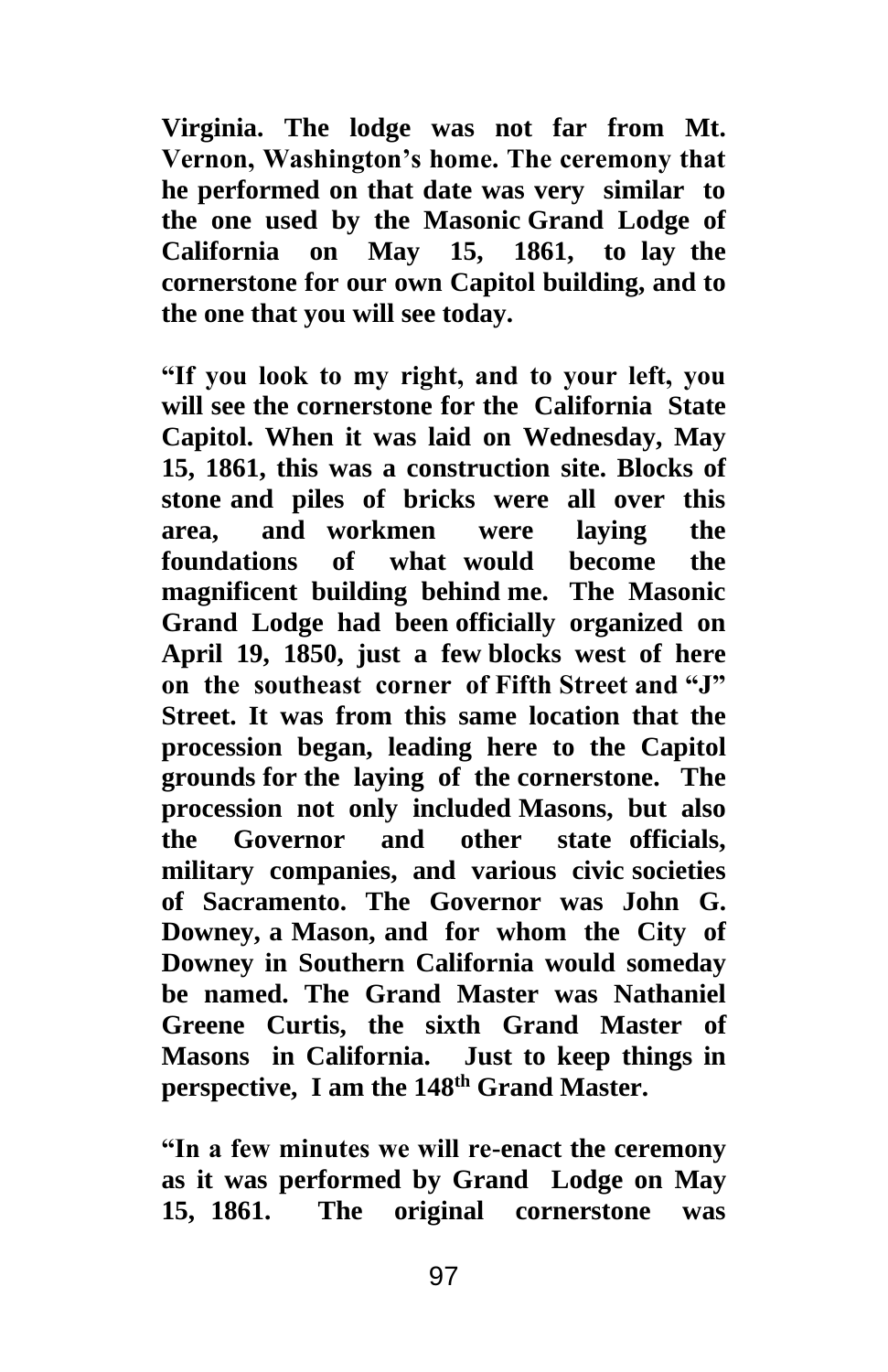**suspended on a tripod, and you will note to my right that we have a replica similarly suspended on its tripod. Proper cornerstones are seated on a footstone, and often within the cornerstone there is a cavity where a copper box can be placed. Nowadays we refer to this container as a "capsule," and if you look to my left, you will see a capsule of the kind that we use these days. The original copper box would have had memorabilia of the time in which it was made – a "time capsule", if you will, and thus the various articles contained in it would be preserved for the future. Since we are replicating the ceremony today, and not setting an actual cornerstone, the "time capsule" is only symbolic.** 

**"When a cornerstone was properly set, it had to be "plumb" (meaning straight up and down) on both sides, and "level" on the top. That is because all the other measurements of the building had to be made from that stone. If the cornerstone was not properly set, then the rest of the building could not be properly built. By 1861 cornerstones had already become symbolic rather than functional. If you look closely at the cornerstone which you can just see from here, it is set into the wall rather than being placed at the foot of the wall. That indicates that it is a symbolic cornerstone rather than a functional cornerstone.** 

**"On the face of the cornerstone are words indicating that the cornerstone was laid by Grand Lodge on May 15, 1861. But there two other dates on it: 1961, and 1978. When the**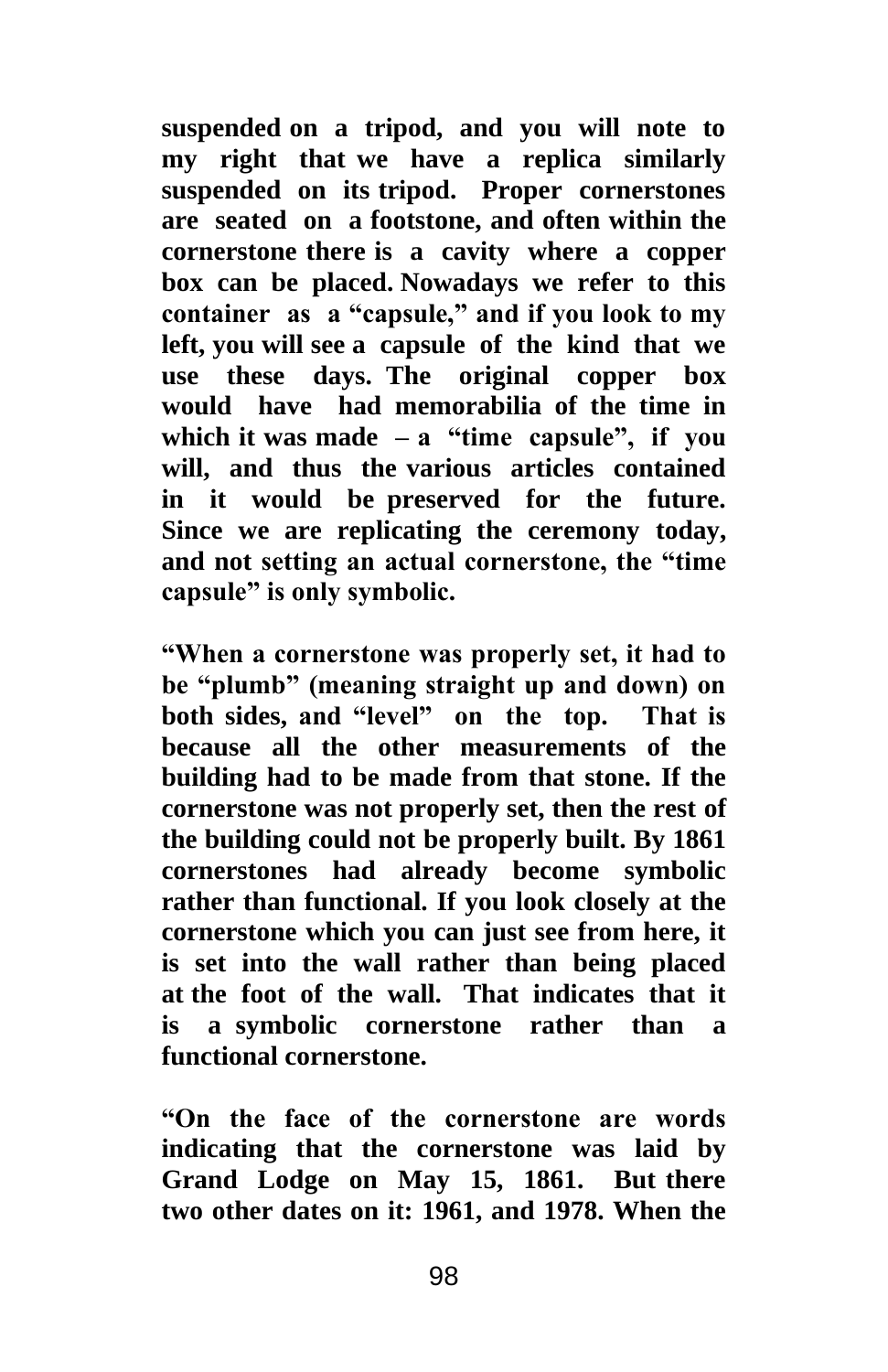**Capitol was reconstructed in the 1970's, Grand Lodge was invited to re-lay the cornerstone. We did so, and added the date 1961 when we had previously been asked to celebrate the 100th anniversary of the laying of the original cornerstone, and then 1978, when we were asked to put it back into the wall of the Capitol. After proving the stone by the Square, the Level and the Plumb, it was blessed with an offering of Corn, Wine and Oil."**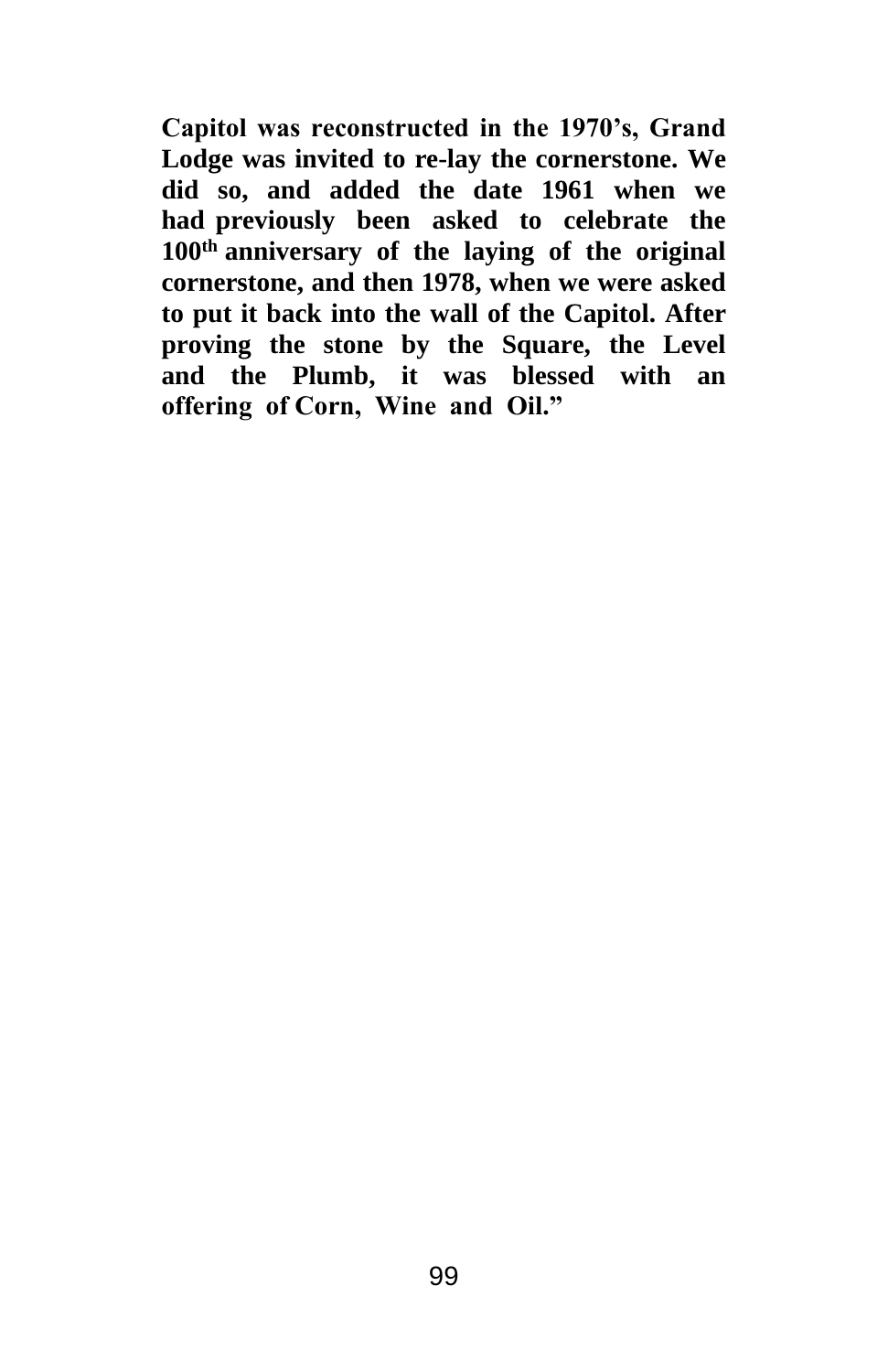### **ONE MAN CAN MAKE A DIFFERENCE**

# **By Kenneth G. Hope, Grand Secretary**



**How many times have you heard the phrase "one man can make a difference?" I'm sure you have heard it many times, and here I am today saying it again . . . "One man can make a difference," but this time I am going to give you an example of such a man who changed the course of history in America, and especially, California. Naturally he was a Mason, and as you all know so well, that is not unusual, because Masons have been**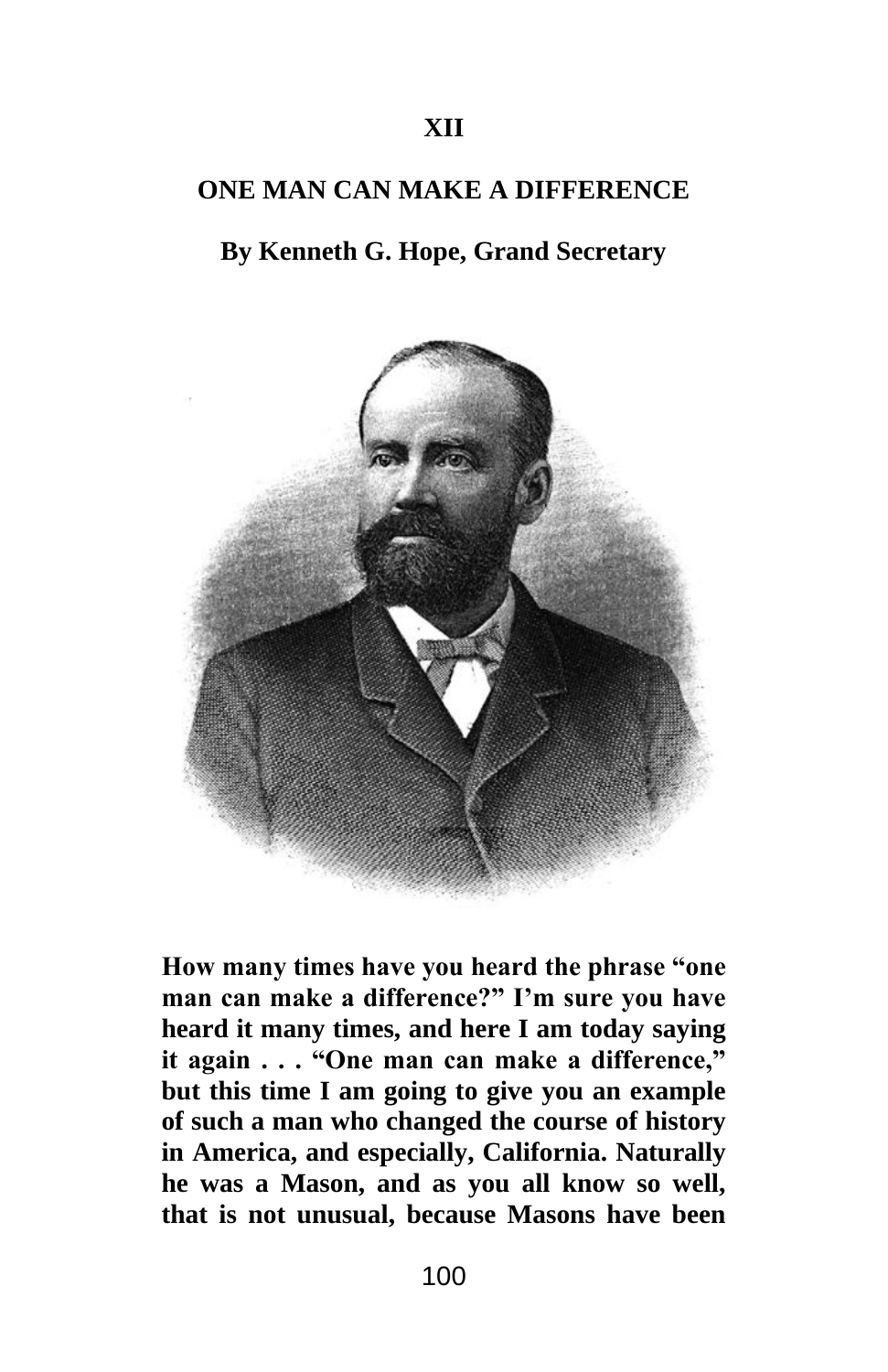**changing the course of history all over the world since the time they were founded. The year was 1880 and Bro. George Perkins was a Past Grand Master of Masons in California and now serving as the Grand Commander of the Grand Commandery. In his spare time, he was the Governor of California.**

**As the governor of California, he realized that the centers of power in America were on the East coast, and California was considered by them to be part of the Wild West . . . full of Indians and desperados . . . a place you read about but wouldn't want to visit. . . and certainly not a safe place for women and children. Furthermore, the only way to get to the west coast was by ship, train or horseback . . . . a long trip by any means. Plus it was expensive . . . so who would want to go to California anyway. Without this movement of people to California, the state would not grow and prosper, business, real estate, commerce etc would not grow and everything would remain stagnant. Remember, California had just become a state in 1850.**

**Bro. George had a great idea. If he could only get those stuffy Easterners to come to California and see for themselves that San Francisco was a great city, as modern as any on the east coast, and that bullets and arrows weren't flying around, that it was safe for women and children, that it had all the modern conveniences of any city in the East, that it was a law abiding state, had some of the finest restaurants and hotels, modern paved streets, and above all, that the people were friendly . . . . . if only he could get those**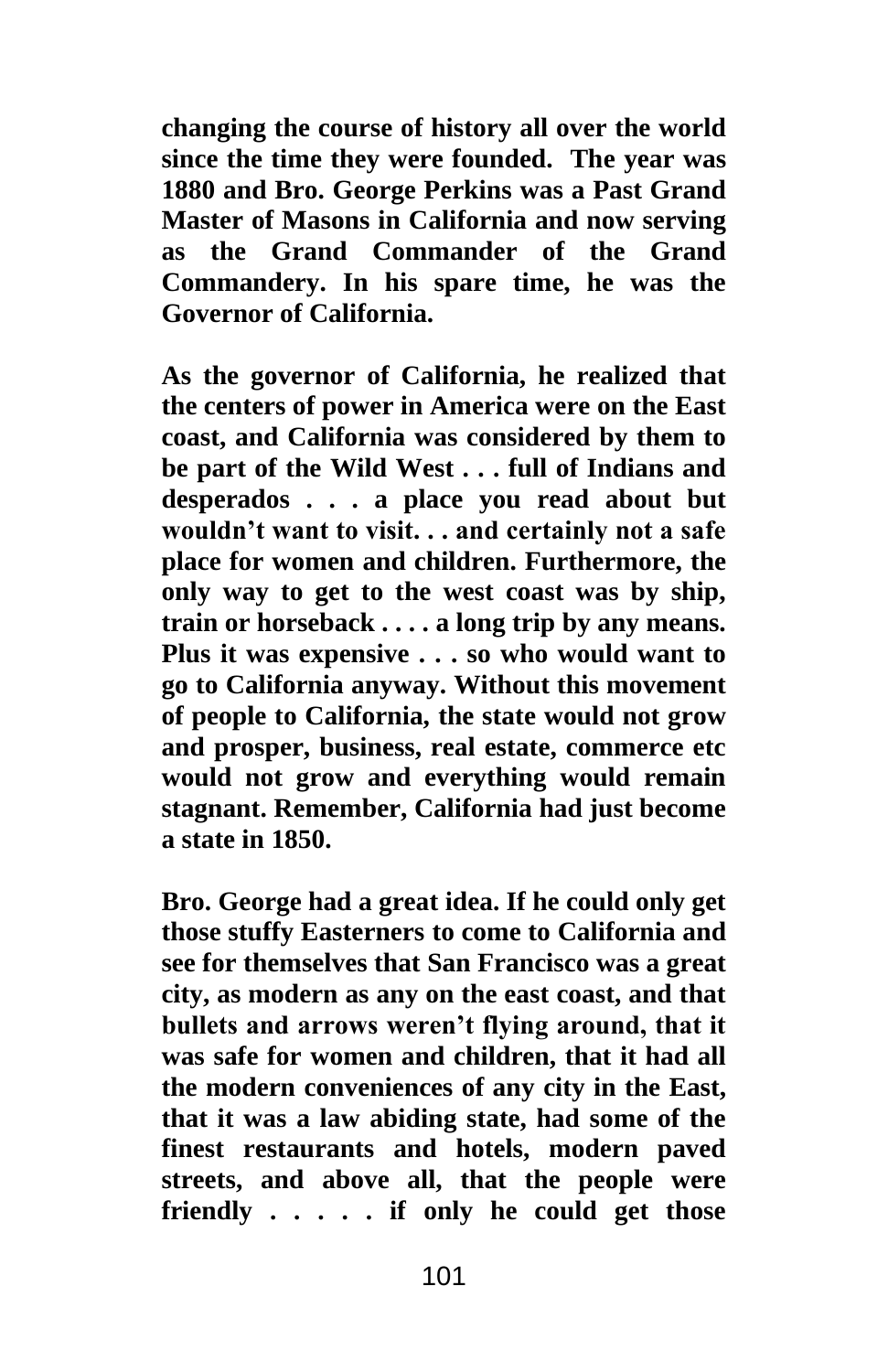**Easterners to see for themselves. Governor George decided that it was high time that California be put on the map, that for the first time in history, Americans were going to find out what a wonderful state this was, and what a grand city San Francisco was. Sir Knight George decided that the Knights Templar would lead the way as only they could. First he had to convince the Templars of California that they could achieve this formidable task . . . . remember, that in 1880 there were only 1,000 knights in California! Convincing the knights was no easy matter . . . . how could they afford this endeavor . . . how could only a few knights do so much in such a short period of time, this had never been done before and so on. All of you have heard these arguments many times. Leadership came naturally to this man, and he managed to convince his brothers that all was possible, and if anyone could do it, it was the Templars of California.**

**Sir Knight George and 145 Sir Knights and 88 of their ladies departed for Chicago for the 21st Triennial of the Grand Encampment of Knights Templar of the United States of America. They hired a military band, the 2nd Regimental band to go with them to Chicago. A Grand Standard for California was purchased specially to be taken with them and a special train exclusively for the Knights Templar and their families was arranged. If they were going to Chicago, they would go in style. They had to convince the world that Californians were not a bunch of uncivilized cowboys. Cowboy boots, hats and Bermuda shorts were not packed on this trip.**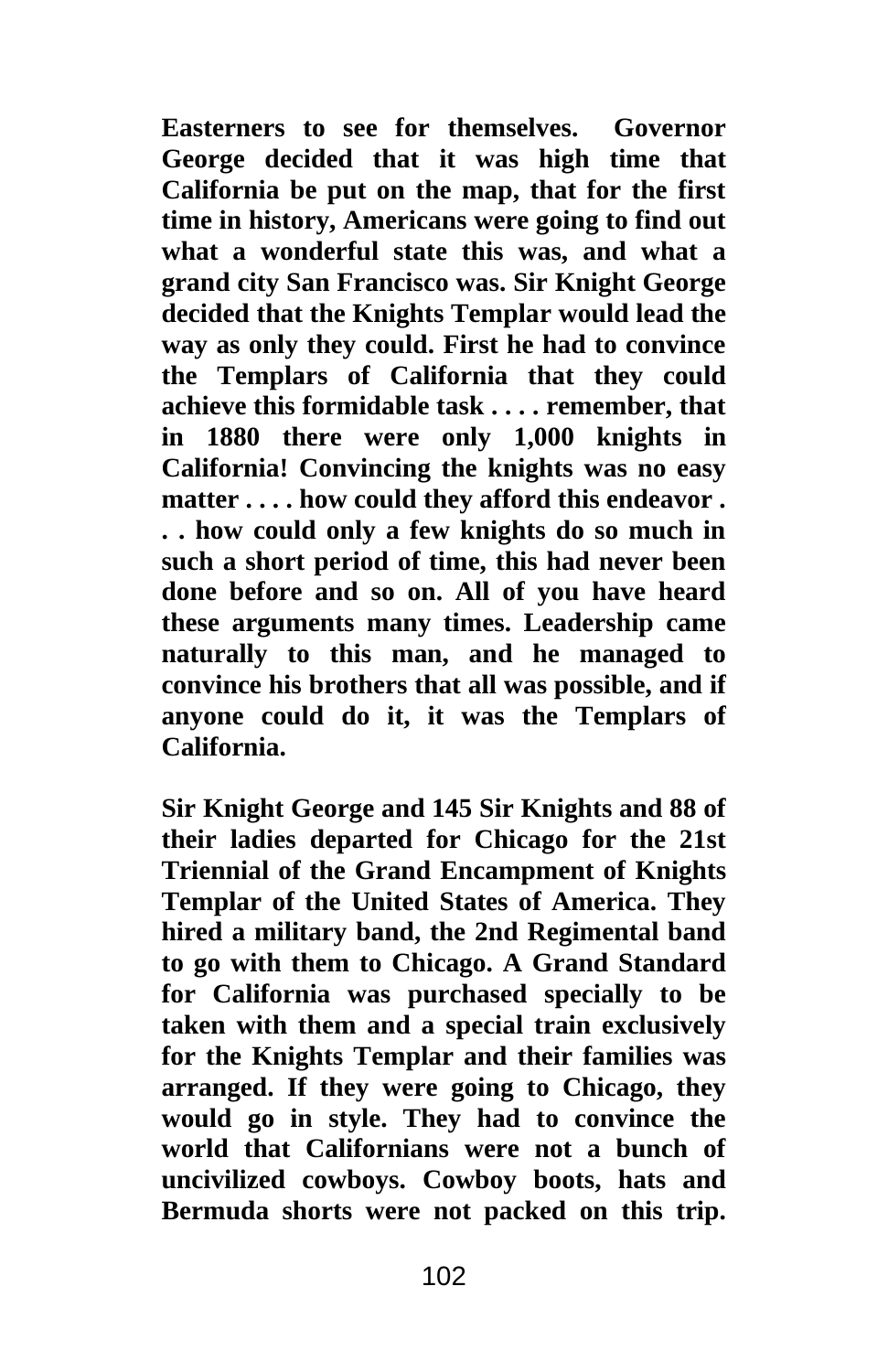**The correct Templar uniform was worn, swords were polished, and plumes were fluffed up . . . . they were going to change the Easterners concept of the Wild West.**

**At the 21st Triennial Conclave of the Grand Encampment, Sir Knight George offered to host the 22nd Triennial in San Francisco! His leadership qualities and persuasive personality overcame the fears and tribulations of the Eastern Templars . . . . promising them Templar hospitality and knightly courtesies for one and all. Safety for women and children was guaranteed, special trains and escorts would be provided, horses for the Sir Knights, carriages for their ladies, the finest food and lodgings and the best whiskey for the banquets would be theirs for the asking. After much deliberation and soul searching, a motion was made, seconded and carried to hold the 22nd Triennial in San Francisco in 1883. Sir Knight George and his fellow knights had accomplished the first phase of their plan to open the West. They came back to San Francisco feeling pretty proud of themselves, and rightly so. They also came back \$2,304 in debt. This sum was made up by subscriptions from the 1,000 Sir Knights. To help finance the 1883 Triennial, each Sir Knight was assessed 50 cents. The Grand Commander also admonished the membership to be vigilant and not lower their standards for admission in the Order that "stands pre-eminent above any other human organization." At this time, it was Templar law that it would be unknightly conduct if a Sir Knight solicited members for the Orders!!! It should be noted here that before**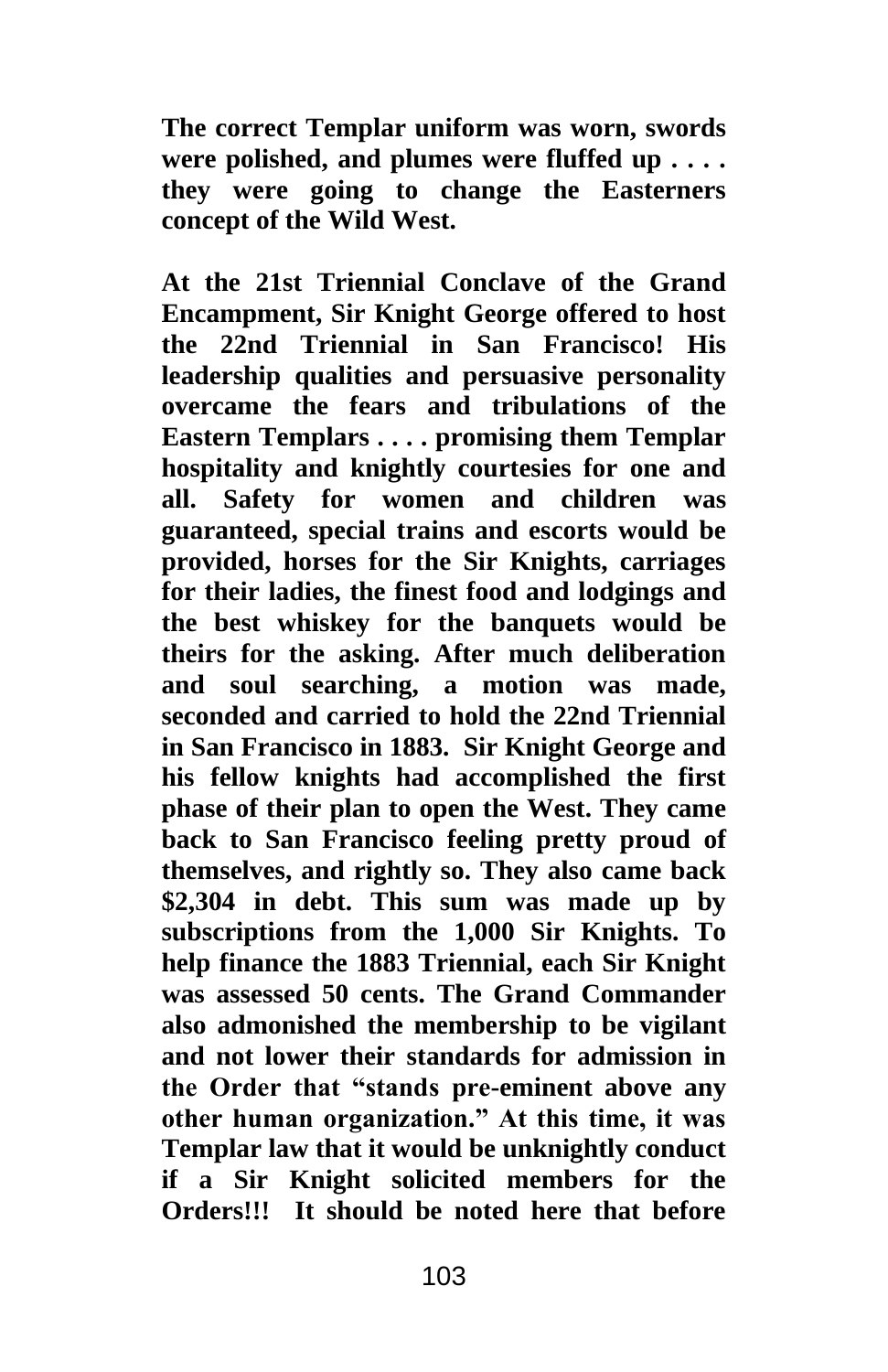**one could become a Knight Templar, that is to say, before he received the Order of the Temple, he had to purchase his own uniform and equipment. After receiving the Order of the Red Cross, if the candidate did not purchase his uniform, he would not be knighted. There was no Order of Malta in those days. Initiation fees in 1880 were \$100 . . . a very considerable sum of money, equivalent to \$15,000 in today's dollars!!! The uniform and equipment would cost another \$100 and a horse would be extra. One had to be serious about becoming a Knight Templar in those days. The Orders were conferred on one candidate at a time. Commanderies conferring the Orders on more than one candidate were severely reprimanded!**

**Now that Grand Encampment had agreed to come to San Francisco in 1883, Perkins and the Grand Commandery had to convince the people of San Francisco of what a wonderful thing the Knights Templar had done for them. They need the total commitment of the public; they needed their homes, their horses and carriages, their donations and their resolve to decorate the city and make the Easterners and their families feel welcome. The people of San Francisco responded, with their hearts and pocketbooks with great enthusiasm. This was going to be the first time in the history of California that any convention or any large group of people would come to the West Coast, and they were determined to give them the best of everything they could offer. If it worked, more would follow, business would pickup, people would come from the East and buy houses, and shops would open,**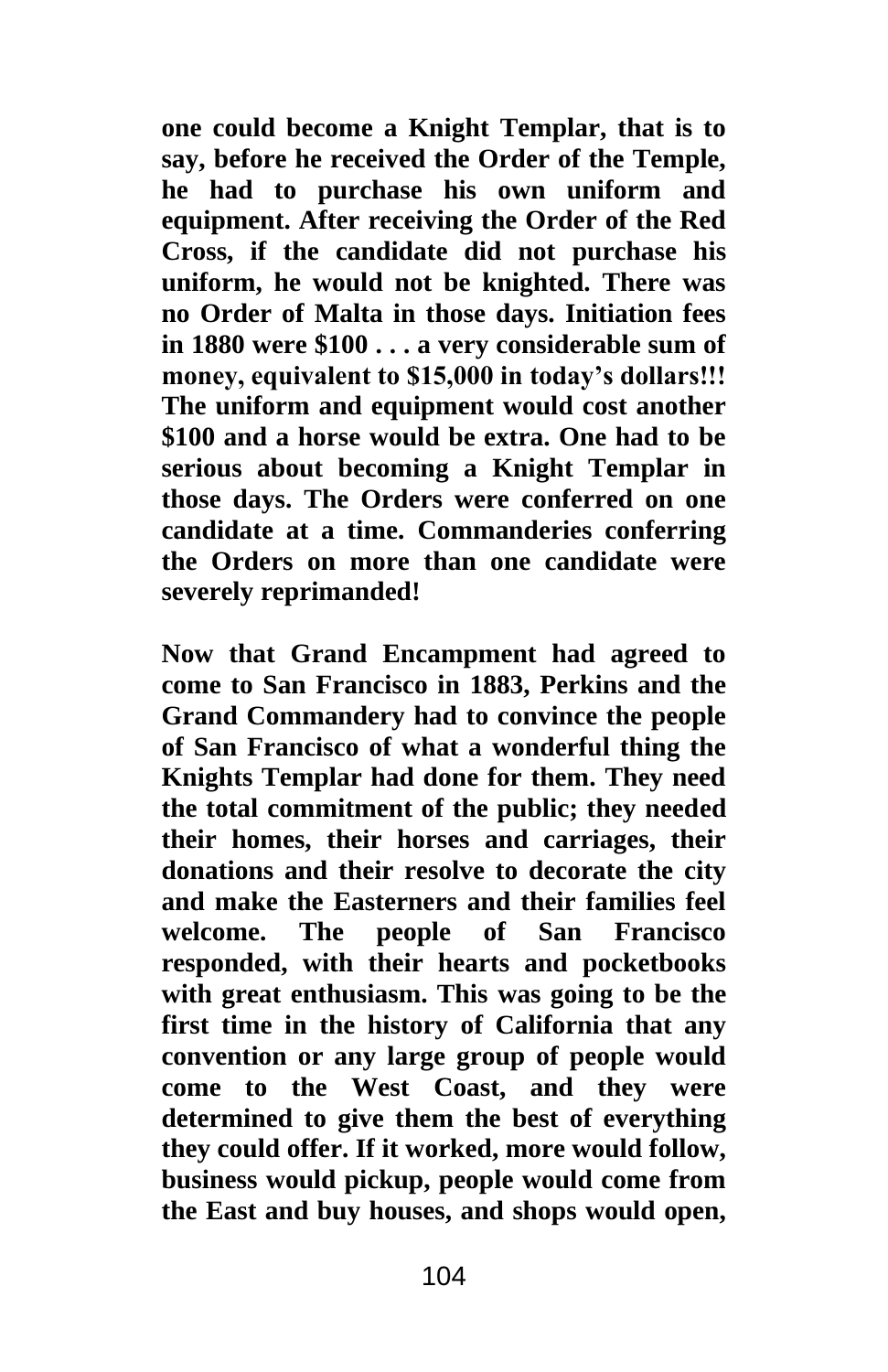**and schools would be built, and money would start flowing into the State, and more roads would be built, and more hospitals, more hotels, more stables, more carriages would be needed, new trains would be needed to accommodate the increased passenger load, and all this translated into more jobs and more money and so on. The average citizen soon realized what Sir Knight George and his Templars had done in Chicago. They had a golden opportunity to show off the Golden State and the beautiful city of San Francisco, and they were going to do everything in their power, in their own little way to show the Easterners that the West had grown up and was a match for anything the East had to offer, maybe more.**

**George and his committee left no stone unturned. They convinced the railroads to offer a 25% discount for any Templar and his family from the East. The railroad magnates also had an eye on the future and they could see what profits lay in the not too distant future for them. The citizens responded by providing carriages and horses for the visitors from the East, and decorated every building in the city with bunting and banners, the likes of which had never been seen before. After all, Governor and Sir Knight George had told them that this was the most important event in Templar history in California and also for the State. They were not going to let him down. George did one other thing to ensure success. It was not enough for the visitors to have a good time, he wanted everyone in America to know what a wonderful place and how safe it was, and how modern and what a good place it**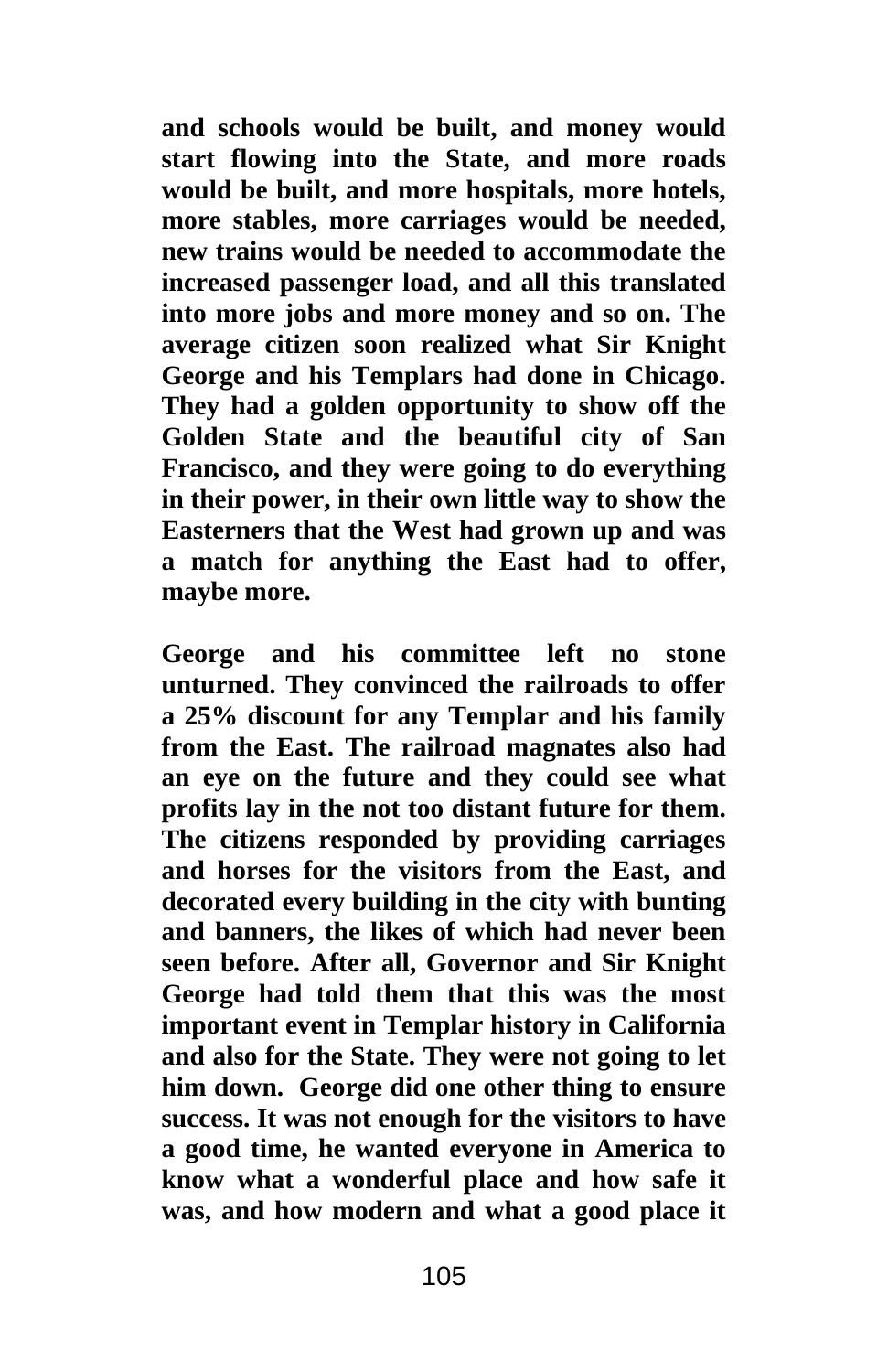**was to raise a family. So he invited all the Eastern newspaper editors and writers to be the guests of the city, and they also responded and they came West with the Knights.**

**George covered all the bases, as he early on realized that it was not enough to just get the Templars involved, he had to have every man and woman in California involved too. Hence the whole community insisted on claiming a share of the honor, and spontaneously resolved to make the occasion a season of unrestricted hospitality, civic display, happiness and social cheer. Trainload after trainload of Templars, their families and newspapermen arrived in San Francisco, and were met at the railroad station by the various mounted patrols from the Commanderies and escorted to their hotels. Bands played and Sir Knights in full uniform presented swords for the visiting dignitaries. Finally, the Grand Parade took place, ten divisions strong with swords glistening in the sun, marching past the review stand, a pageant never before seen in California, and witnessed by the public from the sidewalks, balconies and windows all along the parade route.**

**The 22nd Triennial was everything Sir Knight George had promised, and the Grand Commander was justly proud in claiming that it was the most notable event in Templar Masonry in California. This feeling was shared by all who attended and California Templary won the esteem and affection of their brothers, as the newspapers on the East Coast attested. The West had won the hearts and minds of the Easterners,**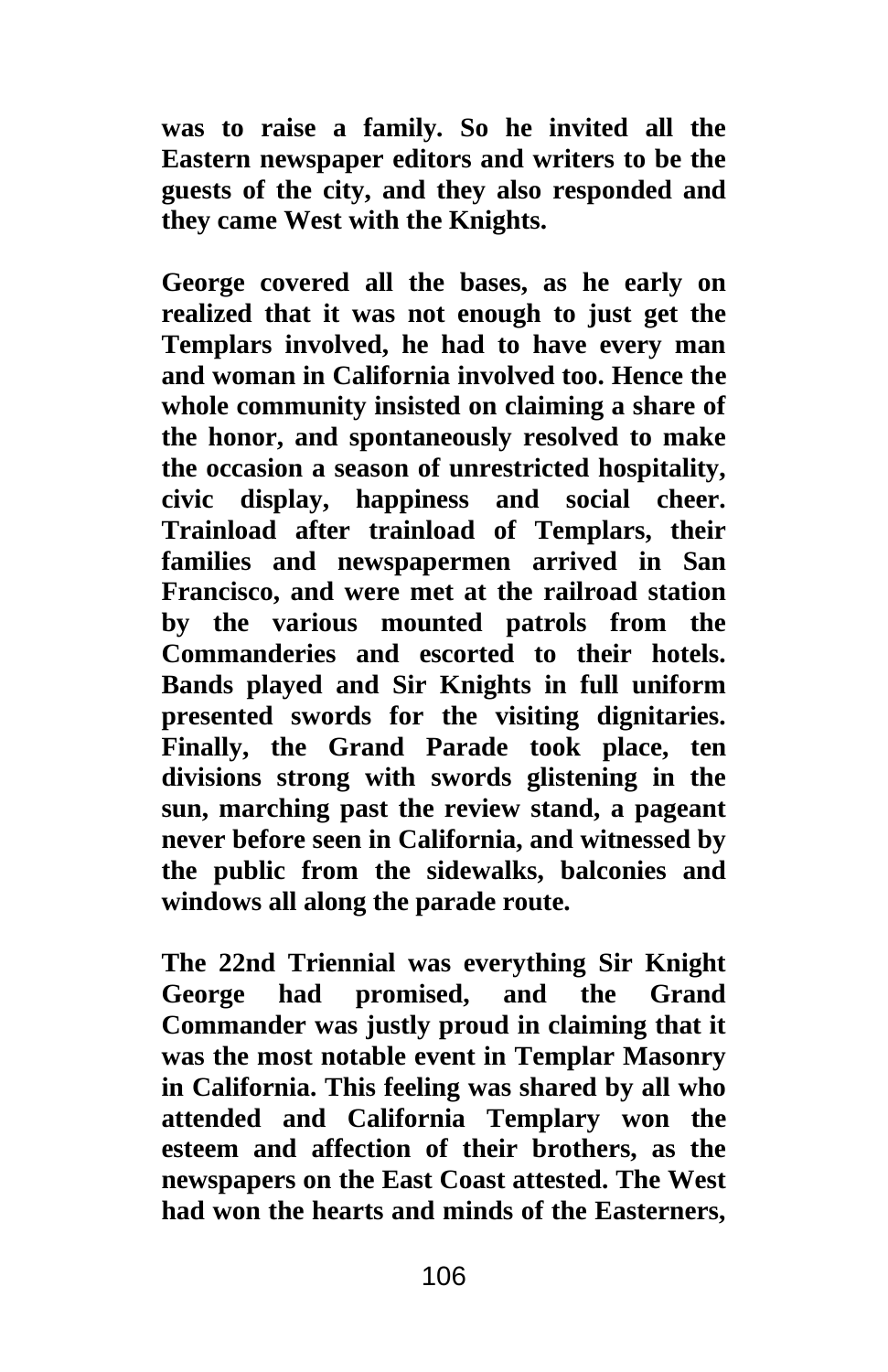**and nothing would ever be the same again. Not one visitor had been shot by an arrow, no train was held up and robbed, and all went home safe and sound.**



**Grand Encampment 1883 Triennial Conclave Medal San Francisco, California**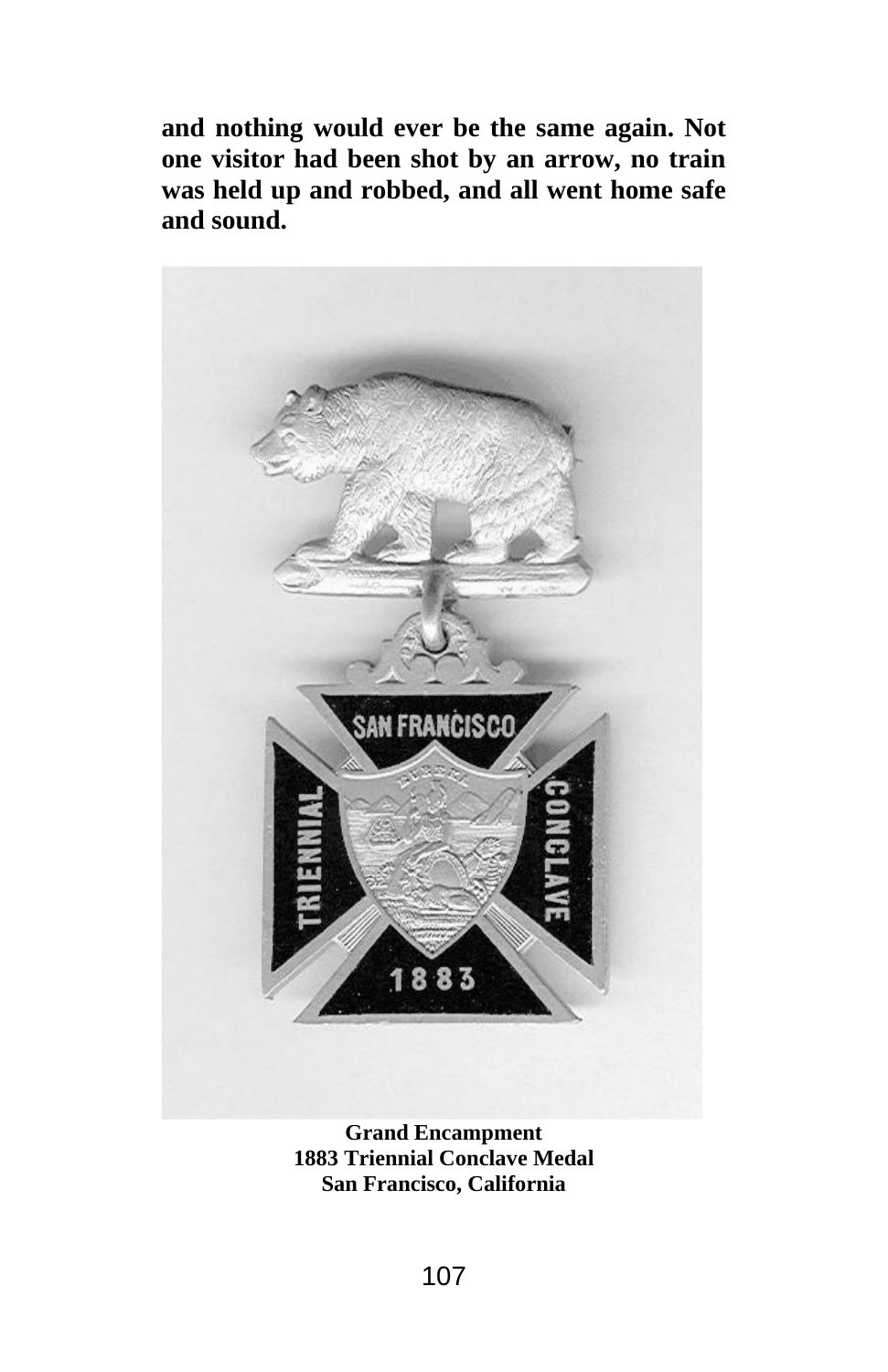**The Grand Commandery did rather well financially, not one cent of its funds was used. Donations paid for everything and left a balance of \$7,000 . . . . a considerable sum of money in 1883. This money left over from the Triennial was invested as a permanent fund called "The California Grand Commandery Knight Templar Drill Fund." Tuesday, August 21, 1883 the Grand Encampment opened for business meetings and lasted until Friday. The Divine Service was a new feature at the Triennial and was "The greatest feature of the Conclave." Seventy banners of different Commanderies hung in the Grand Asylum. There was entertainment every evening in the pavilion, with a different program each night. The ladies provided a "Garden of Welcome" for the visitors, which was one of the most pleasing features of the Conclave. There were excursions around the bay by boat, and by rail to the vineyards and wineries of Napa Valley, to Santa Rosa, Santa Cruz, Monterey and other areas. The Grand Master was greeted by the Mayor of San Francisco and other officials. The Grand Lodge laid a cornerstone to the Garfield monument in Golden Gate Park, and the military took part in that too, including veterans and government officials. The Grand Banquet was held at the Palace Hotel and was "everything the heart could wish." 3,000 rooms were taken up by the Sir Knights. The San Francisco police cooperated fully with every wish and the grand parade had no interruptions, and the knights marched down the broadest and finest avenues in the city, which were cleaned the night before! San Francisco, California and the West Coast**